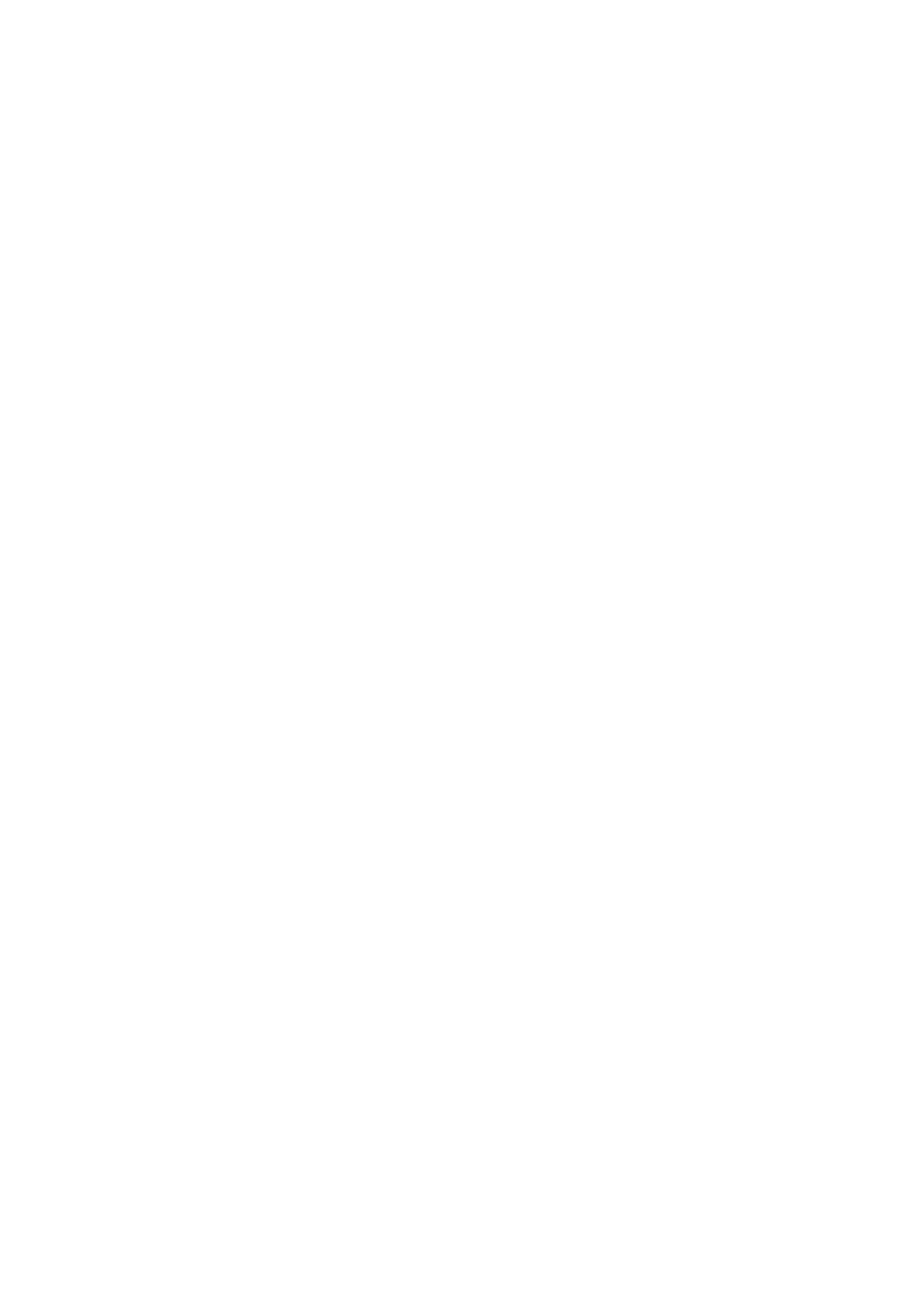# **Contents**

| 1 Introduction<br>1.1 Why choose AQA for A-level Physical Education<br>1.2 Support and resources to help you teach | 5<br>5<br>5              |
|--------------------------------------------------------------------------------------------------------------------|--------------------------|
| 2 Specification at a glance<br>2.1 Subject content<br>2.2 Assessments                                              | 7<br>7<br>$\overline{7}$ |
| 3 Subject content                                                                                                  | 9                        |
| 3.1 Factors affecting participation in physical activity and<br>sport                                              | 9                        |
| 3.2 Factors affecting optimal performance in physical<br>activity and sport                                        | 18                       |
| 4 Scheme of assessment                                                                                             | 31                       |
| 4.1 Aims                                                                                                           | 31                       |
| 4.2 Assessment objectives                                                                                          | 31                       |
| 4.3 Assessment weightings<br>4.4 Synoptic assessment                                                               | 32<br>33                 |
| 4.5 Non-exam assessment (NEA): Practical performance<br>in physical activity and sport                             | 33                       |
| 5 Non-exam assessment administration                                                                               | 97                       |
| 5.1 Supervising and authenticating                                                                                 | 97                       |
| 5.2 Avoiding malpractice                                                                                           | 98                       |
| 5.3 Teacher standardisation                                                                                        | 99                       |
| 5.4 Internal standardisation<br>5.5 Commenting                                                                     | 99<br>99                 |
| 5.6 Submitting marks                                                                                               | 100                      |
| 5.7 Factors affecting individual students                                                                          | 100                      |
| 5.8 Keeping students' work                                                                                         | 100                      |
| 5.9 Moderation<br>5.10 After moderation                                                                            | 101<br>102               |
|                                                                                                                    |                          |
| 6 General administration                                                                                           | 105                      |
| 6.1 Entries and codes                                                                                              | 105                      |
| 6.2 Overlaps with other qualifications                                                                             | 105<br>105               |
| 6.3 Awarding grades and reporting results<br>6.4 Re-sits and shelf life                                            | 105                      |
| 6.5 Previous learning and prerequisites                                                                            | 106                      |
| 6.6 Access to assessment: diversity and inclusion                                                                  | 106                      |
|                                                                                                                    |                          |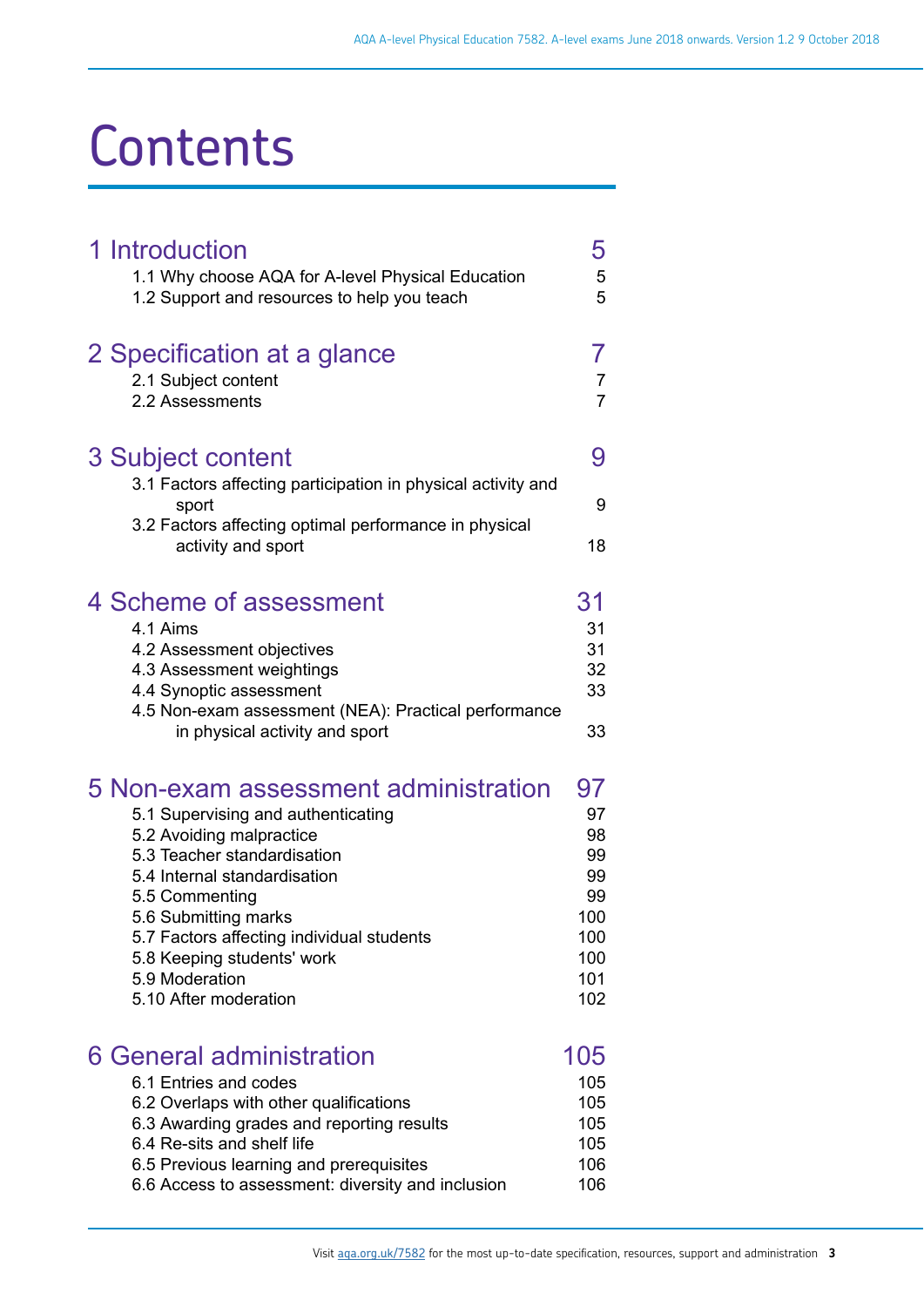| 6.7 Working with AQA for the first time | -107 |
|-----------------------------------------|------|
| 6.8 Private candidates                  | 107  |

# Are you using the latest version of this specification?

- You will always find the most up-to-date version of this specification on our website at [aqa.org.uk/7582](http://aqa.org.uk/7582)
- We will write to you if there are significant changes to the specification.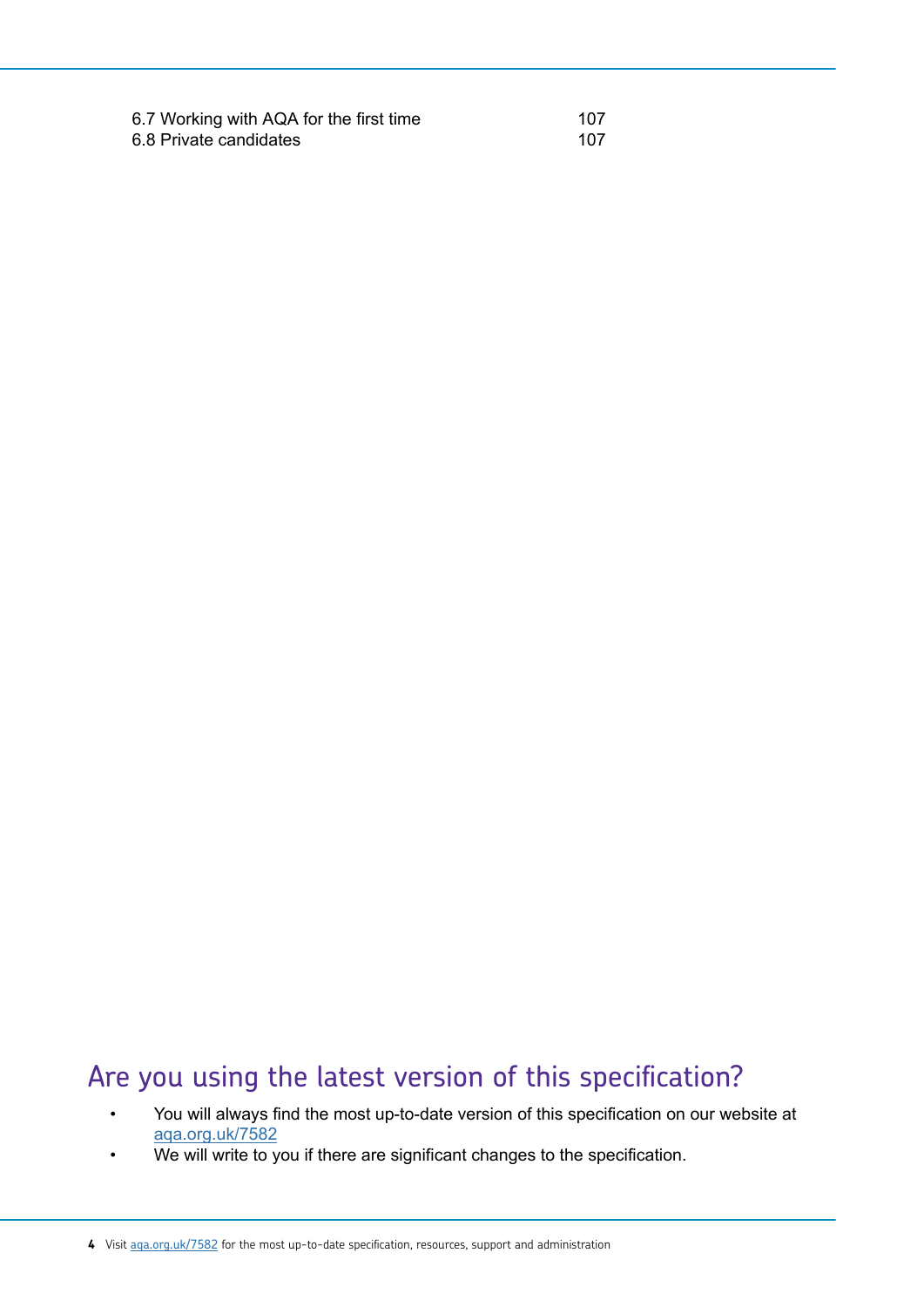# <span id="page-4-0"></span>1 Introduction

# 1.1 Why choose AQA for A-level Physical Education

Our AS and A-level Physical Education qualifications allow students to play to their strengths and gain dynamic theoretical and practical skills for further education or work. We've worked with teachers, higher education, the Youth Sport Trust and other subject experts to design our specifications. You'll be familiar with most of the content, yet you'll see we've refreshed a number of topics to reflect contemporary changes.

Our specifications are co-teachable, so you can teach your AS students alongside your first year A-level students, allowing for flexibility and effective lesson planning.

You can find out about all our Physical Education qualifications at aga.org.uk/pe

# 1.2 Support and resources to help you teach

We've worked with experienced teachers to provide you with a range of resources that will help you confidently plan, teach and prepare for exams.

# Teaching resources

Visit [aqa.org.uk/7582](http://www.aqa.org.uk/7582) to see all our teaching resources. They include:

- flexible schemes of work to help you plan for course delivery in your own way
- individual lesson plans in specific topic areas to assist you in providing continuity and progression in teaching
- specimen assessment materials that will give your students a clear idea as to what is expected in the exams
- a student textbook from an AQA approved publisher
- practical exemplars to help you and your students with assessment standards
- training courses to help you deliver physical education qualifications
- subject expertise courses for all teachers, from newly-qualified teachers who are just getting started to experienced teachers looking for fresh inspiration.

# Preparing for exams

Visit [aqa.org.uk/7582](http://www.aqa.org.uk/7582) for everything you need to prepare for our exams, including:

- past papers, mark schemes and examiners' reports
- specimen papers and mark schemes for new courses
- Exampro: a searchable bank of past AQA exam questions
- exemplar student answers with examiner commentaries.

# Analyse your students' results with Enhanced Results Analysis (ERA)

Find out which questions were the most challenging, how the results compare to previous years and where your students need to improve. ERA, our free online results analysis tool, will help you see where to focus your teaching. Register at [aqa.org.uk/era](http://www.aqa.org.uk/era)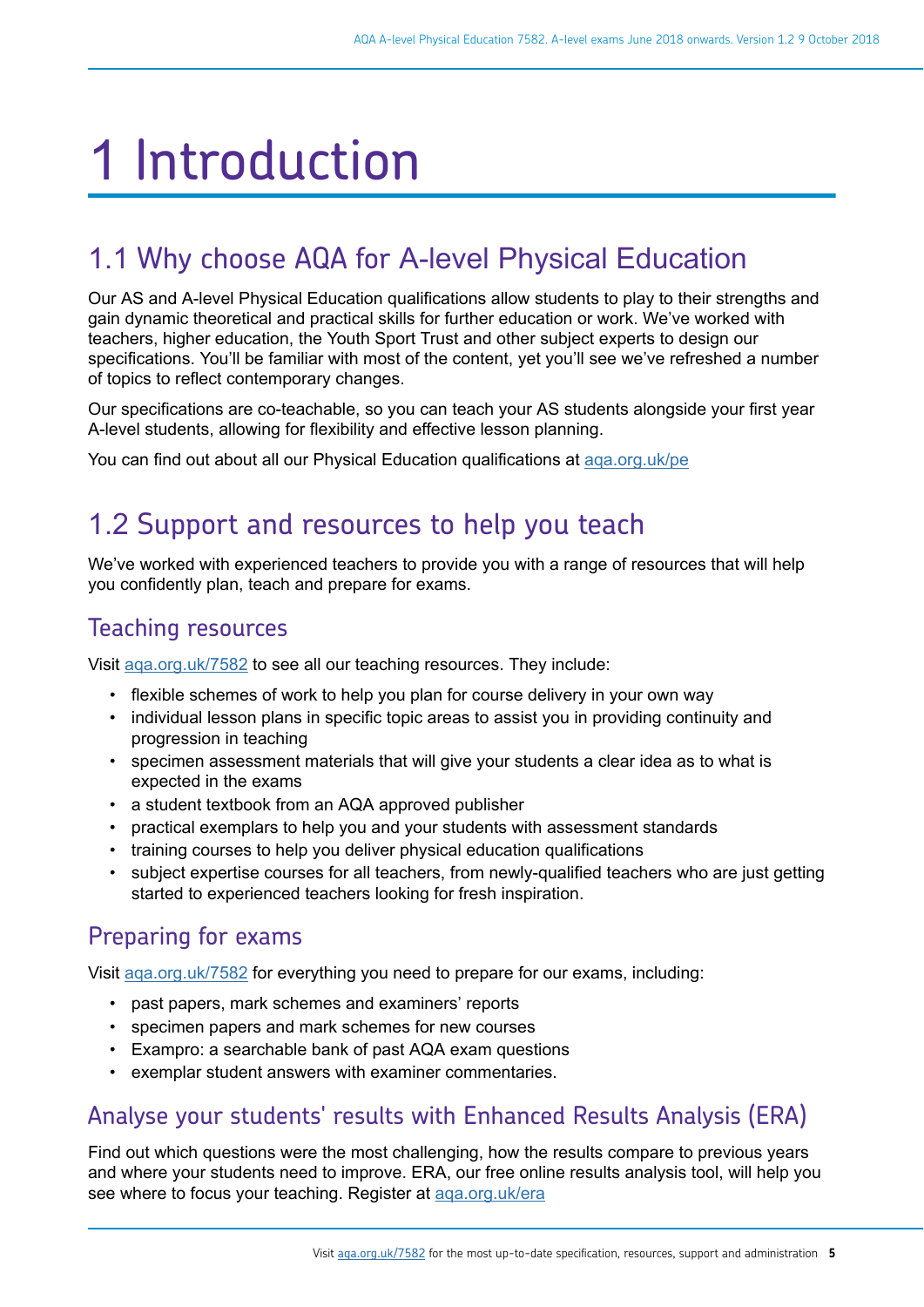For information about results, including maintaining standards over time, grade boundaries and our post-results services, visit [aqa.org.uk/results](http://www.aqa.org.uk/results)

# Keep your skills up-to-date with professional development

Wherever you are in your career, there's always something new to learn. As well as subjectspecific training, we offer a range of courses to help boost your skills.

- Improve your teaching skills in areas including differentiation, teaching literacy and meeting Ofsted requirements.
- Prepare for a new role with our leadership and management courses.

You can attend a course at venues around the country, in your school or online – whatever suits your needs and availability. Find out more at [coursesandevents.aqa.org.uk](http://coursesandevents.aqa.org.uk/)

# Help and support available

Visit our website for information, guidance, support and resources at [aqa.org.uk/7582](http://www.aqa.org.uk/7582)

If you'd like us to share news and information about this qualification, sign up for emails and updates at [aqa.org.uk/keepinformedpe](http://www.aqa.org.uk/keepinformedpe)

Alternatively, you can call or email our subject team direct.

E: [pe@aqa.org.uk](mailto:pe@aqa.org.uk)

T: 01483 477 822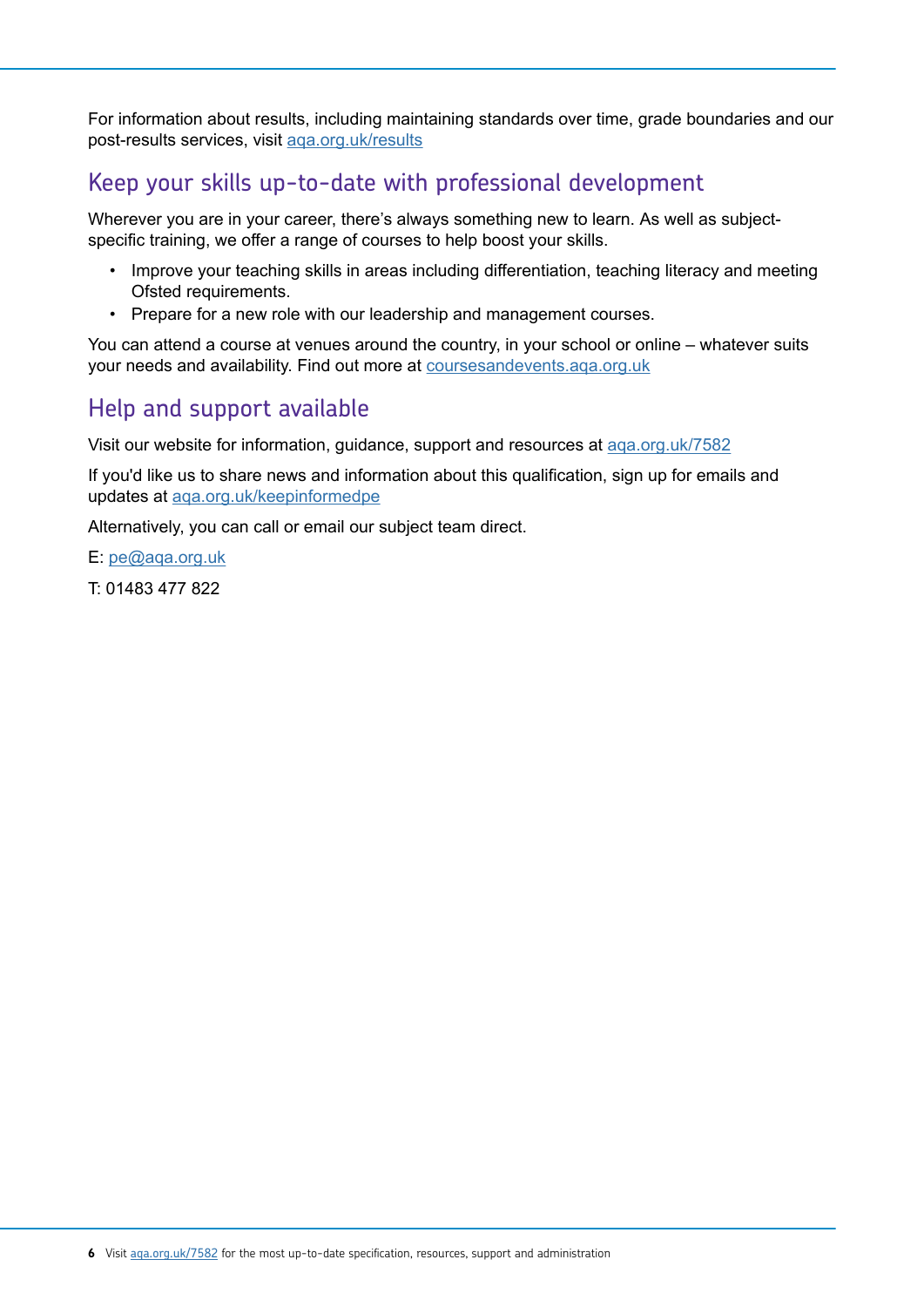# <span id="page-6-0"></span>2 Specification at a glance

This qualification is linear. Linear means that students will sit all their exams and submit all their non-exam assessment at the end of the course.

# 2.1 Subject content

- 1. [Applied anatomy and physiology \(](#page-8-0)page 9)
- 2. [Skill acquisition](#page-11-0) (page 12)
- 3. [Sport and society](#page-15-0) (page 16)
- 4. [Exercise physiology](#page-18-0) (page 19)
- 5. [Biomechanical movement](#page-19-0) (page 20)
- 6. [Sport psychology \(](#page-21-0)page 22)
- 7. [Sport and society and the role of technology in physical activity and sport \(](#page-26-0)page 27)

# 2.2 Assessments

**Paper 1: Factors affecting participation in physical activity and sport**

#### **What's assessed**

Section A: Applied anatomy and physiology

Section B: Skill acquisition

Section C: Sport and society

#### **How it's assessed**

- Written exam: 2 hours
- 105 marks
- 35% of A-level

#### **Questions**

- Section A: multiple choice, short answer and extended writing (35 marks)
- Section B: multiple choice, short answer and extended writing (35 marks)
- Section C: multiple choice, short answer and extended writing (35 marks)

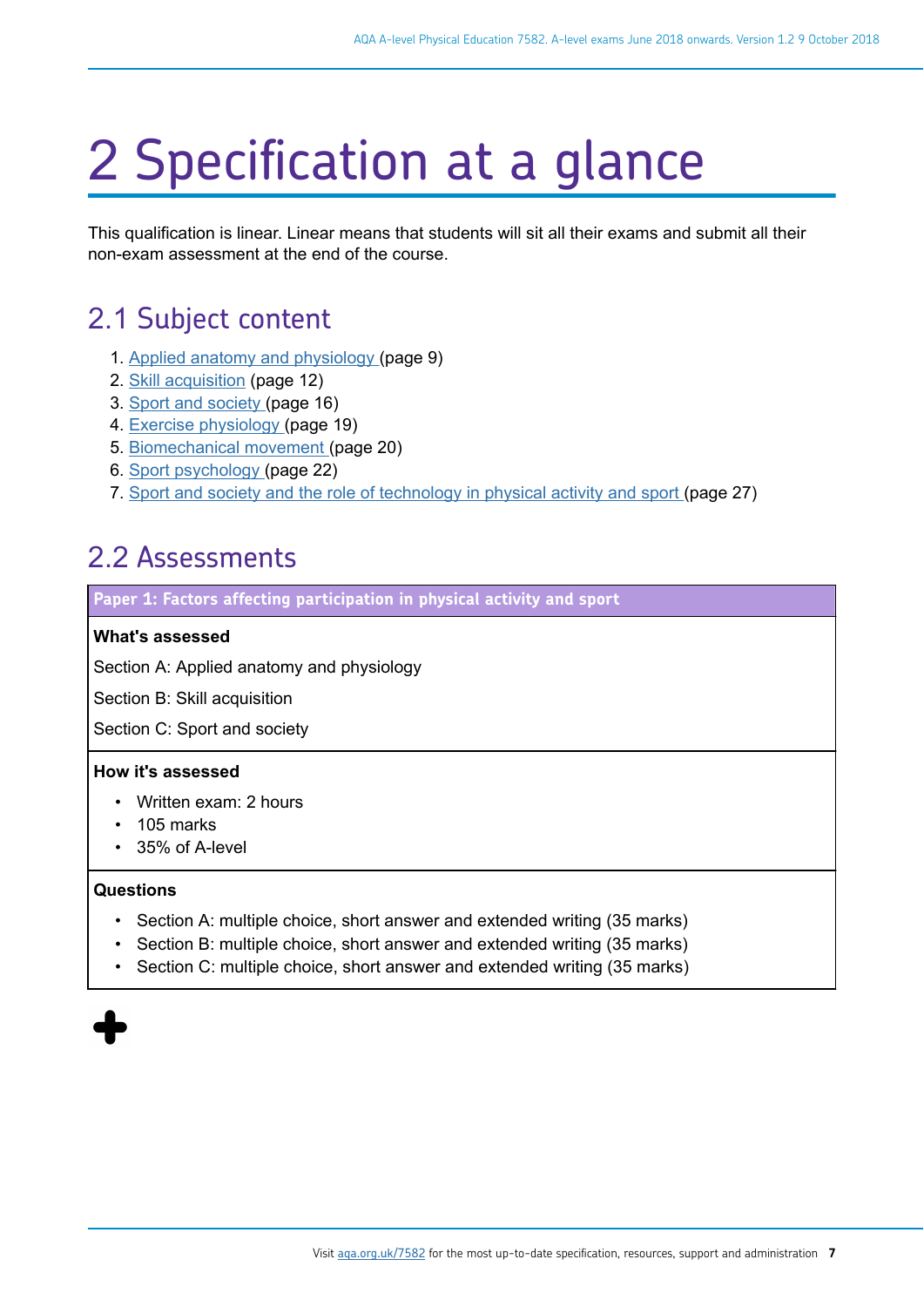#### **Paper 2: Factors affecting optimal performance in physical activity and sport**

#### **What's assessed**

Section A: Exercise physiology and biomechanics

Section B: Sport psychology

Section C: Sport and society and technology in sport

#### **How it's assessed**

- Written exam: 2 hours
- 105 marks
- 35% of A-level

#### **Questions**

- Section A: multiple choice, short answer and extended writing (35 marks)
- Section B: multiple choice, short answer and extended writing (35 marks)
- Section C: multiple choice, short answer and extended writing (35 marks)

**Non-exam assessment: Practical performance in physical activity and sport**

#### **What's assessed**

Students assessed as a performer or coach in the full sided version of one activity.

Plus:

written/verbal analysis of performance.

#### **How it's assessed**

- Internal assessment, external moderation
- 90 marks
- 30% of A-level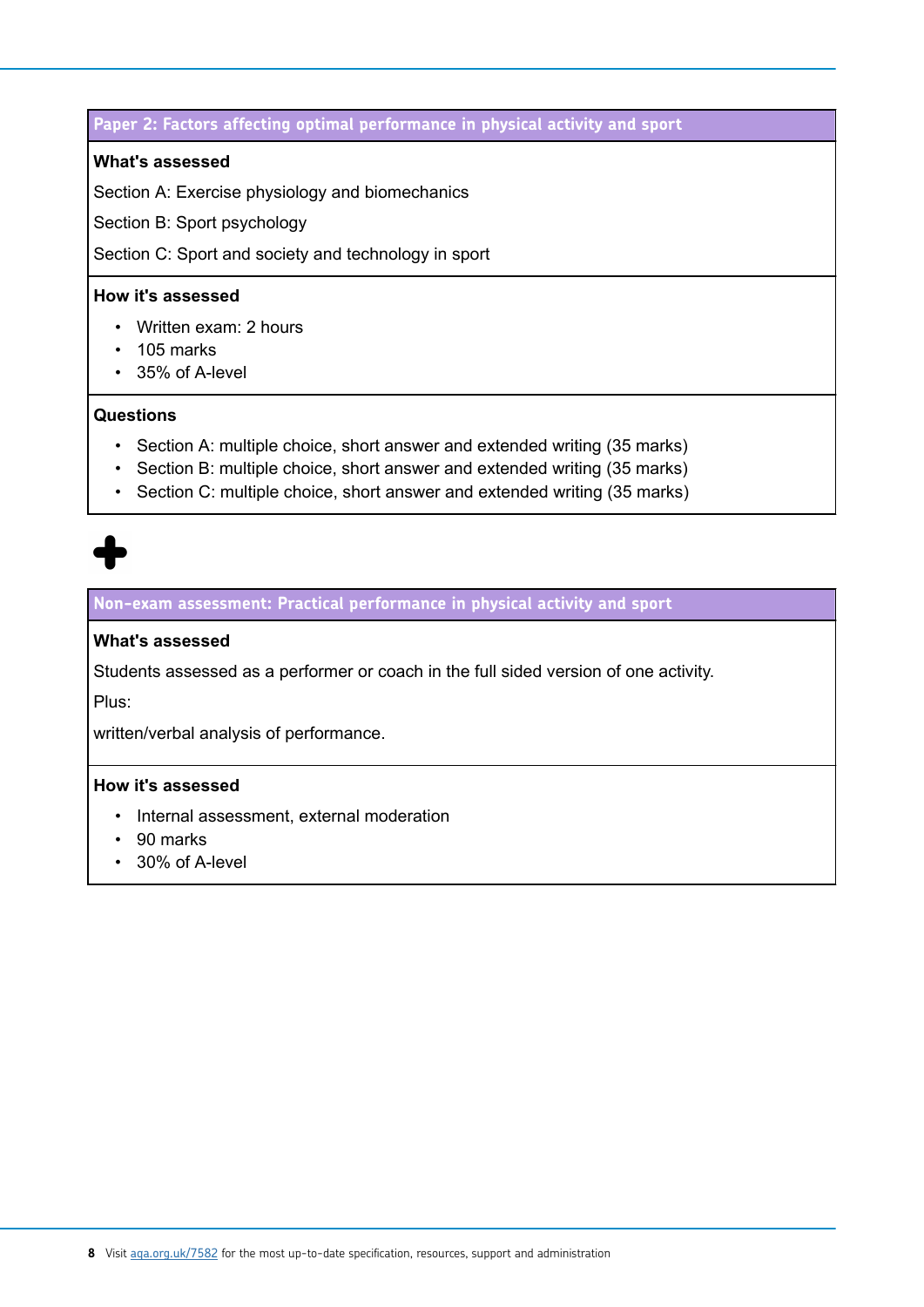# <span id="page-8-0"></span>3 Subject content

# 3.1 Factors affecting participation in physical activity and sport

# 3.1.1 Applied anatomy and physiology

Students should develop knowledge and understanding of the changes within the body systems prior to exercise, during exercise of differing intensities and during recovery.

Students should be able to interpret data and graphs relating to changes within the musculoskeletal, cardio-respiratory and neuro-muscular systems and the use of energy systems during different types of physical activity and sport, and the recovery process.

#### 3.1.1.1 Cardio-respiratory system

Students should understand the relationship between the cardiovascular and respiratory systems and how changes within these systems prior to exercise, during exercise of differing intensities and during recovery allow the body to meet the demands of exercise. They should also understand how taking part in physical activity and sport, as part of a healthy lifestyle, can have a positive effect on these systems.

#### 3.1.1.2 Cardiovascular system

| Content                                                                                          | <b>Additional information</b>                                                                          |
|--------------------------------------------------------------------------------------------------|--------------------------------------------------------------------------------------------------------|
| Understanding of the impact of physical activity<br>and sport on the health and fitness of the   | Health (heart disease, high blood pressure,<br>effects of cholesterol, stroke).                        |
| individual.                                                                                      | Fitness (cardiac output – trained and<br>untrained individuals, maximal and sub-<br>maximal exercise). |
| The hormonal, neural and chemical regulation of<br>responses during physical activity and sport. | Anticipatory rise.                                                                                     |
|                                                                                                  | Redistribution of blood (vascular shunting<br>vasoconstriction, vasodilation).                         |
|                                                                                                  | Cardiac conduction system.                                                                             |
|                                                                                                  | Sympathetic and parasympathetic.                                                                       |
|                                                                                                  | Carbon dioxide.                                                                                        |
| Receptors involved in regulation of responses<br>during physical activity.                       | Chemoreceptor, proprioceptor, baroreceptor.                                                            |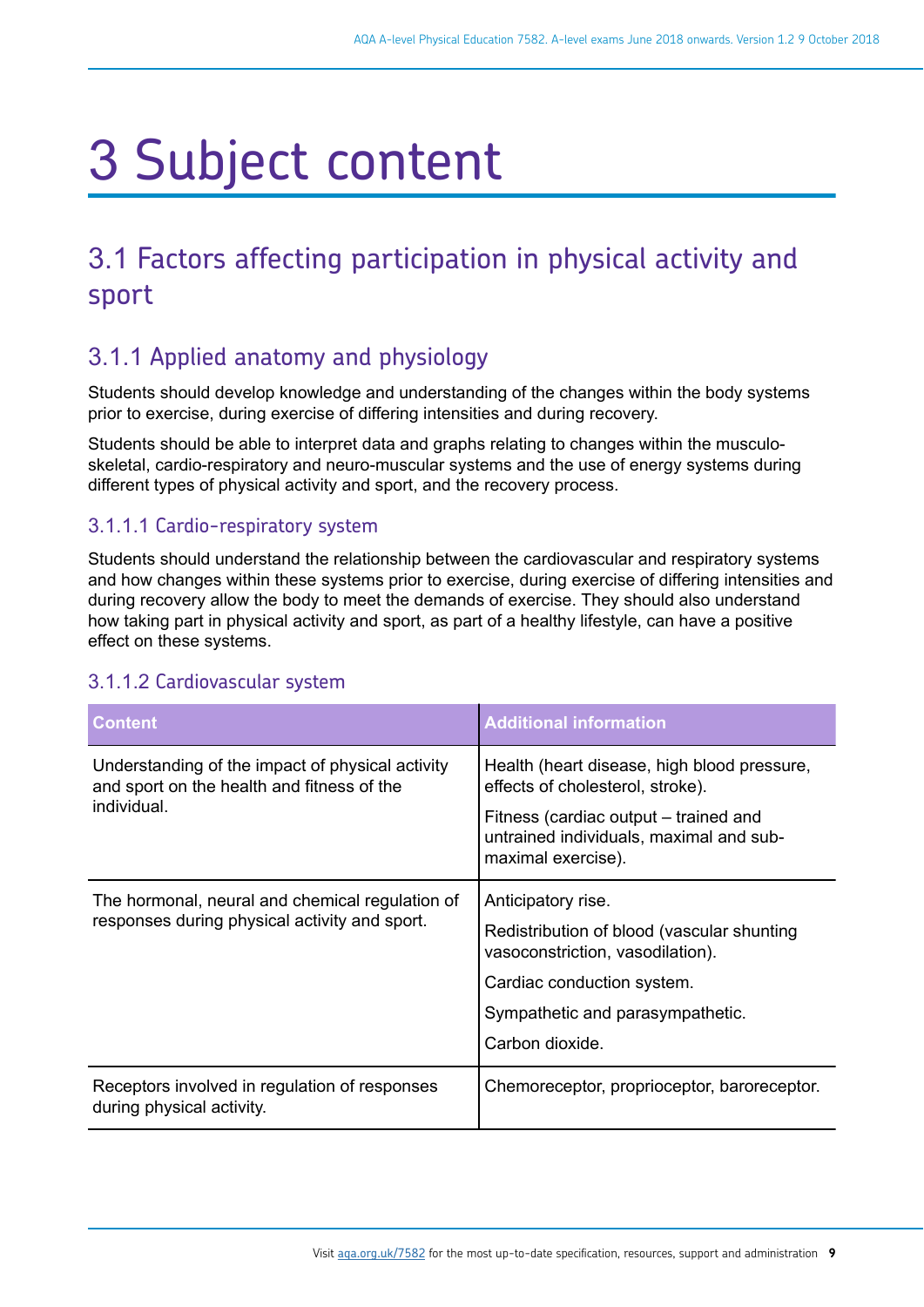| <b>Content</b>                                             | <b>Additional information</b>                                |
|------------------------------------------------------------|--------------------------------------------------------------|
| Transportation of oxygen.                                  | Haemoglobin.                                                 |
|                                                            | Myoglobin.                                                   |
|                                                            | Oxyhaemoglobin disassociation curve.                         |
|                                                            | Bohr shift.                                                  |
| Venous return.                                             | Mechanisms.                                                  |
|                                                            | Relationship with blood pressure (systolic,<br>diastolic).   |
| Starling's law of the heart.                               |                                                              |
| Cardiovascular drift.                                      |                                                              |
| Arterio-venous oxygen difference (A-VO <sub>2</sub> diff). | Variations in response to an exercise session.               |
|                                                            | Variations between trained and untrained<br>individuals.     |
|                                                            | Adaptations to body systems resulting in<br>training effect. |

# 3.1.1.3 Respiratory system

| <b>Content</b>                                                                                     | <b>Additional information</b>                                                                                         |
|----------------------------------------------------------------------------------------------------|-----------------------------------------------------------------------------------------------------------------------|
| Understanding of lung volumes and the impact of<br>and on physical activity and sport.             | Residual volume.<br>Expiratory reserve volume.<br>Inspiratory reserve volume.<br>Tidal volume.<br>Minute Ventilation. |
| Gas exchange systems at alveoli and muscles.                                                       | Oxygen and carbon dioxide.<br>Principles of diffusion and partial pressures.                                          |
| The neural and chemical regulation of pulmonary<br>ventilation during physical activity and sport. | Sympathetic and parasympathetic.<br>Carbon dioxide.                                                                   |
| Receptors involved in regulation of pulmonary<br>ventilation during physical activity.             | Chemoreceptor, proprioceptor, baroreceptor.                                                                           |
| Impact of poor lifestyle choices on the respiratory<br>system.                                     | Smoking.<br>Oxygen transport.                                                                                         |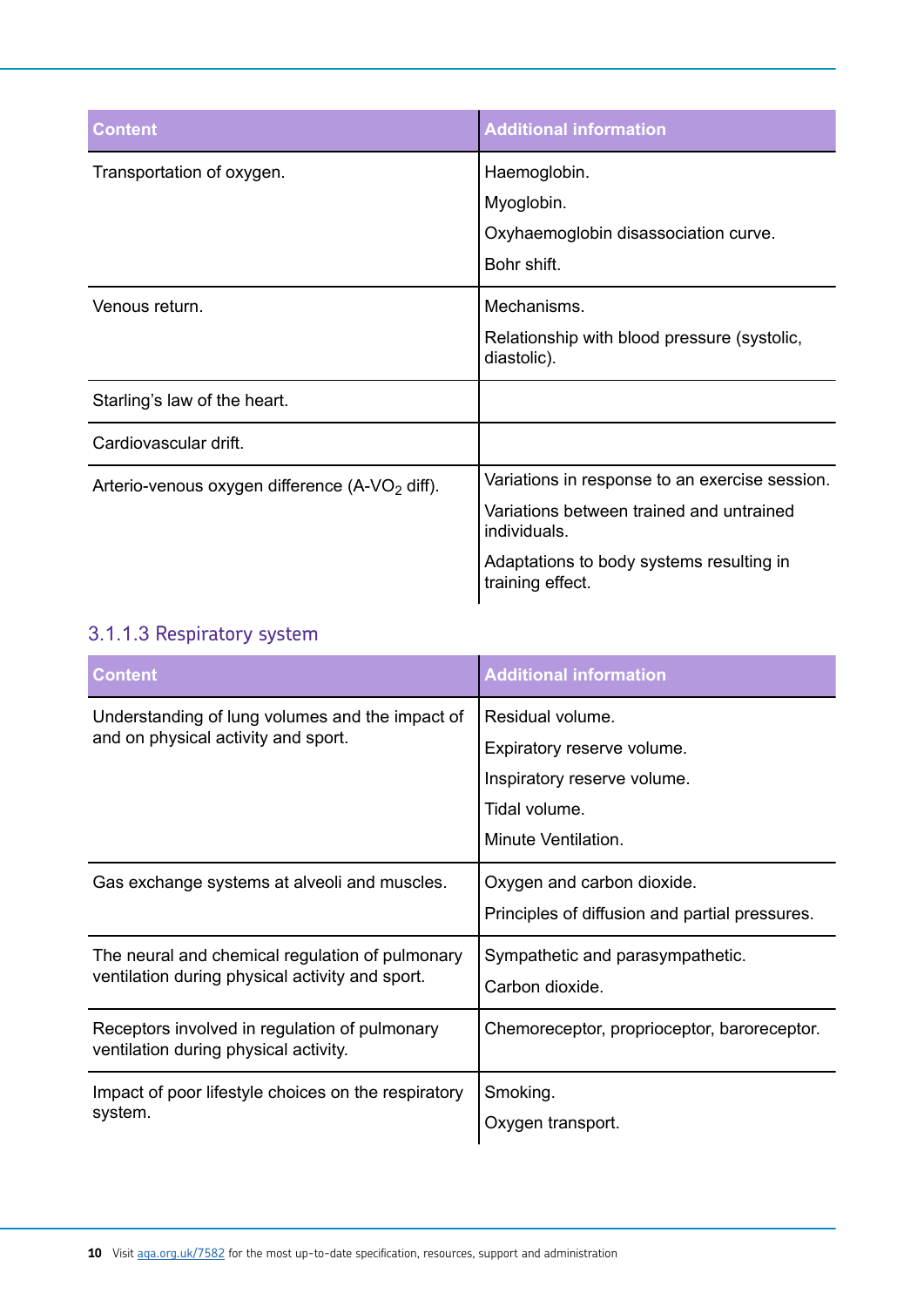### 3.1.1.4 Neuromuscular system

Students should understand the relationship between the nervous and muscular systems and how changes within these systems prior to exercise, during exercise of differing intensities and during recovery allow the body to meet the demands of exercise.

| <b>Content</b>                                                                                         | <b>Additional information</b>                                                                 |
|--------------------------------------------------------------------------------------------------------|-----------------------------------------------------------------------------------------------|
| Characteristics and functions of different muscle<br>fibre types for a variety of sporting activities. | Slow twitch (type I).<br>Fast glycolytic (type IIx).<br>Fast oxidative glycolytic (type IIa). |
| Nervous system.                                                                                        | Sympathetic and parasympathetic.                                                              |
| Role of proprioceptors in PNF.                                                                         | Muscle spindles.<br>Golgi tendon organ.                                                       |
| The recruitment of muscle fibres.                                                                      | Motor units.<br>Spatial summation.<br>Wave summation.<br>All or none law.<br>Tetanic.         |

#### 3.1.1.5 The musculo-skeletal system and analysis of movement in physical activities

Students should understand the relationship between the muscular and skeletal systems to meet the demands of exercise. Students should be able to apply their knowledge and understanding to specific sporting actions and movement in a range of physical activities.

| <b>Content</b>                                                                                     | <b>Additional information</b>                                                                                                                         |
|----------------------------------------------------------------------------------------------------|-------------------------------------------------------------------------------------------------------------------------------------------------------|
| Joint actions in the sagittal plane/transverse axis.                                               | Shoulder and hip (flexion, extension and<br>hyperextension).<br>Elbow and knee (flexion and extension).<br>Ankle (plantar flexion and dorsi flexion). |
| Joint actions in the frontal plane/sagittal axis.                                                  | Shoulder and hip (adduction and abduction).                                                                                                           |
| Joint actions in the transverse plane/longitudinal<br>axis.                                        | Shoulder and hip (horizontal abduction and<br>adduction).                                                                                             |
| Types of joint, articulating bones, main agonists<br>and antagonists, types of muscle contraction. | Isotonic (concentric and eccentric) and<br>Isometric.                                                                                                 |

#### 3.1.1.6 Energy systems

Students should develop knowledge and understanding of energy systems prior to exercise, during exercise of differing intensities and during recovery.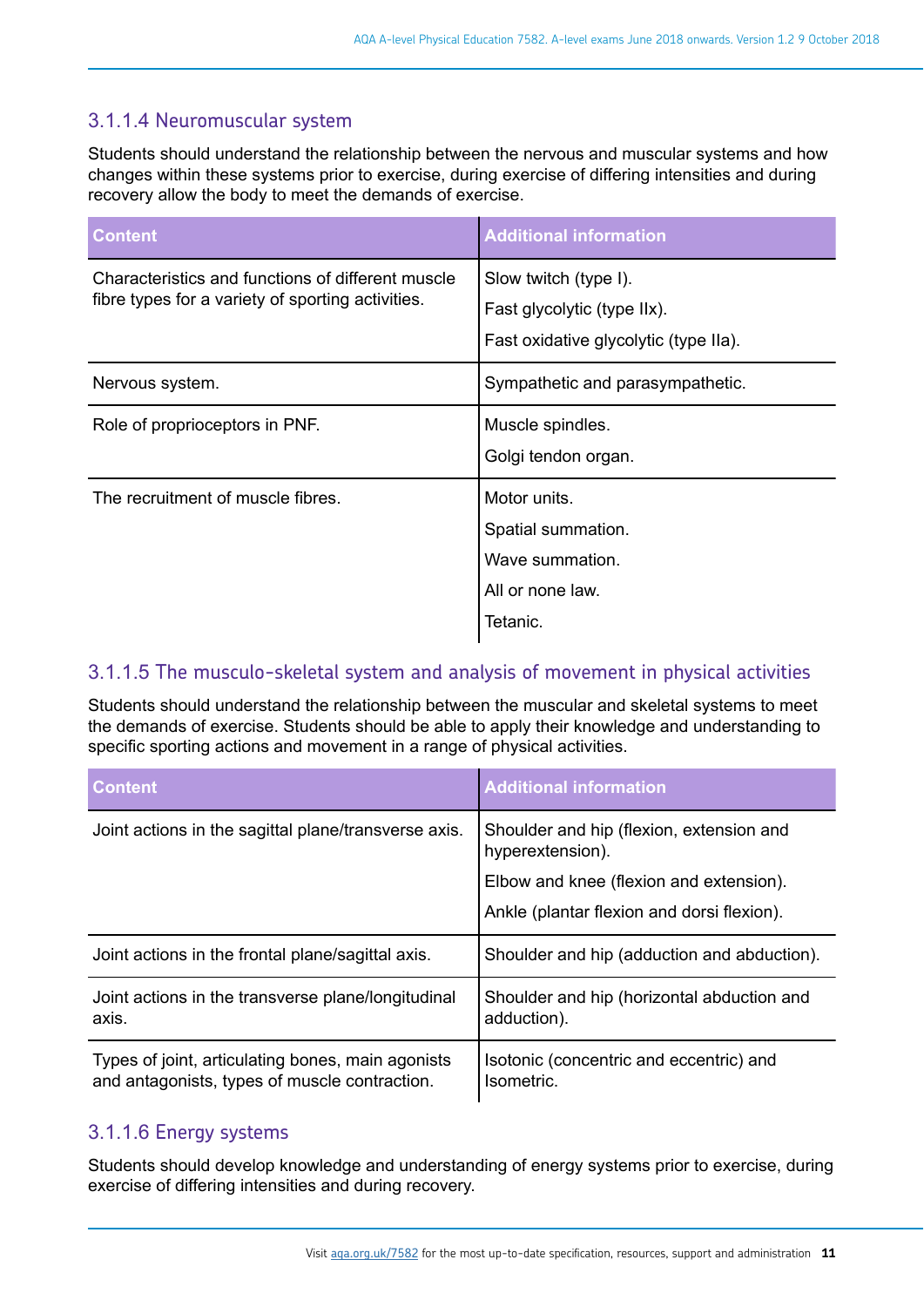<span id="page-11-0"></span>

| <b>Content</b>                                                    | <b>Additional information</b>                                                                               |
|-------------------------------------------------------------------|-------------------------------------------------------------------------------------------------------------|
| Energy transfer in the body.                                      | Aerobic energy system (glycolosis, kreb/citric<br>acid cycle, beta oxidation, electron transport<br>chain). |
|                                                                   | Anaerobic energy systems (ATP-PC system,<br>anaerobic glycolytic system).                                   |
| Energy continuum of physical activity.                            | Consideration for physical activity and sport<br>of different intensities and durations.                    |
|                                                                   | Differences in ATP generation between fast<br>and slow twitch muscle fibre.                                 |
| Energy transfer during short duration/high<br>intensity exercise. | Anaerobic energy system.<br>ATP-PC system.<br>Anaerobic glycolytic system (lactate                          |
|                                                                   | accumulation, lactate threshold, OBLA,<br>lactate producing capacity and sprint/power<br>performance).      |
| Energy transfer during long duration/lower                        | Aerobic energy system.                                                                                      |
| intensity exercise.                                               | Oxygen consumption during exercise<br>(maximal and submaximal oxygen deficit).                              |
|                                                                   | Oxygen consumption during recovery (excess<br>post-exercise oxygen consumption EPOC).                       |
| Factors affecting VO <sub>2</sub> max/aerobic power.              |                                                                                                             |
| Measurements of energy expenditure.                               | Indirect calorimetry.                                                                                       |
|                                                                   | Lactate sampling.                                                                                           |
|                                                                   | VO2 max test.                                                                                               |
|                                                                   | Respiratory exchange ratio (RER).                                                                           |
| Impact of specialist training methods on energy                   | Altitude training.                                                                                          |
| systems.                                                          | High Intensity Interval Training (HIIT).                                                                    |
|                                                                   | Plyometrics.                                                                                                |
|                                                                   | Speed Agility Quickness.                                                                                    |

# 3.1.2 Skill acquisition

This section focuses on how skill is acquired and the impact of psychological factors on performance. Students should develop knowledge and understanding of the principles required to optimise learning of new, and the development of existing, skills in a range of physical activities.

Students should be able to understand and interpret graphical representations associated with skill acquisition theories.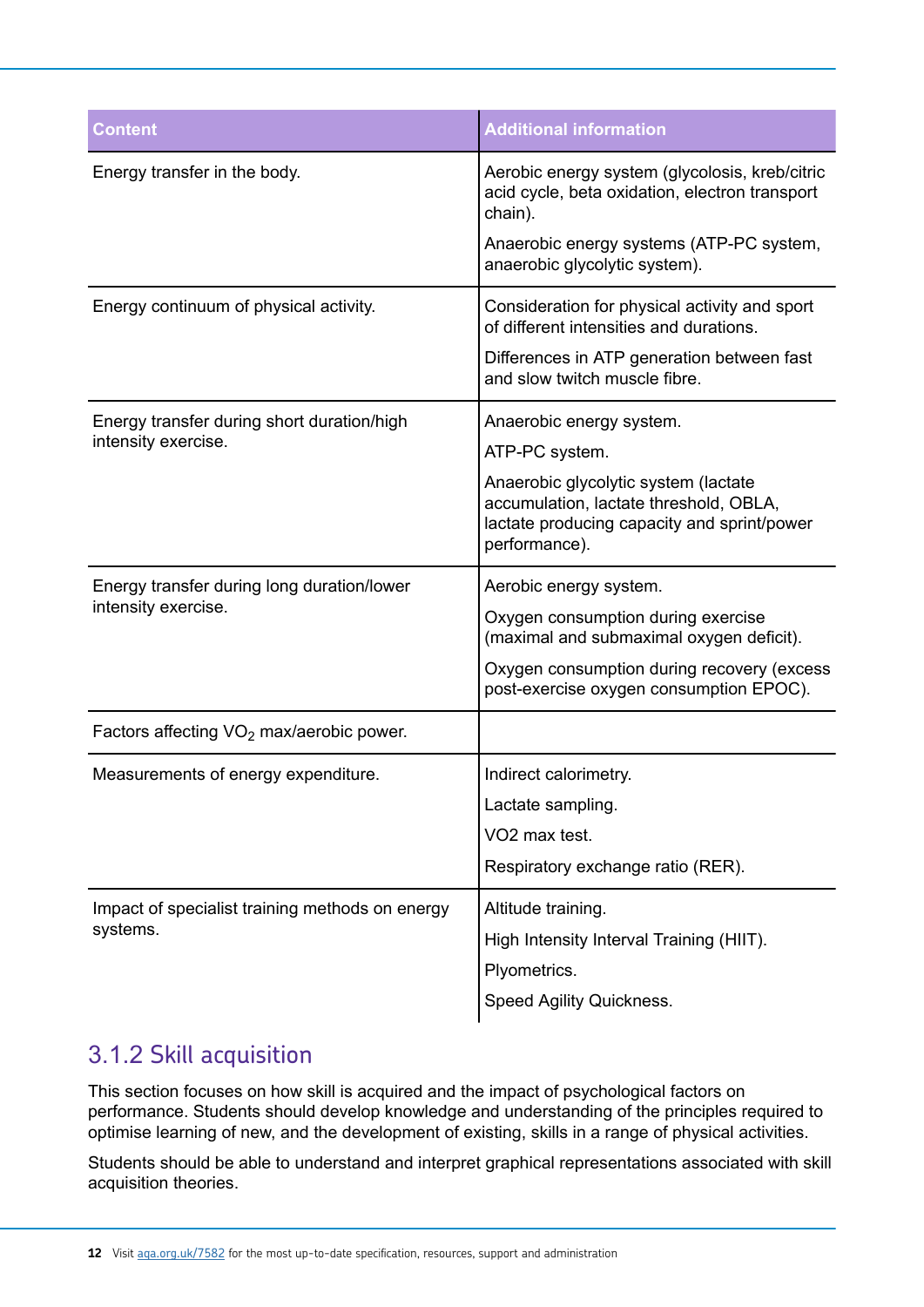## 3.1.2.1 Skill, skill continuums and transfer of skills

| <b>Content</b>                                                             | <b>Additional information</b>                                                                                                              |
|----------------------------------------------------------------------------|--------------------------------------------------------------------------------------------------------------------------------------------|
| Characteristics of skill.                                                  |                                                                                                                                            |
| Use of skill continua.                                                     | Open - closed.<br>Discrete - serial - continuous.<br>Gross - fine.<br>Self-paced - externally paced.<br>$High - low.$<br>Simple – complex. |
| Justification of skill placement on each of the<br>continua.               |                                                                                                                                            |
| Transfer of learning.                                                      | Positive.<br>Negative.<br>Zero.<br>Bilateral.                                                                                              |
| Understanding of how transfer of learning impacts<br>on skill development. |                                                                                                                                            |

# 3.1.2.2 Impact of skill classification on structure of practice for learning

| <b>Content</b>                                                                                                                                            | <b>Additional information</b>                            |
|-----------------------------------------------------------------------------------------------------------------------------------------------------------|----------------------------------------------------------|
| Methods of presenting practice.                                                                                                                           | Whole.<br>Progressive part.<br>Whole-part-whole.         |
| Types of practice.                                                                                                                                        | Massed.<br>Distributed.<br>Variable.<br>Mental practice. |
| Understanding how knowledge of skill<br>classification informs practice structure<br>(presentation and type) to allow learning/<br>development of skills. |                                                          |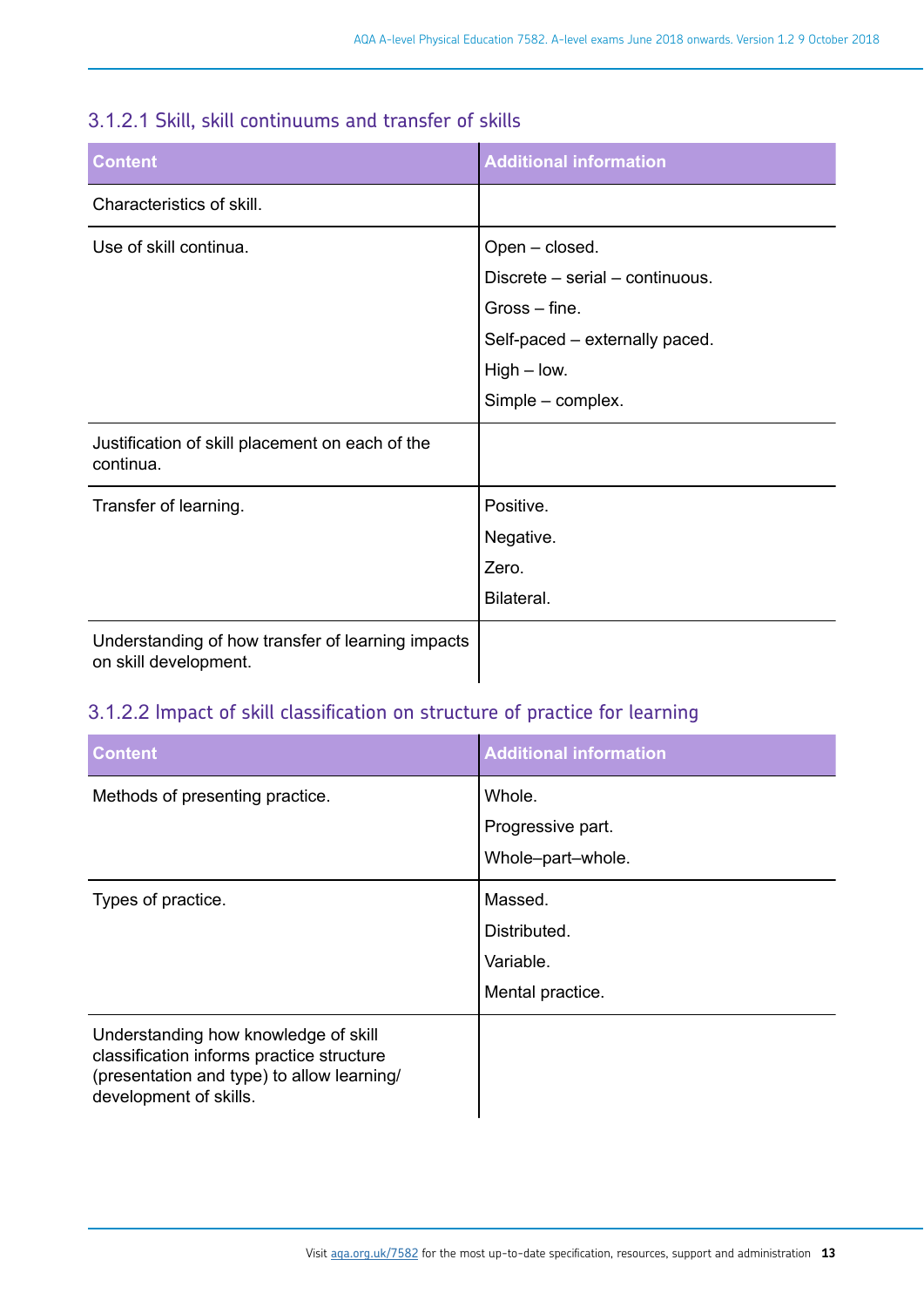# 3.1.2.3 Principles and theories of learning and performance

| Content                                                                                  | <b>Additional information</b>         |
|------------------------------------------------------------------------------------------|---------------------------------------|
| Stages of learning and how feedback differs<br>between the different stages of learning. | Cognitive, associative, autonomous.   |
| Learning plateau.                                                                        | Causes and solutions.                 |
| Cognitive theories.                                                                      | Insight learning (Gestalt).           |
| Behaviourism.                                                                            | Operant conditioning (Skinner).       |
| Social learning.                                                                         | Observational learning (Bandura).     |
| Constructivism.                                                                          | Social development theory (Vygotsky). |
| Understanding of how theories of learning impact<br>on skill development.                |                                       |

# 3.1.2.4 Use of guidance and feedback

| <b>Content</b>                                                              | <b>Additional information</b> |
|-----------------------------------------------------------------------------|-------------------------------|
| Methods of guidance.                                                        | Verbal.                       |
|                                                                             | Visual.                       |
|                                                                             | Manual.                       |
|                                                                             | Mechanical.                   |
| Understand the different purposes and types of                              | Knowledge of performance.     |
| feedback.                                                                   | Knowledge of results.         |
|                                                                             | Positive and negative.        |
|                                                                             | Intrinsic.                    |
|                                                                             | Extrinsic.                    |
| Understanding of how feedback and guidance<br>impacts on skill development. |                               |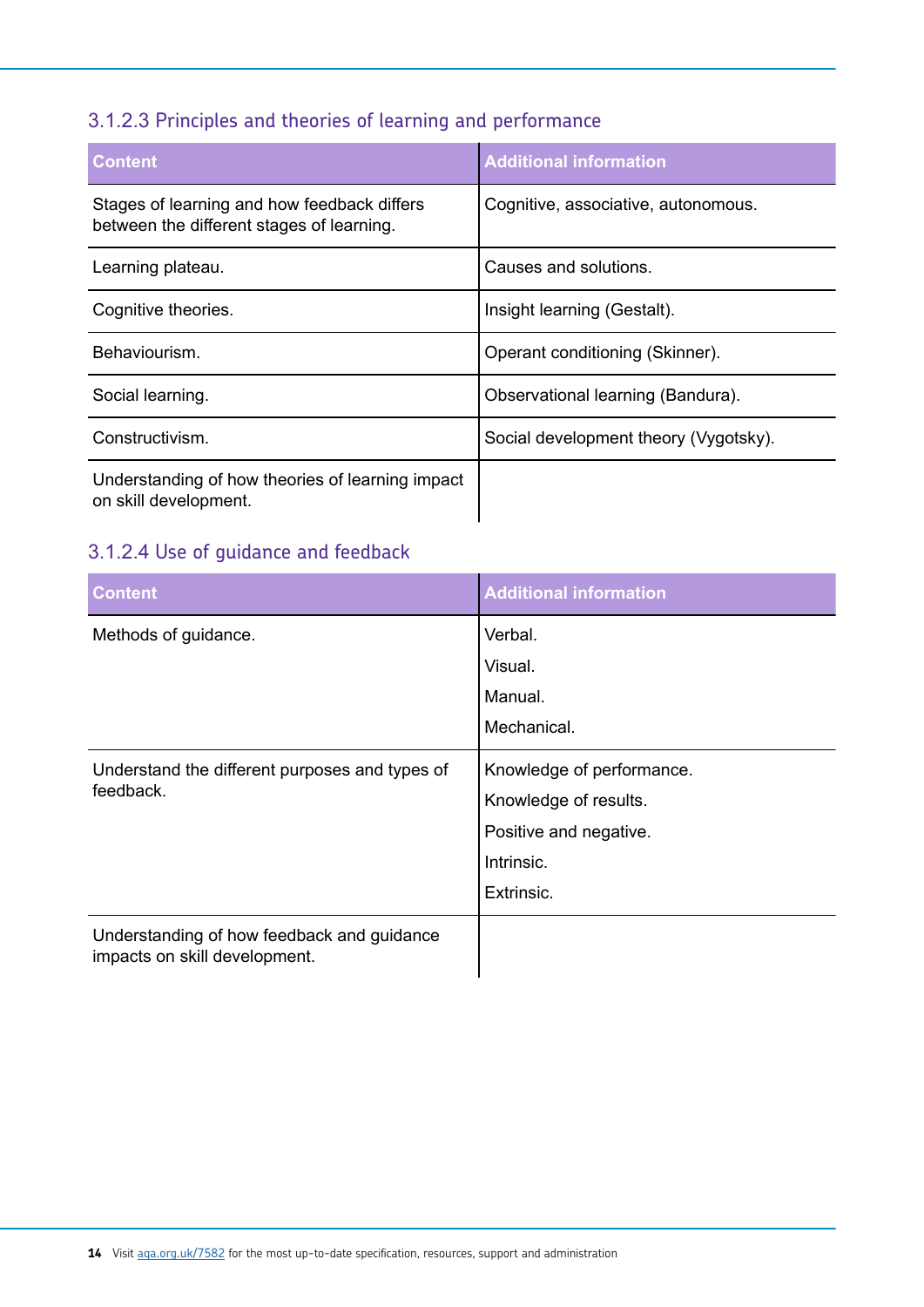# 3.1.2.5 Memory models

**3.1.2.5.1 General information processing model, to include:**

| <b>Content</b>                                             | <b>Additional information</b>                                           |
|------------------------------------------------------------|-------------------------------------------------------------------------|
| Input.                                                     | Senses.                                                                 |
|                                                            | Receptors.                                                              |
|                                                            | Proprioception.                                                         |
|                                                            | Perception.                                                             |
|                                                            | DCR process                                                             |
|                                                            | Selective attention.                                                    |
| Decision making.                                           | Short and long term memory                                              |
| Baddeley and Hitch, working memory model<br>memory system. | Functions and characteristics of components<br>of working memory model. |
| Output.                                                    |                                                                         |
| Feedback.                                                  |                                                                         |

#### **3.1.2.5.2 Efficiency of information processing to include:**

| <b>Content</b>                                                                              | <b>Additional information</b>                                                                                                                         |
|---------------------------------------------------------------------------------------------|-------------------------------------------------------------------------------------------------------------------------------------------------------|
| Application of Whiting's information processing<br>model to a range of sporting contexts.   |                                                                                                                                                       |
| Applied understanding of information processing<br>terms within a sporting context.         | Environment.<br>Display.<br>Sensory organs.<br>Perceptual mechanism.<br>Translatory mechanism.<br>Effector mechanism.<br>Muscular system output data. |
| Definitions of and the relationship between<br>reaction time, response time, movement time. | Feedback data.<br>Simple reaction time.<br>Choice reaction time.                                                                                      |
| Factors affecting response time.                                                            | Hick's law.<br>Psychological refractory period.<br>Single channel hypothesis.                                                                         |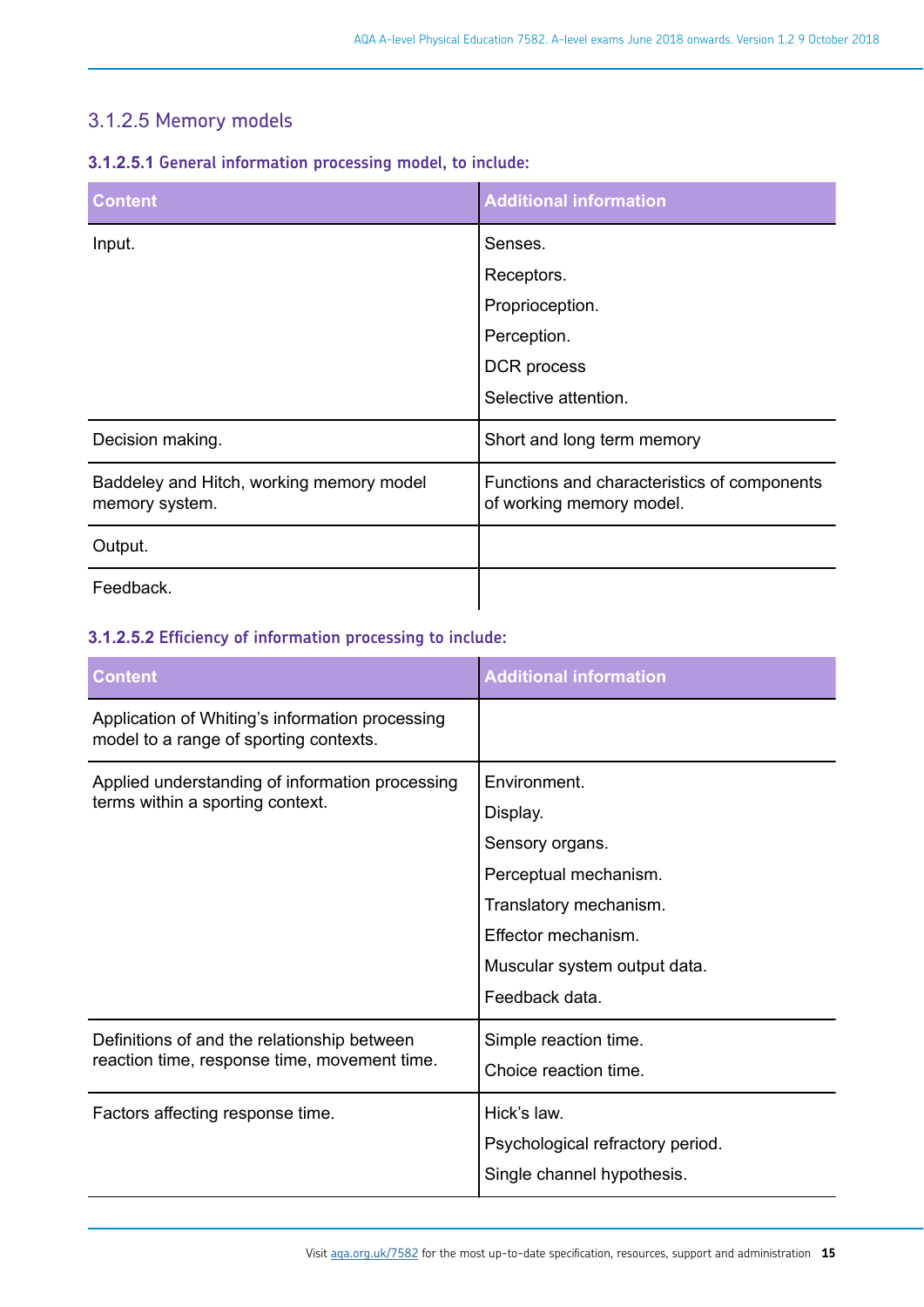<span id="page-15-0"></span>

| <b>Content</b>                                          | <b>Additional information</b>                                           |
|---------------------------------------------------------|-------------------------------------------------------------------------|
| Definitions of anticipation.                            | Temporal.                                                               |
|                                                         | Spatial.                                                                |
| Strategies to improve response time.                    |                                                                         |
| Schmidt's schema theory.                                | Recall.                                                                 |
|                                                         | Recognition.                                                            |
|                                                         | Initial conditions.                                                     |
|                                                         | Response specifications.                                                |
|                                                         | Sensory consequences.                                                   |
|                                                         | Response outcomes.                                                      |
| Application of schema theory in sporting<br>situations. |                                                                         |
| Strategies to improve information processing.           | Input – selective attention                                             |
|                                                         | Decision making process - chunking,<br>chaining, response time, schema. |

# 3.1.3 Sport and society

Students should develop knowledge and understanding of the interaction between, and the evolution of, sport and society.

Students should be able to understand, interpret and analyse data and graphs relating to participation in physical activity and sport.

## 3.1.3.1 Emergence of globalisation of sport in the 21st century

In this section, students develop an understanding of popular and rational recreation leading to the emergence of modern sport through to the globalisation of sport in the 21<sup>st</sup> century.

Specifically students should understand the impact of the following social factors on the development of football, tennis and athletics.

#### **3.1.3.1.1 Pre-industrial (pre-1780)**

| <b>Content</b>                                                   | <b>Additional information</b>              |
|------------------------------------------------------------------|--------------------------------------------|
| Characteristics of society and impact on sporting<br>recreation. | Two-tier class system.                     |
|                                                                  | Rural                                      |
|                                                                  | Limited communication/technology/transport |
|                                                                  | Widespread illiteracy                      |
|                                                                  | Harsh lifestyle                            |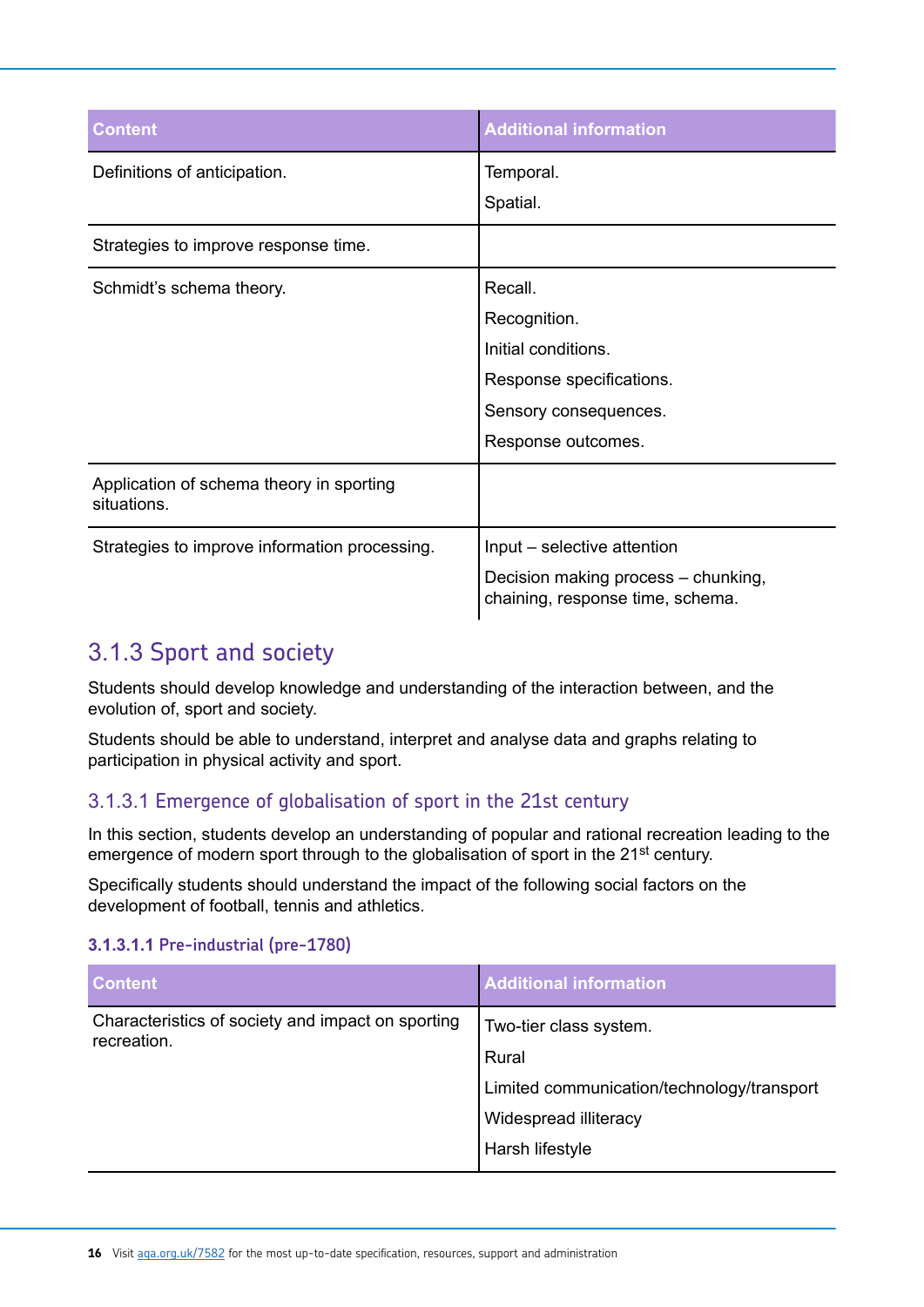| <b>Content</b>                                                                      | <b>Additional information</b> |
|-------------------------------------------------------------------------------------|-------------------------------|
| Characteristics of sporting recreation (limited to<br>mob football and real tennis. |                               |

#### **3.1.3.1.2 Industrial and post-industrial (1780–1900)**

| Content                                                                                                                                                                                           | <b>Additional information</b>                                            |
|---------------------------------------------------------------------------------------------------------------------------------------------------------------------------------------------------|--------------------------------------------------------------------------|
| Characteristics and impact on sport (limited to<br>development of association football, lawn tennis,<br>rationalisation of track and field events and the<br>role of the Wenlock Olympian Games). | Industrial Revolution.                                                   |
|                                                                                                                                                                                                   | Urbanisation.                                                            |
|                                                                                                                                                                                                   | Transport and communication.                                             |
|                                                                                                                                                                                                   | The British Empire.                                                      |
|                                                                                                                                                                                                   | Provision through factories.                                             |
|                                                                                                                                                                                                   | Churches and local authorities.                                          |
|                                                                                                                                                                                                   | Public schools/universities                                              |
|                                                                                                                                                                                                   | Three-tier class system (emphasis on middle<br>class and working class). |
|                                                                                                                                                                                                   | Development of national governing bodies.                                |
|                                                                                                                                                                                                   | Consideration of the changing role of women<br>in sport.                 |
|                                                                                                                                                                                                   | The status of amateur and professional<br>performers.                    |
|                                                                                                                                                                                                   |                                                                          |

#### **3.1.3.1.3 Post World War II (1950 to present)**

| <b>Content</b>                                                                                                                                                                             | <b>Additional information</b>                                                                                                                                              |
|--------------------------------------------------------------------------------------------------------------------------------------------------------------------------------------------|----------------------------------------------------------------------------------------------------------------------------------------------------------------------------|
| Characteristics and impact of the Golden Triangle<br>(limited to development of association football,<br>tennis and athletics).                                                            | The interrelationship between<br>commercialisation (including sponsorship),<br>media (radio, TV, satellite, internet and social<br>media) and sports and governing bodies. |
| The changing status of amateur and professional<br>performers (limited to development of association<br>football, tennis and athletics).                                                   |                                                                                                                                                                            |
| Factors affecting the emergence of elite female<br>performers in football (players and officials),<br>tennis and athletics in late 20 <sup>th</sup> and early 21 <sup>st</sup><br>century. | Characteristics of football, athletics and<br>tennis.                                                                                                                      |

## 3.1.3.2 The impact of sport on society and of society on sport

This section introduces some of the key terms, key concepts and benefits of physical activity to both the individual and society.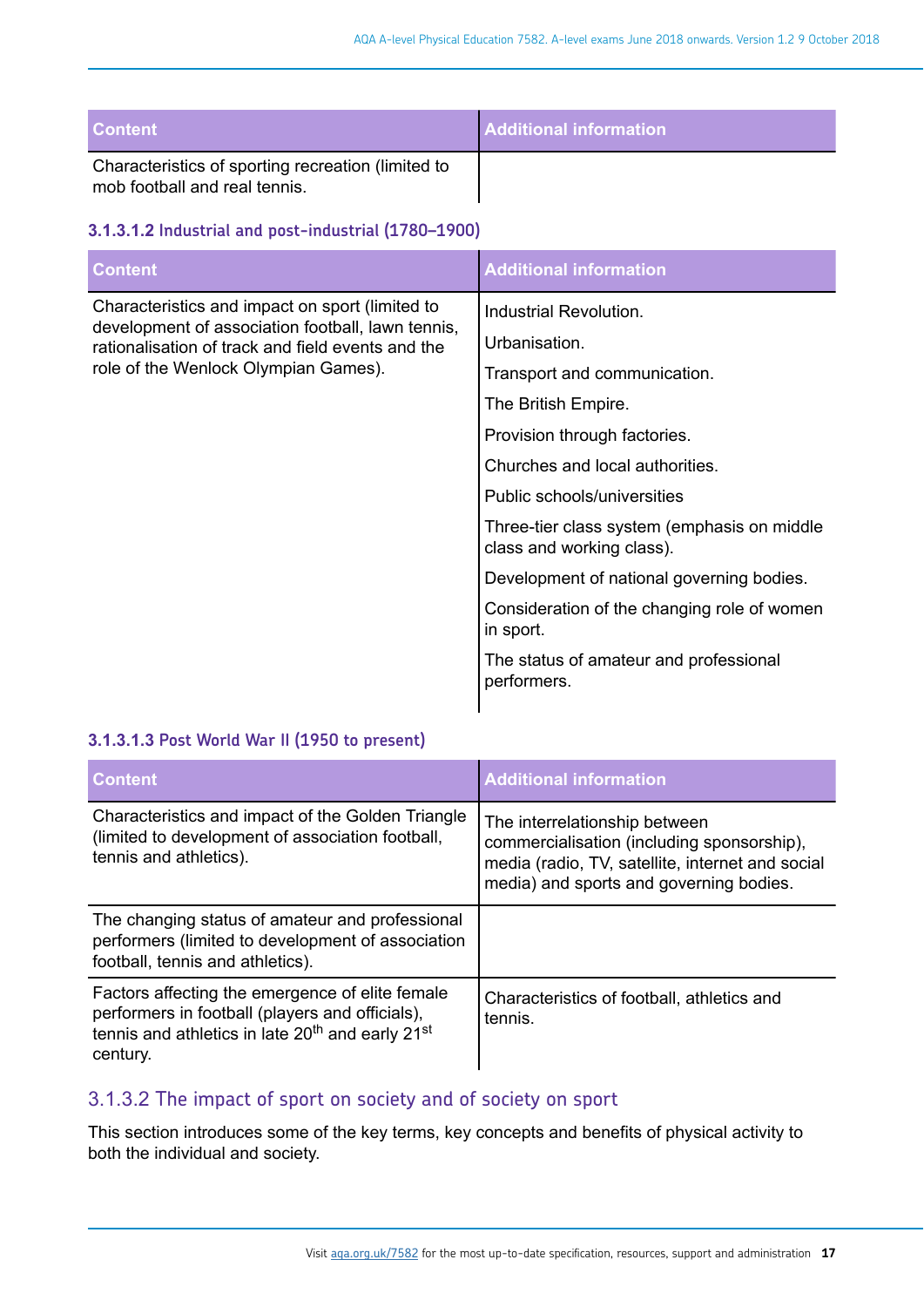| <b>Content</b>                                                                                                                                                          | <b>Additional information</b>                                   |
|-------------------------------------------------------------------------------------------------------------------------------------------------------------------------|-----------------------------------------------------------------|
| Understanding of the key terms relating to the                                                                                                                          | Society.                                                        |
| study of sport and their impact on equal<br>opportunities in sport and society.                                                                                         | Socialisation (primary and secondary).                          |
|                                                                                                                                                                         | Social processes (social control and social<br>change).         |
|                                                                                                                                                                         | Social issues (causes and consequences of<br>inequality).       |
|                                                                                                                                                                         | Social structures/stratification (eg schools/<br>sports clubs). |
| Understanding social action theory in relation to<br>social issues in physical activity and sport.                                                                      | Impact of sport on society and of society on<br>sport.          |
| Underrepresented groups in sport.                                                                                                                                       | Disability.                                                     |
|                                                                                                                                                                         | Ethnic group.                                                   |
|                                                                                                                                                                         | Gender.                                                         |
|                                                                                                                                                                         | Disadvantaged.                                                  |
| Understanding the key terms relating to equal<br>opportunities.                                                                                                         | Discrimination                                                  |
|                                                                                                                                                                         | Stereotyping                                                    |
|                                                                                                                                                                         | Prejudice                                                       |
| The barriers to participation in sport and physical<br>activity and possible solutions to overcome them<br>for under represented groups in sport.                       |                                                                 |
| Benefits of raising participation.                                                                                                                                      | Health benefits.                                                |
|                                                                                                                                                                         | Fitness benefits.                                               |
|                                                                                                                                                                         | Social benefits.                                                |
| The interrelationship between Sport England,<br>local and national partners to increase<br>participation at grass roots level and under<br>represented groups in sport. |                                                                 |

#### <span id="page-17-0"></span>**3.1.3.2.1 Sociological theory applied to equal opportunities**

# 3.2 Factors affecting optimal performance in physical activity and sport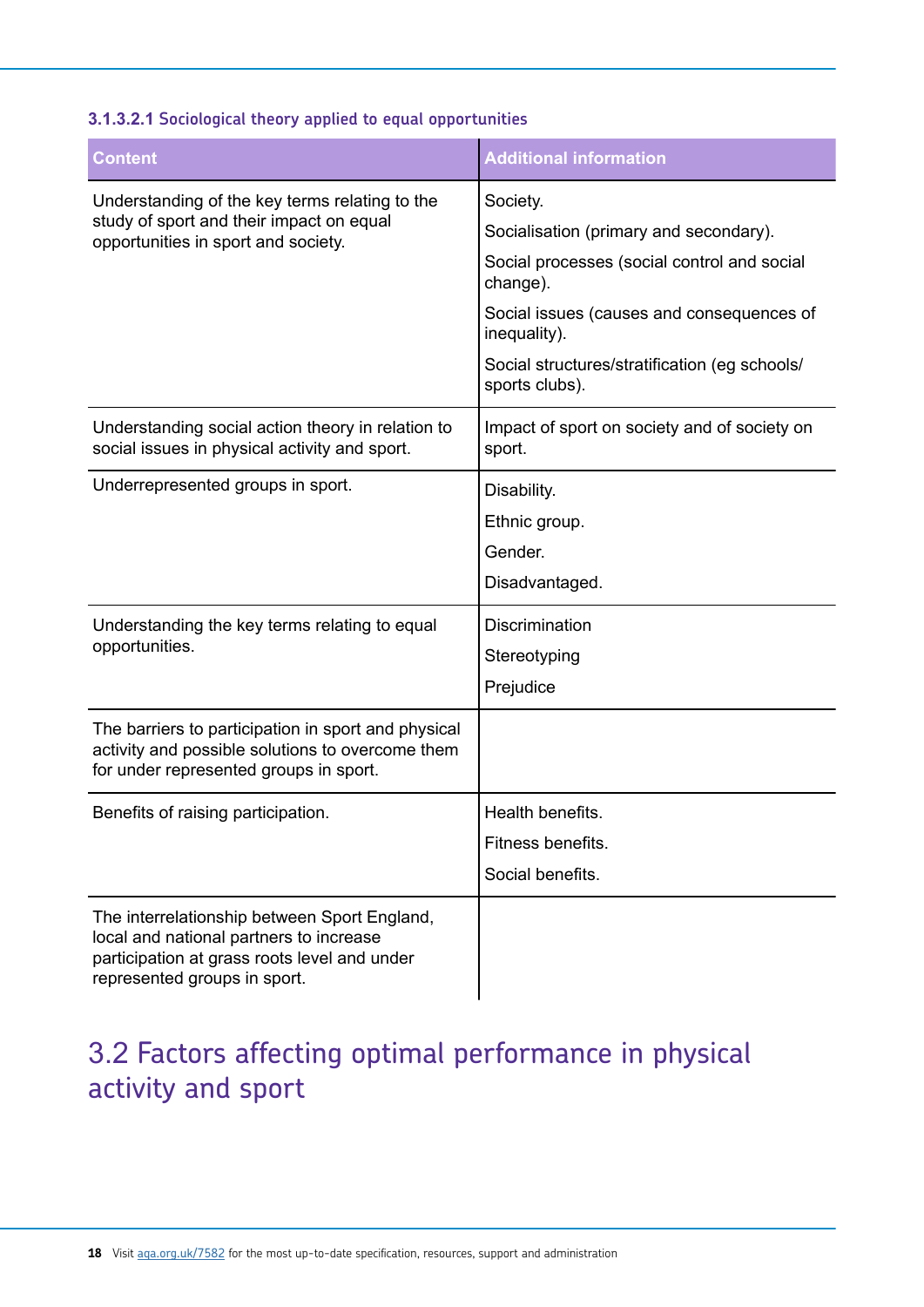# <span id="page-18-0"></span>3.2.1 Exercise physiology

Students should understand the adaptations to the body systems through training or lifestyle, and how these changes affect the efficiency of those systems.

#### 3.2.1.1 Diet and nutrition and their effect on physical activity and performance

| <b>Content</b>                                                                         | <b>Additional information</b>                                                                                                                                                                                                    |
|----------------------------------------------------------------------------------------|----------------------------------------------------------------------------------------------------------------------------------------------------------------------------------------------------------------------------------|
| Understand the exercise-related function of food<br>classes.                           | Carbohydrate.<br>Fibre.<br>Fat (saturated fat, trans fat and cholesterol),<br>protein, vitamins (C,D, B-12, B-complex),<br>minerals (sodium, iron, calcium), water<br>(hydration before, during and after physical<br>activity). |
| Positive and negative effects of dietary<br>supplements/manipulation on the performer. | Creatine, sodium bicarbonate, caffeine,<br>Glycogen loading.                                                                                                                                                                     |

## 3.2.1.2 Preparation and training methods in relation to maintaining physical activity and performance

Students should understand quantitative methods, the types and use of data for planning, monitoring and evaluating physical training, and to optimise performance.

| <b>Content</b>                                                                       | <b>Additional information</b>                                                                                                  |
|--------------------------------------------------------------------------------------|--------------------------------------------------------------------------------------------------------------------------------|
| Understanding of the key terms relating to<br>laboratory conditions and field tests. | Quantitative and qualitative.<br>Objective and subjective.<br>Validity and reliability.                                        |
| Physiological effects and benefits of a warm-up<br>and cool down.                    | Stretching for different types of physical<br>activity (static and ballistic).                                                 |
| Principles of training.                                                              | Specificity, progressive overload, reversibility,<br>recovery, Frequency Intensity Time Type of<br>Training (FITT) principles. |
| Application of principles of periodisation.                                          | Macro cycle, Meso cycle, Micro cycle.<br>Preparation, competition, transition.<br>Tapering, peaking.                           |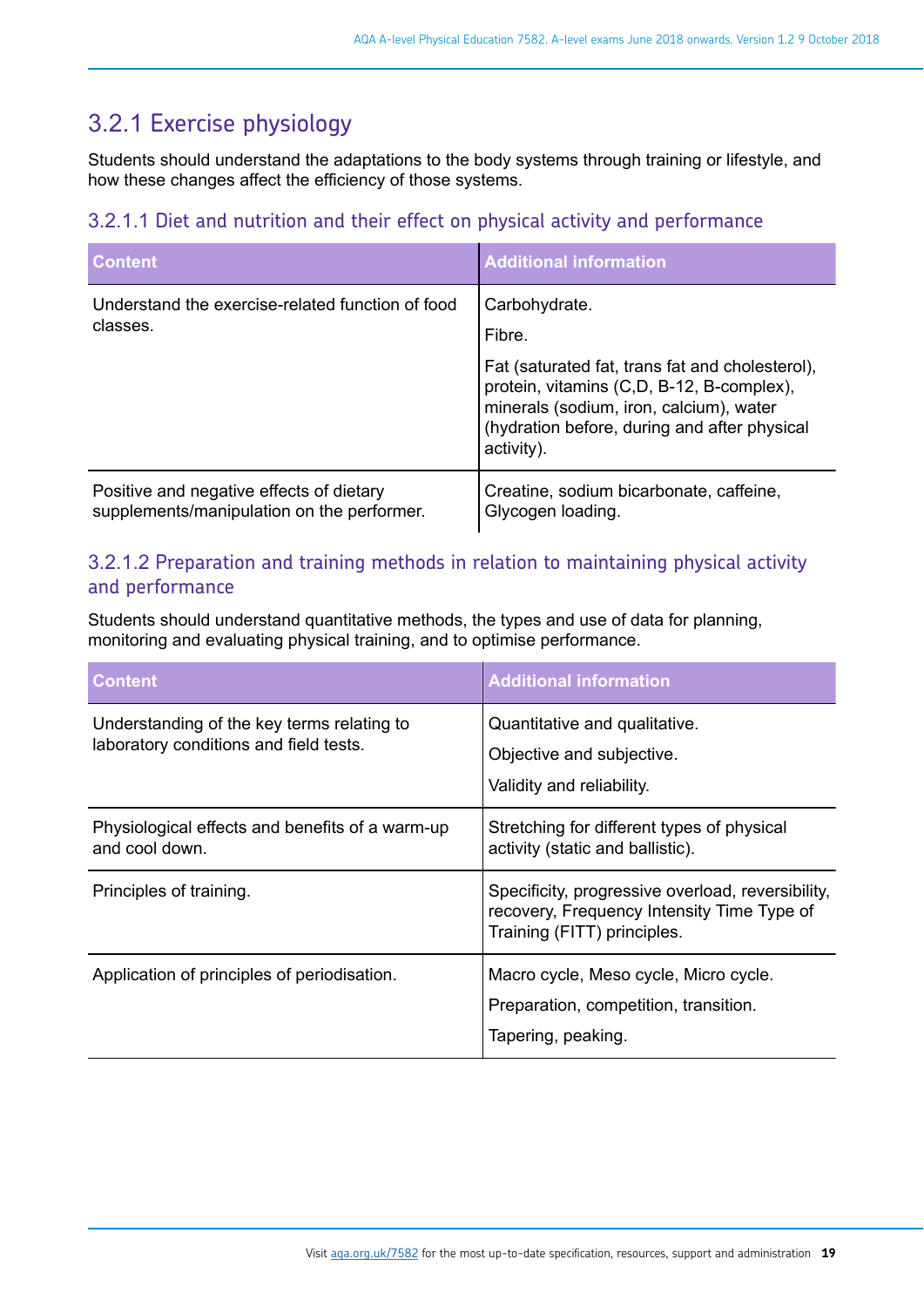<span id="page-19-0"></span>

| <b>Content</b>                                              | <b>Additional information</b>                                                                                                                                                                                                                               |
|-------------------------------------------------------------|-------------------------------------------------------------------------------------------------------------------------------------------------------------------------------------------------------------------------------------------------------------|
| Training methods to improve physical fitness and<br>health. | HIIT/interval training (anaerobic power).<br>Continuous training (aerobic power).<br>Fartlek (aerobic power).<br>Circuit training (muscular endurance).<br>Weight training (strength).<br>Proprioceptive Neuromuscular Facilitation<br>(PNF) (flexibility). |

## 3.2.1.3 Injury prevention and the rehabilitation of injury

| <b>Content</b>                                                      | <b>Additional information</b>                                                                                                     |
|---------------------------------------------------------------------|-----------------------------------------------------------------------------------------------------------------------------------|
| Types of injury.                                                    | Acute (fractures, dislocations, strains,<br>sprains).                                                                             |
|                                                                     | Chronic (achilles tendonitis, stress fracture,<br>'tennis elbow').                                                                |
| Understanding different methods used in injury                      | Injury prevention methods: Screening.                                                                                             |
| prevention, rehabilitation and recovery.                            | Protective equipment.                                                                                                             |
|                                                                     | Warm up, flexibility training (active, passive,<br>static and ballistic), taping and bracing.                                     |
|                                                                     | Injury rehabilitation methods (proprioceptive<br>training, strength training, hyperbaric<br>chambers, cryotherapy, hydrotherapy). |
|                                                                     | Recovery from exercise (compression<br>garments, massage/foam rollers, cold<br>therapy, ice bath, cryotherapy).                   |
| Physiological reasons for methods used in injury<br>rehabilitation. | Hyperbaric chambers, cryotherapy.                                                                                                 |
| Importance of sleep and nutrition for improved<br>recovery.         |                                                                                                                                   |

# 3.2.2 Biomechanical movement

Students should develop knowledge and understanding of motion and forces, and their relevance to performance in physical activity and sport.

Students should have a knowledge and use of biomechanical definitions, equations, formulae and units of measurement and demonstrate the ability to plot, label and interpret biomechanical graphs and diagrams.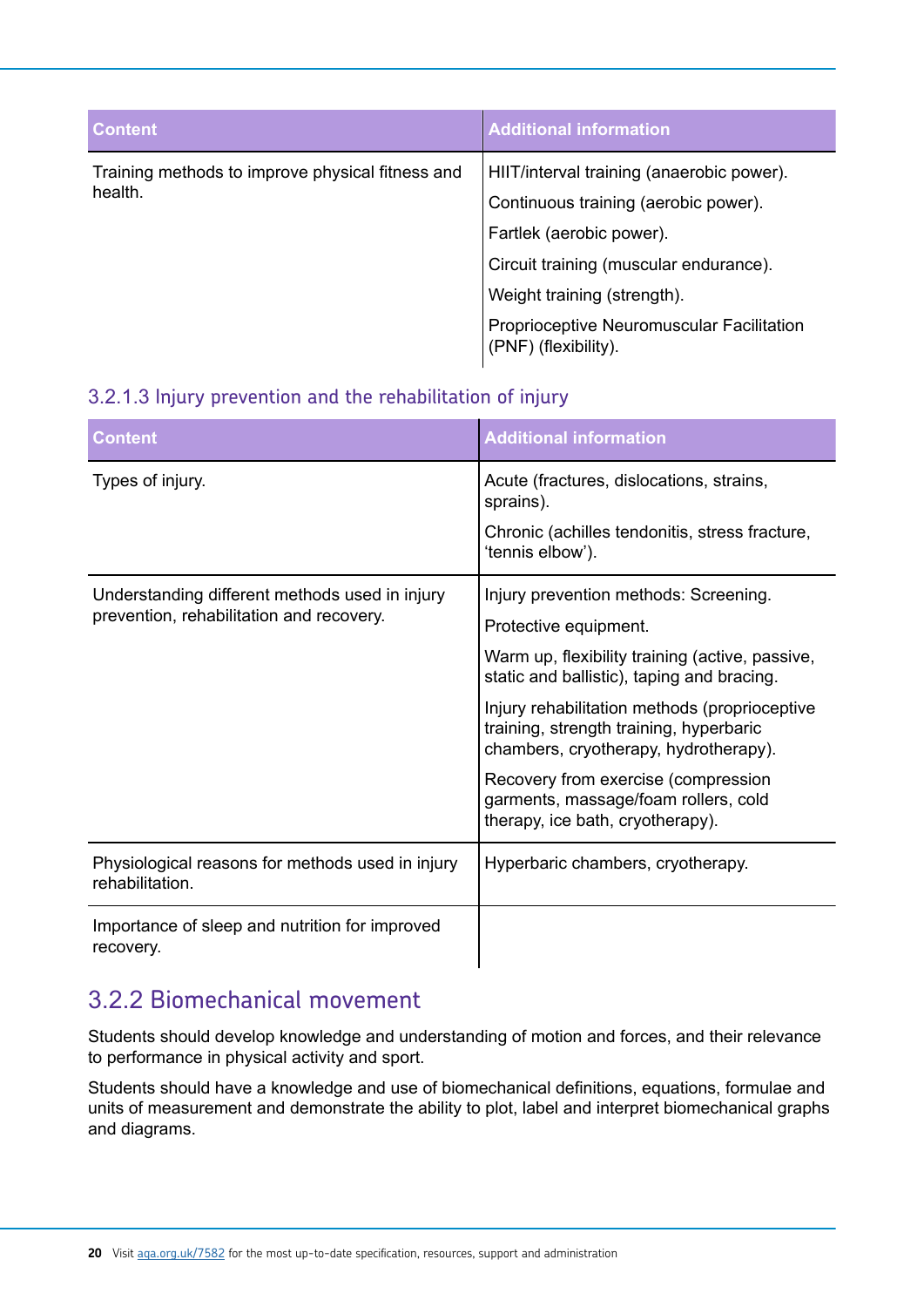# 3.2.2.1 Biomechanical principles

| <b>Content</b>                                                         | <b>Additional information</b>                                                                       |
|------------------------------------------------------------------------|-----------------------------------------------------------------------------------------------------|
| Newton's Three Laws of linear motion applied to<br>sporting movements. | First law (inertia), second law (acceleration),<br>third law (action/reaction). Force.              |
| Definitions, equations and units of example<br>scalars.                | Speed, distance.                                                                                    |
| Centre of mass.                                                        |                                                                                                     |
| Factors affecting stability.                                           | Height of centre of mass, area of base of<br>support, position of line of gravity and body<br>mass. |

## 3.2.2.2 Levers

| ∣ Content⊹                                                                                          | <b>Additional information</b> |
|-----------------------------------------------------------------------------------------------------|-------------------------------|
| Three classes of lever and examples of their use<br>in the body during physical activity and sport. |                               |
| Mechanical advantage and mechanical<br>disadvantage of each class of lever.                         |                               |

## 3.2.2.3 Linear motion

| <b>Content</b>                                                                                                                              | <b>Additional information</b>                                                  |
|---------------------------------------------------------------------------------------------------------------------------------------------|--------------------------------------------------------------------------------|
| An understanding of the forces acting on a<br>performer during linear motion.                                                               | Gravity, frictional force, air resistance,<br>internal-muscular force, weight. |
| Definitions, equations and units of vectors.                                                                                                | Weight, velocity, displacement, acceleration<br>and momentum.                  |
| Definitions, equations and units of scalars.                                                                                                | Mass, speed and distance.                                                      |
| The relationship between impulse and increasing<br>and decreasing momentum in sprinting through<br>the interpretation of force/time graphs. |                                                                                |

## 3.2.2.4 Angular motion

| l Content                                       | <b>Additional information</b>                                    |
|-------------------------------------------------|------------------------------------------------------------------|
| Application of Newton's laws to angular motion. |                                                                  |
| Definitions and units for angular motion.       | Angular displacement, angular velocity,<br>angular acceleration. |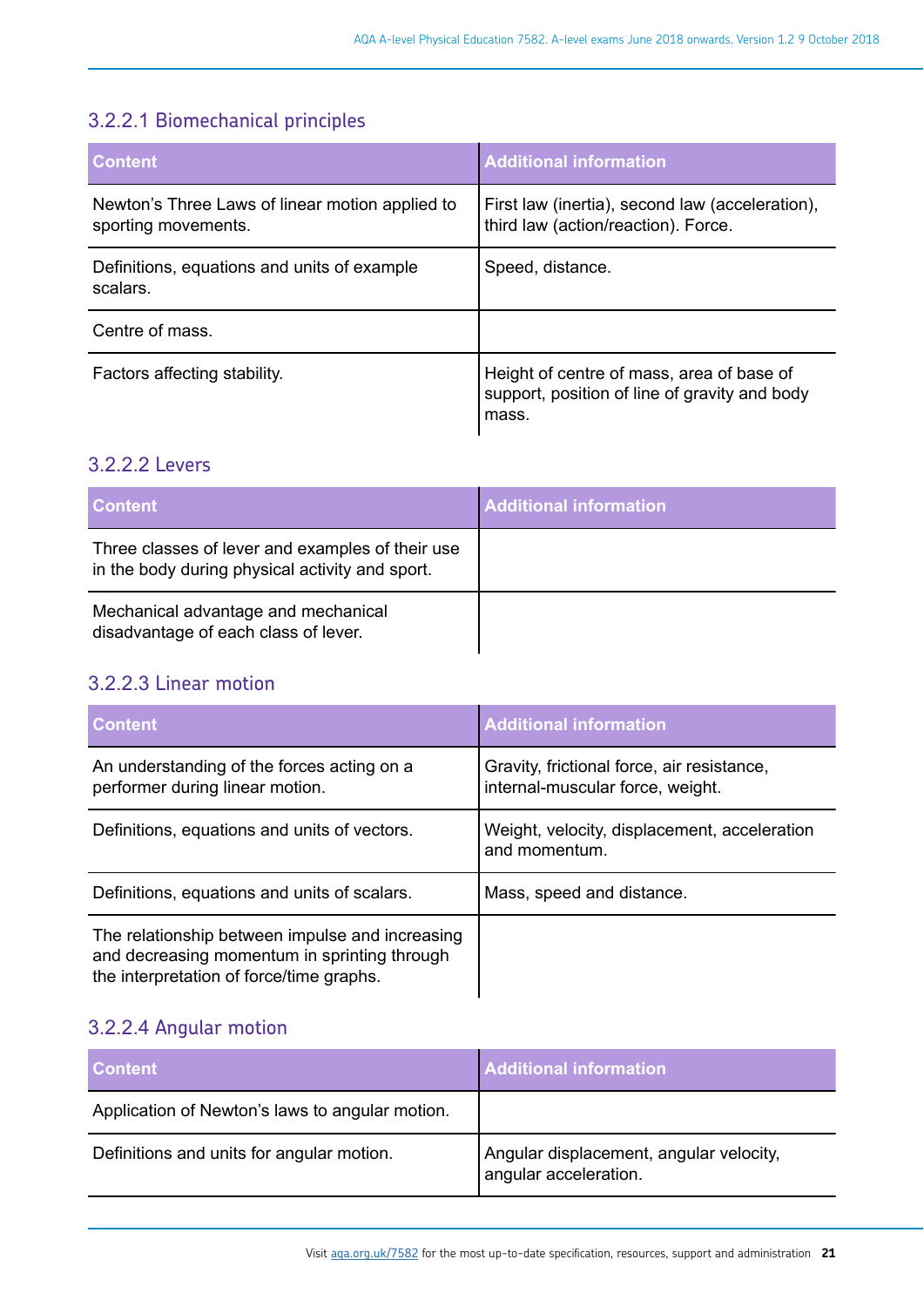<span id="page-21-0"></span>

| l Content                                                                                                           | <b>Additional information</b> |
|---------------------------------------------------------------------------------------------------------------------|-------------------------------|
| Conservation of angular momentum during flight,<br>moment of inertia and its relationship with angular<br>velocity. |                               |

## 3.2.2.5 Projectile motion

| <b>Content</b> ⊦                                             | <b>Additional information</b> |
|--------------------------------------------------------------|-------------------------------|
| Factors affecting horizontal displacement of<br>projectiles. |                               |
| Factors affecting flight paths of different<br>projectiles.  | Shot put, badminton shuttle.  |
| Vector components of parabolic flight.                       |                               |

## 3.2.2.6 Fluid mechanics

| <b>Content</b>                                                                         | <b>Additional information</b>                                                                |
|----------------------------------------------------------------------------------------|----------------------------------------------------------------------------------------------|
| Dynamic fluid force.                                                                   | Drag and lift.                                                                               |
| Factors that reduce and increase drag and their<br>application to sporting situations. |                                                                                              |
| The Bernoulli principle applied to sporting<br>situations.                             | Upward lift force (discus).<br>Downward lift force (speed skiers, cyclists,<br>racing cars). |

# 3.2.3 Sport psychology

In this section students will develop knowledge and understanding of the role of sport psychology in optimising performance in physical activity and sport.

Students should be able to understand and interpret graphical representations associated with sport psychology theories.

### 3.2.3.1 Psychological factors that can influence an individual in physical activities

#### **3.2.3.1.1 Aspects of personality**

| l Content i                                                                         | <b>Additional information</b> |
|-------------------------------------------------------------------------------------|-------------------------------|
| Understanding of the nature vs nurture debate in<br>the development of personality. | Trait, social learning.       |
| Interactionist perspective.                                                         | Hollander, Lewin.             |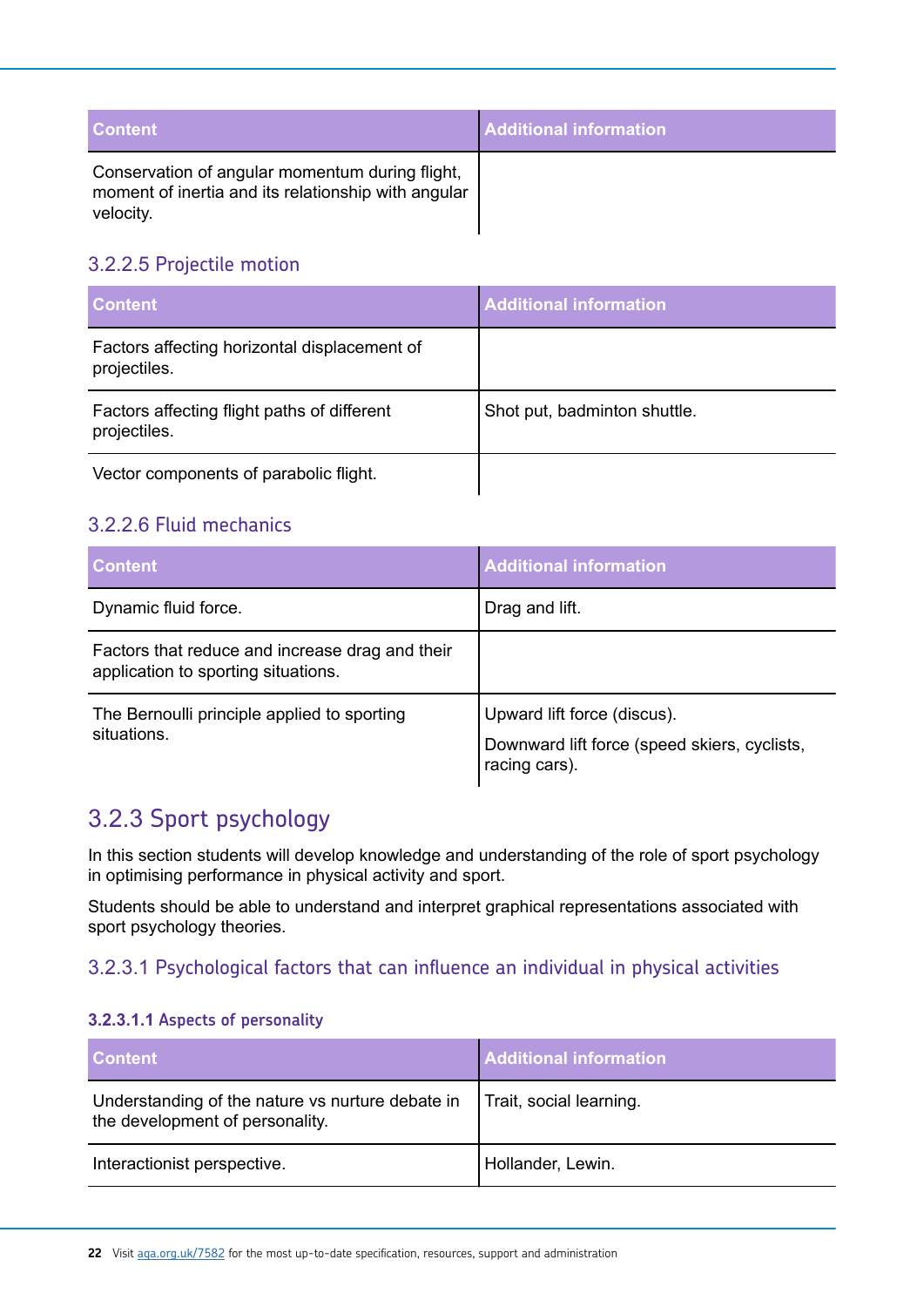| l Content                                                               | <b>Additional information</b> |
|-------------------------------------------------------------------------|-------------------------------|
| How knowledge of interactionist perspective can<br>improve performance. |                               |

#### **3.2.3.1.2 Attitudes**

| <b>Content</b> | <b>Additional information</b>                                                    |
|----------------|----------------------------------------------------------------------------------|
| Triadic model. | Components of an attitude.<br>Formation of attitudes.                            |
|                | Changing attitudes through cognitive<br>dissonance and persuasive communication. |

#### **3.2.3.1.3 Arousal**

| Content                                                                           | <b>Additional information</b>                                                                  |
|-----------------------------------------------------------------------------------|------------------------------------------------------------------------------------------------|
| Theories of arousal.                                                              | Drive theory, inverted U theory, catastrophe<br>theory and zone of optimal functioning theory. |
| Practical applications of theories of arousal and<br>their impact on performance. |                                                                                                |
| Characteristics of peak flow experience.                                          |                                                                                                |

#### **3.2.3.1.4 Anxiety**

| Content                                                                                                                 | <b>Additional information</b>                                   |
|-------------------------------------------------------------------------------------------------------------------------|-----------------------------------------------------------------|
| Types of anxiety.                                                                                                       | Somatic, cognitive, competitive trait and<br>competitive state. |
| Advantages and disadvantages of using<br>observations, questionnaires and physiological<br>measures to measure anxiety. |                                                                 |

## **3.2.3.1.5 Aggression**

| Content                                                   | <b>Additional information</b>                                                                               |
|-----------------------------------------------------------|-------------------------------------------------------------------------------------------------------------|
| Difference between aggression and assertive<br>behaviour. |                                                                                                             |
| Theories of aggression.                                   | Instinct theory, frustration-aggression<br>hypothesis, social learning theory and<br>aggressive cue theory. |
| Strategies to control aggression.                         |                                                                                                             |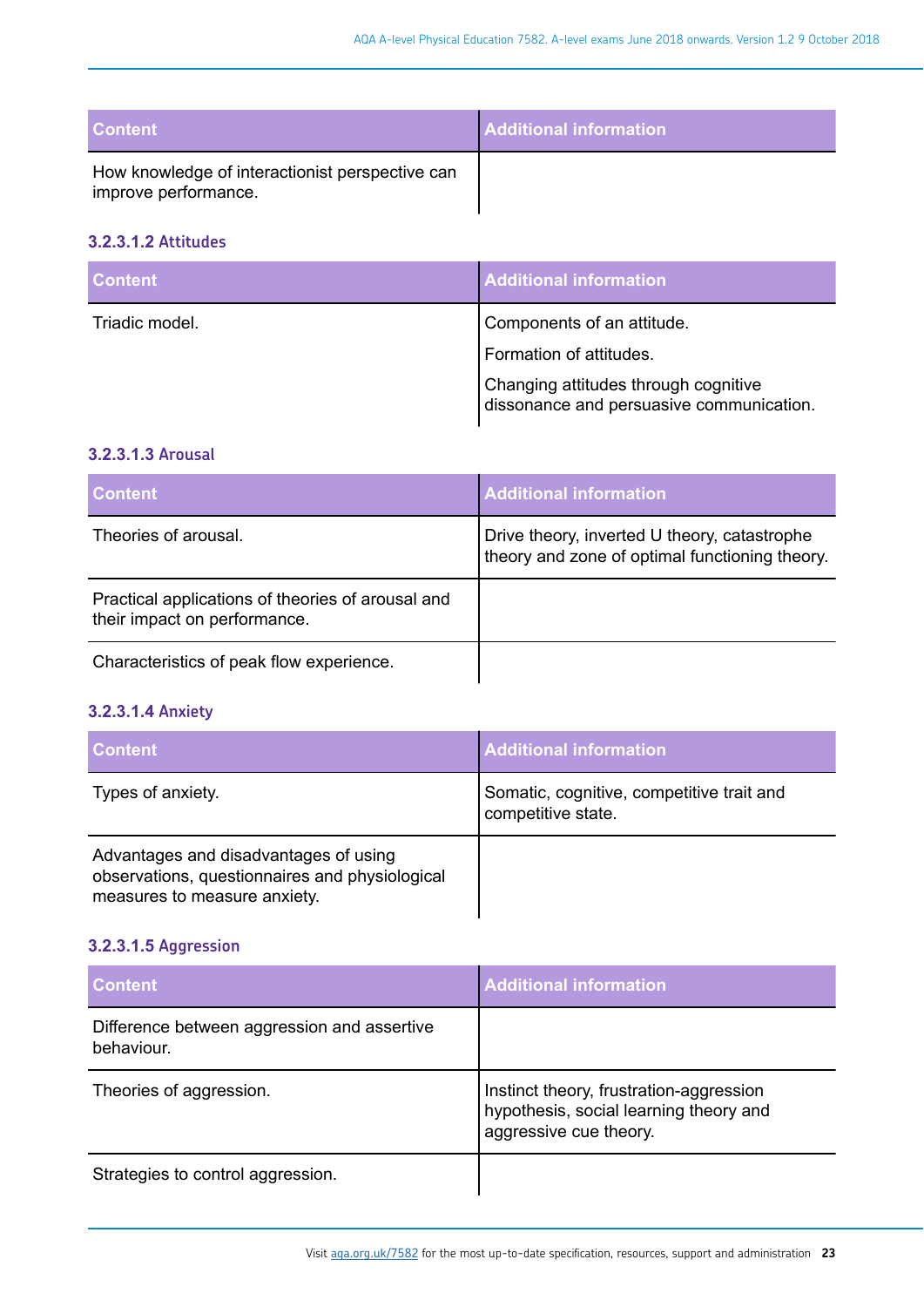#### **3.2.3.1.6 Motivation**

| <b>Content</b> | <b>Additional information</b>                  |
|----------------|------------------------------------------------|
| Motivation.    | Intrinsic, extrinsic, tangible and intangible. |

### **3.2.3.1.7 Achievement motivation theory**

| Content                                                                              | <b>Additional information</b>                                    |
|--------------------------------------------------------------------------------------|------------------------------------------------------------------|
| Atkinson's Model of achievement motivation.                                          |                                                                  |
| Characteristics of personality components of<br>achievement motivation.              | Need to achieve (Nach) and Need to avoid<br>failure (Naf).       |
| Impact of situational component of achievement<br>motivation.                        | Incentive value and probability of success.                      |
| Achievement goal theory.                                                             | Impact of outcome orientated goals and task<br>orientated goals. |
| Strategies to develop approach behaviours<br>leading to improvements in performance. |                                                                  |

#### **3.2.3.1.8 Social facilitation**

| <b>Content</b>                                                                               | <b>Additional information</b> |
|----------------------------------------------------------------------------------------------|-------------------------------|
| Social facilitation and inhibition.                                                          | Zajonc's model.               |
| Evaluation apprehension.                                                                     |                               |
| Strategies to eliminate the adverse effects of<br>social facilitation and social inhibition. |                               |

#### **3.2.3.1.9 Group dynamics**

Students should understand how group dynamics can influence the performance of an individual and/or team.

| <b>Content</b>                                                                   | <b>Additional information</b>           |
|----------------------------------------------------------------------------------|-----------------------------------------|
| Group formation.                                                                 | Tuckman's model.                        |
| Cohesion.                                                                        | Task and social.                        |
| Steiner's model of potential and actual<br>productivity, faulty group processes. | Including cooperation and coordination. |
| Ringelmann effect and social loafing.                                            |                                         |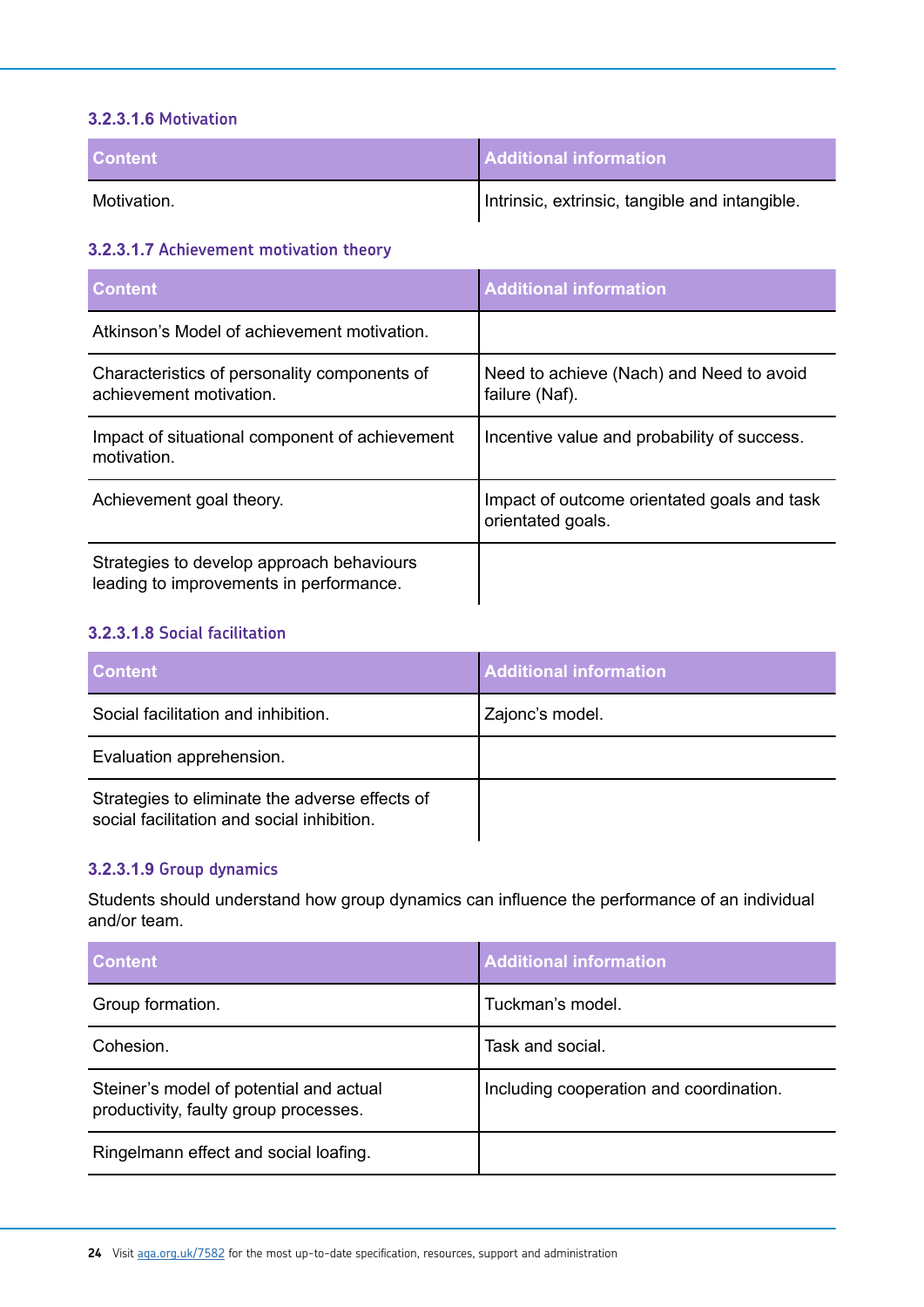| <b>Content</b>                                                                                                    | <b>Additional information</b> |
|-------------------------------------------------------------------------------------------------------------------|-------------------------------|
| Strategies to improve cohesion, group productivity<br>and overcome social loafing to enhance team<br>performance. |                               |

#### **3.2.3.1.10 Importance of goal setting**

| ∣ Content⊹                            | <b>Additional information</b>                                                          |
|---------------------------------------|----------------------------------------------------------------------------------------|
| Benefits of types of goal setting.    | Outcome goals, performance related goals,<br>process goals.                            |
| Principles of effective goal setting. | SMARTER (specific, measurable, achievable,<br>realistic, time bound, evaluate, re-do). |

#### **3.2.3.1.11 Attribution theory**

| Content                                                                             | <b>Additional information</b> |
|-------------------------------------------------------------------------------------|-------------------------------|
| Attribution process.                                                                |                               |
| Weiner's Model and its application to sporting<br>situations.                       |                               |
| Link between attribution, task persistence and<br>motivation.                       |                               |
| Self-serving bias.                                                                  |                               |
| Attribution retraining.                                                             |                               |
| Learned helplessness.                                                               | General and specific.         |
| Strategies to avoid learned helplessness leading<br>to improvements in performance. |                               |

# **3.2.3.1.12 Self-efficacy and confidence**

| <b>Content</b>                                                        | <b>Additional information</b>                                                                      |
|-----------------------------------------------------------------------|----------------------------------------------------------------------------------------------------|
| Characteristics of self-efficacy, self-confidence<br>and self-esteem. |                                                                                                    |
| Bandura's Model of self-efficacy.                                     | Performance accomplishments, vicarious<br>experiences, verbal persuasion and<br>emotional arousal. |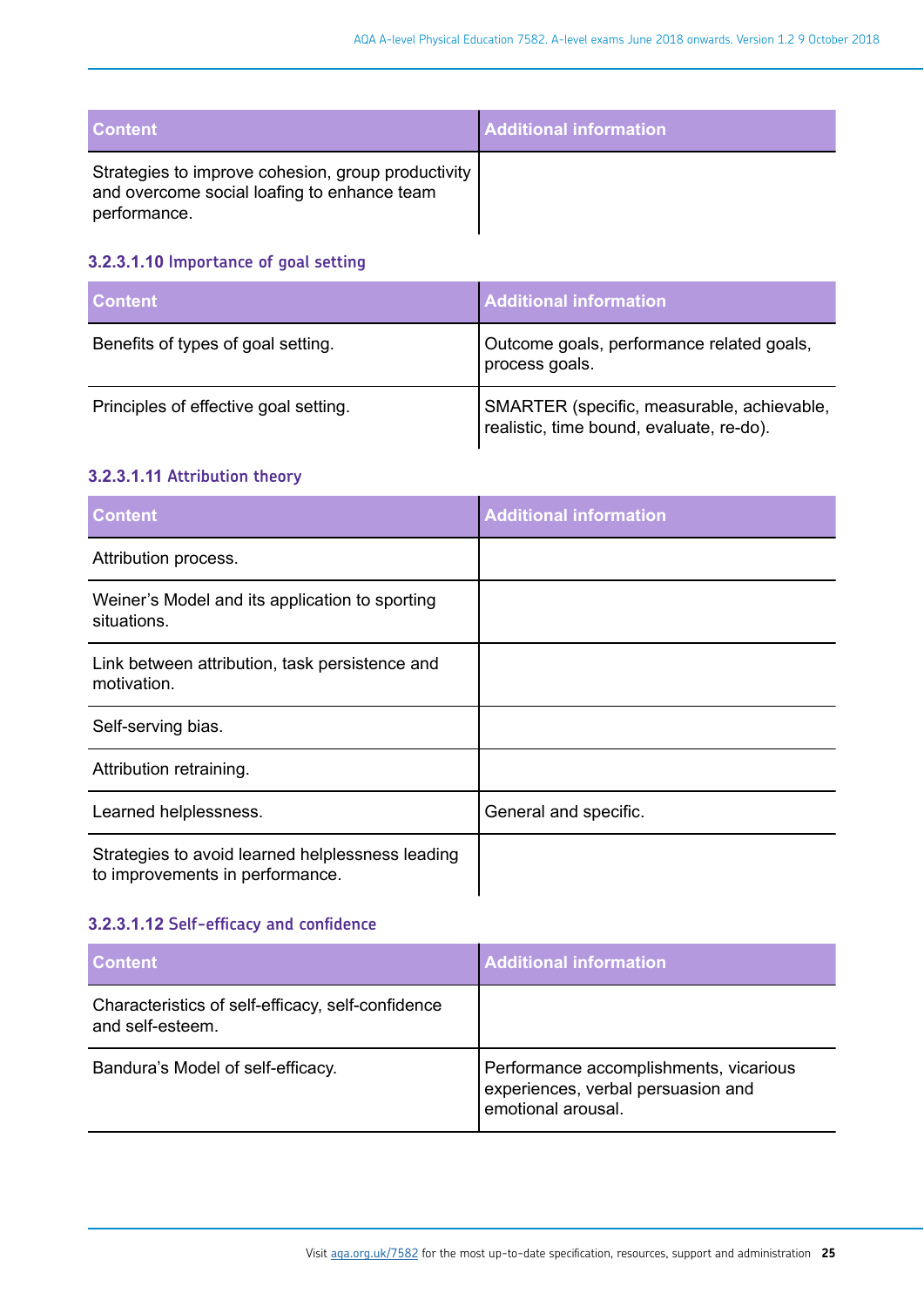| <b>Content</b>                                                                                | <b>Additional information</b>                                                                                               |
|-----------------------------------------------------------------------------------------------|-----------------------------------------------------------------------------------------------------------------------------|
| Vealey's Model of self-confidence.                                                            | Relationship between trait sport confidence,<br>competitive orientation, the sport situation<br>and state sport confidence. |
| Effects of home field advantage.                                                              |                                                                                                                             |
| Strategies to develop high levels of self-efficacy<br>leading to improvements in performance. |                                                                                                                             |

#### **3.2.3.1.13 Leadership**

| Content                                                     | <b>Additional information</b>                                              |
|-------------------------------------------------------------|----------------------------------------------------------------------------|
| Characteristics of effective leaders.                       |                                                                            |
| Styles of leadership.                                       | Autocratic, democratic, laissez-faire.                                     |
| Leadership styles for different sporting situations.        |                                                                            |
| Prescribed and emergent leaders.                            |                                                                            |
| Theories of leadership in different sporting<br>situations. | Fiedler's contingency theory and<br>Chelladurai's multi-dimensional model. |

#### **3.2.3.1.14 Stress management**

| Content                                                          | <b>Additional information</b>                                                |
|------------------------------------------------------------------|------------------------------------------------------------------------------|
| Explanation of the terms 'stress' and 'stressor'.                |                                                                              |
| Use of warm up for stress management.                            |                                                                              |
| Effects of cognitive and somatic techniques on the<br>performer. |                                                                              |
| Explanation of cognitive techniques.                             | Mental rehearsal.                                                            |
|                                                                  | Visualisation.                                                               |
|                                                                  | Imagery.                                                                     |
|                                                                  | Attentional control and cue utilisation.                                     |
|                                                                  | Thought stopping.                                                            |
|                                                                  | Positive self-talk.                                                          |
| Explanation of somatic techniques.                               | Biofeedback, centering, breathing control,<br>progressive muscle relaxation. |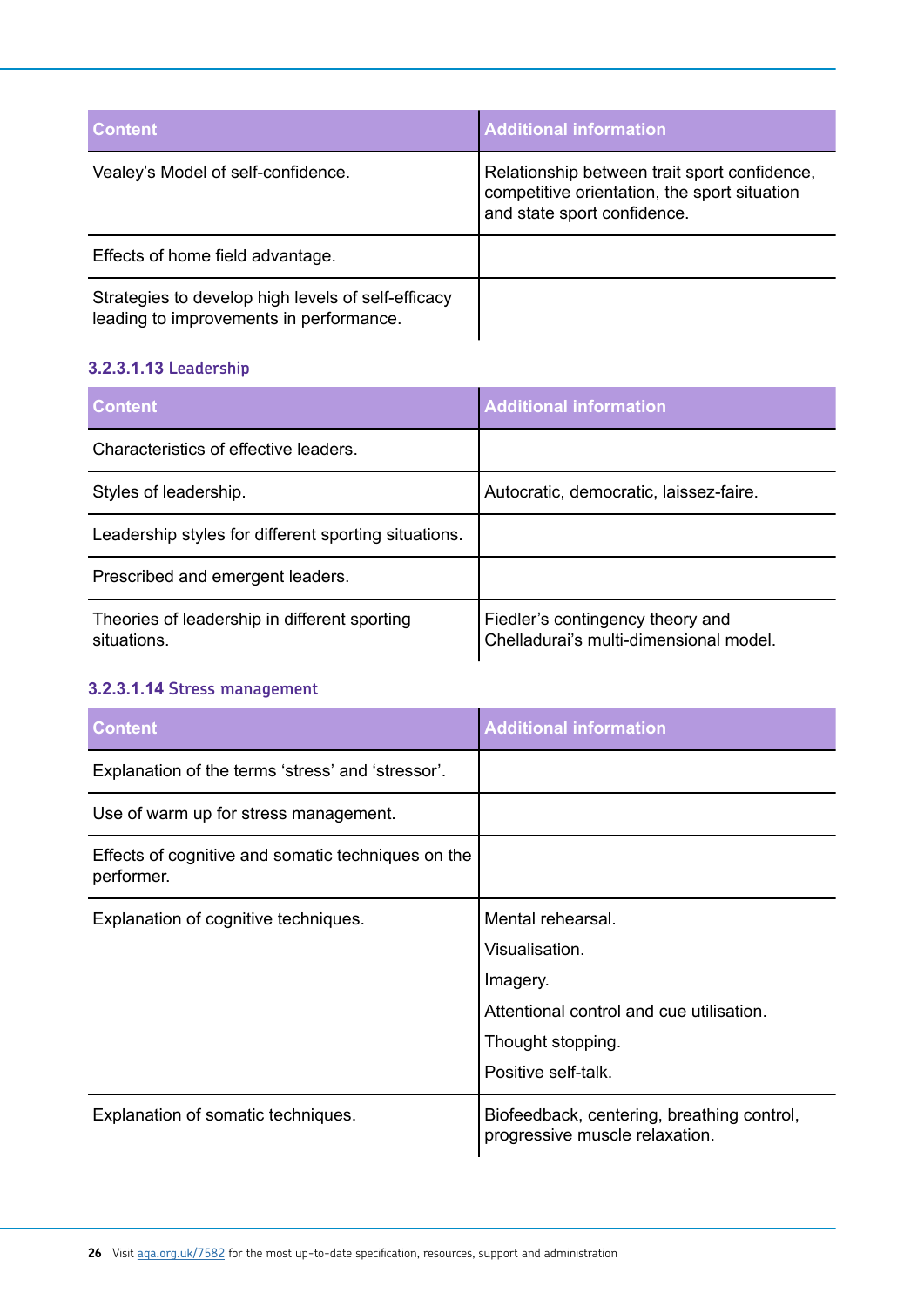# <span id="page-26-0"></span>3.2.4 Sport and society and the role of technology in physical activity and sport

Students should develop knowledge and understanding of the interaction between, and the evolution of, sport and society and the technological developments in physical activity and sport.

## 3.2.4.1 Concepts of physical activity and sport

| <b>Content</b>                                                                                                              | <b>Additional information</b>                                          |
|-----------------------------------------------------------------------------------------------------------------------------|------------------------------------------------------------------------|
| The characteristics and functions of key concepts<br>and how they create the base of the sporting<br>development continuum. | Physical recreation.<br>Sport.<br>Physical education.<br>School sport. |
| The similarities and the differences between these<br>key concepts.                                                         |                                                                        |

# 3.2.4.2 Development of elite performers in sport

| Content                                                                                                                                                                      | <b>Additional information</b>                                            |
|------------------------------------------------------------------------------------------------------------------------------------------------------------------------------|--------------------------------------------------------------------------|
| The factors required to support progression from<br>talent identification to elite performance.                                                                              |                                                                          |
| The generic roles, purpose and the relationship<br>between organisations in providing support and<br>progression from talent identification through to<br>elite performance. | National Governing Bodies.<br>National Institutes of Sport.<br>UK Sport. |
| The support services provided by National<br>Institutes of Sports for talent development.                                                                                    |                                                                          |
| The key features of UK Sport's World Class<br>Performance Programme, Gold Event Series and<br>Talent Identification and Development.                                         | Or equivalent current named programmes.                                  |

## 3.2.4.3 Ethics in sport

| <b>Content</b>                                                           | <b>Additional information</b>                                            |
|--------------------------------------------------------------------------|--------------------------------------------------------------------------|
| Understanding of the key terms relating to ethics<br>in sport.           | Amateurism, the Olympic Oath,<br>sportsmanship, gamesmanship, win ethic. |
| Positive and negative forms of deviance in relation<br>to the performer. |                                                                          |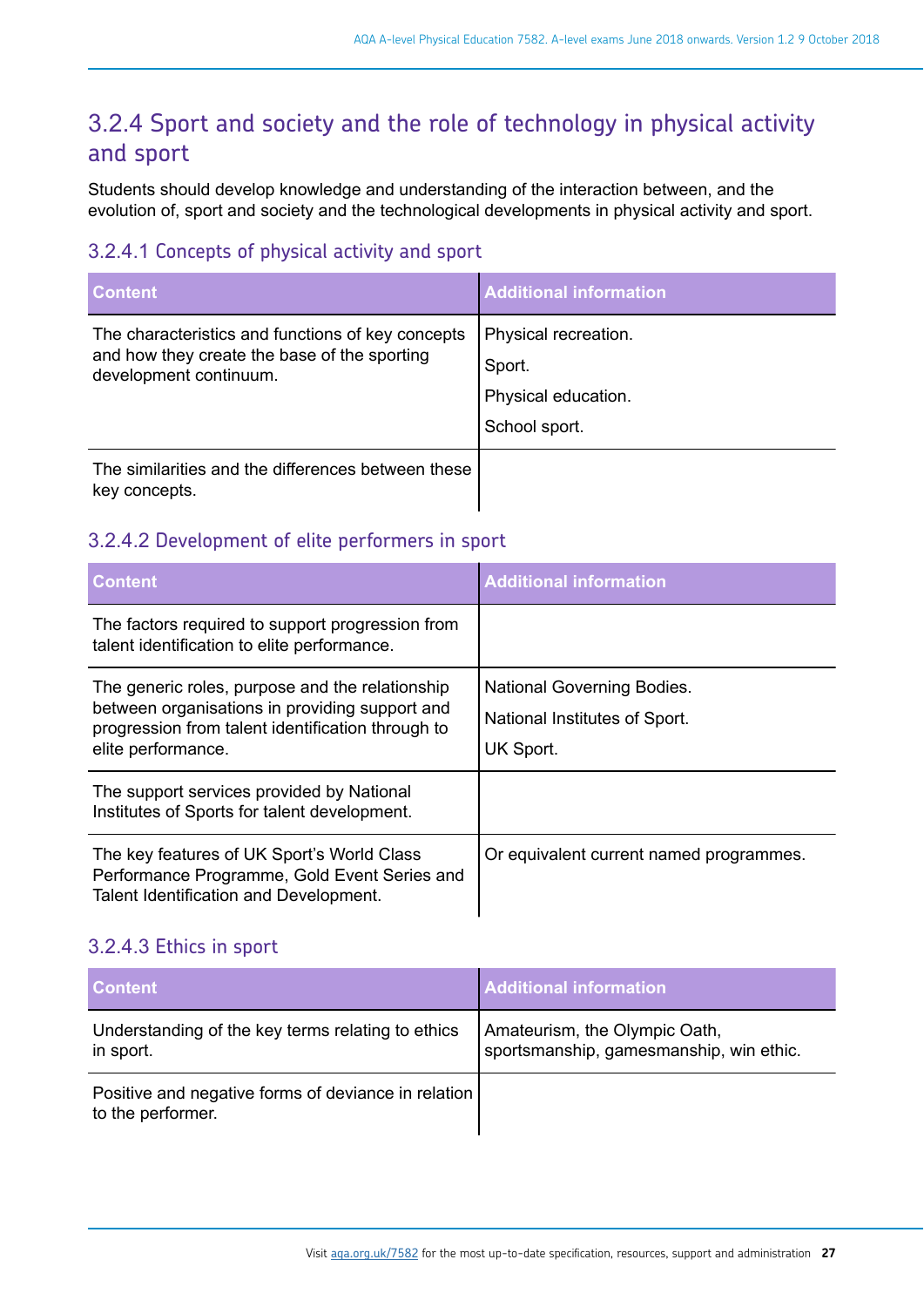# 3.2.4.4 Violence in sport

| <b>Content</b>                                                                     | <b>Additional information</b>   |
|------------------------------------------------------------------------------------|---------------------------------|
| The causes and implications of violence in sport.                                  | Performer<br>Spectator<br>Sport |
| Strategies for preventing violence within sport to<br>the performer and spectator. |                                 |

# 3.2.4.5 Drugs in sport

| <b>Content</b>                                                                                                                | <b>Additional information</b>                                                |
|-------------------------------------------------------------------------------------------------------------------------------|------------------------------------------------------------------------------|
| The social and psychological reasons behind elite<br>performers using illegal drugs and doping<br>methods to aid performance. |                                                                              |
| The physiological effects of drugs on the<br>performer and their performance.                                                 | Erythropoietin (EPO).                                                        |
|                                                                                                                               | Anabolic steroids.                                                           |
|                                                                                                                               | Beta blockers.                                                               |
| The positive and negative implications to the sport<br>and the performer of drug taking.                                      | Physiological adaptations.                                                   |
|                                                                                                                               | Social and psychological rewards (for the<br>sport and the performer).       |
|                                                                                                                               | Negative impact on current and future health.                                |
|                                                                                                                               | Social and psychological repercussions (for<br>the sport and the performer). |
| Strategies for elimination of performance<br>enhancing drugs in sport.                                                        |                                                                              |
| Arguments for and against drug taking and<br>testing.                                                                         | Testing procedures will not be examined.                                     |

### 3.2.4.6 Sport and the law

| <b>Content</b>                  | <b>Additional information</b>                        |
|---------------------------------|------------------------------------------------------|
| The uses of sports legislation. | Performers (contracts, injury, loss of<br>earnings). |
|                                 | Officials (negligence).                              |
|                                 | Coaches (duty of care).                              |
|                                 | Spectators (safety, hooliganism).                    |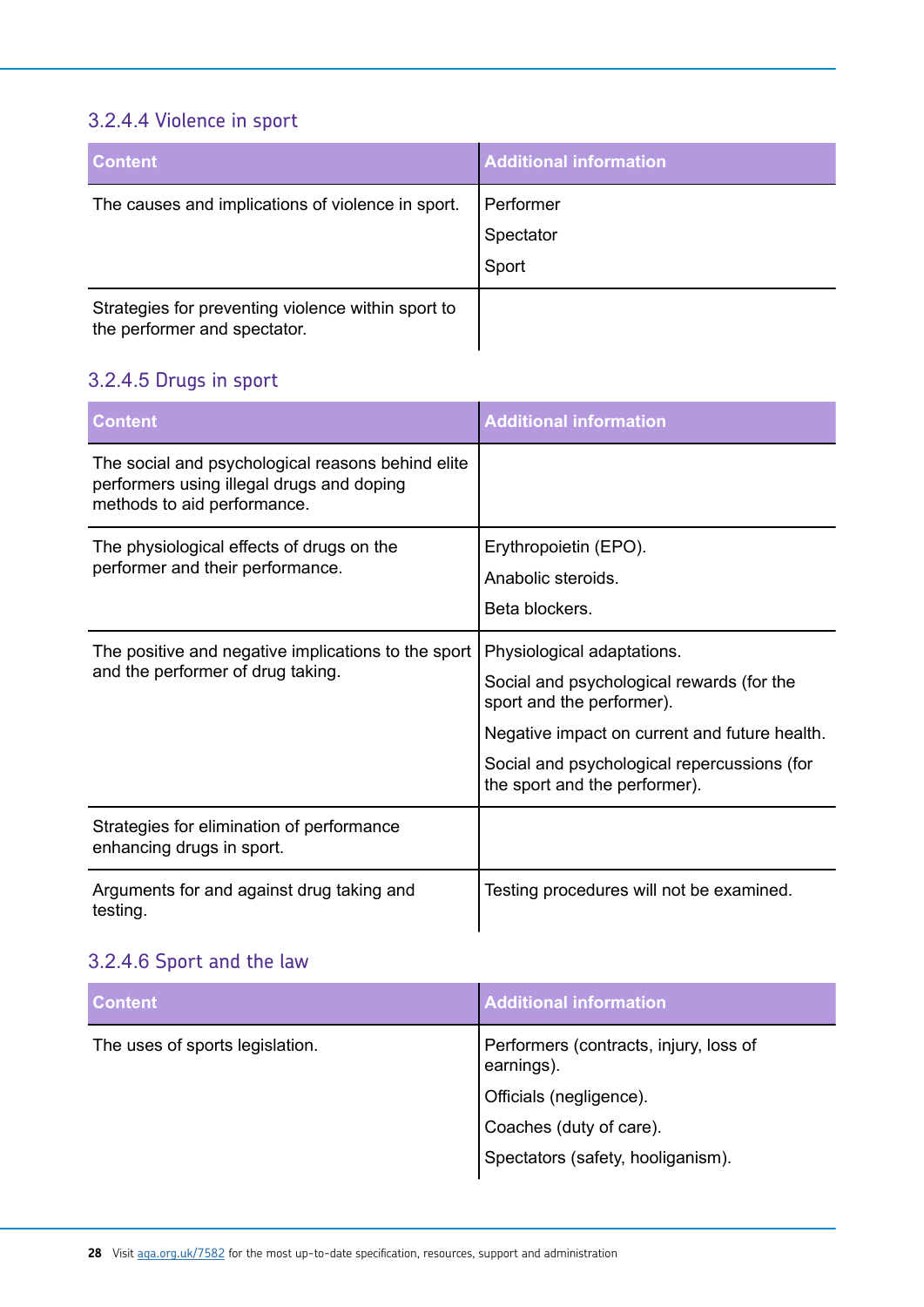### 3.2.4.7 Impact of commercialisation on physical activity and sport and the relationship between sport and the media

| <b>Content</b>                                                                       | <b>Additional information</b> |  |
|--------------------------------------------------------------------------------------|-------------------------------|--|
| The positive and negative impact of<br>commercialisation, sponsorship and the media. | Performer.                    |  |
|                                                                                      | Coach.                        |  |
|                                                                                      | Official.                     |  |
|                                                                                      | Audience.                     |  |
|                                                                                      | Sport.                        |  |

## 3.2.4.8 The role of technology in physical activity and sport

Students should understand the types of and use of data analysis to optimise performance.

In this section, students should be able to select and justify their selection of technology for analysis of physical activity and sport to optimise performance by:

| <b>Content</b>                                                                                                                       | <b>Additional information</b>                                                                                                          |  |
|--------------------------------------------------------------------------------------------------------------------------------------|----------------------------------------------------------------------------------------------------------------------------------------|--|
| Understanding of technology for sports analytics.                                                                                    | Use of technology in data collection<br>(quantitative and qualitative, objective and<br>subjective, validity and reliability of data). |  |
|                                                                                                                                      | Video and analysis programmes.                                                                                                         |  |
|                                                                                                                                      | Testing and recording equipment (metabolic<br>cart for indirect calorimetry).                                                          |  |
|                                                                                                                                      | Use of GPS and motion tracking software and<br>hardware.                                                                               |  |
|                                                                                                                                      | Maintaining data integrity.                                                                                                            |  |
| Functions of sports analytics.                                                                                                       | Monitor fitness for performance.                                                                                                       |  |
|                                                                                                                                      | Skill and technique development.                                                                                                       |  |
|                                                                                                                                      | Injury prevention.                                                                                                                     |  |
|                                                                                                                                      | Game analysis.                                                                                                                         |  |
|                                                                                                                                      | Talent ID/scouting.                                                                                                                    |  |
| The development of equipment and facilities in<br>physical activity and sport, and their impact on<br>participation and performance. | Impact of material technology on equipment -<br>adapted (disability, age).                                                             |  |
|                                                                                                                                      | Facilities - Olympic legacy, (surfaces, multi-<br>use).                                                                                |  |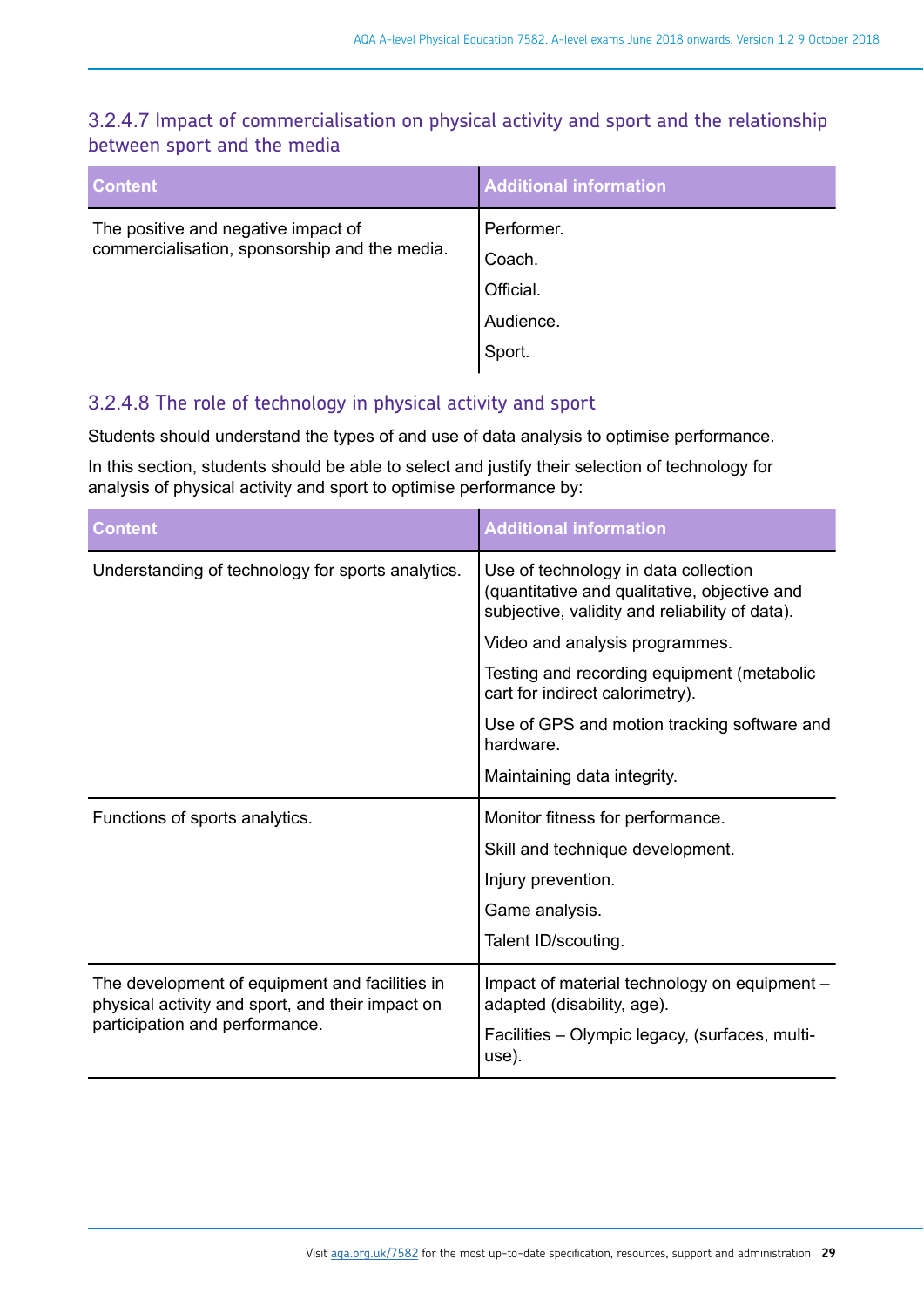| <b>Content</b>                                                                   | <b>Additional information</b> |  |
|----------------------------------------------------------------------------------|-------------------------------|--|
| The role of technology in sport and its positive and Sport.<br>negative impacts. |                               |  |
|                                                                                  | Performer.                    |  |
|                                                                                  | Coach.                        |  |
|                                                                                  | Audience.                     |  |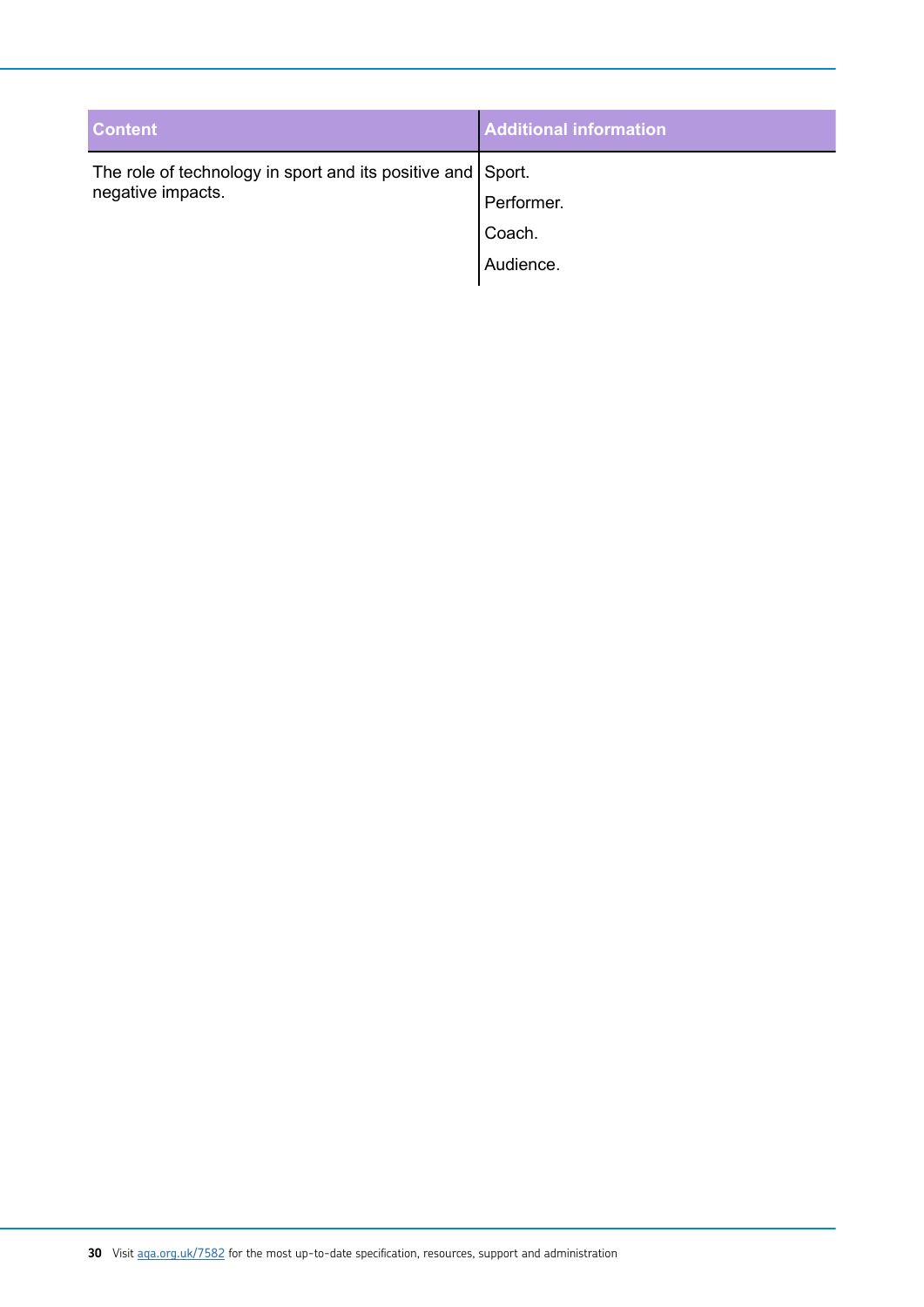# <span id="page-30-0"></span>4 Scheme of assessment

Find past papers and mark schemes, and specimen papers for new courses, on our website at [aqa.org.uk/pastpapers](http://www.aqa.org.uk/pastpapers)

This specification is designed to be taken over two years.

This is a linear qualification. In order to achieve the award, students must complete all assessments at the end of the course and in the same series.

A-level exams and certification for this specification are available for the first time in May/June 2018 and then every May/June for the life of the specification.

All materials are available in English only.

Our A-level exams in Physical Education include questions that allow students to demonstrate their ability to:

- draw together their skills, knowledge and understanding from across the full course of study
- demonstrate their understanding of the relationships between theory and practice
- provide extended responses.

For example, Sections A, B, and C of Papers 1 and 2 contain extended response questions. An 'extended response' is evidence of sufficient length generated to allow students to demonstrate their ability to construct and develop a sustained line of reasoning which is coherent, relevant, substantiated and logically structured.

# 4.1 Aims

AS and A-level specifications in physical education should equip students with both a depth and breadth of knowledge, understanding and skills relating to scientific, socio-cultural and practical aspects of physical education. This will require them to:

- develop theoretical knowledge and understanding of the factors that underpin physical activity and sport and use this knowledge to improve performance
- understand how physiological and psychological states affect performance
- understand the key socio-cultural factors that influence people's involvement in physical activity and sport
- understand the role of technology in physical activity and sport
- refine their ability to perform effectively in physical activity and sport by developing skills and techniques and selecting and using tactics, strategies and/or compositional ideas
- develop their ability to analyse and evaluate to improve performance
- understand the contribution which physical activity makes to health and fitness
- improve as effective and independent learners and as critical and reflective thinkers with curious and enquiring minds.

# 4.2 Assessment objectives

Assessment objectives (AOs) are set by Ofqual and are the same across all A-level Physical Education specifications and all exam boards.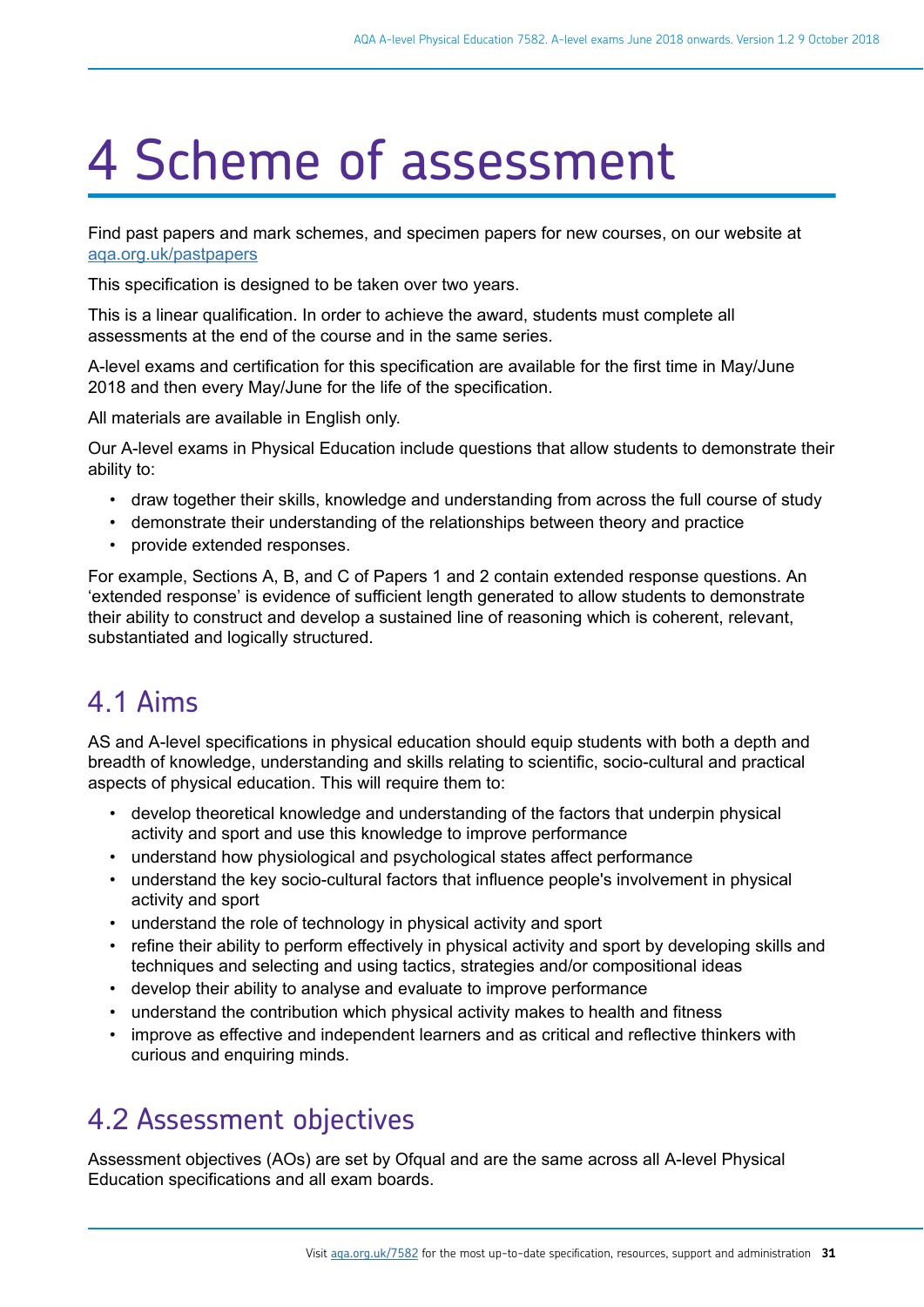<span id="page-31-0"></span>The exams and non-exam assessment (NEA) will measure how students have achieved the following assessment objectives.

- AO1: Demonstrate knowledge and understanding of the factors that underpin performance and involvement in physical activity and sport.
- AO2: Apply knowledge and understanding of the factors that underpin performance and involvement in physical activity and sport.
- AO3: Analyse and evaluate the factors that underpin performance and involvement in physical activity and sport.
- AO4: Demonstrate and apply relevant skills and techniques in physical activity and sport. Analyse and evaluate performance.

# Assessment objective weightings for A-level Physical Education

| <b>Assessment objectives (AOs)</b> | <b>Component weightings</b><br>$\left\lceil \left( \text{approx} \right. \text{\%} \right) \right\rceil$ |           |          | <b>Overall weighting</b><br>(approx %) |
|------------------------------------|----------------------------------------------------------------------------------------------------------|-----------|----------|----------------------------------------|
|                                    | Paper 1 Paper 2 NEA                                                                                      |           |          |                                        |
| AO <sub>1</sub>                    | $10 - 13$                                                                                                | $10 - 13$ | 0        | $22 - 25$                              |
| AO <sub>2</sub>                    | $10 - 13$                                                                                                | $10 - 13$ | 0        | $22 - 25$                              |
| AO <sub>3</sub>                    | $10 - 13$                                                                                                | $10 - 13$ | $\Omega$ | $22 - 25$                              |
| AO <sub>4</sub>                    | 0                                                                                                        | 0         | 30       | 30                                     |
| Overall weighting of components    | 35                                                                                                       | 35        | 30       | 100                                    |

# 4.3 Assessment weightings

The marks awarded on the papers will be scaled to meet the weighting of the components. Students' final marks will be calculated by adding together the scaled marks for each component. Grade boundaries will be set using this total scaled mark. The scaling and total scaled marks are shown in the table below.

| <b>Component</b>                                                                    | <b>Maximum raw</b><br>mark | <b>Scaling factor</b> | <b>Maximum scaled mark</b> |
|-------------------------------------------------------------------------------------|----------------------------|-----------------------|----------------------------|
| Paper 1: Factors affecting<br>participation in physical activity and<br>sport       | 105                        | x1                    | 105                        |
| Paper 2: Factors affecting optimal<br>performance in physical activity and<br>sport | 105                        | x1                    | 105                        |
| Non-exam assessment: Practical<br>performance in physical activity and<br>sport     | 90                         | x1                    | 90                         |
|                                                                                     | Total scaled mark: 300     |                       |                            |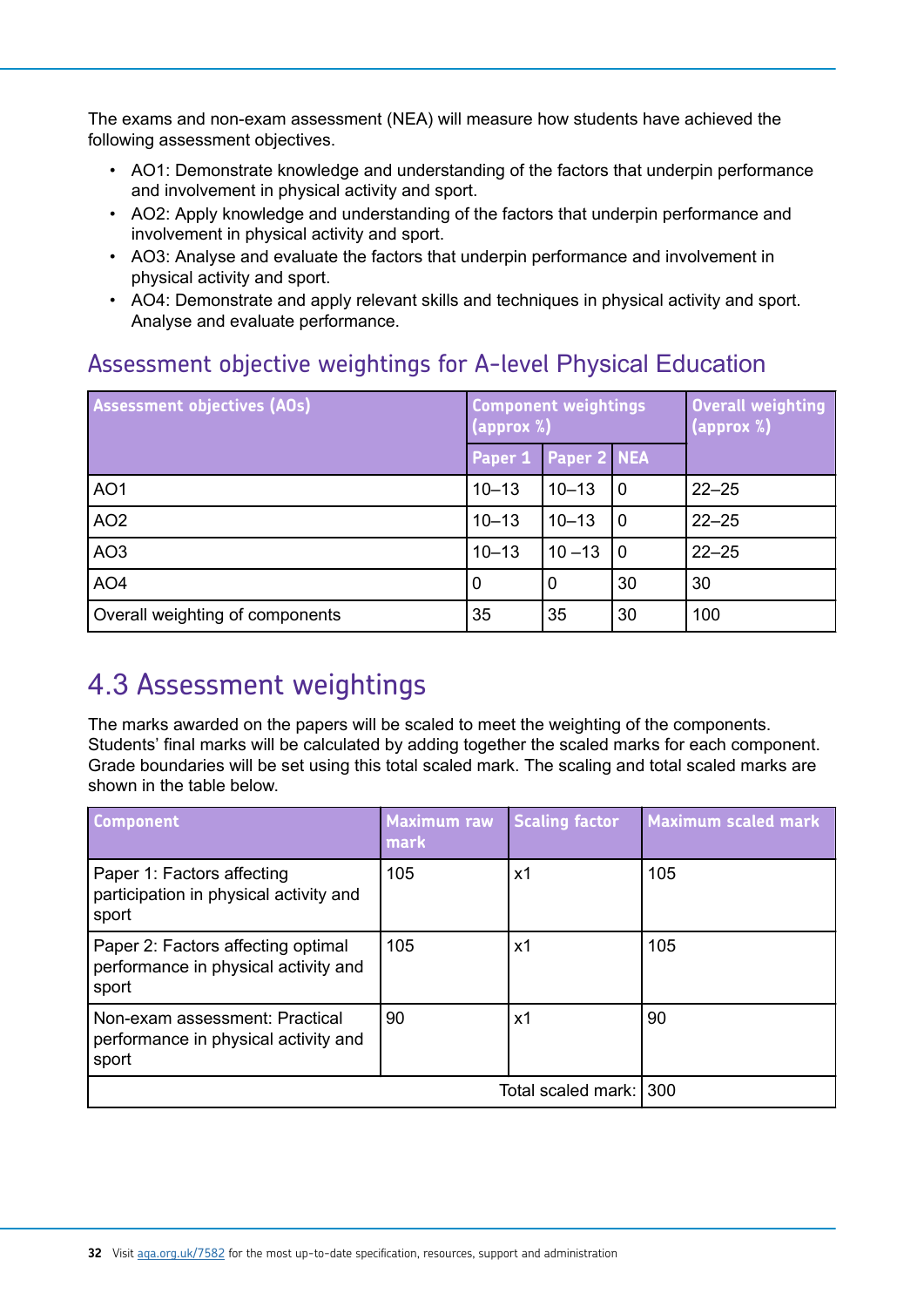# <span id="page-32-0"></span>4.4 Synoptic assessment

Synoptic assessment will be assessed in each component. It requires students to draw together different areas of knowledge, skills and understanding from across the full course of study in order to demonstrate how they interrelate.

The full course of study is made up of the following topics, as set out in the Department for Education's *Physical Education GCE AS and A-level subject content*:

- applied anatomy and physiology
- exercise physiology
- biomechanical movement
- skill acquisition
- sport psychology
- sport and society
- the role of technology in physical activity and sport.

# Synoptic assessment in examined components

Questions targeting synoptic assessment will draw on content from more than one topic. They can draw on content from any topic, regardless of which component that topic is predominantly assessed in. These questions will always be extended answer questions (8 marks or 15 marks).

These questions will not be asked in the same sections of the same papers in each series.

# Synoptic assessment in NEA

In the NEA component, the performance analysis assessment (analysis and evaluation) task requires students to draw together different areas of knowledge, skills and understanding from across the course of study.

Students are not required to draw together all of the topics when completing this task.

# 4.5 Non-exam assessment (NEA): Practical performance in physical activity and sport

The non-exam assessment (NEA) aspect of the qualification requires students to develop their ability and aptitude in physical activity, demonstrating appropriate skills and techniques outlined below. This aspect of the specification requires students to:

- perform a range of skills and techniques in physical activity and sport
- make decisions, implement strategies, tactics and/or compositional ideas, and apply knowledge and understanding of rules and regulations while performing physical activity and sport
- apply knowledge and understanding of theories, concepts, principles and methods to physical activity and performance
- evaluate performance in physical activity and sport, applying relevant knowledge and understanding.

There are two aspects to the NEA:

- **1.** performance assessment (practical performance)
- **2.** performance analysis assessment (analysis and evaluation).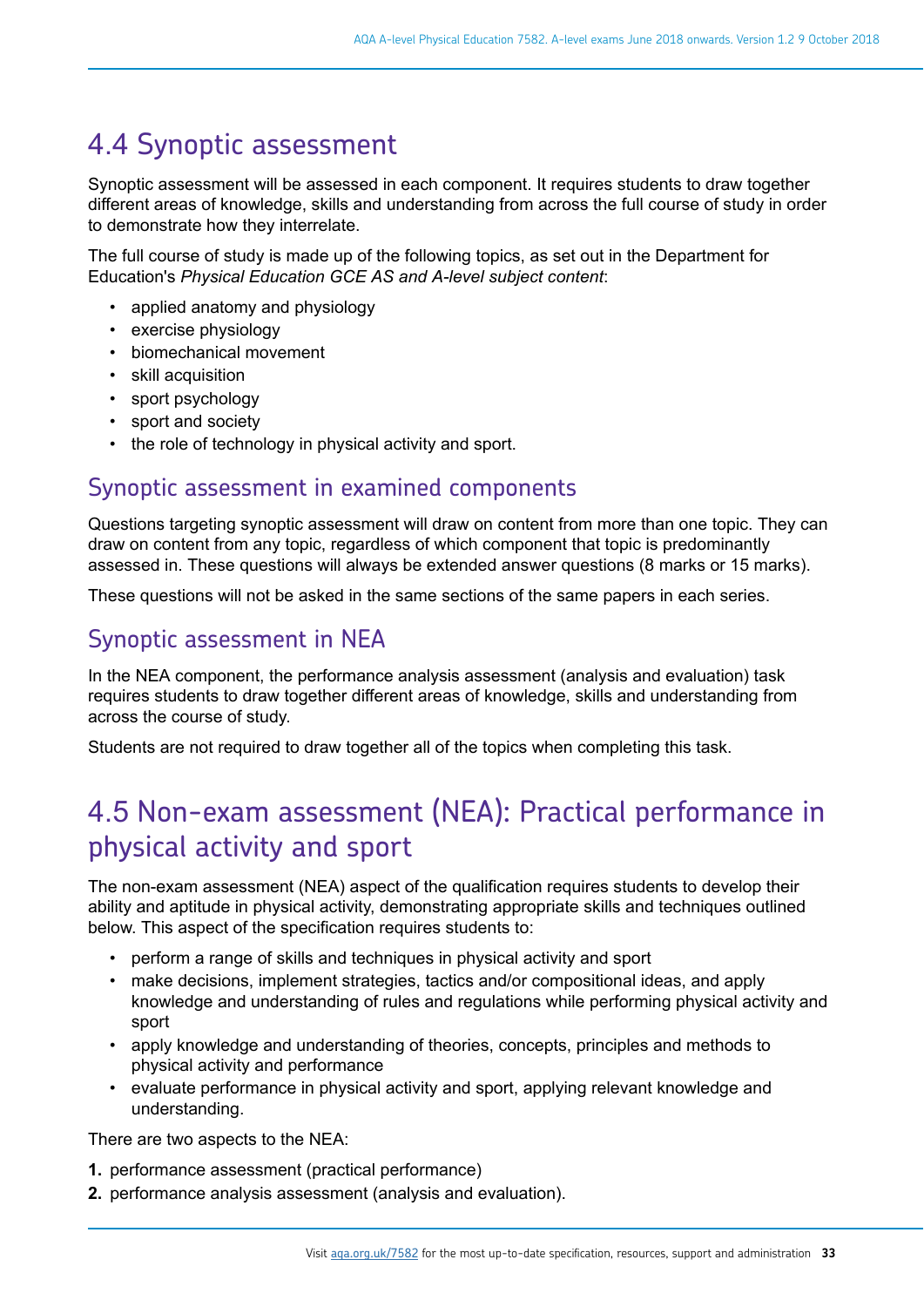# Performance assessment (practical performance)

Students are required to be assessed in one activity in the role of player/performer or coach.

Students can be assessed only in activities identified in our specification, which are those stipulated in the Department for Education's (DfE) *GCE AS and A-level activity list for physical education*. Students cannot be assessed in any other activity.

Students are required to be assessed in the full context of their chosen activity and role. They will be assessed in three areas of assessment.

Students will be assessed for all of the activities in the following skills:

- Area of assessment 1: Technical quality aspect 1 (15 marks).
- Area of assessment 2: Technical quality aspect 2 (15 marks).
- Area of assessment 3: Application of strategic/tactical awareness (15 marks).

Students will be assessed against the relevant levels of response grids, as either player/performer or coach, for each area of assessment.

#### Role requirement for a practical performer

Students will be assessed on their ability to execute the core skills/techniques outlined in the specific activity criteria, in a fully competitive situation/equivalent scenario.

All performers should demonstrate their range of skills and will be assessed on their execution of recognised techniques, compliance with the official rules and regulations, accuracy, consistency and outcome.

The application of skills and techniques will be assessed through the implementation of appropriate strategies and tactics to optimise their performance to create effective attacking and defensive options/equivalent situations depending on the requirements of individual activities through the practical performance.

#### **Player/performer: Area of assessments 1 and 2**

Detailed guidance explaining the relevant skills/techniques is outlined for each activity.

#### **Player/performer: Area of assessment 3**

Students will be assessed on their execution and performance of the following considerations:

- general strategies employed to achieve the overall aim/objective
- specific tactics that help achieve the strategies/decision making skills
- game or performance plans related specifically to attacking and defensive play
- specific set plays to outwit an opponent
- ability to modify and execute changes as required either due to personal analysis of the situation or via the instructions of a leader/coach.

#### Role requirement for a coach

The coach will be expected to plan, coordinate and lead participants to demonstrate the selected skills/techniques in a fully competitive performance setting.

The coach should demonstrate an understanding of the requirements and expectations of the role before, during and after the competitive performance to ensure all participants are safe and recognised techniques are developed.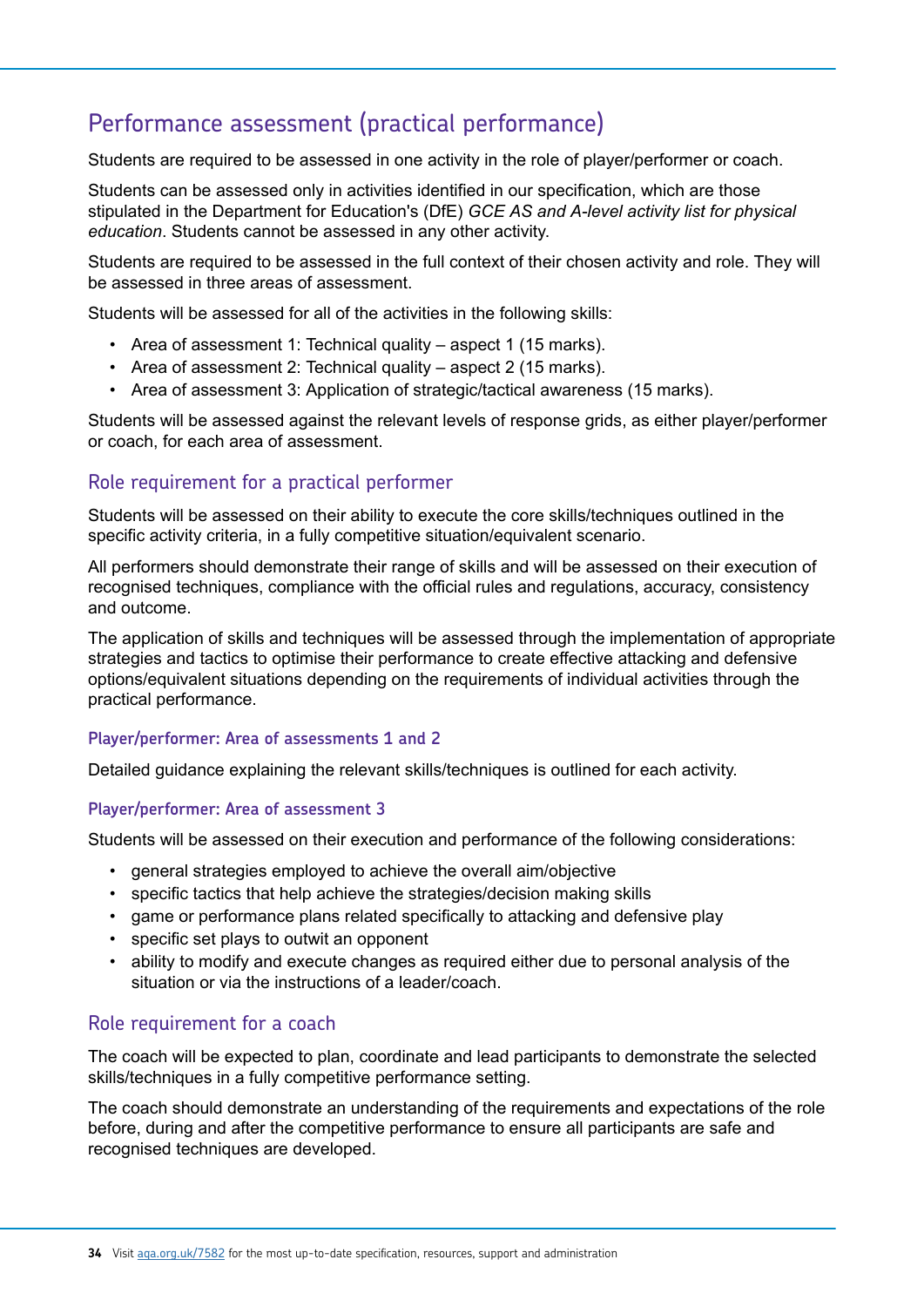They will also be required to implement strategies and tactics to maximise the strengths of the performers involved in the particular competitive performance when appropriate to alter the tactics to facilitate a different outcome; and to have the ability to justify their decisions during and after the performance.

The coach will be expected to analyse the performance of an individual within a fully competitive/ performance context to identify one skill to be developed to enhance performance.

The coach will deliver a planned progressive session to modify the chosen skill so that performance of this skill is refined.

This process should be repeated for each of the Areas of assessment (one skill from Area of assessment 1, one skill form Area of assessment 2 and one skill from Area of assessment 3).

The coach will complete this process on a chosen core skill and one advanced skill from each Area of assessment.

#### **Coach: Area of assessments 1 and 2**

Detailed guidance explaining the relevant skills/techniques is outlined for each activity.

The coach will be assessed on their ability to analyse the effective execution of the relevant skills/ techniques by their performer/s and suggest changes as required during and after the performance.

#### **Coach: Area of assessment 3**

Students will be assessed on their preparation, evaluation, analysis and execution of the following considerations:

- general strategies employed to achieve the overall aim/objective
- specific tactics that help achieve the strategies
- game or performance plans related specifically to attacking and defensive play
- specific set plays to outwit an opponent
- ability to modify and execute changes as required.

#### Disability/specialist activities

A number of specialist activities are included in this specification in alignment with the list of activities stipulated in the DfE's *GCE AS and A-level activity list for physical education*. It has been agreed with DfE and Ofqual that the awarding organisations can jointly consider additions to the permitted activities for reasons of accessibility and inclusion on a periodic basis, once specifications are available for live assessment. The use of these activities for assessment is dependent upon the student(s) in question meeting the classification requirements for the activities, as stipulated by the relevant governing body. These activities are not available for students without a disability to be assessed in.

#### Adaptations and reasonable adjustments to activities

Any of the listed NEA activities may be adapted to suit different needs, but the way in which they are adapted depends on the individual need or disability. It is important that any adaptation or adjustment does not compromise the rigour and validity of the assessment; often it is the context of the performance which changes, such as the use of adapted equipment or rules and regulations. In some cases, a particular move or technique required in an activity can be substituted for a suitable alternative, as appropriate.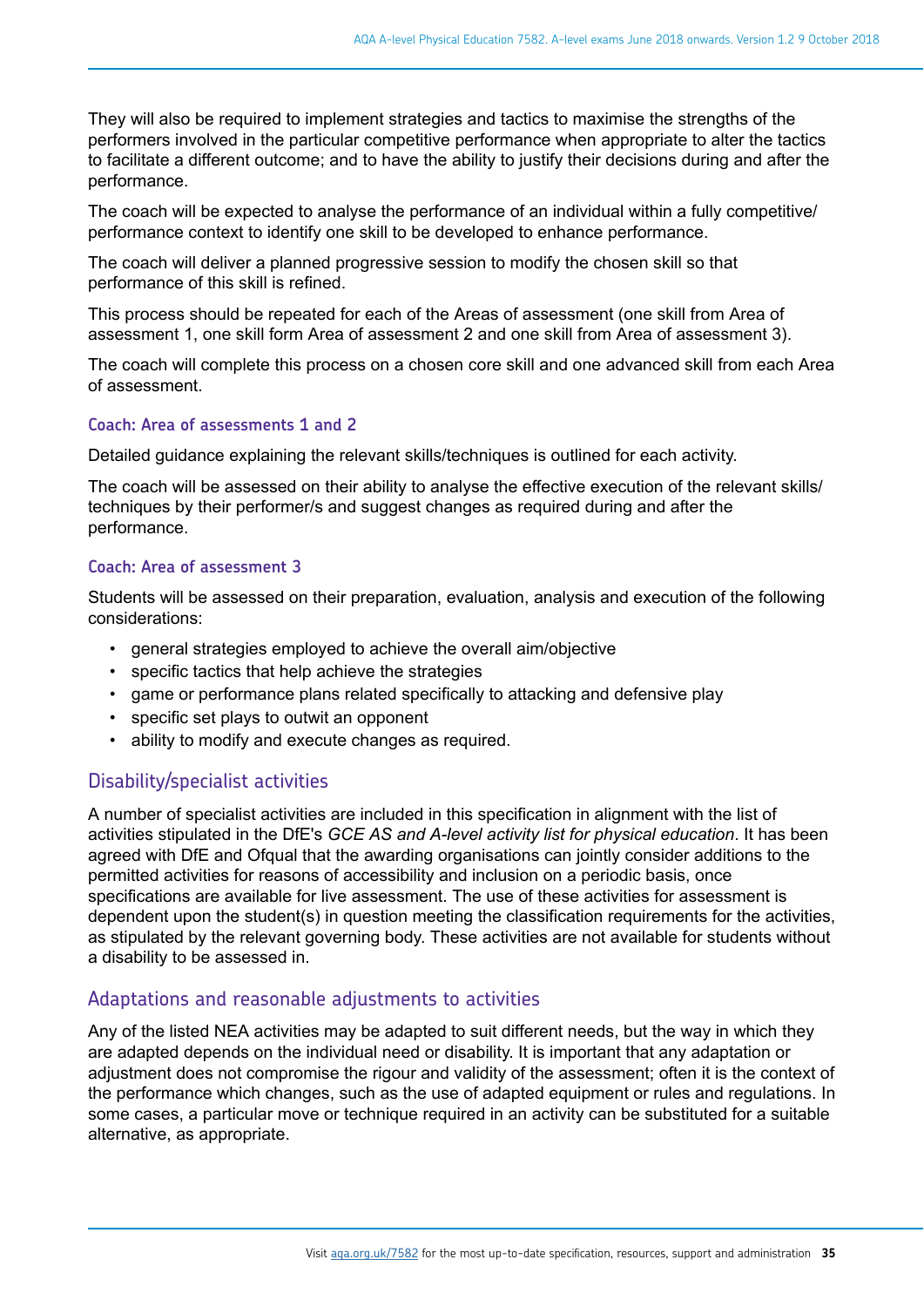#### Off site activities

Schools and colleges are required to provide audiovisual evidence of student performances in all activities undertaken outside their direct supervision and/or that cannot be replicated at a live moderation visit. The audiovisual evidence must clearly show how the student has met the criteria set out in the specification and the marks awarded. This evidence must be available for moderation.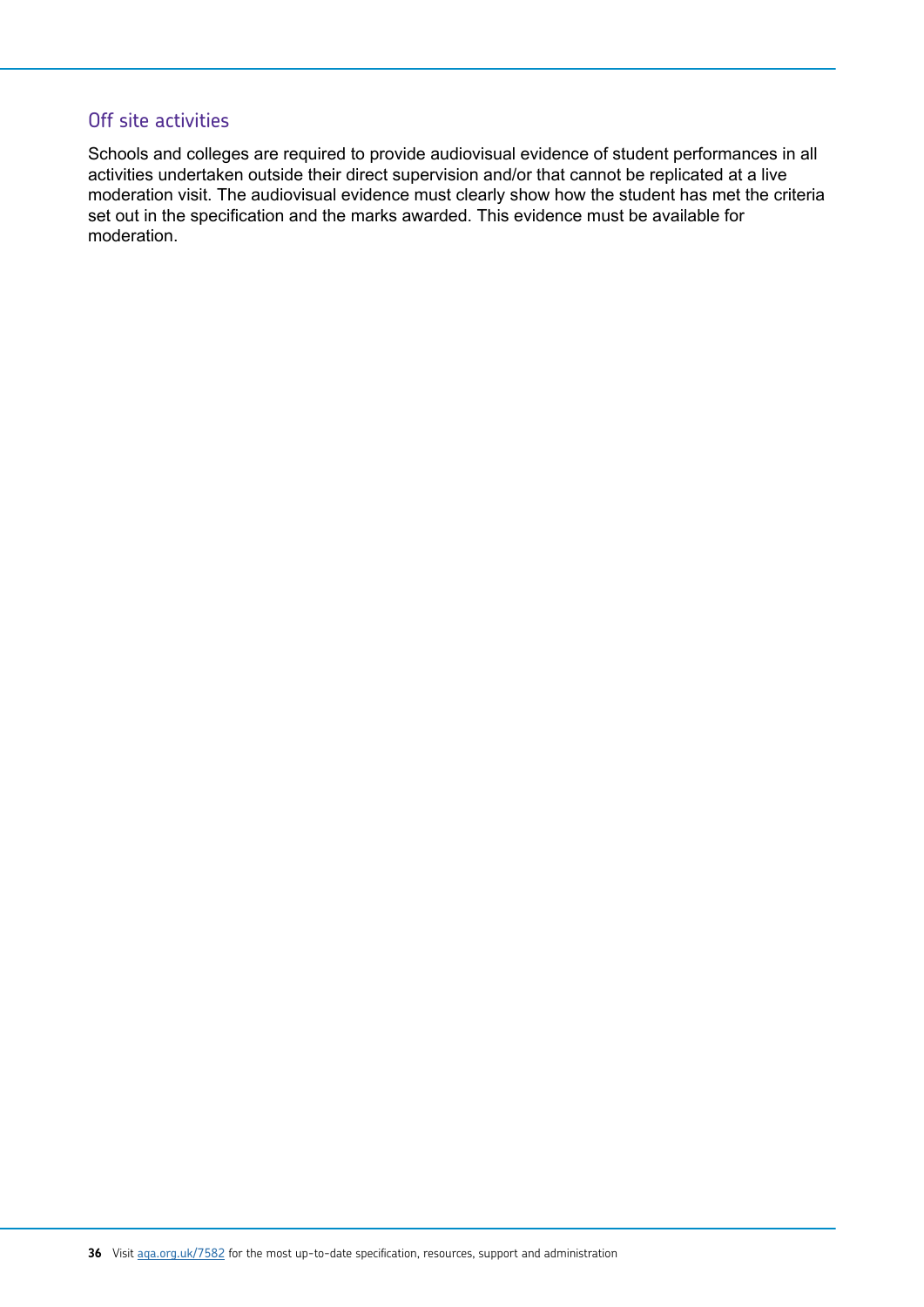A-level skills criteria for list of activities A-level skills criteria for list of activities The following table outline the practical requirements for each activity including the criteria/content for each area of assessment. The following table outline the practical requirements for each activity including the criteria/content for each area of assessment.

| Activity                 | Comments                                 | Area of assessment 1                                                     | Area of assessment 2                                                     | Area of assessment 3   |
|--------------------------|------------------------------------------|--------------------------------------------------------------------------|--------------------------------------------------------------------------|------------------------|
| Amateur boxing           |                                          | Attacking skills                                                         | Defensive skills                                                         | Tactics and strategies |
| Association football     | futsal<br>Cannot be five-a-side or       | Attacking skills                                                         | Defensive skills                                                         | Tactics and strategies |
| <b>Athletics</b>         |                                          | Event <sub>1</sub>                                                       | Event <sub>2</sub>                                                       | Tactics and strategies |
| Badminton                |                                          | Attacking skills                                                         | Defensive skills                                                         | Tactics and strategies |
| Basketball               |                                          | Attacking skills                                                         | Defensive skills                                                         | Tactics and strategies |
| Camogie                  |                                          | Attacking skills                                                         | Defensive skills                                                         | Tactics and strategies |
| (flat water)<br>Canoeing |                                          | Downstream skills<br>Event/race 1                                        | Upstream skills<br>Event/race 2                                          | Tactics and strategies |
| (white water)            |                                          |                                                                          |                                                                          |                        |
| Cricket                  | Cannot do fielding and wicket<br>keeping | Batting skills or bowling<br>skills or fielding/wicket<br>keeping skills | Batting skills or bowling<br>skills or fielding/wicket<br>keeping skills | Tactics and strategies |
| Cycling                  | Track or road cycling only               | Eventrace 1                                                              | Event/race 2                                                             | Tactics and strategies |
| Dance                    |                                          | Dance 1                                                                  | Dance 2                                                                  | Choreography           |
| Diving                   | Platform diving                          | Six dive routine                                                         | Six dive routine                                                         | Tactics and strategies |
| Equestrian               |                                          | Flat work                                                                | Jumping                                                                  | Tactics and strategy   |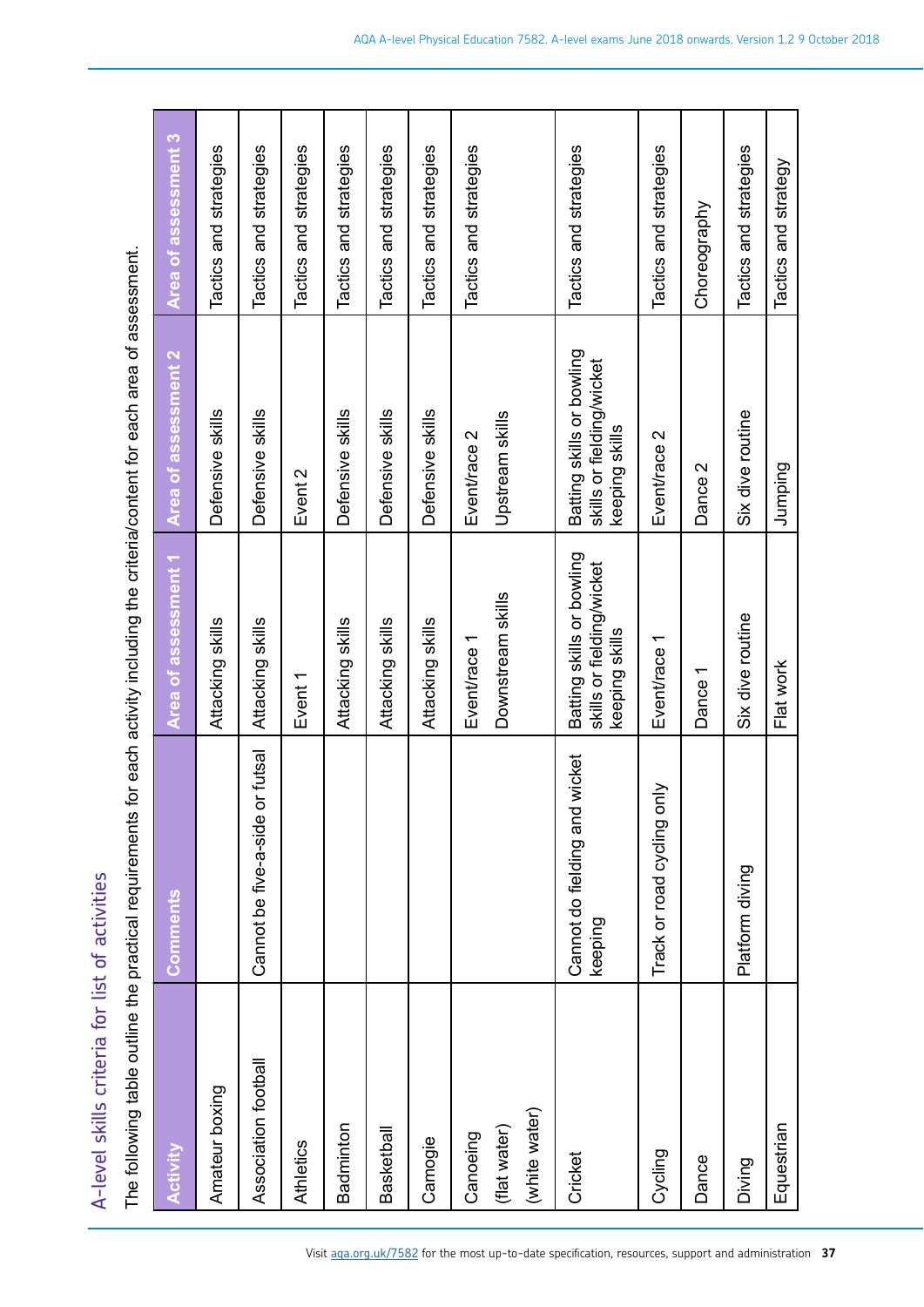| Activity                                  | Comments                                                 | Area of assessment 1               | Area of assessment 2            | Area of assessment 3   |
|-------------------------------------------|----------------------------------------------------------|------------------------------------|---------------------------------|------------------------|
| Gaelic football                           |                                                          | Attacking skills                   | Defensive skills                | Tactics and strategies |
| <b>Golf</b>                               |                                                          | Shott irons (7-wedges)/<br>putting | Long irons (driver-6 iron)      | Tactics and strategies |
| Gymnastics                                | Floor routines and apparatus<br>only                     | Apparatus                          | Apparatus                       | Tactics and strategies |
| <b>Handball</b>                           |                                                          | Attacking skills                   | Defensive skills                | Tactics and strategies |
| Hockey                                    | Must be field hockey, not ice<br>hockey or roller hockey | Attacking skills                   | Defensive skills                | Tactics and strategies |
| Hurling                                   |                                                          | Attacking skills                   | Defensive skills                | Tactics and strategies |
| (white water)<br>(flat water)<br>Kayaking |                                                          | Down water skills<br>Eventrace 1   | Up water skills<br>Event/race 2 | Tactics and strategies |
|                                           |                                                          |                                    |                                 |                        |
| Lacrosse                                  |                                                          | Attacking skills                   | Defensive skills                | Tactics and strategies |
| <b>Netball</b>                            |                                                          | Attacking skills                   | Defensive skills                | Tactics and strategies |
| Rock climbing                             | Can be indoor or outdoor                                 | Climb <sub>1</sub>                 | Climb <sub>2</sub>              | Tactics and strategies |
| Rowing                                    |                                                          | Bow side                           | Stroke side                     | Tactics and strategies |
| Rugby league                              | Cannot be tag rugby                                      | Attacking skills                   | Defensive skills                | Tactics and strategies |
| Rugby union                               | s or $15$<br>Can be assessed as 7<br>a side (not tag)    | Attacking skills                   | Defensive skills                | Tactics and strategies |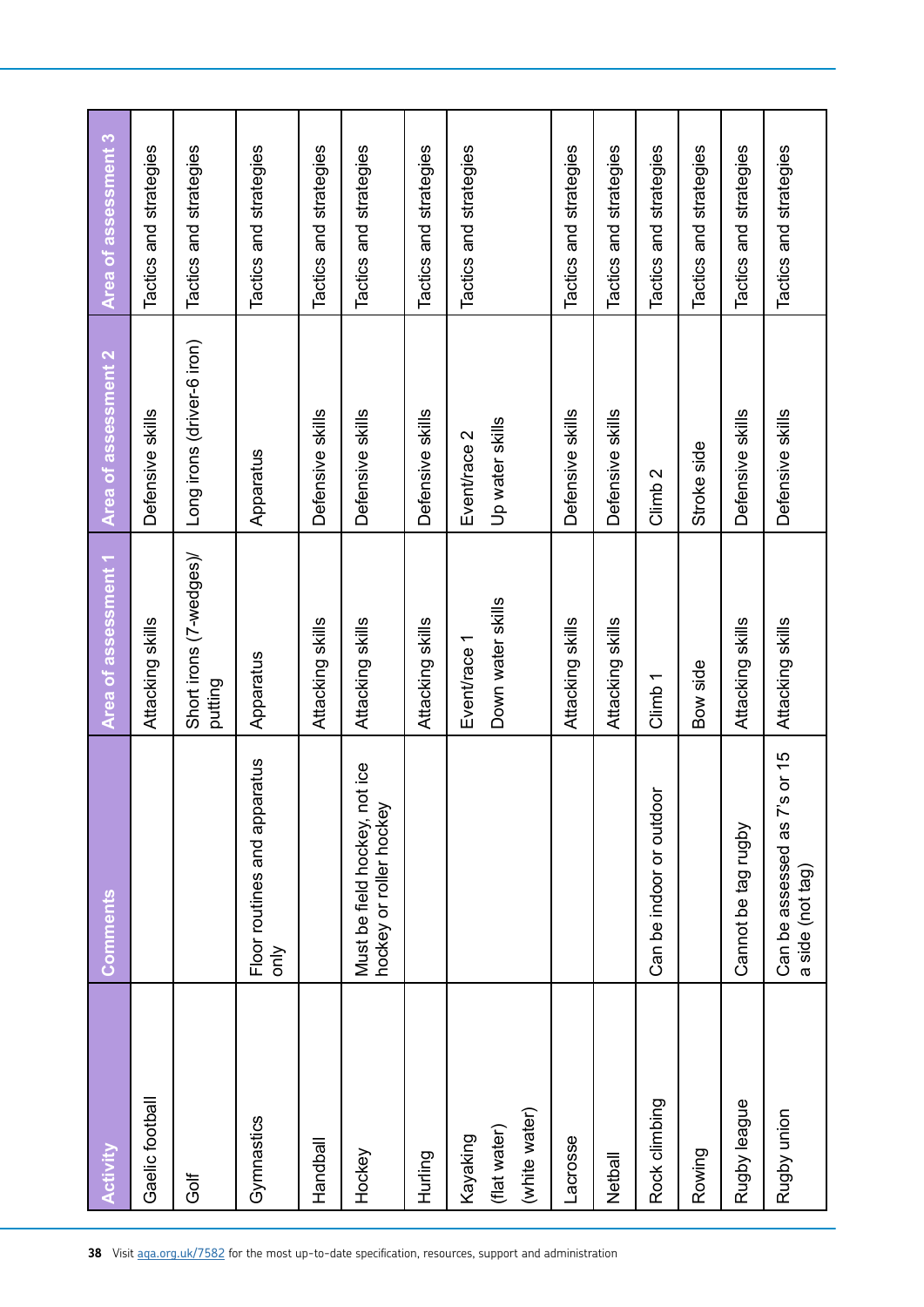| Activity              | Comments                                         | Area of assessment 1   | Area of assessment 2    | Area of assessment 3   |
|-----------------------|--------------------------------------------------|------------------------|-------------------------|------------------------|
| Sculling              |                                                  | Race 1                 | Race 2                  | Tactics and strategies |
| Skiing                | Outdoor/indoor on snow<br>Must not be dry slopes | Race 1                 | Race 2                  | Tactics and strategies |
| Snowboarding          | Outdoor/indoor on snow<br>Must not be dry slopes | Race 1                 | Race 2                  | Tactics and strategies |
| Squash                |                                                  | Attacking skills       | Defensive skills        | Tactics and strategies |
| Swimming              | mming<br>Not synchronised swii                   | Race 1                 | Race 2                  | Tactics and strategies |
| Table tennis          |                                                  | Attacking skills       | Defensive skills        | Tactics and strategies |
| Tennis                |                                                  | Attacking skills       | Defensive skills        | Tactics and strategies |
| Trampolining          |                                                  | Routine 1 (compulsory) | Routine 2 (voluntary)   | Tactics and strategies |
| Volleyball            |                                                  | Attacking skills       | Defensive skills        | Tactics and strategies |
| Specialist activities |                                                  |                        |                         |                        |
| Specialist activity   | Comments                                         | Area of assessment 1   | Area of assessment 2    | Area of assessment 3   |
| <b>Blind cricket</b>  |                                                  | Batting skills         | Bowling/fielding skills | Tactics and strategies |
| Boccia                |                                                  | Throws at the jack     | Blocking throws         | Tactics and strategies |

Goal ball **Indical Strategies** Skills Skills Tefensive skills Tefensive skills Tactic Strategies

Attacking skills

Defensive skills

Defensive skills

Tactics and strategies

Tactics and strategies

Powerchair football **Attacking skills Attacking skills Defensive skills** Defensive skills Tactics and strategies

Attacking skills

Powerchair football

Goal ball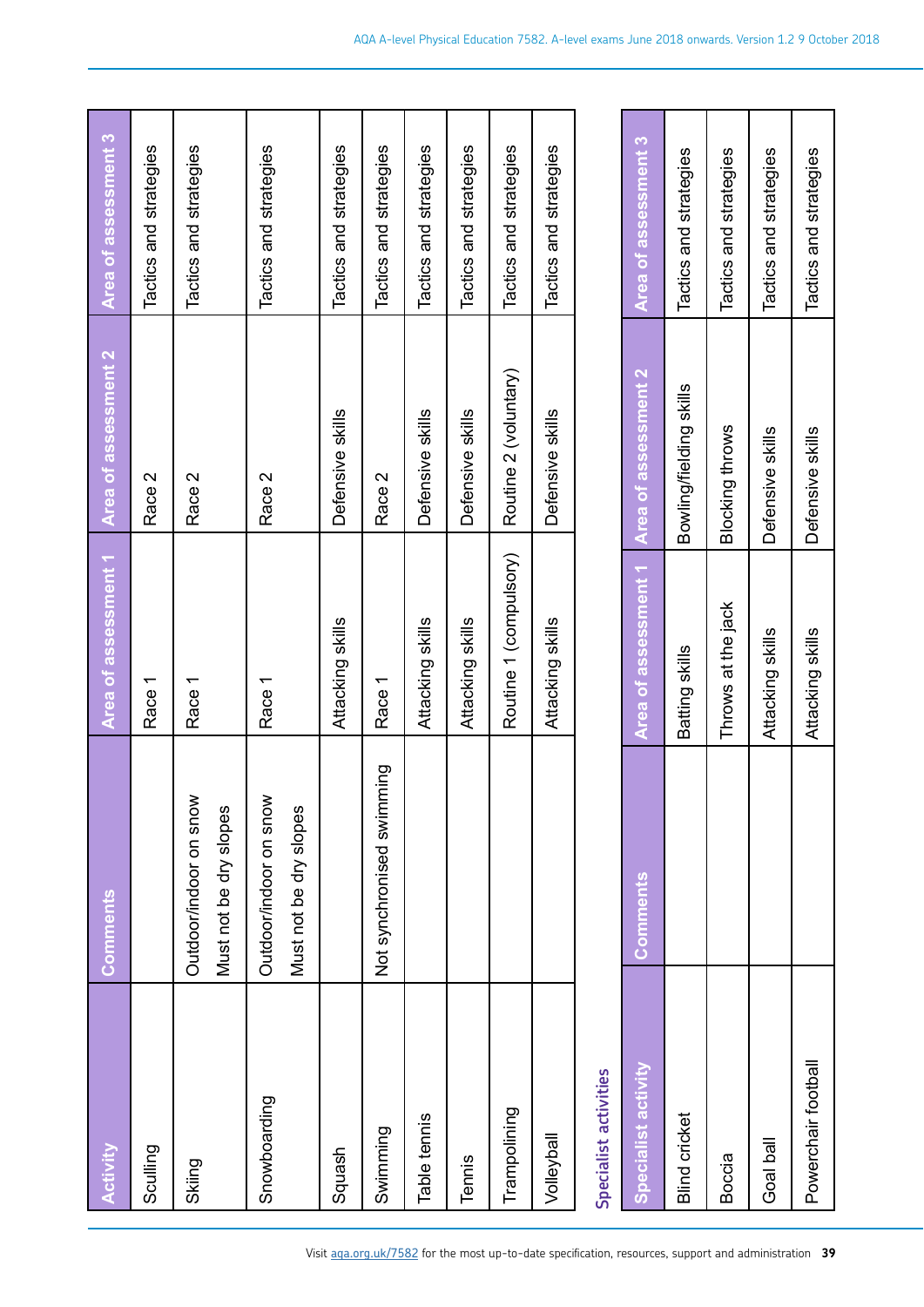| Specialist activity          | Comments | Area of assessment 1 Area of assessment 2 |                  | Area of assessment 3   |
|------------------------------|----------|-------------------------------------------|------------------|------------------------|
| Polybat                      |          | Attacking skills                          | Defensive skills | Tactics and strategies |
| Table cricket                |          | Batting skills                            | Fielding skills  | Tactics and strategies |
| <b>Wheelchair basketball</b> |          | Attacking skills                          | Defensive skills | Tactics and strategies |
| Wheelchair rugby             |          | Attacking skills                          | Defensive skills | Tactics and strategies |
|                              |          |                                           |                  |                        |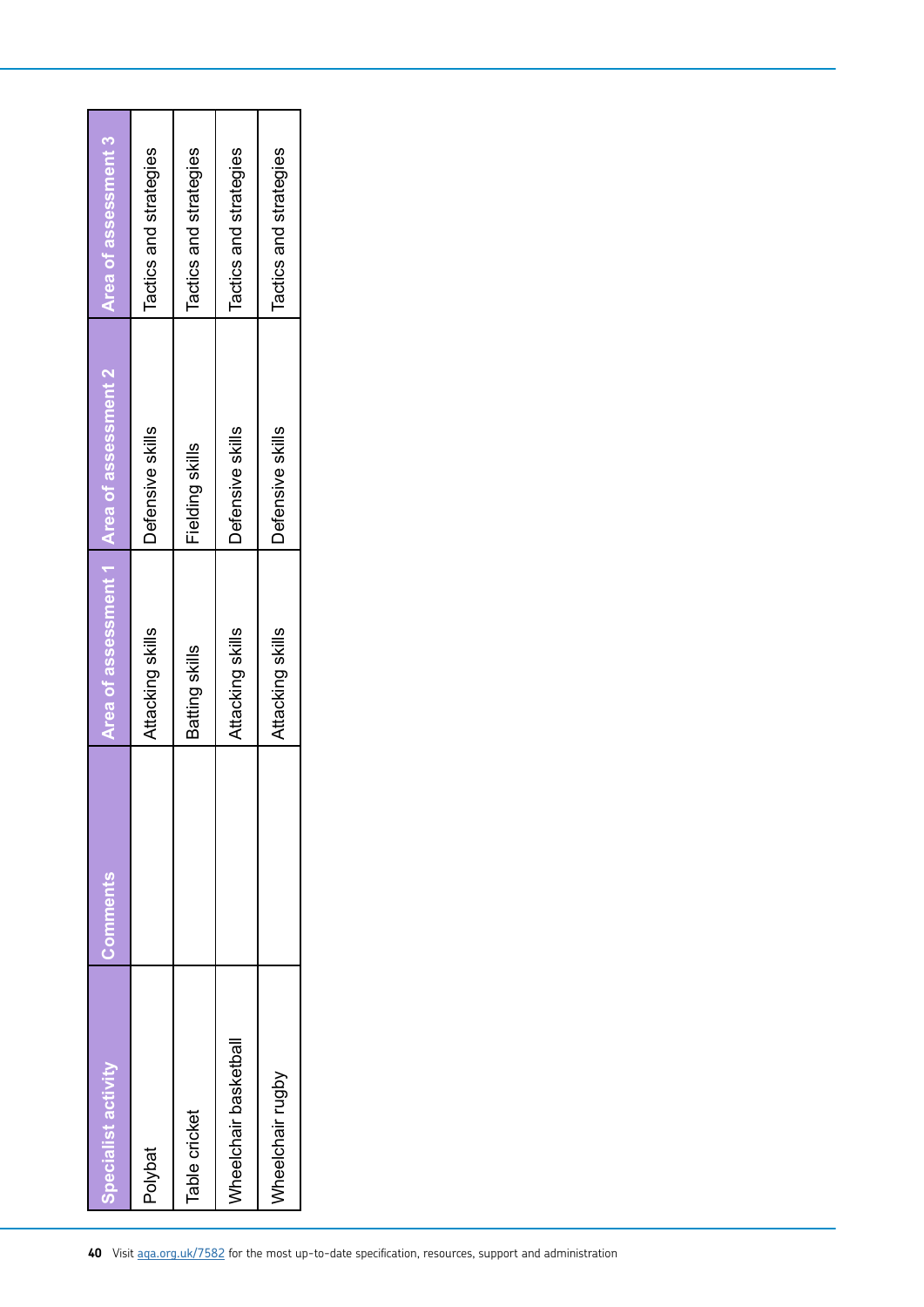# Activities

## Amateur boxing

Students will be assessed in their performance in the role of their choice across each area of assessment in the fully competitive context.

| <b>Area of assessment</b>                        | Core skills                                                                                       | <b>Advanced skills</b>                                        |
|--------------------------------------------------|---------------------------------------------------------------------------------------------------|---------------------------------------------------------------|
| Area of assessment $1 -$                         | Jab.                                                                                              | Punching with power and                                       |
| <b>Attacking skills</b>                          | Straight (both left and right<br>variations of skill).                                            | speed.<br>Hook uppercut, both left and                        |
|                                                  | Cross - left and right.                                                                           | right variations of skill.                                    |
|                                                  | Jab, Jab plus one other<br>combination.                                                           | Longer combinations involving<br>multiple numbers of punches. |
|                                                  | Simple 'one, two'<br>combinations.                                                                |                                                               |
| Area of assessment 2 -                           | Duck.                                                                                             | Lateral footwork.                                             |
| Defensive skills                                 | Moving away/backwards.                                                                            | Sway.                                                         |
|                                                  | Lateral footwork. Blocking/                                                                       | Slip.                                                         |
|                                                  | parrying/covering up.                                                                             | Bounce step.                                                  |
| Area of assessment 3 - Tactics<br>and strategies | Ring positioning, footwork to<br>remain balanced, use of reach,<br>maintenance of guard position. | Switching the area and angle<br>of attack.                    |
|                                                  |                                                                                                   | Accurate use of longer<br>combinations.                       |
|                                                  |                                                                                                   | Change of stance.                                             |
|                                                  |                                                                                                   | Use of feint to create attacking<br>opportunities.            |

### **Health and safety**

All boxers need to follow the appropriate medical and safety guidelines as required by England Boxing. An appropriately qualified adult must supervise the bout.

## Association football

Students will be assessed in their performance in the role of their choice across each area of assessment in the fully competitive context (cannot be 5-a-side or futsal).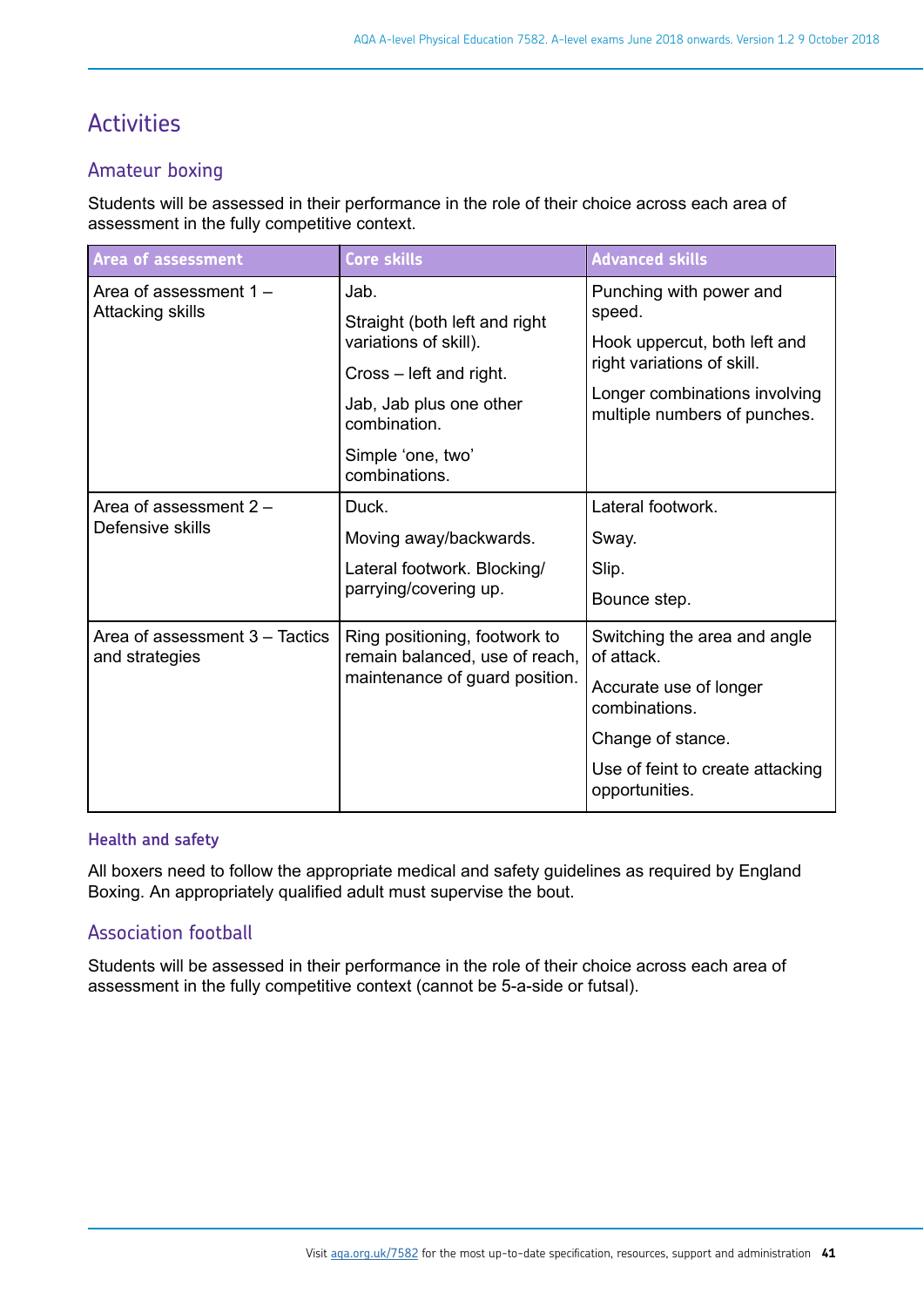## **Outfield player**

| <b>Area of assessment</b>                        | <b>Core skills</b>                                                                         | <b>Advanced skills</b>                                                    |
|--------------------------------------------------|--------------------------------------------------------------------------------------------|---------------------------------------------------------------------------|
| Area of assessment 1 -                           | Outfield player.                                                                           | Outfield player.                                                          |
| Attacking skills                                 | Receiving the ball – control<br>using both feet and thigh.                                 | Receiving the ball using<br>chest and head to control<br>the ball.        |
|                                                  | Passing (dominant foot) – short<br>and long - along the floor,<br>lofted, chip and driven. | Passing - (short and long/<br>driven) use of inside and                   |
|                                                  | Dribbling – close control, use of<br>inside and outside of dominant                        | outside of dominant and<br>non-dominant foot.                             |
|                                                  | foot.                                                                                      | Dribbling – use of inside and<br>outside of non-dominant                  |
|                                                  | Shooting - short and long range<br>with dominant foot, half volley.                        | foot.                                                                     |
|                                                  | Heading on goal.                                                                           | Shooting - volley.                                                        |
|                                                  |                                                                                            | Use of inside and outside of<br>dominant foot to add spin/<br>swerve/dip. |
|                                                  |                                                                                            | Short and long range with<br>non-dominant foot.                           |
| Area of assessment 2 -<br>Defensive skills       | Tackling - block, lunge, slide.                                                            | Tackling – jockeying,<br>channelling a player.                            |
|                                                  | Heading - distance and height.                                                             |                                                                           |
|                                                  | Clearance - height and<br>distance.                                                        | Clearance - ability to find<br>teammate higher up the<br>pitch.           |
|                                                  |                                                                                            | Heading – finding team mate<br>with header.                               |
| Area of assessment 3 - Tactics<br>and strategies | Individual positional skills<br>(attack and defensive) - eg                                | Positioning and<br>effectiveness at set plays.                            |
|                                                  | tracking back, supporting runs.                                                            | Making themselves available                                               |
|                                                  | Pass/dribble/shoot/tackle/jockey<br>decision making.                                       | for the ball.                                                             |
|                                                  | Role in formation.                                                                         | Ability to play in two or more<br>formations.                             |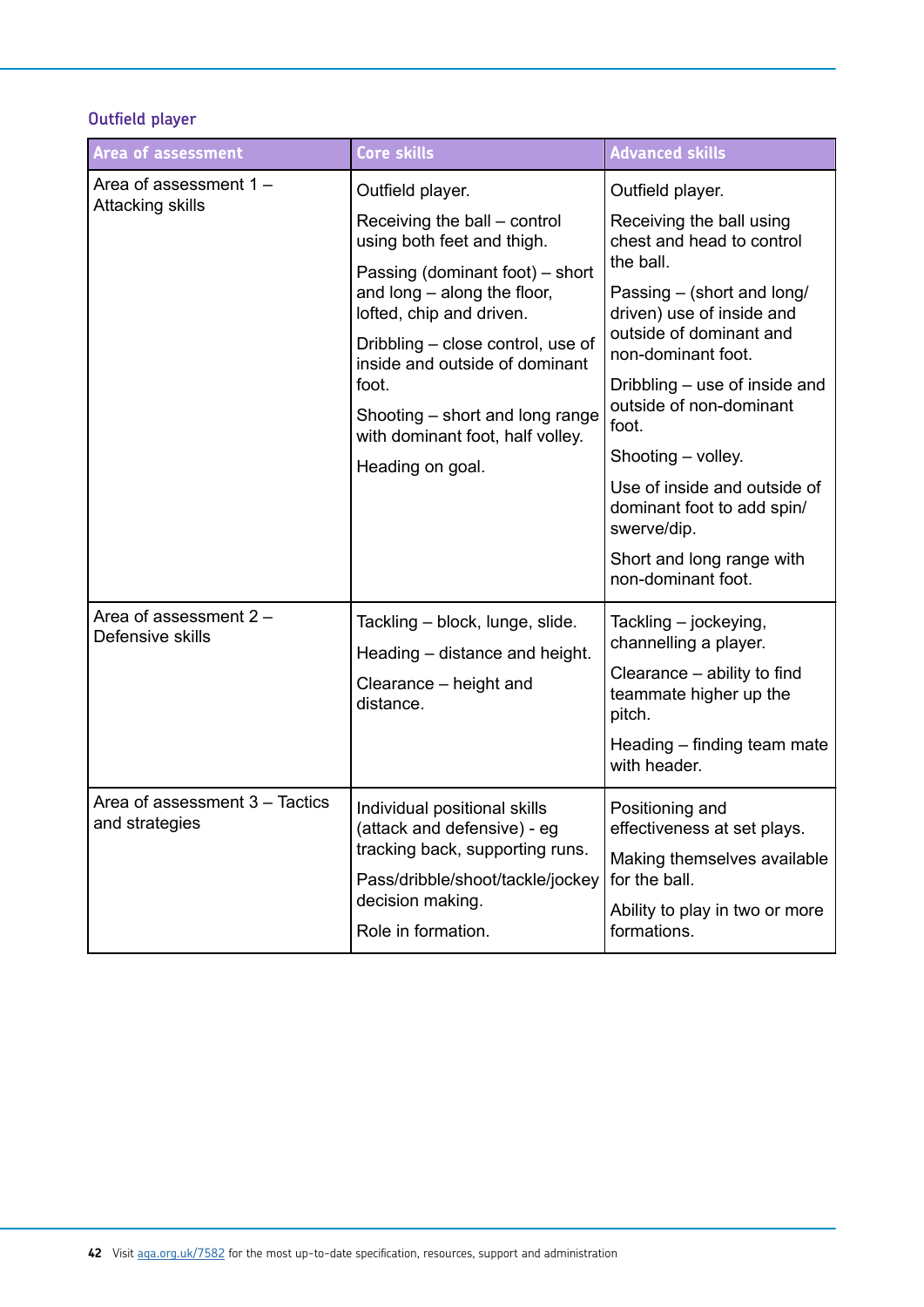### **Goalkeeper**

| <b>Area of assessment</b>                        | Core skills                            | <b>Advanced skills</b>                               |
|--------------------------------------------------|----------------------------------------|------------------------------------------------------|
| Area of assessment $1 -$ Attacking<br>skills     | Distribution skills.                   | Distribution skills.                                 |
|                                                  | Throws - underarm and                  | Throws accuracy of overarm.                          |
|                                                  | overarm.<br>Goal kicks – height and    | Goal kicks- accuracy - ability<br>to find team mate. |
|                                                  | distance.                              | Kicking from hands - accuracy                        |
|                                                  | Kicking from the hands $-$             | - ability to find team mate.                         |
|                                                  | height and distance.                   | Clearance $-$ accuracy $-$ ability                   |
|                                                  | Controlling pass back.                 | to find a teammate.                                  |
|                                                  | Clearance - height and<br>distance.    |                                                      |
| Area of assessment 2 - Defensive<br>skills       | Shot stopping.                         | Shot stopping.                                       |
|                                                  | High and low.                          | One on one.                                          |
|                                                  | Inside and outside 18 yard             | Penalty.                                             |
|                                                  | box.                                   | Crosses, punch.                                      |
|                                                  | one handed and two<br>handed.          |                                                      |
|                                                  | Crosses - catch.                       |                                                      |
| Area of assessment 3 - Tactics<br>and strategies | Positioning during open<br>play.       | Organisation of team at<br>corners.                  |
|                                                  | Positioning at corners.                | Organisation at free kicks                           |
|                                                  | Decision making – when to<br>come out. | (communication to create wall).                      |

### **Health and safety**

Students must at all times observe the appropriate rules from their National Governing Body (NGB). They must follow guidance from the NGB with regard to the use of protective equipment (shin pads, etc) in order to ensure their own personal safety.

## **Athletics**

Students will be assessed in their performance in the role of their choice across each area of assessment in the fully competitive context.

Students are assessed in their performance in two separate events/races. Students can choose any combination of jumps, runs and throws from the list below.

| Track (outdoor) | Track (indoor)   | <b>Field</b> | Other (only one of)   |
|-----------------|------------------|--------------|-----------------------|
| 100m            | 60 <sub>m</sub>  | Long jump    | Trail - 10000m max or |
| 200m            | 200 <sub>m</sub> | High jump    | Fell - 10000m max or  |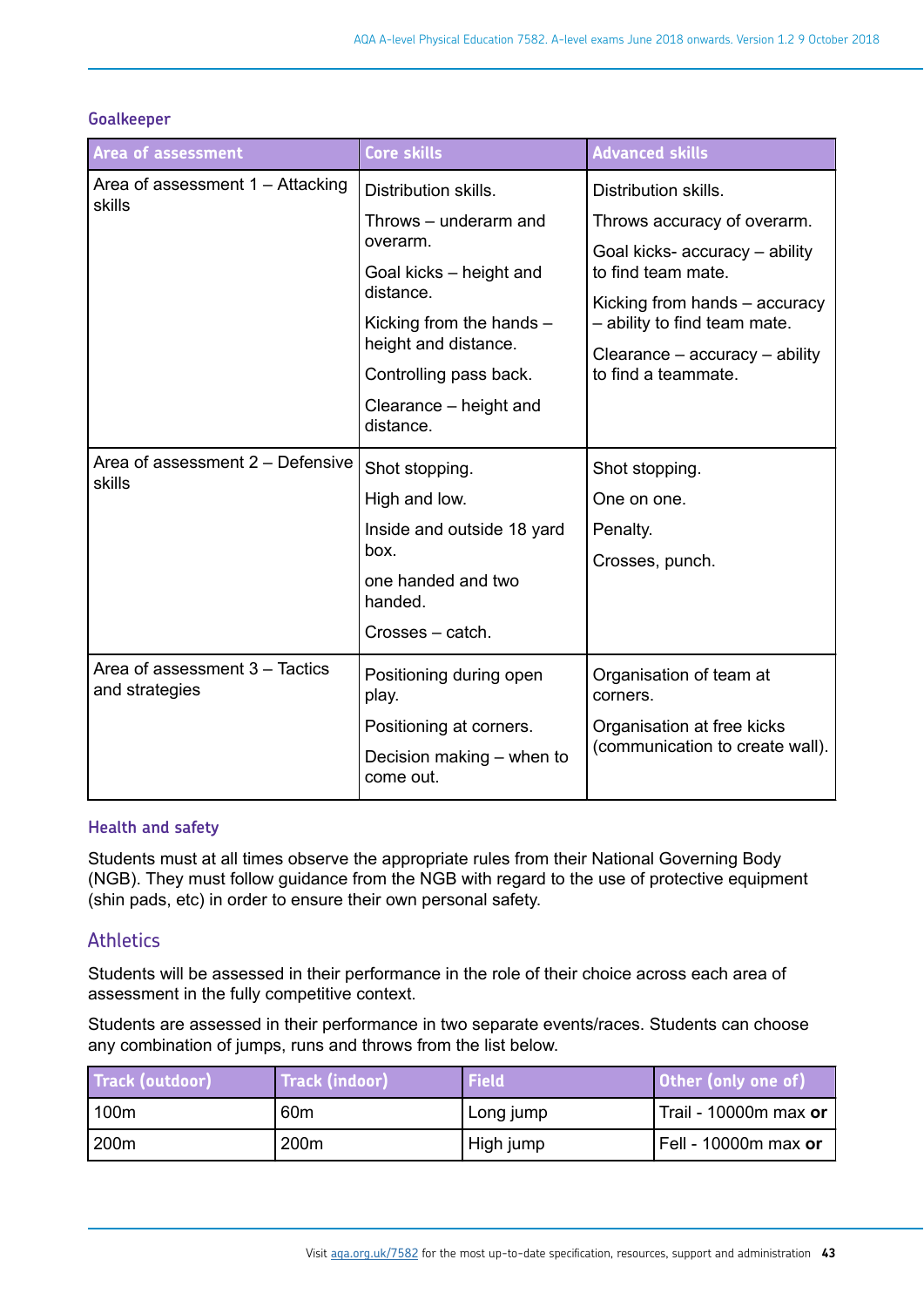| <b>Track (outdoor)</b>                                                             | <b>Track (indoor)</b> | <b>Field</b>      | Other (only one of)                  |
|------------------------------------------------------------------------------------|-----------------------|-------------------|--------------------------------------|
| 300m (girls)                                                                       | 300m (girls)          | Triple jump       | Cross country (girls)<br>4k - 10k or |
| 400m                                                                               | 400m                  | Pole vault        | Cross country (boys)<br>6k - 10k or  |
| 800m                                                                               | 800m                  | Shot put          | Park Run                             |
| 1500m                                                                              | 1500m                 | Discus (outdoor)  |                                      |
| 3000m                                                                              | 3000m                 | Javelin (outdoor) |                                      |
| 5000m (boys)                                                                       | Hurdles - 50m, 60m    | Hammer (outdoor)  |                                      |
| 10000m                                                                             |                       |                   |                                      |
| Steeplechase - 1500m,<br>2000m, 3000m                                              |                       |                   |                                      |
| Hurdles (boys) - 100m,<br>110m, 400m<br>Hurdles (girls) - 80m,<br>100m, 300m, 400m |                       |                   |                                      |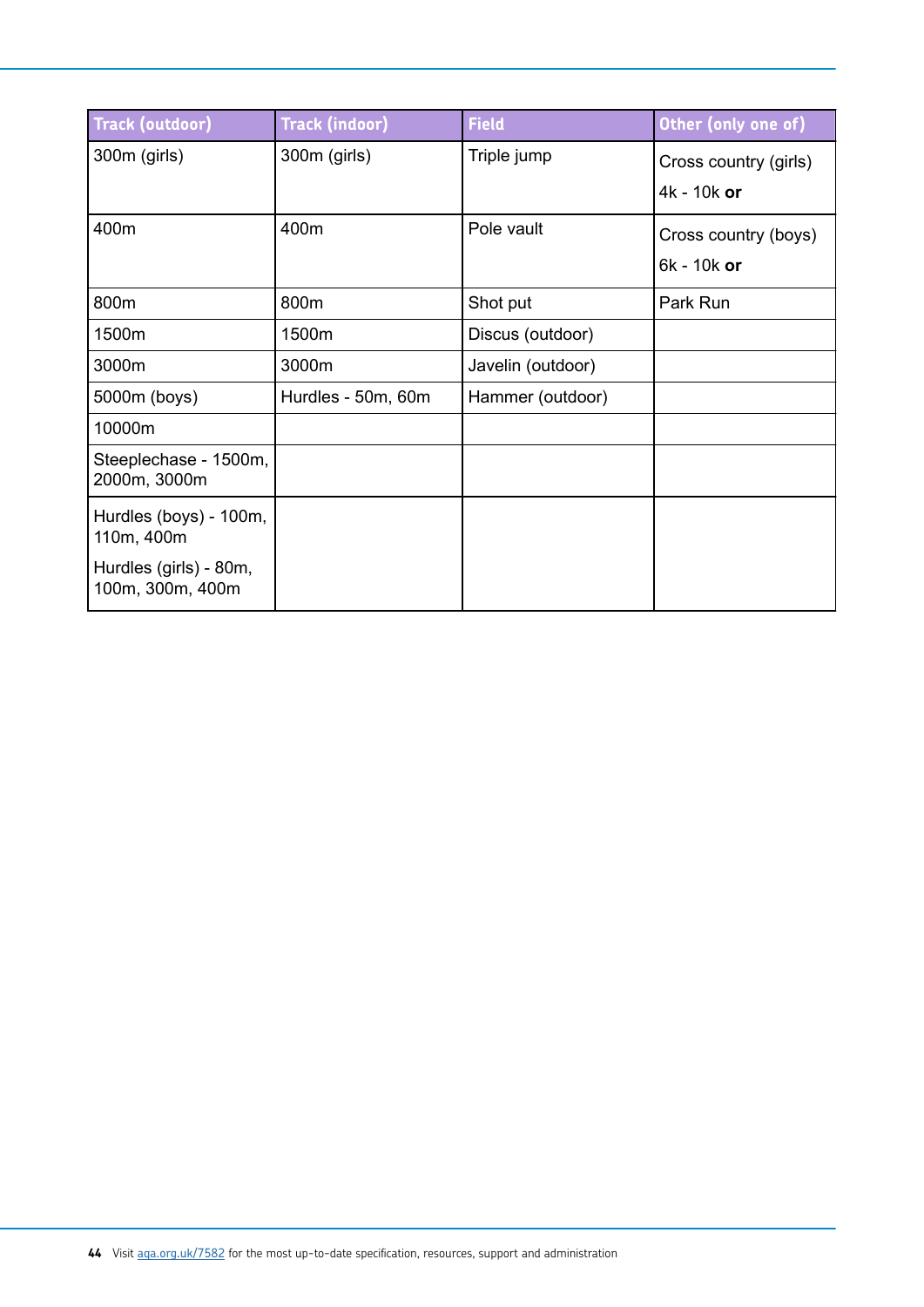| <b>Area of assessment</b>                        | Core skills                                                                                                                                                                                                                                                                                                                                                                                                        | <b>Advanced skills</b>                                                                                                                                                                                                                                                                                                                                                                                                                                                                                                                                                                                                                                                                    |
|--------------------------------------------------|--------------------------------------------------------------------------------------------------------------------------------------------------------------------------------------------------------------------------------------------------------------------------------------------------------------------------------------------------------------------------------------------------------------------|-------------------------------------------------------------------------------------------------------------------------------------------------------------------------------------------------------------------------------------------------------------------------------------------------------------------------------------------------------------------------------------------------------------------------------------------------------------------------------------------------------------------------------------------------------------------------------------------------------------------------------------------------------------------------------------------|
| Area of assessment 1 - Event 1                   | Track – starting position head<br>position, cadence, leg drive and<br>recovery phase, foot strike, arm<br>action, hurdling action with same<br>lead leg.<br>Throws $-$ grip, stance,<br>movement into throwing position,<br>release action, recovery.<br>Jumps - leg drive on take-off,<br>arm action on take-off,<br>movement over the bar/through<br>the air.<br>Landing.                                        | $Track - (use of blocks where$<br>appropriate), balanced bend<br>running, efficiency of<br>technique, stride pattern,<br>limited contact with ground,<br>hurdling action with either leg<br>lead, maintenance of<br>efficiency when running the<br>bend.<br>Throws – flight of projectile,<br>speed of movement into<br>throwing action, possible<br>some reference to distance.<br>Jumps – use of sink phase<br>on take-off, height of leg and<br>arm drive to aid propulsion,<br>arm push/extension (pole<br>vault).<br>Hitch kick or hang technique<br>(long jump and triple jump).<br>Landing – use of momentum<br>to maximise distance on<br>landing (long jump and triple<br>jump). |
| Area of assessment 2 - Event 2                   | See above descriptors.                                                                                                                                                                                                                                                                                                                                                                                             | See above descriptors.                                                                                                                                                                                                                                                                                                                                                                                                                                                                                                                                                                                                                                                                    |
| Area of assessment 3 - Tactics<br>and strategies | Track – use of blocks, drive and<br>pick up phase, (sprints/sprint<br>hurdles). Starts and finishes.<br>Pacing strategy (stride pattern -<br>hurdles), breaking from the<br>group.<br>Throws – adjusting technique to<br>meet environmental changes.<br>Competition strategy (safe throw<br>and response to opponents).<br>Jumps - accuracy of run up<br>(positioning on take-off). Equal<br>phases (triple jump). | Track – use of qualifying<br>rounds (sprints/sprint<br>hurdles), positioning within a<br>group, decision making for<br>sprint finish.<br>Throws – use of qualifying<br>rounds.<br>Jumps – use of qualifying<br>jumps, entry height (high<br>jump and pole vault),<br>adjusting run up based on<br>weather conditions.                                                                                                                                                                                                                                                                                                                                                                     |

Students must at all times observe the appropriate rules from their National Governing Body (NGB). They must follow guidance from the NGB with regard to use of protective equipment in order to ensure their own personal safety.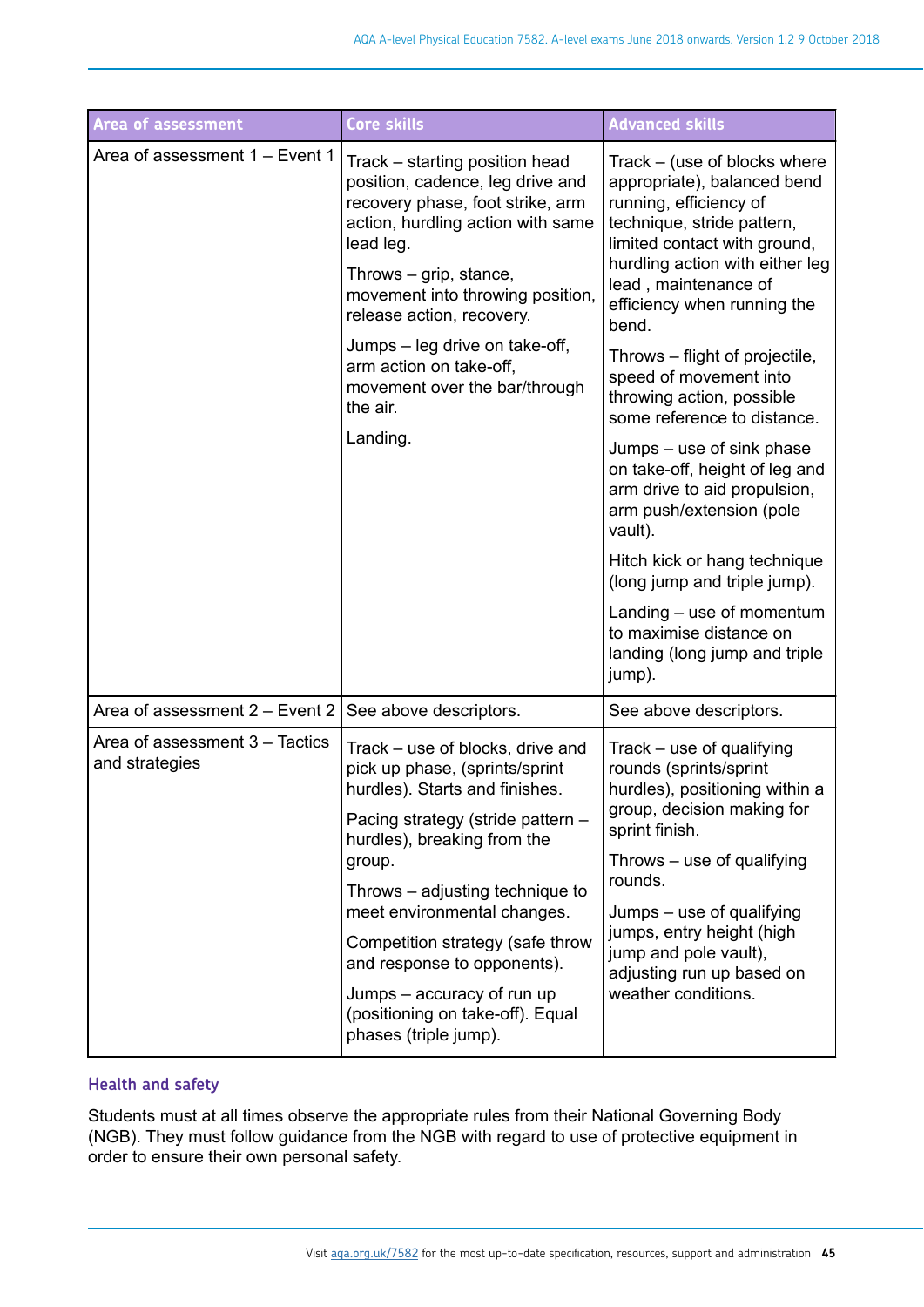## Badminton

Students will be assessed in their performance in the role of their choice across each area of assessment in the fully competitive context.

Students can be assessed in either singles or doubles.

| <b>Area of assessment</b>                         | Core skills                                                                                                                                                                              | <b>Advanced skills</b>                                                                                                                                                                         |
|---------------------------------------------------|------------------------------------------------------------------------------------------------------------------------------------------------------------------------------------------|------------------------------------------------------------------------------------------------------------------------------------------------------------------------------------------------|
| Area of assessment 1 -<br><b>Attacking skills</b> | Serve – short and long, low<br>and high.<br>Open play – forehand strokes,<br>smash, drive, drop shot (front<br>and back court). Backhand<br>strokes – drop shot (front<br>court), drive. | Serve – backhand flick.<br>Open play – forehand strokes –<br>jump smash, cross court drop<br>shot. Backhand strokes -<br>smash, drop shot $-$ (back<br>court).<br>Return of serve - kill shot. |
| Area of assessment $2 -$<br>Defensive skills      | Open play – forehand strokes<br>overhead clear, lift (underarm<br>clear), smash, drive, block<br>(straight). Backhand strokes -<br>lift (underarm clear), block<br>(straight).           | Open play – forehand strokes –<br>cross court clear, round the<br>head clear, block (angled).<br>Backhand strokes - overhead<br>clear-block (angled).                                          |
| Area of assessment 3 – Tactics<br>and strategies  | Variation of serve.<br>Shot selection for service<br>return.<br>Position on court.                                                                                                       | Decision making in serve.<br>Use of footwork to restrict<br>playing backhand strokes.<br>Shot disguise/feints.                                                                                 |

### **Health and safety**

Students must at all times observe the appropriate rules from their National Governing Body in order to ensure their own personal safety.

## **Basketball**

| <b>Area of assessment</b>                    | Core skills                                                                                                                                          | <b>Advanced skills</b>                                                                                                                 |
|----------------------------------------------|------------------------------------------------------------------------------------------------------------------------------------------------------|----------------------------------------------------------------------------------------------------------------------------------------|
| Area of assessment $1 -$ Attacking<br>skills | Dribbling – use of dominant<br>hand.                                                                                                                 | Dribbling – use of both hands,<br>pivot.                                                                                               |
|                                              | Change of direction and<br>pace when dribbling.<br>Shooting - dominant hand<br>lay-up, set shot, jump shot.<br>Passing - chest, bounce,<br>overhead. | Shooting – as appropriate to<br>position - lay-up (both hands),<br>hook shot, 3 point shooting.<br>Passing - no look pass,<br>javelin. |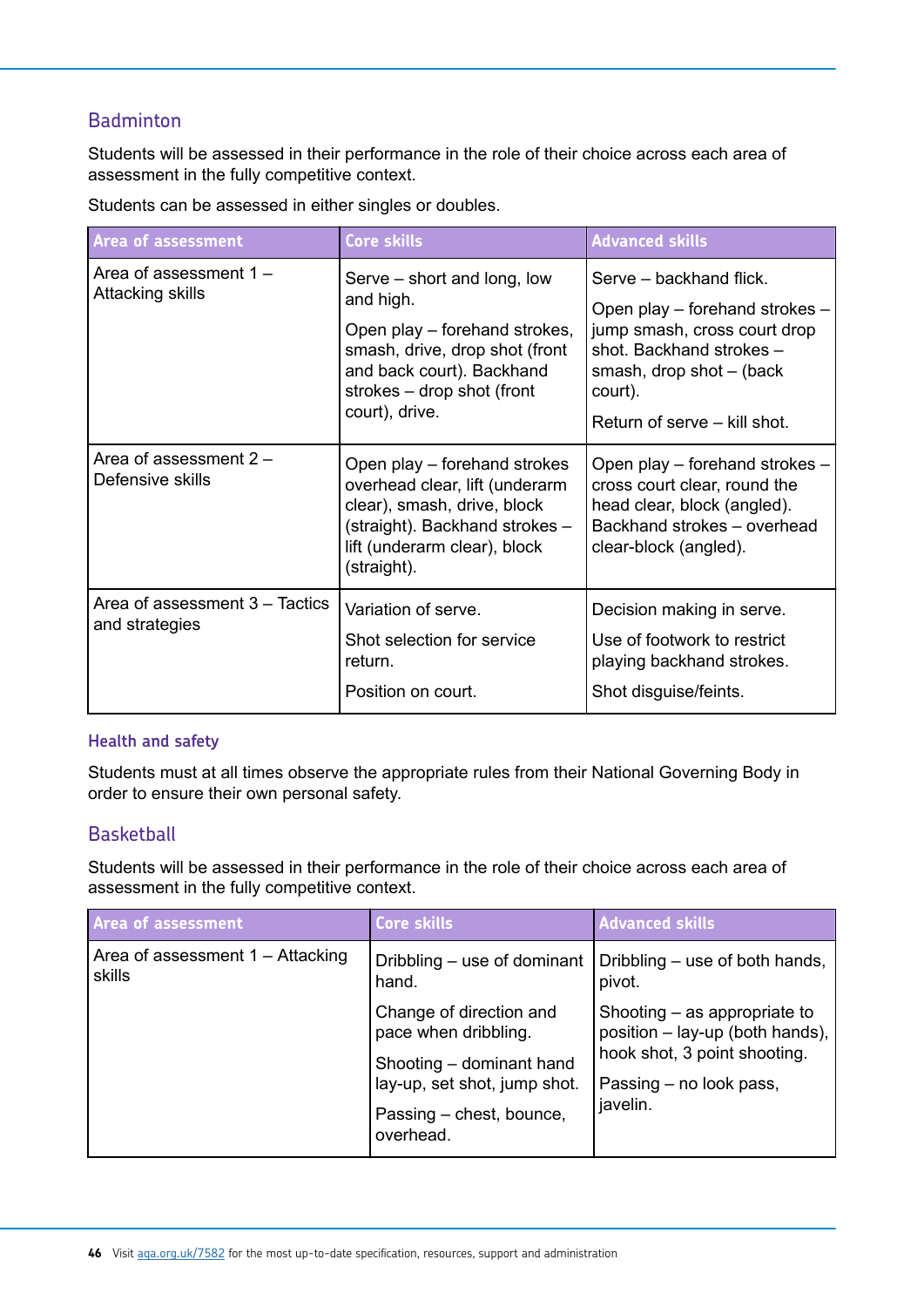| <b>Area of assessment</b>                        | Core skills                                                                                                                                                                         | <b>Advanced skills</b>                                                                                                                                                                                                              |
|--------------------------------------------------|-------------------------------------------------------------------------------------------------------------------------------------------------------------------------------------|-------------------------------------------------------------------------------------------------------------------------------------------------------------------------------------------------------------------------------------|
| Area of assessment 2 – Defensive<br>skills       | Body position when<br>defending the dribble.<br>Interception.<br>Defensive rebounding.                                                                                              | Shot blocking.<br>Steal.<br>Boxing out.                                                                                                                                                                                             |
| Area of assessment 3 – Tactics and<br>strategies | Beating opponent – feint<br>and drive to the basket.<br>Feint and shoot.<br>Set plays – offense and<br>defence Individual<br>positional play.<br>Variety of attacking<br>movements. | Switching hands during<br>dribble - cross over step.<br>Pass/dribble/shoot decision<br>making.<br>Screen, pick and roll.<br>Effectiveness in team tactics/<br>strategy, eg zone defence,<br>fast break etc.<br>Double team defence. |

Students must at all times observe the appropriate rules from their National Governing Body in order to ensure their own personal safety.

## Camogie

| <b>Area of assessment</b>                    | Core skills                                                                                                                                                                                                                                                                                                                                   | <b>Advanced skills</b>                                                                                                                                                                                                                                                                            |
|----------------------------------------------|-----------------------------------------------------------------------------------------------------------------------------------------------------------------------------------------------------------------------------------------------------------------------------------------------------------------------------------------------|---------------------------------------------------------------------------------------------------------------------------------------------------------------------------------------------------------------------------------------------------------------------------------------------------|
| Area of assessment $1 -$<br>Attacking skills | Gaining possession – the ground<br>block, the jab lift, the overhead<br>catch, controlling a moving ball.<br>Maintaining possession $-$ the<br>dribble, the solo run, balancing<br>the ball on the stick.<br>Releasing possession - striking<br>a stationary ball, striking from the<br>hand, the hand pass, shooting<br>(short/out of hand). | Gaining possession - the roll<br>lift, the chest catch.<br>Maintaining possession -<br>evasion/roll off, feint/side<br>step.<br>Releasing possession -<br>ground strike on the run,<br>doubling back, the overhead<br>strike, non-dominant side<br>striking, sideline cut, shooting<br>$(long)$ . |
| Area of assessment 2 -<br>Defensive skills   | Contesting possession – the<br>frontal ground block the hook,<br>shoulder to shoulder clash.                                                                                                                                                                                                                                                  | Contesting possession,<br>batting a ball overhead,<br>checking/shadowing, the<br>frontal air block.                                                                                                                                                                                               |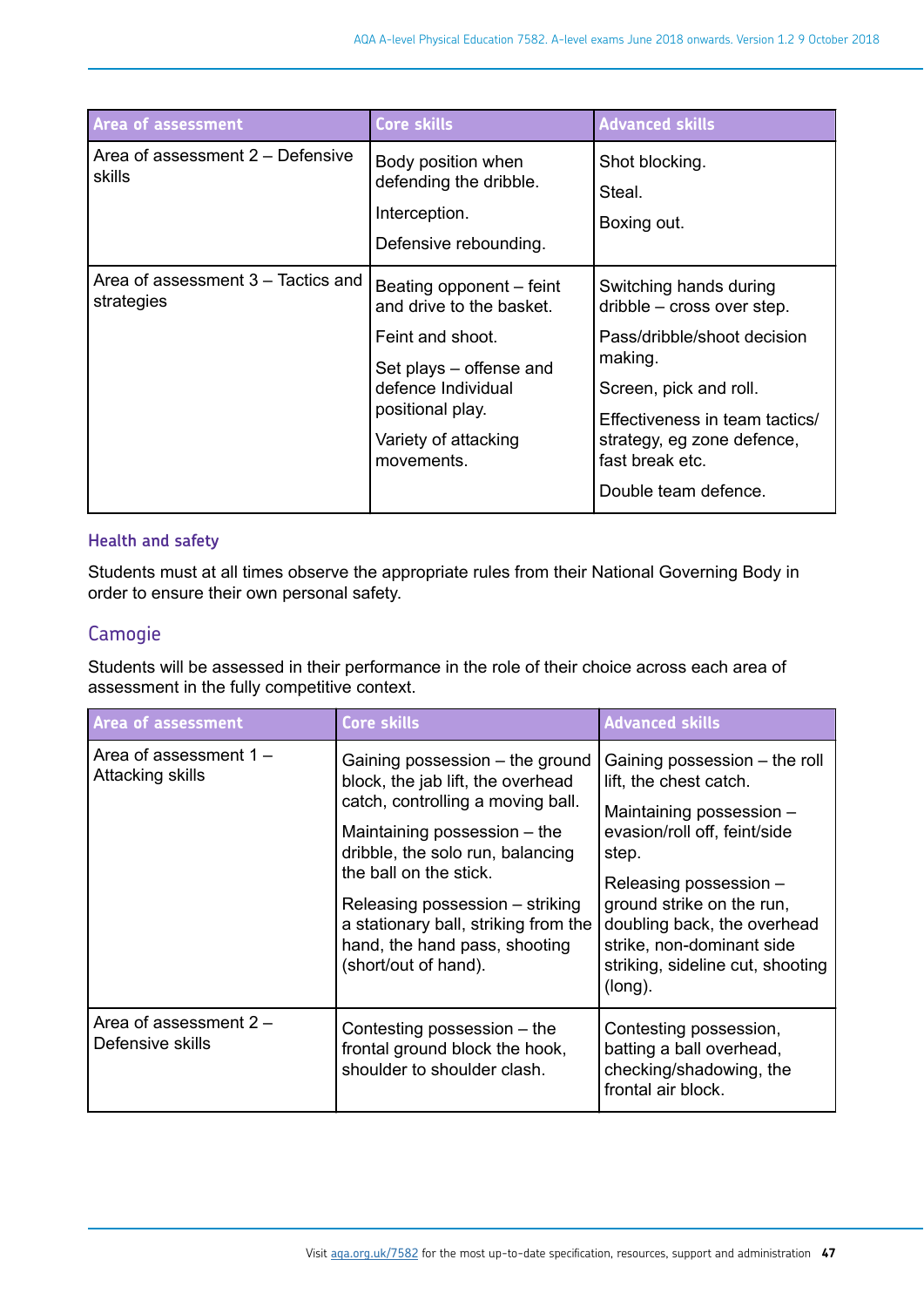| <b>Area of assessment</b>                          | Core skills                                               | <b>Advanced skills</b>                         |
|----------------------------------------------------|-----------------------------------------------------------|------------------------------------------------|
| Area of assessment 3 - Tactics  <br>and strategies | When to dribble/run, pass, level<br>of successful passes. | Positioning and effectiveness<br>in set plays. |
|                                                    | Pass/shoot/tackle decision<br>making.                     | Making themselves available<br>for the ball.   |
|                                                    | Creating and finding space.                               |                                                |
|                                                    | Individual positional skills (attack<br>and defence).     |                                                |

Students must at all times observe the appropriate rules from their National Governing Body (NGB). They must follow guidance from the NGB with regard to the use of protective equipment in order to ensure their own personal safety.

## Canoeing

Students will be assessed in their performance in the role of their choice across each area of assessment in the fully competitive context.

### **Sprint**

Students will be assessed in their technical ability over two separate race distances.

| <b>Area of assessment</b>                        | Core skills                                                                        | <b>Advanced skills</b>                                                                                                                                          |
|--------------------------------------------------|------------------------------------------------------------------------------------|-----------------------------------------------------------------------------------------------------------------------------------------------------------------|
| Area of assessment 1 – Event/<br>race 1          | Body position – to balance<br>boat.                                                | Use of upper body to increase<br>stroke length.                                                                                                                 |
|                                                  | Paddle position on entry.<br>Draw action.<br>Paddle position on exit.<br>Recovery. | Body position – to balance<br>boat.<br>Paddle position on entry.<br>Draw action.<br>Paddle position on exit.<br>Recovery.                                       |
| Area of assessment 2 - Event/<br>race 2          | See above descriptors.                                                             | See above descriptors.                                                                                                                                          |
| Area of assessment 3 - Tactics<br>and strategies | Pacing strategy.<br>Phases of the race.<br>Consistent stroke race.                 | Synchronisation.<br>Effective on both sides of the<br>canoe.<br>Speed/stroke rate of the start.<br>Speed/stroke rate of finish.<br>Length of stroke maintained. |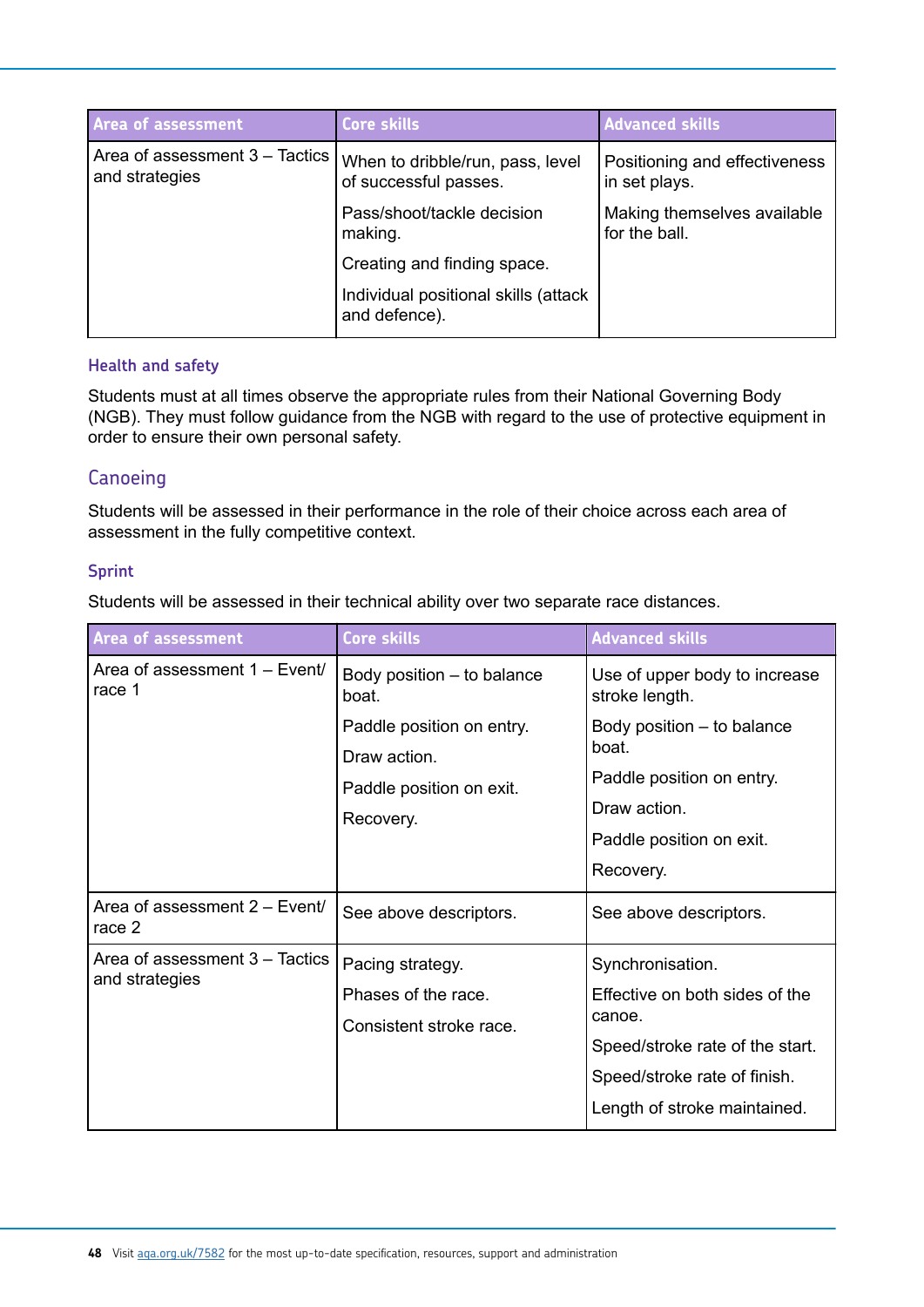### **Flat/moving/white water**

Students will be assessed on their technical skills on a slalom/gated course that involves upstream and downstream gates. Transitioning across the flow of water can be covered in either Area of assessment 1 or 2 when turning going up/down stream through the appropriate gates.

At A-level it is suggested that students will be competing in Division 3 races (or similar) as a minimum.

| <b>Area of assessment</b>                                  | Core skills                                                                            | <b>Advanced skills</b>                                                              |
|------------------------------------------------------------|----------------------------------------------------------------------------------------|-------------------------------------------------------------------------------------|
| Area of assessment 1 – Going/<br>turning to go down stream | Forward/reverse stroke, 'J'<br>stroke, pry/push away, scull,<br>sweep, 'c' stroke.     | Stern rudder, bow rudder,<br>sculling support, movement/<br>balance across stopper. |
| Area of assessment $2 -$ turning<br>to go up stream        | Forward/reverse stroke, 'J'<br>stroke, pry/push away, scull,<br>sweep, and 'c' stroke. | Stern rudder, bow rudder,<br>sculling support, movement/<br>balance across stopper. |
| Area of assessment 3 - Tactics<br>and strategies           | Route selection, boat<br>positioning, cutting/out of<br>moving water.                  | Route selection, boat<br>positioning, cutting/out of<br>moving water.               |

### **Health and safety**

Students must at all times observe the appropriate rules from their National Governing Body (NGB). They must follow guidance from the NGB with regard to the use of protective equipment (helmets) in order to ensure their own personal safety.

## **Cricket**

Students will be assessed in their performance in the role of their choice across each area of assessment in the fully competitive context.

Students cannot be assessed in both fielding and wicket keeping.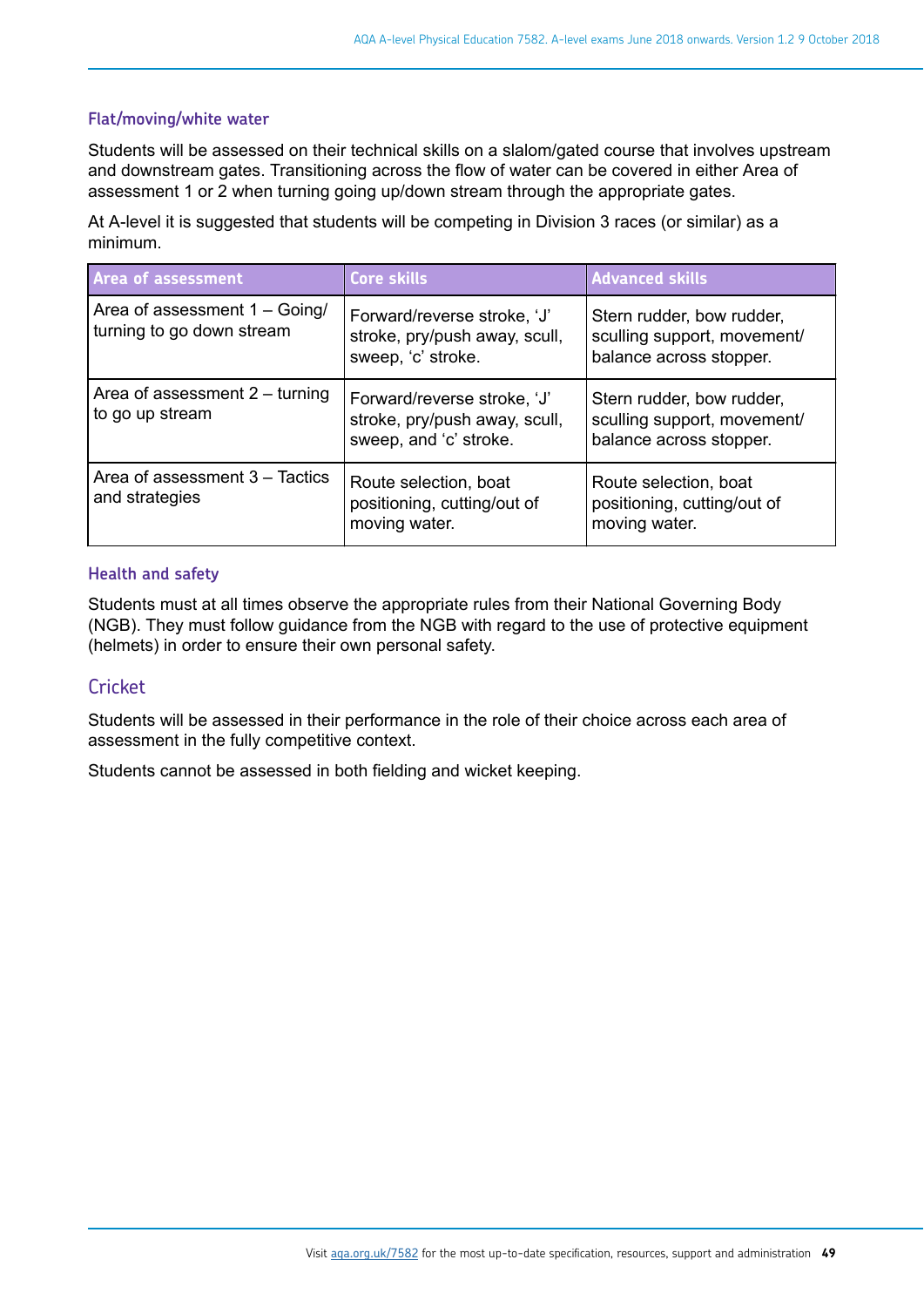| <b>Area of assessment</b>                                                                                   | Core skills                                                                                                                                                                                                                                                                                                                                                                                                     | <b>Advanced skills</b>                                                                                                                                                                                                                                                                                                                                                                                        |
|-------------------------------------------------------------------------------------------------------------|-----------------------------------------------------------------------------------------------------------------------------------------------------------------------------------------------------------------------------------------------------------------------------------------------------------------------------------------------------------------------------------------------------------------|---------------------------------------------------------------------------------------------------------------------------------------------------------------------------------------------------------------------------------------------------------------------------------------------------------------------------------------------------------------------------------------------------------------|
| Area of assessment $1 - \ln$ one<br>role from batting/bowling/<br>fielding or wicket keeping                | Batting - Grip, stance, backlift.<br>Front foot – defence, cover<br>drive, off drive, on drive.                                                                                                                                                                                                                                                                                                                 | Batting – front foot – sweep,<br>slog sweep, reverse sweep,<br>switch hitting.                                                                                                                                                                                                                                                                                                                                |
|                                                                                                             | Back foot – defence, cut, pull,<br>glance.                                                                                                                                                                                                                                                                                                                                                                      | Back foot – hook, ramp, late<br>cut.                                                                                                                                                                                                                                                                                                                                                                          |
|                                                                                                             | Bowling, control of line and<br>length, regular leg/off spin OR<br>inswing/outswing.                                                                                                                                                                                                                                                                                                                            | Bowling – googly (spin bowler),<br>reverse swing, bouncer, Yorker,<br>leg cutter, off cutter, slower ball<br>(swing/seam bowler).                                                                                                                                                                                                                                                                             |
|                                                                                                             | Fielding – slip fielding, high/low<br>catches, pick up and throw,<br>long barrier, receiving ball from<br>fielder (deep).                                                                                                                                                                                                                                                                                       | Fielding – one handed catches,<br>accuracy of throws, run-outs<br>(where appropriate), receiving<br>ball from fielder close.                                                                                                                                                                                                                                                                                  |
|                                                                                                             | Wicket keeper - fast/medium/<br>spin - standing up, receiving<br>ball from fielder (deep).                                                                                                                                                                                                                                                                                                                      | Wicket keeper – stumpings, leg<br>side takes/catches, one hand<br>catches (both sides).                                                                                                                                                                                                                                                                                                                       |
| Area of assessment $2 - \ln a$ n<br>alternative role from batting/<br>bowling/fielding or wicket<br>keeping | See above descriptors.                                                                                                                                                                                                                                                                                                                                                                                          | See above descriptors.                                                                                                                                                                                                                                                                                                                                                                                        |
| Area of assessment 3 - Tactics                                                                              | In their main role.                                                                                                                                                                                                                                                                                                                                                                                             | In two roles.                                                                                                                                                                                                                                                                                                                                                                                                 |
| and strategies                                                                                              | Batting – shot selection,<br>running between the stumps,<br>calling.<br>Bowling – restricting score,<br>maintaining line and length to<br>different opponents, variation<br>in chosen deliveries.<br>Fielding - individual<br>positioning, backing up,<br>fielding in one or two positions.<br>Wicket keeper – positioning for<br>different bowling styles,<br>positioning for left and right<br>handed batter. | Batting $-$ up and down the<br>order.<br>Bowling – bowling to your field,<br>positioning of fielders, wide<br>variety of deliveries.<br>Fielding - sliding to gather the<br>ball, accuracy of long throws,<br>flight of the throw, fielding in a<br>wide variety of positions.<br>Wicket keeper - accuracy of<br>appeals, effectiveness when<br>standing up to medium/fast<br>pace to add pressure on batter. |

Students must at all times observe the appropriate rules from their National Governing Body (NGB). They must follow guidance from the NGB with regard to the use of protective equipment, eg helmets (batting/wicket keeping), in order to ensure their own personal safety.

## **Cycling**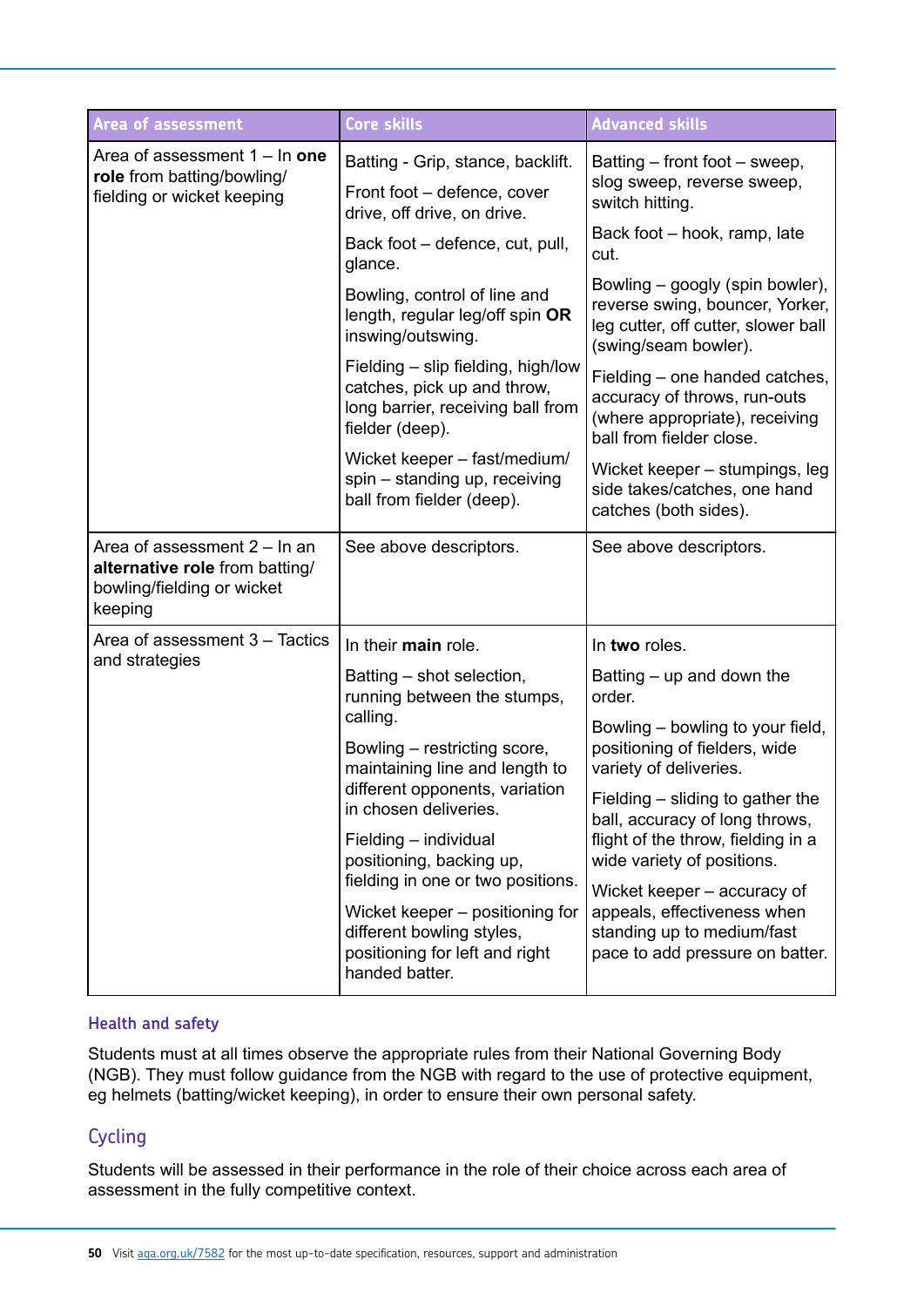Students are assessed on their performance in two separate events/courses of different lengths and appropriate to the category of performer. This can take the form of individual or team events.

| Area of assessment                                      | Core skills                                                                                                                                                          | <b>Advanced skills</b>                                                                                                                                         |
|---------------------------------------------------------|----------------------------------------------------------------------------------------------------------------------------------------------------------------------|----------------------------------------------------------------------------------------------------------------------------------------------------------------|
| Area of assessment $1 -$<br>Technical quality of race 1 | Track cycling – (sprint/time<br>trial/pursuit) starts/finishes,<br>shoulder riding), posture, track<br>positioning.                                                  | Track cycling – stationary skills<br>if appropriate – bank riding,<br>maintenance of technique at<br>higher revolutions.                                       |
|                                                         | Road cycling – (time trial/stage<br>riding) posture, pacing, starts/<br>finishes, cornering, echelon<br>riding, chain ganging/through<br>and off cornering.          | Road cycling – off camber<br>cornering, climbing/<br>descending.                                                                                               |
| Area of assessment $2 -$<br>Technical quality of race 2 | See above descriptors.                                                                                                                                               | See above descriptors.                                                                                                                                         |
| Area of assessment 3 - Tactics<br>and strategies        | Pacing.<br>Maintenance of speed when<br>descending, positioning in<br>group/peloton/on track, timing<br>of sprint, breakaway, gear<br>selection (where appropriate). | Maintaining split times (pursuit)<br>ability to follow the wheel in<br>front, adapting to<br>environmental conditions,<br>cycling in a crosswind/<br>headwind. |

### **Health and safety**

Students must at all times observe the appropriate rules from their National Governing Body (NGB). They must follow guidance from the NGB with regard to the use of protective equipment in order to ensure their own personal safety.

## Dance

Students will be assessed in their performance in the role of their choice across each area of assessment in the fully competitive/performance context. The following dance genres are permitted: ballet, ballroom, contemporary, cultural dance, folk, street and tap.

Students are assessed on their performance in two separate dances which can be either individual or group performances in front of an audience (it is suggested that this audience should be a minimum of 10 people).

| <b>Area of assessment</b>    | Core skills                                                                                                                                                                                                                                                                   | <b>Advanced skills</b>                                                                 |
|------------------------------|-------------------------------------------------------------------------------------------------------------------------------------------------------------------------------------------------------------------------------------------------------------------------------|----------------------------------------------------------------------------------------|
| Area of assessment 1 – Dance | Control/coordination when<br>performing movements in<br>sequence, flexibility/mobility,<br>fluency/consistency, balance/<br>stillness (as appropriate during<br>the sequence), use of body<br>language, gesture/focus, motif,<br>travel/elevation/turning/weight<br>transfer. | Elevation of jumps, stillness of<br>balance, precision of<br>movements will be higher. |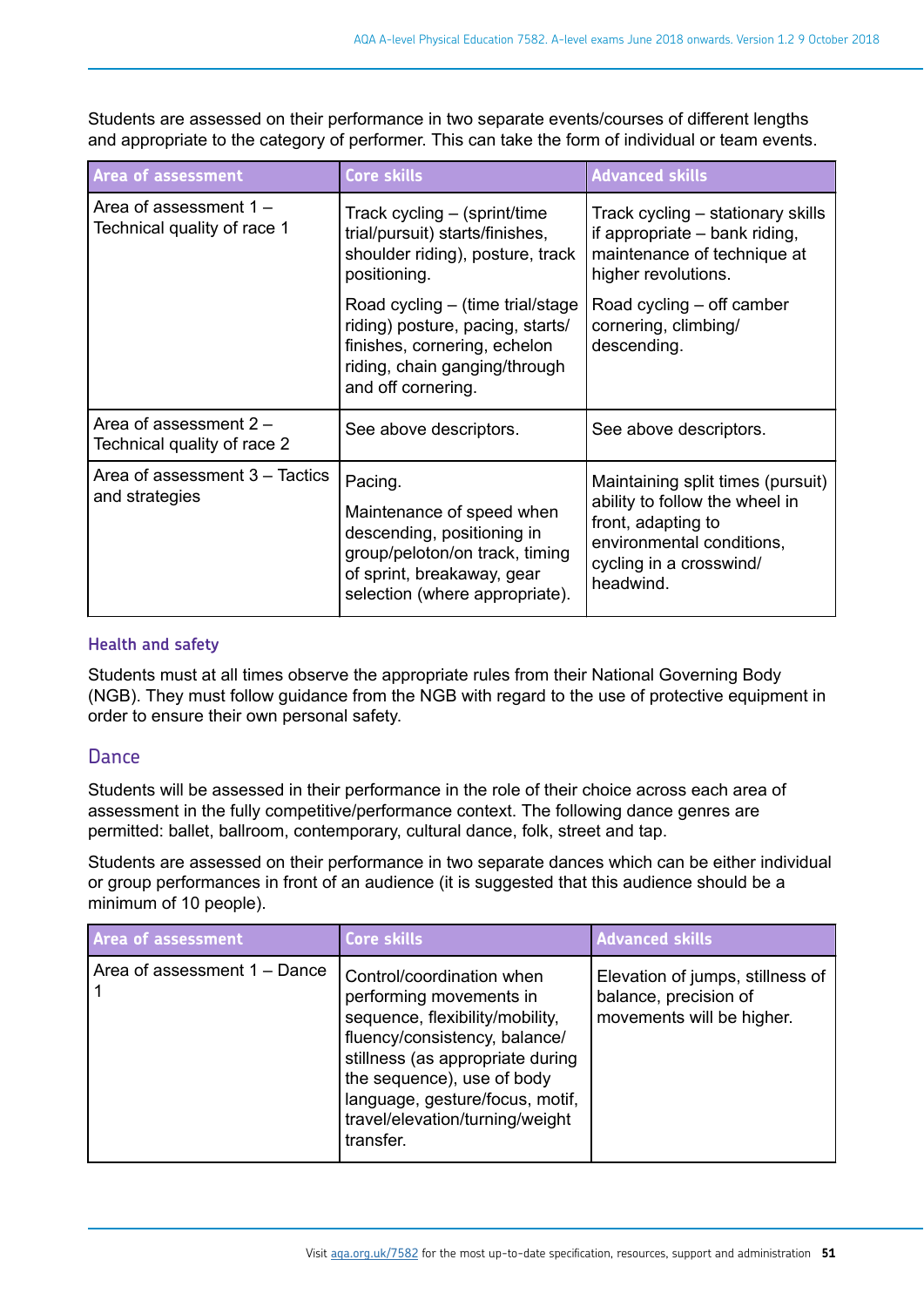| <b>Area of assessment</b>                | Core skills                                                                                                                                       | <b>Advanced skills</b>                                           |
|------------------------------------------|---------------------------------------------------------------------------------------------------------------------------------------------------|------------------------------------------------------------------|
| Area of assessment 2 - Dance             | See above descriptors.                                                                                                                            | See above descriptors.                                           |
| Area of assessment $3 -$<br>Choreography | Form, use of personal space,<br>use of general space,<br>dynamics/relationships<br>between performers,<br>interpretation of music,<br>repetition. | Engagement with judges,<br>change of pace, focus of eye<br>line. |

### Diving

Students will be assessed in their performance in the role of their choice across each area of assessment in the fully competitive context.

Students are assessed on their performance in two separate competitions. Students may perform from the 5, 7.5 or 10 metre platform.

The six-dive list should be made up of three dives from list A and three dives from list B. Body shape and control through the air and angle and tension on entry will be assessed.

If the student is unable to complete dives from list B then six dives from list A may be completed but their marks will be limited to 'good' (7–9) at best.

| Area of assessment              | Core skills                          | <b>Advanced skills</b>                                        |
|---------------------------------|--------------------------------------|---------------------------------------------------------------|
| Area of assessment $1 -$ List A | Forward tuck/pike.                   | Back dive half twist.                                         |
|                                 | Back tuck/pike.                      | Back somersault half twist.                                   |
|                                 | Forward dive straight/tuck/<br>pike. | Back $1\frac{1}{2}$ somersaults half<br>twist.                |
|                                 | Back dive straight/tuck/pike.        | Forward somersault 1 twist.                                   |
|                                 | Reverse dive straight/tuck/<br>pike. | Forward 1 <sup>1</sup> / <sub>2</sub> somersaults 1<br>twist. |
|                                 | Inward dive straight/tuck/pike.      | Forward 1 <sup>1</sup> / <sub>2</sub> somersaults tuck/       |
|                                 | Or dives of a similar tariff.        | pike.                                                         |
|                                 |                                      | Back somersault or 1 <sup>1/2</sup><br>somersaults tuck/pike. |
|                                 |                                      | Or dives of a similar tariff.                                 |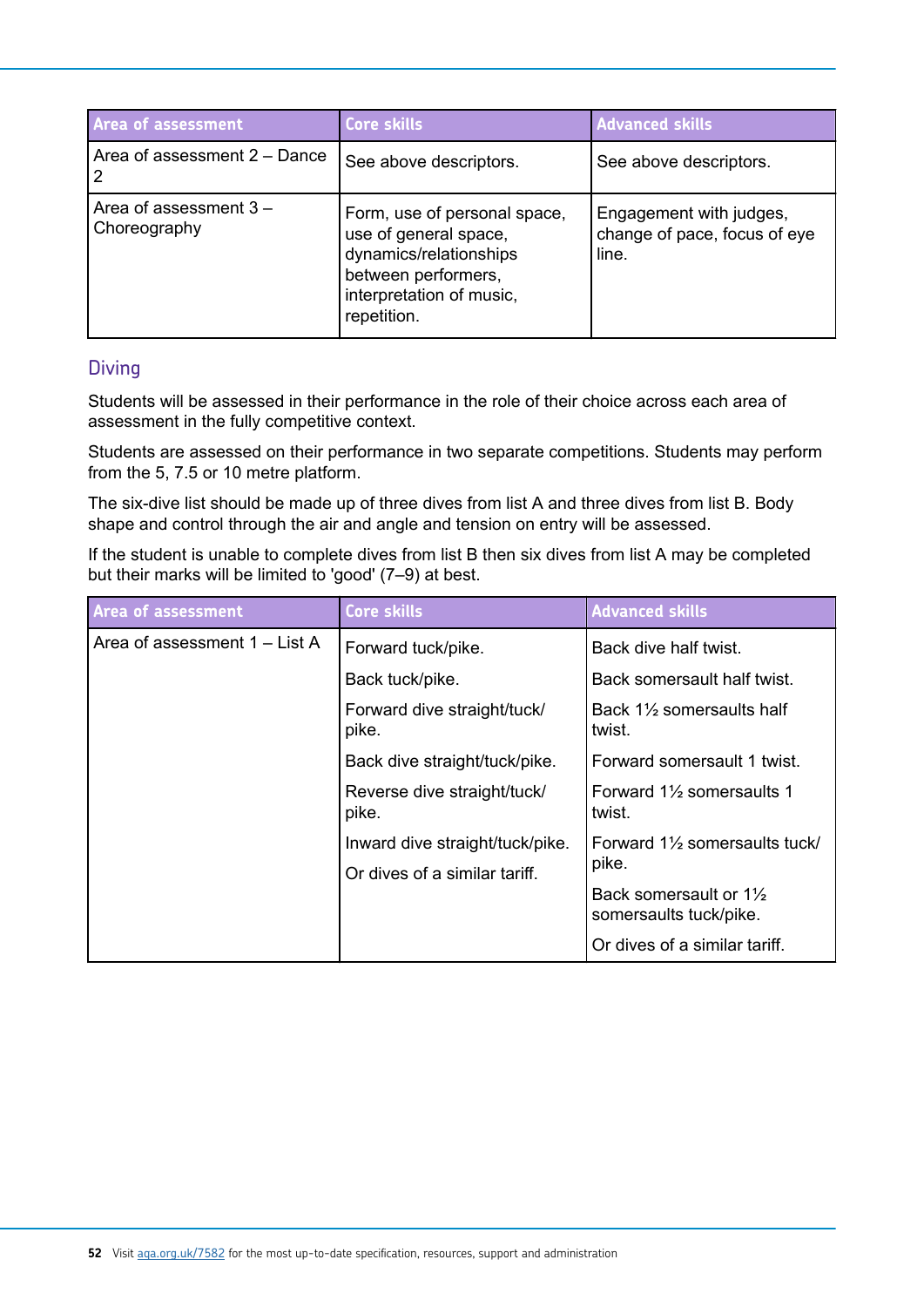| <b>Area of assessment</b>                        | Core skills                                                      | <b>Advanced skills</b>                                        |
|--------------------------------------------------|------------------------------------------------------------------|---------------------------------------------------------------|
| Area of assessment $2 -$ List B                  | Back dive half twist.                                            | Arm stand somersault tuck/                                    |
|                                                  | Back somersault half twist.                                      | pike.                                                         |
|                                                  | Back 1 <sup>1</sup> / <sub>2</sub> somersaults half<br>twist.    | Reverse somersault or 11/2<br>somersaults tuck/pike.          |
|                                                  | Forward somersault 1 twist.                                      | Inward somersault or $1\frac{1}{2}$<br>somersaults tuck/pike. |
|                                                  | Forward 1 <sup>1</sup> / <sub>2</sub> somersaults 1<br>twist.    | Back $1\frac{1}{2}$ somersaults $\frac{1}{2}$ twist.          |
|                                                  | Forward 1 <sup>1</sup> / <sub>2</sub> somersaults tuck/<br>pike. | Reverse $1\frac{1}{2}$ somersaults $\frac{1}{2}$<br>twist.    |
|                                                  | Back somersault or 11/2<br>somersaults tuck/pike.                | Forward 1 <sup>1</sup> / <sub>2</sub> somersaults 1<br>twist. |
|                                                  | Or dives of a similar tariff.                                    | Or dives of similar or higher<br>tariff.                      |
| Area of assessment 3 - Tactics<br>and strategies | Dive selection (dependant<br>upon ability).                      | Dive list selection from two<br>separate heights.             |
|                                                  | Shape in flight.                                                 | Dive selection for qualification.                             |
|                                                  | Shape on entry.                                                  | (where required).                                             |
|                                                  | Order of dives.                                                  |                                                               |

Students must at all times observe the appropriate rules from their National Governing Body in order to ensure their own personal safety.

## Equestrian

| Area of assessment                  | Core skills                                                                                                                                                                                                              | <b>Advanced skills</b>                                                                                                                                                                                                   |
|-------------------------------------|--------------------------------------------------------------------------------------------------------------------------------------------------------------------------------------------------------------------------|--------------------------------------------------------------------------------------------------------------------------------------------------------------------------------------------------------------------------|
| Area of assessment 1 - Flat<br>work | Dressage test, or showing<br>class individual show, or<br>flatwork phase of working<br>hunter class. It may be useful<br>for students to supply a copy<br>of the score sheet associated<br>with this Area of Assessment. | Dressage test, or showing<br>class individual show, or<br>flatwork phase of working<br>hunter class. It may be useful<br>for students to supply a copy of<br>the score sheet associated with<br>this Area of Assessment. |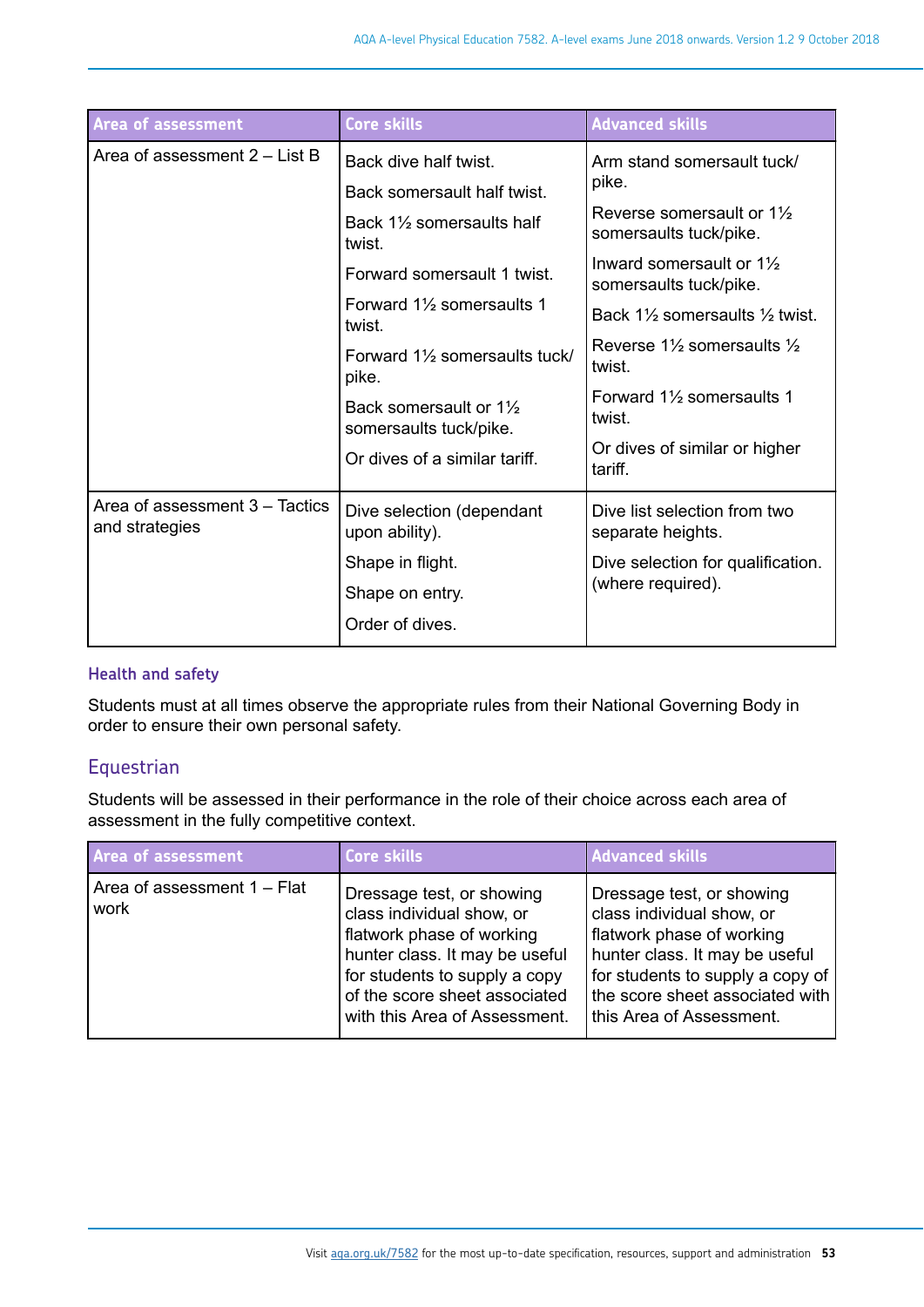| Area of assessment                               | Core skills                                                                                                                                                                                                                                                            | <b>Advanced skills</b>                                                                                                                                                                                                                                                                    |
|--------------------------------------------------|------------------------------------------------------------------------------------------------------------------------------------------------------------------------------------------------------------------------------------------------------------------------|-------------------------------------------------------------------------------------------------------------------------------------------------------------------------------------------------------------------------------------------------------------------------------------------|
| Area of assessment $2 -$<br>Jumping              | 75cm course, or cross country<br>75cm, or the jumping phase of<br>a working hunter class.<br>Rider position on approach.<br>Rider position at take-off.<br>Rider position over the jump.<br>Rider position on landing.<br>Rider position moving towards<br>next fence. | 75cm plus course or cross<br>country 75cm plus course, or<br>the jumping phase of a working<br>hunter class.<br>Rider position on approach.<br>Rider position at take-off.<br>Rider position over the jump.<br>Rider position on landing.<br>Rider position moving towards<br>next fence. |
| Area of assessment 3 – Tactics<br>and strategies | Without jumping – level of<br>difficulty, flow of routine,<br>control when changing pace.<br>Jumping – route selection,<br>time management.                                                                                                                            | Without jumping – level of<br>difficulty, flow of routine, control<br>when changing pace.<br>Jumping - route selection, time<br>management.                                                                                                                                               |

Students should be at an equivalent level to British Horse Society Stage II, S/NVQ Level 2 or Pony Club B Test.

All students must be wearing hard hats to PAS015 or BSEN1384 standards. They should be wearing gloves and correct riding boots (long or short) and wearing a body protector to Beta Level 2 or 3.

Students must make every effort to ensure their own personal safety, the safety of others and of the horse.

## Gaelic football

| <b>Area of assessment</b>                    | <b>Core skills</b>                                                                                                                                                                                                                                                           | <b>Advanced skills</b>                                                                                                                           |
|----------------------------------------------|------------------------------------------------------------------------------------------------------------------------------------------------------------------------------------------------------------------------------------------------------------------------------|--------------------------------------------------------------------------------------------------------------------------------------------------|
| Area of assessment $1 -$<br>Attacking skills | Handling (passing/receiving),<br>fielding, pick up.                                                                                                                                                                                                                          | Handling – fist pass, hand<br>pass.                                                                                                              |
|                                              | Running/moving with the ball<br>(soloing/toe to hand/<br>dummying/dribbling/side step/<br>swerve/change of pace).<br>Kicking $-$ from dominant foot $-$<br>kick from hand, ground, instep/<br>drop, driven clearance, return<br>to play, shooting (goals, points,<br>short). | Running/moving with ball.<br>Kicking - dominant foot hook,<br>long goal/points, 45's. Non-<br>dominant foot - from hand,<br>instep, short range. |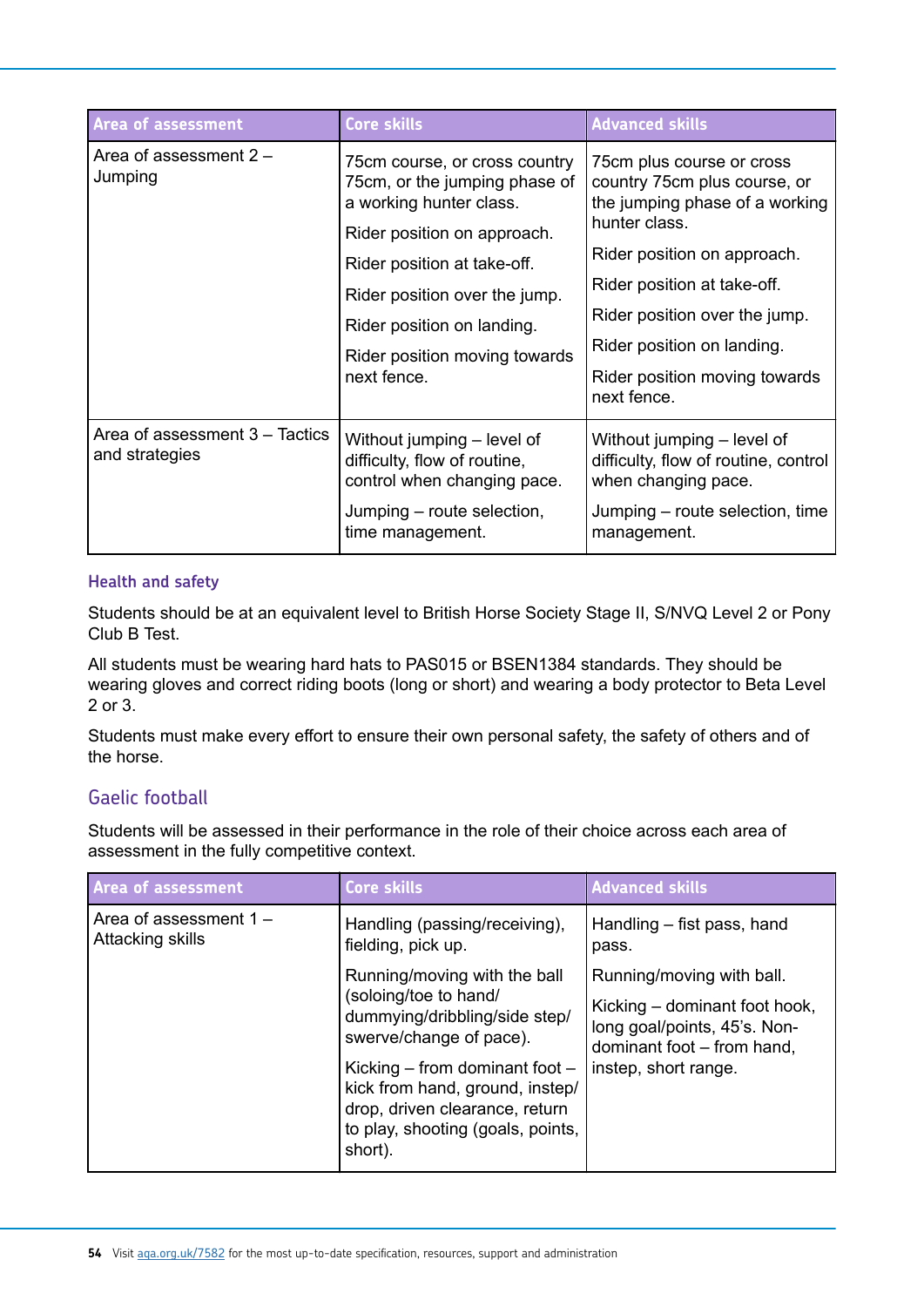| <b>Area of assessment</b>                        | Core skills                                                                                                                                                                                    | <b>Advanced skills</b>                                                                                           |
|--------------------------------------------------|------------------------------------------------------------------------------------------------------------------------------------------------------------------------------------------------|------------------------------------------------------------------------------------------------------------------|
| Area of assessment $2 -$<br>Defensive skills     | Tackling/intercepting<br>(challenging/front/shoulder/<br>displacing/blocking).                                                                                                                 | Tackling – block, near/hand<br>tackle.<br>Catching – crouch lift, high.                                          |
| Area of assessment 3 - Tactics<br>and strategies | Role at Set play.<br>Role in formation.<br>Tracking back.<br>Man-to-man marking.<br>Range of passing.<br>Decision making - when to<br>pass/dribble/shoot or decision<br>making when to tackle. | Ability to play in a two or more<br>roles in a variety of formations.<br>Interception of pass. Zonal<br>marking. |

Students must at all times observe the appropriate rules from their National Governing Body (NGB). They must follow guidance from the NGB with regard to the use of protective equipment in order to ensure their own personal safety.

### Golf

Students will be assessed in their performance in the role of their choice across each area of assessment in the fully competitive context. This may take the form of stroke play over 18 holes or match play over 18 holes or the conclusion of the match. The course should include a variety of par 3, par 4 and par 5 holes.

| <b>Area of assessment</b>                         | Core skills                                                                                                | <b>Advanced skills</b>                                                                                                    |
|---------------------------------------------------|------------------------------------------------------------------------------------------------------------|---------------------------------------------------------------------------------------------------------------------------|
| Area of assessment 1 - Short<br>irons and putting | Irons – approach play, lob,<br>pitch, chip and run.<br>Putting – short (within 6 ft),<br>uphill, downhill. | Bunker play, flop, use of spin to<br>control ball onto green, out of<br>divots.<br>Putting – long range, across<br>slope. |
| Area of assessment $2 - Long$<br>irons/Woods      | Tee shots, fairway play,<br>punch.                                                                         | Draw, fade, into the wind,<br>playing out of divots.                                                                      |
| Area of assessment 3 – Tactics<br>and strategies  | Course management, club<br>selection.                                                                      | Distance control, ball above<br>feet, and ball below feet.<br>Selection of clubs.                                         |

### **Health and safety**

Students must at all times observe the appropriate rules from their National Governing Body in order to ensure their own personal safety.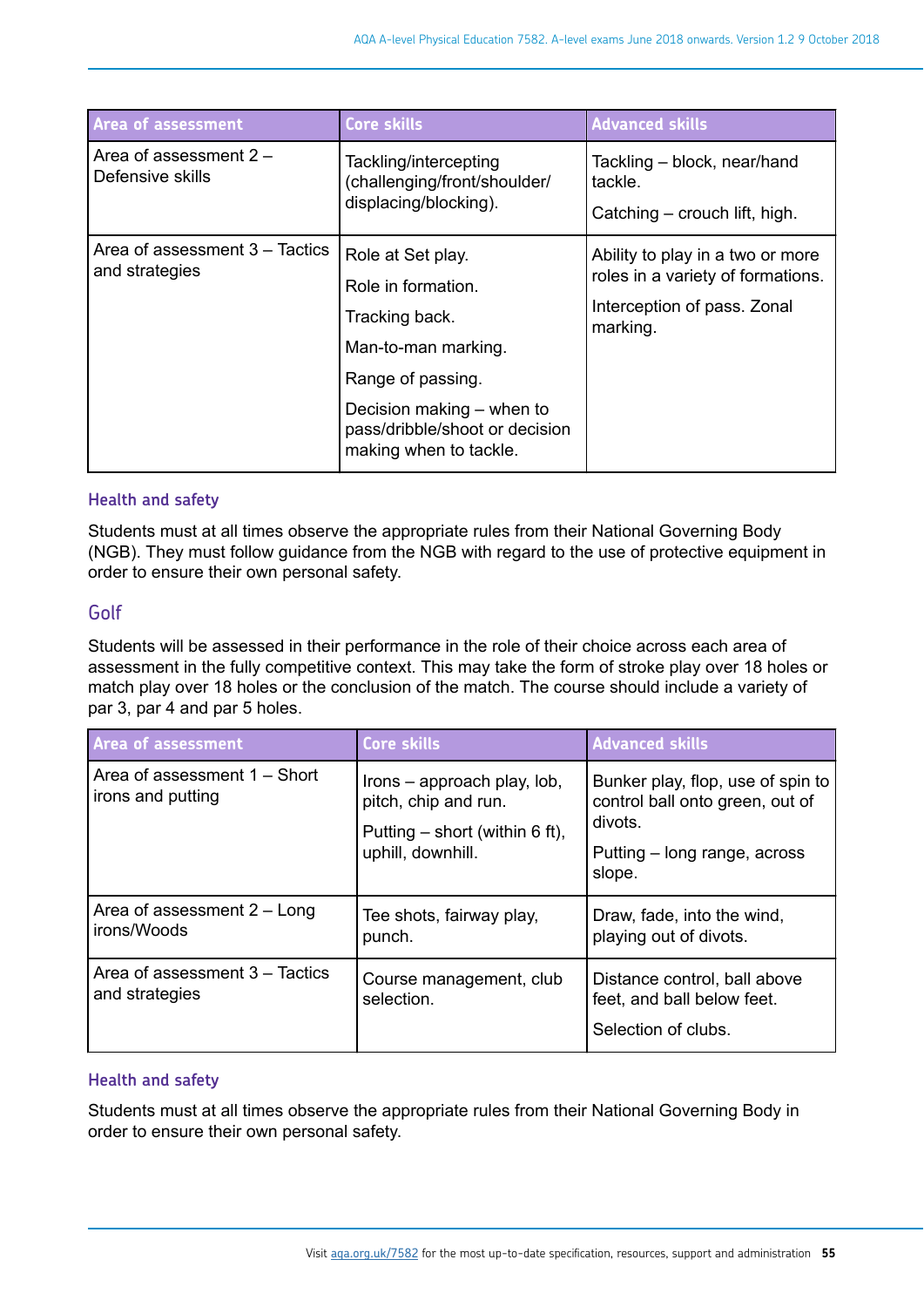## **Gymnastics**

Students will be assessed in their performance in the role of their choice across each area of assessment in the fully competitive context.

Students can be assessed on floor routine or apparatus (vault, beam, pommel, parallel bars, high bar, rings and asymmetric bars). Students will choose two separate areas (one for Area of assessment 1 and the other for Area of assessment 2).

The level of difficulty (tariff) for routines being performed will need to be considered when using the levels of response mark grids. The lists below outlines examples of skills and students may wish to use more demanding skills based on their ability. To aid assessment, students will need their routine in written format along with the relevant tariff difficulty.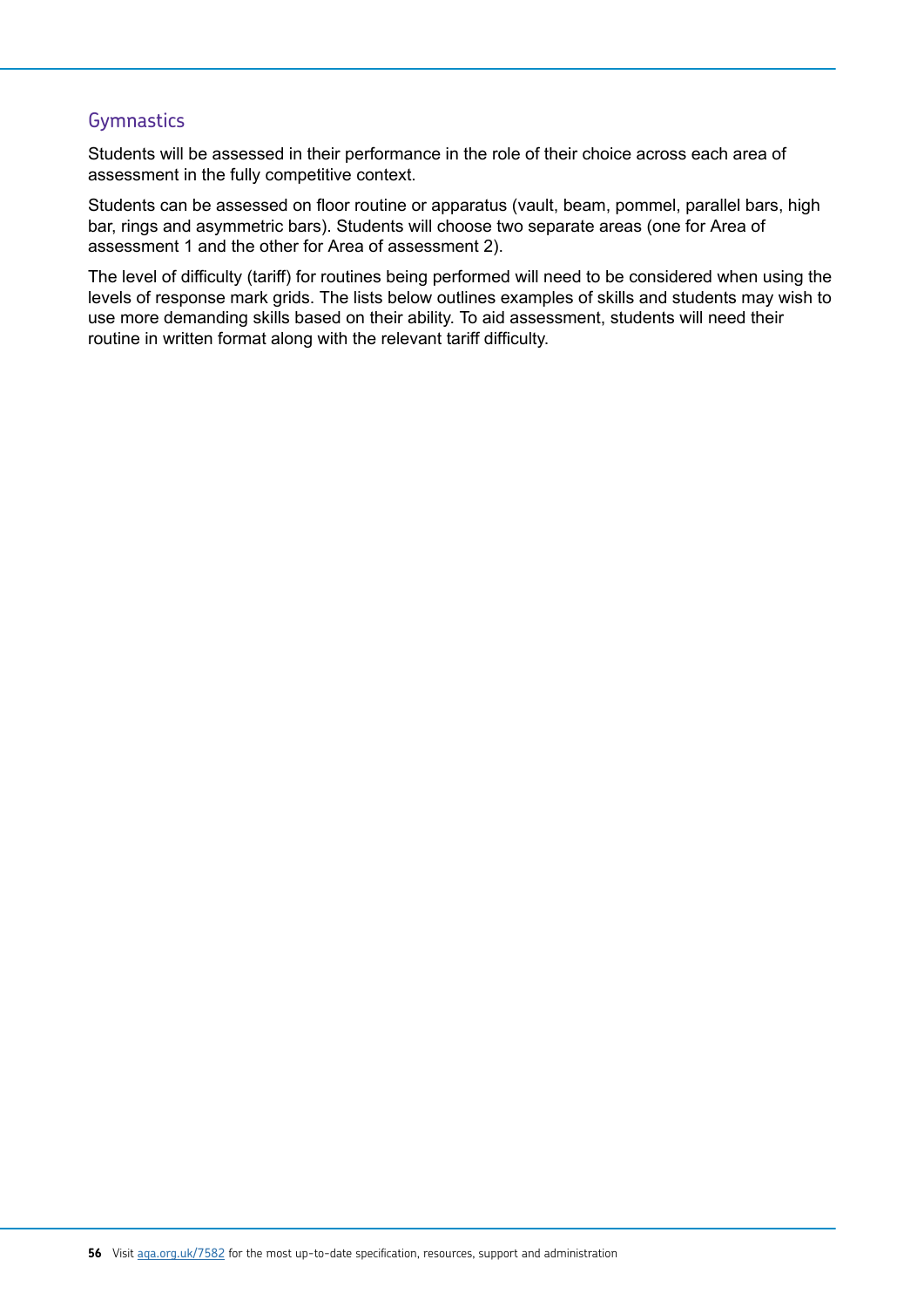| Area of<br>assessment                      | Core skills                                                                                                                                                       | <b>Advanced skills</b>                                                                                                                                                            |
|--------------------------------------------|-------------------------------------------------------------------------------------------------------------------------------------------------------------------|-----------------------------------------------------------------------------------------------------------------------------------------------------------------------------------|
| Area of<br>assessment $1 -$<br>Apparatus 1 | Floor routine $-$ (minimum 10 m x 10<br>m), handstand $\frac{1}{2}$ turn, one handed<br>cartwheel, back/forward walkovers,                                        | Floor - front somersault, back<br>somersault headspring, fly spring,<br>back flip.                                                                                                |
|                                            | round-off, dive roll.<br>Vault - two different vaults -<br>headspring, hand spring, short arm<br>over swing or optional vault of similar                          | Vaults - two different higher tariff<br>vaults, eg handspring with half turn<br>on/off, round off over vault, longarm<br>with full twist.                                         |
|                                            | tariff.<br>Pommel horse - false scissor, front/<br>rear support swings, stride swings,<br>double leg circles, both directions,                                    | Pommel horse - flair, flair to<br>handstand dismount, or any other<br>movements of similar of higher<br>difficulty.                                                               |
|                                            | front/rear loop.<br>Parallel bars - back off tucked, back<br>uprise, basket swing, kip, layaway to<br>swing, back uprise straddle cut, cast                       | Parallel bars – front uprise, $\frac{1}{2}$<br>pirouette, back giant, back toss to<br>handstand, or any other movements<br>of similar or higher difficulty.                       |
|                                            | to upper arm, or moves of similar<br>difficulty.<br>High bar $ \frac{3}{4}$ giant, cast handstand,                                                                | High bar - blind turn, kip stride circle,<br>endo piked, or any other movements<br>of similar or higher difficulty.                                                               |
|                                            | clear hip to handstand, flyaway, swing<br>$\frac{1}{2}$ turn, $\frac{1}{2}$ pirouette, back/front giant.                                                          | Uneven/Asymmetrical bars - jager/<br>piked jager, straddle back to                                                                                                                |
|                                            | Uneven/asymmetrical bars -<br>movement onto apparatus, $\frac{3}{4}$ giant,<br>cast squat on, flyaway, front hip circle.                                          | handstand, or any other movements<br>of similar or higher difficulty.                                                                                                             |
|                                            | Beam – movement onto apparatus,<br>cartwheel, split leap, back<br>handspring.                                                                                     | Beam - back handspring, layout step<br>out, front tuck mount or other<br>movements of similar or higher<br>difficulty.                                                            |
|                                            | Rings - basic swing, flyaway, back<br>uprise to handstand (bent arm), back<br>uprise to handstand (straight arm),<br>shoot to handstand, L-support,<br>handstand. | Rings – back uprise to handstand<br>(straight arm), shoot to handstand, L-<br>support, handstand, cross, strength<br>moves, or any other move of similar or<br>higher difficulty. |
|                                            | Rhythmic                                                                                                                                                          | Rhythmic – higher level of difficulty.                                                                                                                                            |
|                                            | Clubs - circles (small, mill), large<br>swings, tapping/beating, asymmetric                                                                                       | Clubs - throws and catches.                                                                                                                                                       |
|                                            | movements.                                                                                                                                                        | Ball - balancing ball on body part.                                                                                                                                               |
|                                            | Ball – throws, figures of eight, free                                                                                                                             | Rope – throws and catches.                                                                                                                                                        |
|                                            | rolls over the body or the floor,<br>bouncing, circles.                                                                                                           | Ribbon - throws and catches.                                                                                                                                                      |
|                                            | Rope – skipping, swings, circles,<br>rotations, figures of eight. Ribbon -<br>swings, circles, snakes, coils, figures<br>of eight and.                            | Hoop – throws and collection (may<br>use a variety of body parts).                                                                                                                |
|                                            | Hoop – rolling, rotation around the<br>hand or part of the body, swings,<br>curls, figures of eight.                                                              |                                                                                                                                                                                   |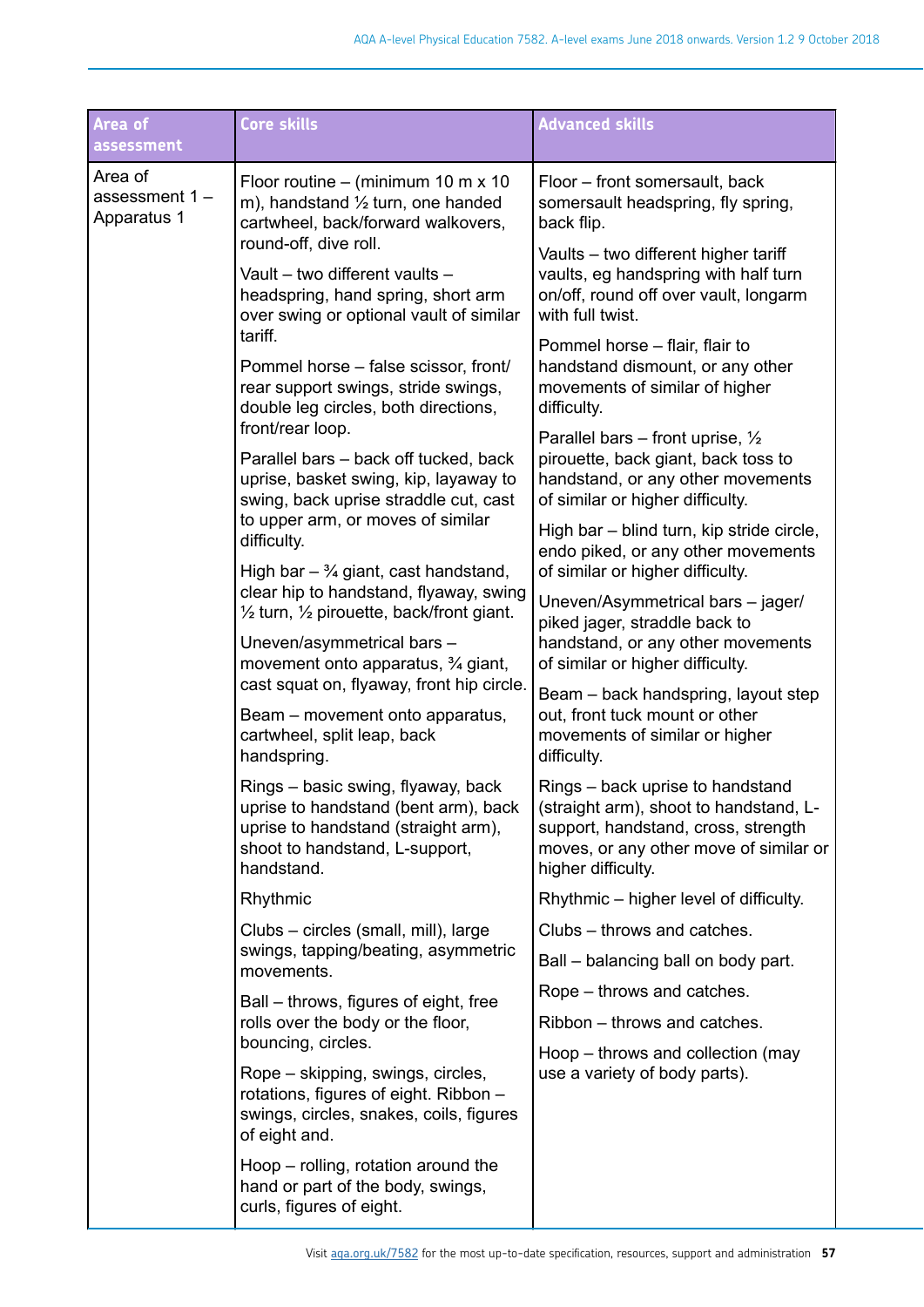| Area of<br>assessment                                    | Core skills                                                                                                                         | <b>Advanced skills</b>                                                                                                              |
|----------------------------------------------------------|-------------------------------------------------------------------------------------------------------------------------------------|-------------------------------------------------------------------------------------------------------------------------------------|
| Area of<br>assessment $2 -$<br>Apparatus 2               | See above descriptors.                                                                                                              | See above descriptors.                                                                                                              |
| Area of<br>assessment $3 -$<br>Tactics and<br>strategies | Tariff difficulty, movement placement<br>within routine, composition of routine,<br>interpretation of music (where<br>appropriate). | Tariff difficulty, movement placement<br>within routine, composition of routine,<br>interpretation of music (where<br>appropriate). |

Students must at all times observe the appropriate rules from their National Governing Body (NGB). They must follow guidance from the NGB with regard to the use of apparatus and tariff difficulty in order to ensure their own personal safety.

## Handball

| Area of assessment                           | Core skills                                                                                     | <b>Advanced skills</b>                                                                                    |
|----------------------------------------------|-------------------------------------------------------------------------------------------------|-----------------------------------------------------------------------------------------------------------|
| Area of assessment $1 -$<br>Attacking skills | Passing – dominant hand<br>stationary, on the move, short,                                      | Passing – non-dominant hand,<br>short, long, jump pass.                                                   |
|                                              | long.<br>Receiving the ball – two<br>handed, and dominant hand -<br>stationary and on the move. | Receiving the ball – non<br>dominant hand - stationary<br>and on the move. Jumping and<br>overhead catch. |
|                                              | Moving with ball - dominant<br>hand dribble, change of<br>direction with control.               | Moving with the ball – non<br>dominant hand dribble, change<br>of hands during dribble.                   |
|                                              | Shooting – standing shot, jump<br>shot.                                                         | Shooting - non-dominant hand<br>shooting, hip shot.                                                       |
|                                              | Goal keeper - dominant hand<br>stationary, on the move, short,<br>long.                         | Goalkeeper - long range<br>distribution, to find a team<br>mate.                                          |
| Area of assessment 2 -<br>Defensive skills   | Jockeying, blocking,<br>intercepting.                                                           | Stealing the ball, one handed<br>interception, tackling.                                                  |
|                                              | Goalkeepers - shot stopping<br>(high/low/waist-height).                                         | Goalkeepers – shot stopping,<br>use of legs, body, one handed.                                            |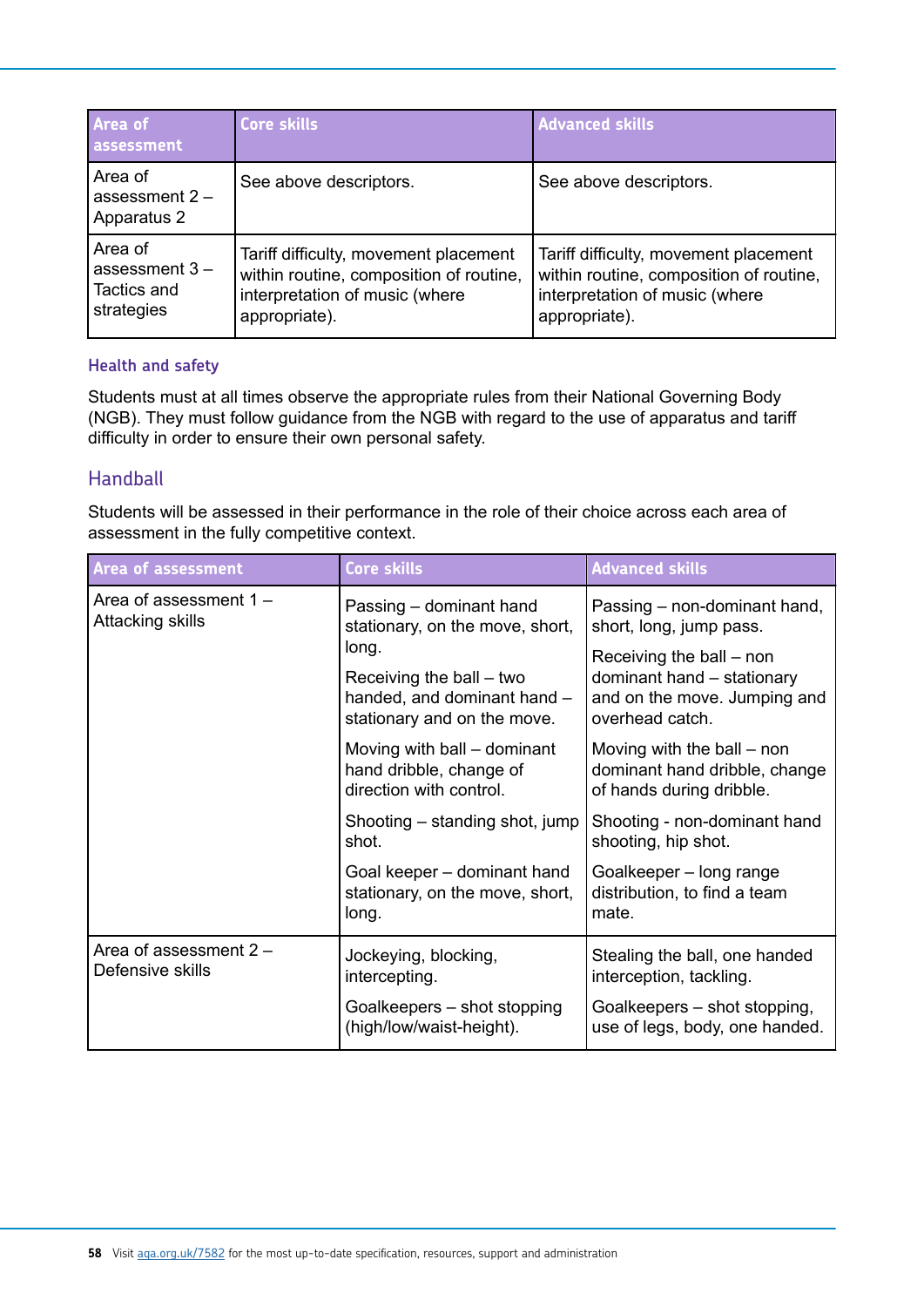| <b>Area of assessment</b>                        | Core skills                                                                                                        | <b>Advanced skills</b>                                                                         |
|--------------------------------------------------|--------------------------------------------------------------------------------------------------------------------|------------------------------------------------------------------------------------------------|
| Area of assessment 3 - Tactics<br>and strategies | When to dribble, run, pass,<br>shoot, level of successful<br>passes.<br>Interception, blocking decision<br>making. | Positioning and effectiveness<br>in set plays.<br>Making themselves available<br>for the ball. |
|                                                  | Creating and finding space.<br>Individual positional skills<br>(attack and defence).                               |                                                                                                |

Students must at all times observe the appropriate rules from their National Governing Body in order to ensure their own personal safety.

## Hockey (field hockey only)

| <b>Area of assessment</b>                         | Core skills                                                                                     | <b>Advanced skills</b>                                                                            |
|---------------------------------------------------|-------------------------------------------------------------------------------------------------|---------------------------------------------------------------------------------------------------|
| Area of assessment 1 -<br><b>Attacking skills</b> | Passing – open stick - push,<br>slap, hit, drive, flick.                                        | Passing $-$ open stick $-$ lob<br>aerial.                                                         |
|                                                   | Receiving the ball – open stick<br>control, ball on the ground and                              | Reverse stick – slap, flick.                                                                      |
|                                                   | bouncing.                                                                                       | Receiving the ball – open stick<br>from aerial pass.                                              |
|                                                   | Reverse stick – ball on the<br>ground.                                                          | Reverse side bouncing and<br>from aerial pass.                                                    |
|                                                   | Dribbling - predominantly<br>open side, some Indian dribble<br>evident, shielding the ball.     | Dribbling - Indian dribble at<br>speed, reverse stick dribble<br>with control. Open stick dribble |
|                                                   | Shooting $-$ open stick $-$ hit,<br>slap and flick, deflection, lifted                          | at high speed.                                                                                    |
|                                                   | deflection.                                                                                     | Shooting - reverse stick -<br>deflection, lifted deflection, slap                                 |
|                                                   | Goalkeeper - kicking dominant                                                                   | and hit.                                                                                          |
|                                                   | foot and distribution of the ball.                                                              | Goalkeeper - kicking non-<br>dominant foot and distribution<br>of the ball.                       |
| Area of assessment 2 -<br>Defensive skills        | Tackling – open stick block,                                                                    | Tackling $-$ open stick $-$ sweep.                                                                |
|                                                   | jab, lunge.                                                                                     | Reverse stick – block, lunge,                                                                     |
|                                                   | Reverse stick $-$ jab.                                                                          | sweep.                                                                                            |
|                                                   | Goal keeper - shot stopping -<br>high/low, slide, waist height<br>stick saves, penalty corners. | Goal keeper - stick saves -<br>high/low, one against one,<br>penalty strokes.                     |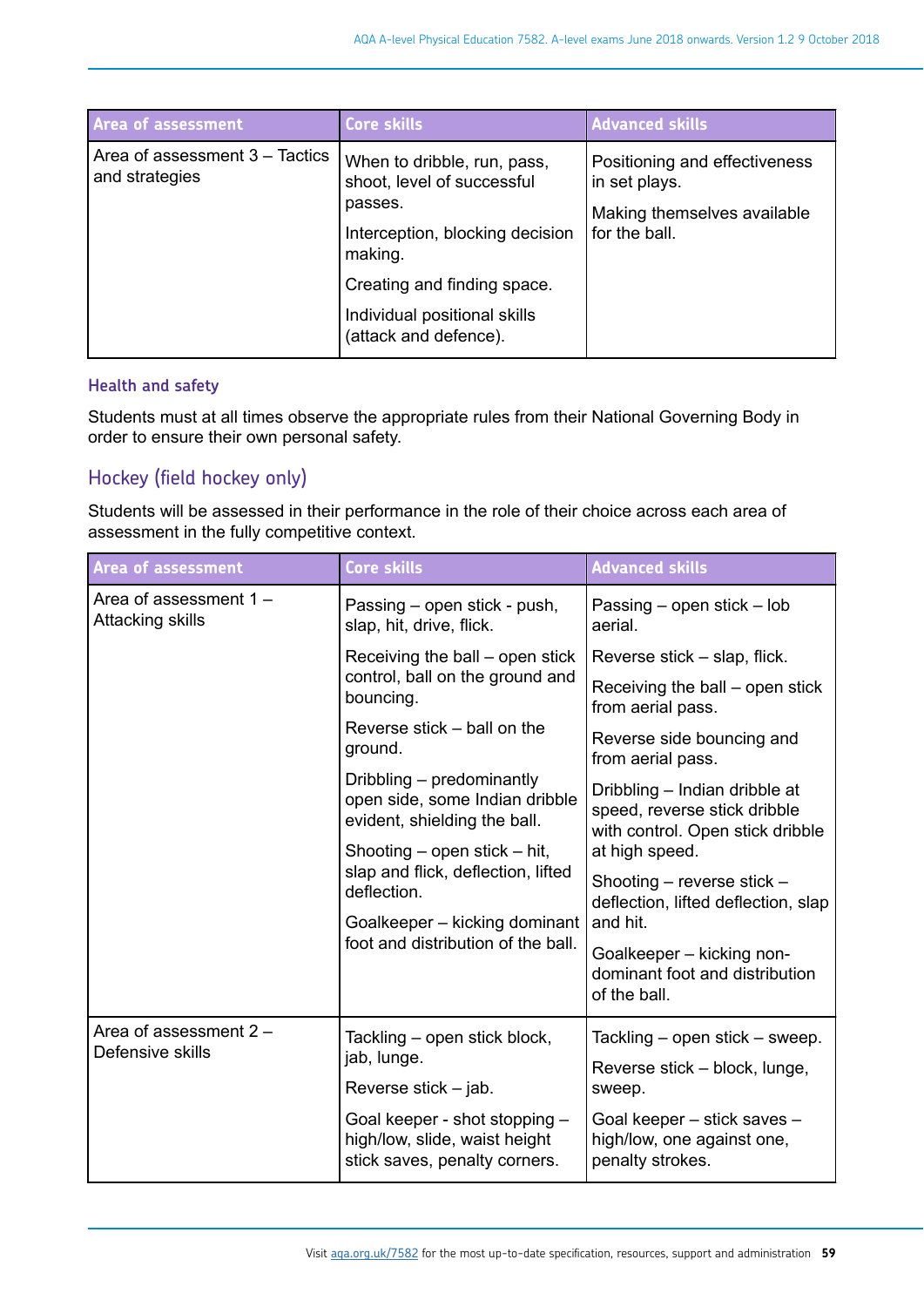| <b>Area of assessment</b>                        | Core skills                                               | <b>Advanced skills</b>                         |
|--------------------------------------------------|-----------------------------------------------------------|------------------------------------------------|
| Area of assessment 3 - Tactics<br>and strategies | When to dribble/run, pass,<br>level of successful passes. | Positioning and effectiveness<br>in set plays. |
|                                                  | Pass/shoot/tackle decision<br>making.                     | Making themselves available<br>for the ball.   |
|                                                  | Creating and finding space.                               |                                                |
|                                                  | Individual positional skills<br>(attack and defence).     |                                                |

Students must at all times observe the appropriate rules from their National Governing Body (NGB). They must follow guidance from the NGB with regard to the use of protective equipment in order to ensure their own personal safety.

## **Hurling**

| <b>Area of assessment</b>                         | Core skills                                                                                                                         | <b>Advanced skills</b>                                                                                                    |
|---------------------------------------------------|-------------------------------------------------------------------------------------------------------------------------------------|---------------------------------------------------------------------------------------------------------------------------|
| Area of assessment 1 -<br><b>Attacking skills</b> | Gaining possession - the<br>ground block, the jab lift, the<br>overhead catch, controlling a<br>moving ball.                        | Gaining possession - the roll<br>lift, the chest catch.<br>Maintaining possession -<br>evasion/Roll off, feint/side step. |
|                                                   | Maintaining possession $-$ the<br>dribble, the solo run, balancing<br>the ball on the stick.                                        | Releasing possession - ground<br>strike on the run, doubling<br>back, the overhead strike, non-                           |
|                                                   | Releasing possession -<br>striking a stationary ball,<br>striking from the hand, the<br>hand pass, shooting (short/out<br>of hand). | dominant side striking, sideline<br>cut, shooting (long).                                                                 |
| Area of assessment 2 -<br>Defensive skills        | Contesting possession – the<br>frontal ground block the hook,<br>shoulder to shoulder clash.                                        | Contesting possession -<br>batting a ball overhead,<br>checking/shadowing, the<br>frontal air block.                      |
| Area of assessment 3 - Tactics<br>and strategies  | When to dribble/run, pass,<br>level of successful passes.                                                                           | Positioning and effectiveness<br>in set plays.                                                                            |
|                                                   | Pass/shoot/tackle decision<br>making.                                                                                               | Making themselves available<br>for the ball.                                                                              |
|                                                   | Creating and finding space.                                                                                                         |                                                                                                                           |
|                                                   | Individual positional skills<br>(attack and defence).                                                                               |                                                                                                                           |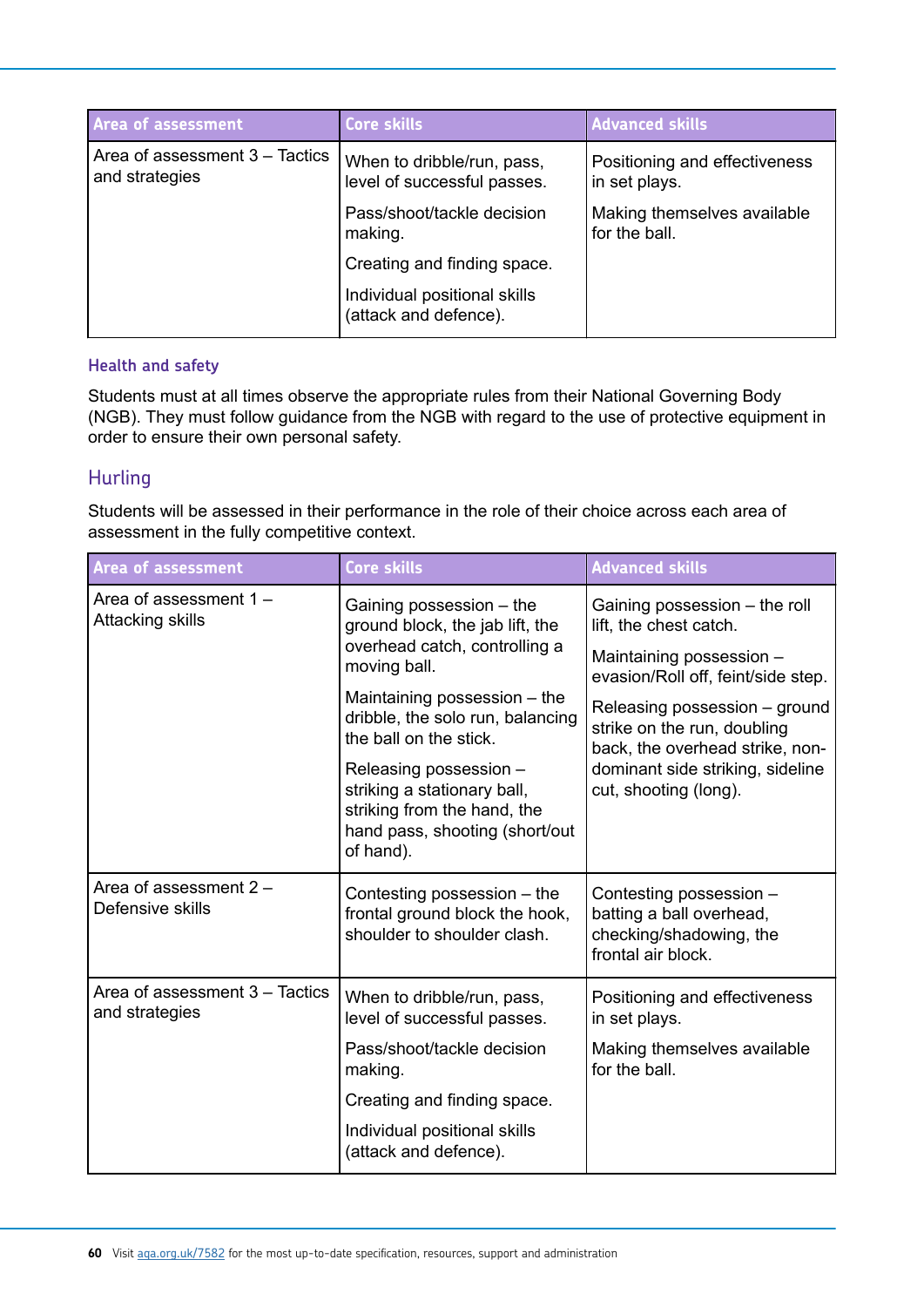Students must at all times observe the appropriate rules from their National Governing Body (NGB). They must follow guidance from the NGB with regard to the use of protective equipment in order to ensure their own personal safety.

## Kayaking

Students will be assessed in their performance in the role of their choice across each area of assessment in the fully competitive context.

### **Sprint**

Students will be assessed in their technical ability over two separate race distances.

| <b>Area of assessment</b>                        | Core skills                                                                                                         | <b>Advanced skills</b>                                                                                                                                                       |
|--------------------------------------------------|---------------------------------------------------------------------------------------------------------------------|------------------------------------------------------------------------------------------------------------------------------------------------------------------------------|
| Area of assessment 1 – Event/<br>race 1          | Body position – balance boat.<br>Paddle position on entry.<br>Draw action.<br>Paddle position on exit.<br>Recovery. | Use of upper body to increase<br>stroke length.<br>Body position – to balance<br>boat.<br>Paddle position on entry.<br>Draw action.<br>Paddle position on exit.<br>Recovery. |
| Area of assessment 2 – Event/<br>race 2          | See above descriptors.                                                                                              | See above descriptors.                                                                                                                                                       |
| Area of assessment 3 - Tactics<br>and strategies | Pacing strategy.<br>Phases of the race.<br>Consistent stroke rate.                                                  | Synchronisation.<br>Speed/stroke rate at start.<br>Speed/stroke rate of finish.<br>Length of stroke maintained.                                                              |

### **Flat/moving/white water**

Students will be assessed on their technical skills on a slalom/gated course that involves upstream and downstream gates. Transitioning across the flow of water can be covered in either Area of assessment 1 or 2 when turning going up/down stream through the appropriate gates.

At A-level it is suggested that students will be competing in Division 3 races (or similar) as a minimum.

| <b>Area of assessment</b>                          | Core skills                                                                              | <b>Advanced skills</b>                                      |
|----------------------------------------------------|------------------------------------------------------------------------------------------|-------------------------------------------------------------|
| Area of assessment 1 - Going/<br>moving downstream | Forward/backward stroke,<br>draw, sweep, spin, support<br>stroke, high brace, low brace. | Bow rudder, stern rudder,<br>Eskimo roll, brace on stopper. |
| Area of assessment 2 – Moving<br>upstream          | Forward/backward stroke,<br>draw, sweep, spin, support<br>stroke, high brace, low brace. | Bow rudder, stern rudder,<br>Eskimo roll, brace on stopper. |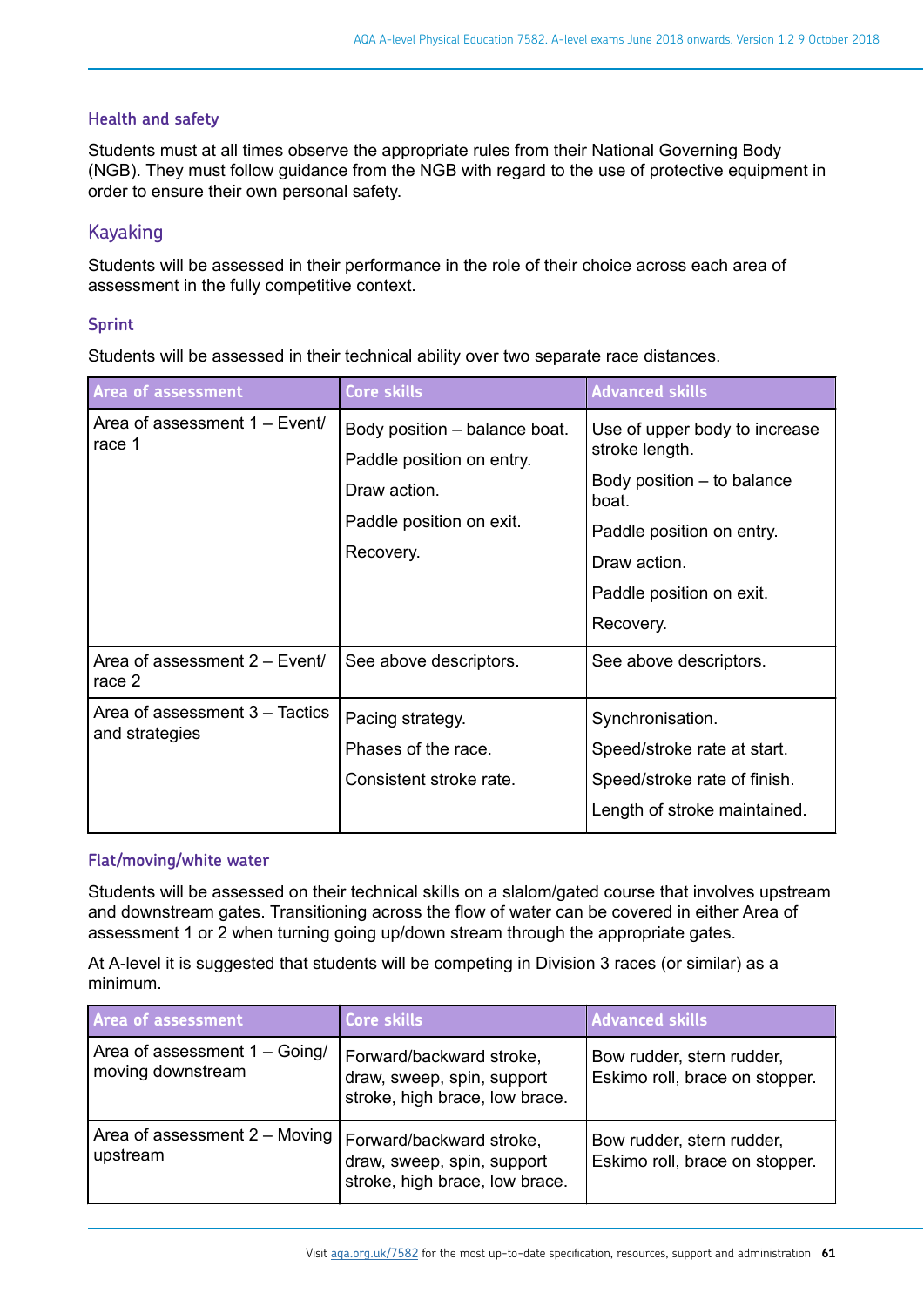| Area of assessment                                                       | Core skills       | <b>Advanced skills</b>                     |
|--------------------------------------------------------------------------|-------------------|--------------------------------------------|
| Area of assessment 3 - Tactics   Route selection, boat<br>and strategies | positioning, etc. | Route selection, boat<br>positioning, etc. |

Students must at all times observe the appropriate rules from their National Governing Body (NGB). They must follow guidance from the NGB with regard to the use of protective equipment (helmets) in order to ensure their own personal safety.

### Lacrosse

| <b>Area of assessment</b>                         | Core skills                                                                                                                                                                                                                                                                                                                                                                                                                                                               | <b>Advanced skills</b>                                                                                                                                                                                                                                                                                                                                                                                                                                                   |
|---------------------------------------------------|---------------------------------------------------------------------------------------------------------------------------------------------------------------------------------------------------------------------------------------------------------------------------------------------------------------------------------------------------------------------------------------------------------------------------------------------------------------------------|--------------------------------------------------------------------------------------------------------------------------------------------------------------------------------------------------------------------------------------------------------------------------------------------------------------------------------------------------------------------------------------------------------------------------------------------------------------------------|
| Area of assessment 1 -<br><b>Attacking skills</b> | Passing - dominant side -<br>underarm, and overarm.<br>Receiving the ball - stationary<br>- from both sides and from<br>the front, collecting the ball<br>from the ground. From both<br>side whilst running.<br>Moving with ball - cradling<br>action whilst carrying the ball<br>on either side, footwork,<br>sidestep, dodge.<br>Shooting – short shots long<br>range/overarm dominant side.<br>Goalkeeper $-$ passing $-$<br>dominant side - underarm,<br>and overarm. | Passing - increased distance<br>and accuracy of dominant side<br>and reverse side passing.<br>Receiving the ball - stationary<br>from the behind. Running from<br>the front and behind,<br>collecting ground balls on the<br>run.<br>Moving with the ball - rolling<br>dodge both directions.<br>Shooting – corner shots,<br>pivoting shots, reverse side.<br>Goalkeeper - passing -<br>increased distance and<br>accuracy of dominant side and<br>reverse side passing. |
| Area of assessment 2 -<br>Defensive skills        | Ball on the ground.<br>Interceptions – ground balls,<br>aerial passes on dominant<br>side.<br>Tackling - body check.<br>Goal keeper - shot stopping<br>low/high, stick saves, hand<br>saves.                                                                                                                                                                                                                                                                              | Interceptions - overhead, non-<br>dominant side.<br>Tackling – legal use of the<br>stick.<br>Goal keeper – corner shot<br>saves, foot saves, penalty<br>saves.                                                                                                                                                                                                                                                                                                           |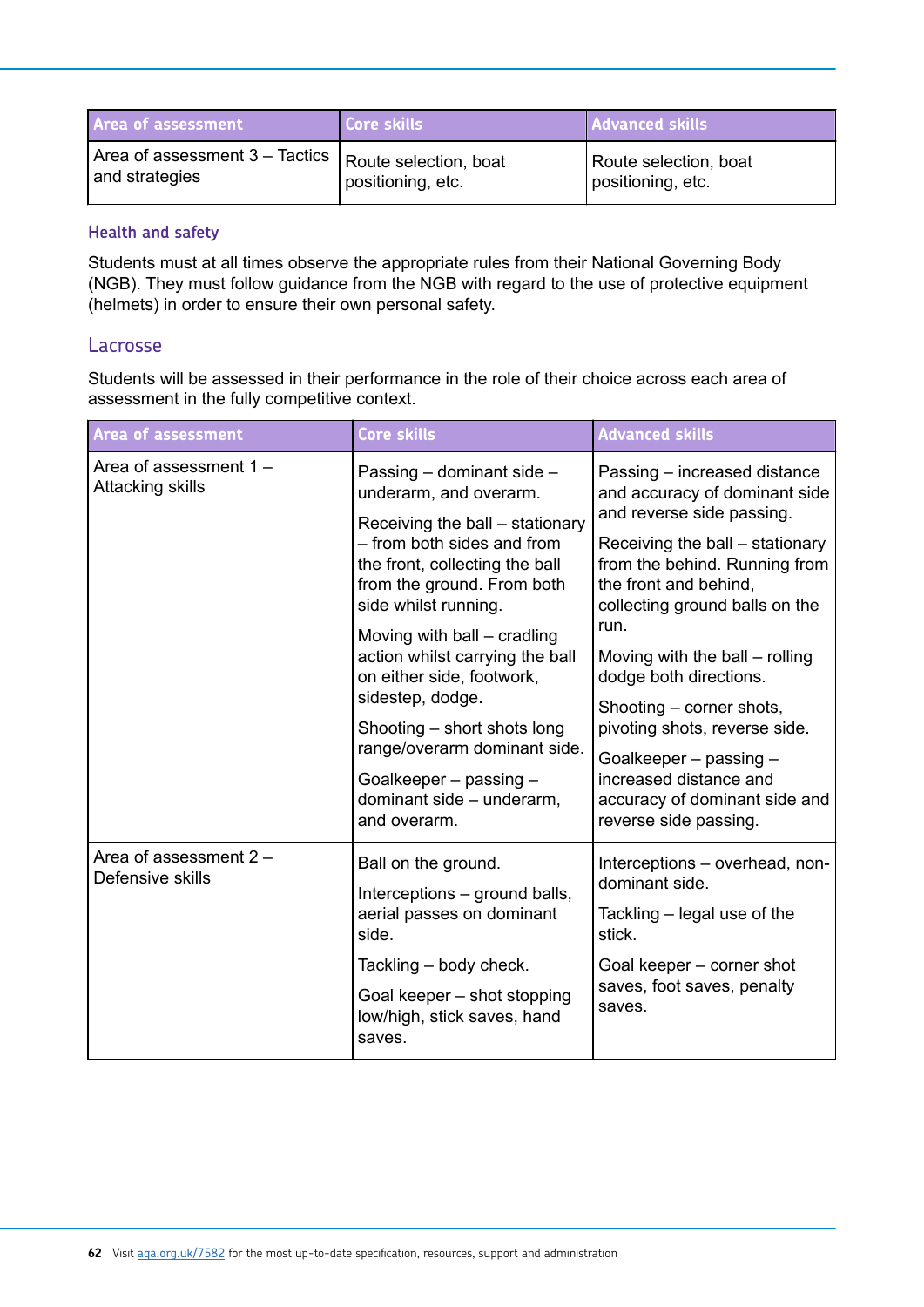| Area of assessment                               | Core skills                                               | <b>Advanced skills</b>                         |
|--------------------------------------------------|-----------------------------------------------------------|------------------------------------------------|
| Area of assessment 3 - Tactics<br>and strategies | When to dribble/run, pass,<br>level of successful passes. | Positioning and effectiveness<br>in set plays. |
|                                                  | Pass/shoot/tackle decision<br>making.                     | Making themselves available<br>for the ball.   |
|                                                  | Creating and finding space.                               |                                                |
|                                                  | Individual positional skills<br>(attack and defence).     |                                                |

Students must at all times observe the appropriate rules from their National Governing Body (NGB). They must follow guidance from the NGB with regard to the use of protective equipment in order to ensure their own personal safety.

### **Netball**

| <b>Area of assessment</b>                           | Core skills                                                                                                                                                                                            | <b>Advanced skills</b>                                                                                                                                                                                                   |
|-----------------------------------------------------|--------------------------------------------------------------------------------------------------------------------------------------------------------------------------------------------------------|--------------------------------------------------------------------------------------------------------------------------------------------------------------------------------------------------------------------------|
| Area of assessment $1 -$<br><b>Attacking skills</b> | Passing – chest, bounce,<br>shoulder, javelin, pivot.<br>Receiving stationary and on<br>the move $-$ stopping, landing,<br>footwork.<br>Shooting (if appropriate) close<br>range and stepping forward. | Passing - accurately over<br>increased distance and often<br>on the move.<br>Receiving - whilst in the run<br>and jumping - stopping,<br>landing, footwork.<br>Shooting (if appropriate) – long<br>range, stepping back. |
| Area of assessment 2 -<br>Defensive skills          | Footwork.<br>Marking a stationary player -<br>blocking the pass/shot.<br>Intercepting from standing.<br>Rebounding (if appropriate).                                                                   | Intercepting – whilst on the<br>move.<br>Rebounding (if appropriate).                                                                                                                                                    |
| Area of assessment 3 - Tactics<br>and strategies    | When to run, pass, level of<br>successful passes.<br>Pass/shoot decision making.<br>Creating and finding space.<br>Individual positional skills<br>(attack and defence).                               | Positioning and effectiveness<br>in set plays.<br>Making themselves available<br>for the ball.                                                                                                                           |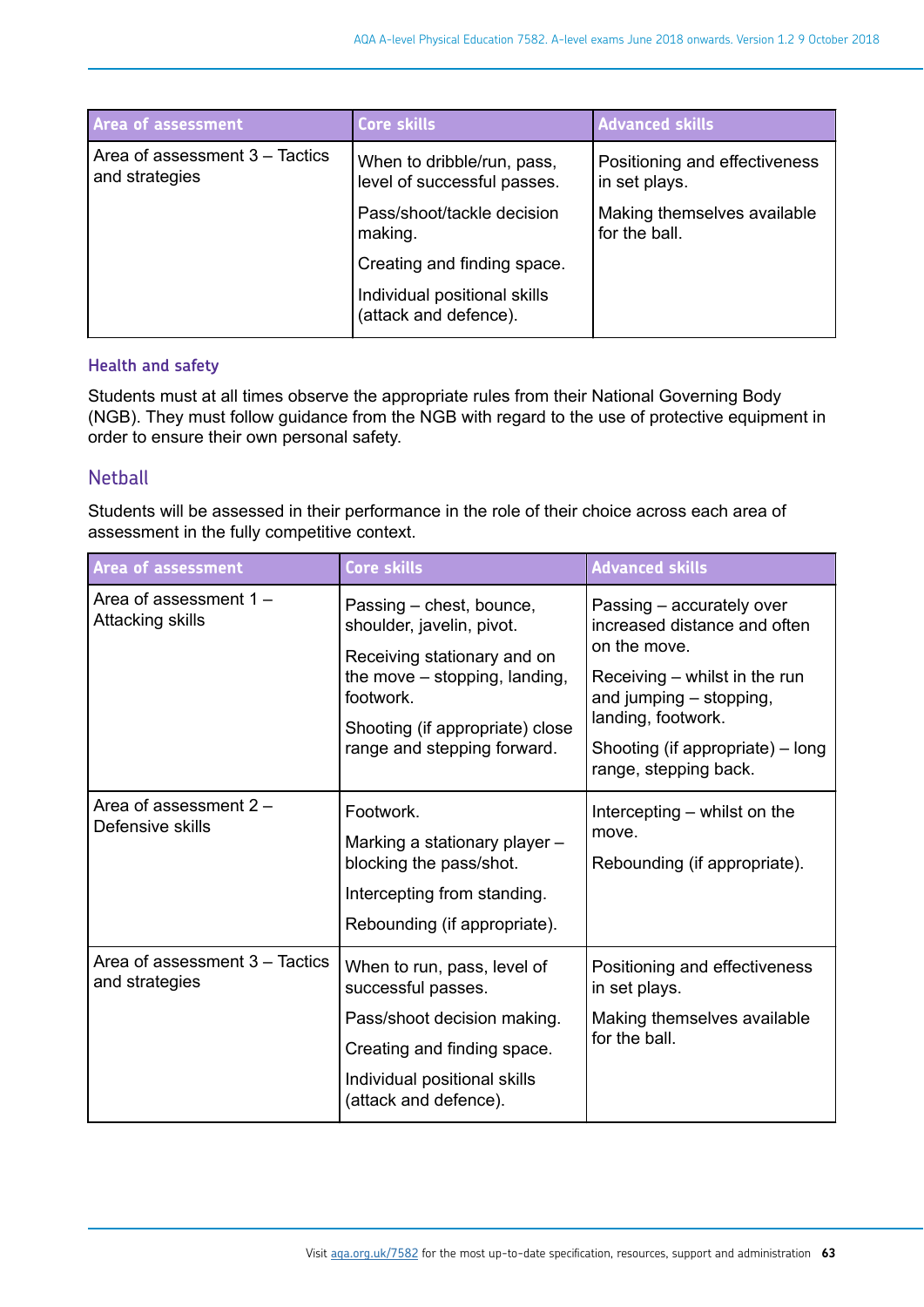Students must at all times observe the appropriate rules from their National Governing Body in order to ensure their own personal safety.

## Rock climbing

Students will be assessed in their performance in the role of their choice across each area of assessment in the formal context. Students will be assessed over two climbs.

Students should be working towards NICAS level 3 or NICAS level 4. Schools/colleges may wish to produce log books to support this. Students should also be working at level HVS 5A/5B and towards E1/5B or equivalent F5+ or F6a.

| <b>Area of assessment</b>                                | Core skills                                                                                                                                      | <b>Advanced skills</b>                                                                                                                                  |
|----------------------------------------------------------|--------------------------------------------------------------------------------------------------------------------------------------------------|---------------------------------------------------------------------------------------------------------------------------------------------------------|
| Area of assessment 1 - Climb<br>1: top/bottom rope climb | 2/3 points of contact.<br>Traversing showing weight<br>transfer.<br>Overhanging terrain/steep<br>terrain.<br>Rope work - belaying/knot<br>tying. | Dynamic movement with<br>control.<br>Static movement and foot<br>swaps.<br>Overhanging terrain on a<br>graded route.<br>Layback.                        |
| Area of assessment 2 - Lead<br>climb                     | 2/3 points of contact.<br>Traversing showing weight<br>transfer.<br>Overhanging terrain/steep<br>terrain.                                        | Dynamic movement with<br>control.<br>Static movement and foot<br>swaps.<br>Overhanging terrain on a<br>graded route (minimum HVS<br>5A/5B).<br>Layback. |
| Area of assessment 3 - Tactics<br>and strategies         | Route selection.<br>Fluency of movement.<br>Range of skills and use of<br>equipment.<br>Footwork.                                                | Route selection on graded<br>route (minimum HVS 5A/5B).<br>Safety equipment placement<br>(lead climb only).                                             |

### **Health and safety**

Students must at all times observe all the appropriate and correct safety procedures/rules, such as clothing, equipment, knots and calls, in order to ensure their own personal safety and the safety of others.

Students should be aware of the environmental issues relating to the rock face and surrounding areas.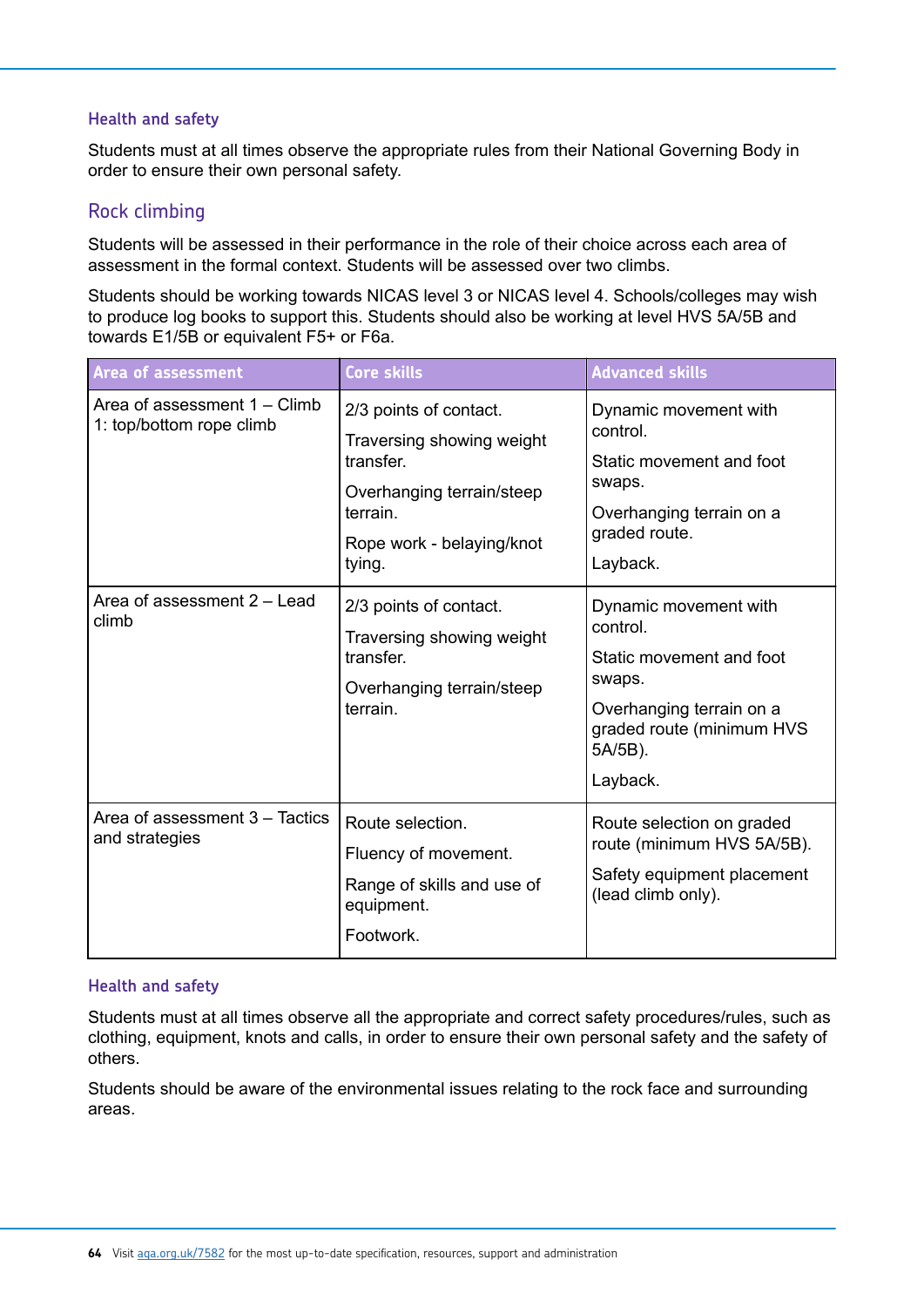## Rowing (fine boats)

Students will be assessed in their performance in the role of their choice across each area of assessment in a fully competitive race over a distance of 1000m or over.

| <b>Area of assessment</b>                        | Core skills                                                                                                                                                                                             | <b>Advanced skills</b>                                                                                                                                                                                                                     |
|--------------------------------------------------|---------------------------------------------------------------------------------------------------------------------------------------------------------------------------------------------------------|--------------------------------------------------------------------------------------------------------------------------------------------------------------------------------------------------------------------------------------------|
| Area of assessment 1 - Bow<br>side               | Rowing on stroke side or<br>rowing on bow side.<br>Grip/hand placement on oar.<br>Early preparation/angle of oar.<br>Angle of oar on entry.<br>Oar entry.<br>Catch.<br>Draw.<br>Recovery.<br>Push away. | Rowing on stroke side and<br>rowing on bow side (opposite<br>side to core skills).<br>Grip/hand placement on oar.<br>Early preparation/angle of oar.<br>Angle of oar on entry.<br>Oar entry.<br>Catch.<br>Draw.<br>Recovery.<br>Push away. |
| Area of assessment 2 - Stroke<br>side            | See above descriptors.                                                                                                                                                                                  | See above descriptors.                                                                                                                                                                                                                     |
| Area of assessment 3 - Tactics<br>and strategies | Pacing strategy.<br>Phases of the race.<br>Stroke rate.<br>Responding to instructions<br>(where appropriate, eg coxed<br>crews).                                                                        | Synchronisation.<br>Ability to take different<br>positions within boat (eg<br>stroke).<br>Speed/stroke rate of start.<br>Speed/stroke rate of finish.<br>Length of stroke maintained.                                                      |

#### **Health and safety**

Students must at all times observe the appropriate rules from their National Governing Body in order to ensure their own personal safety.

## Rugby league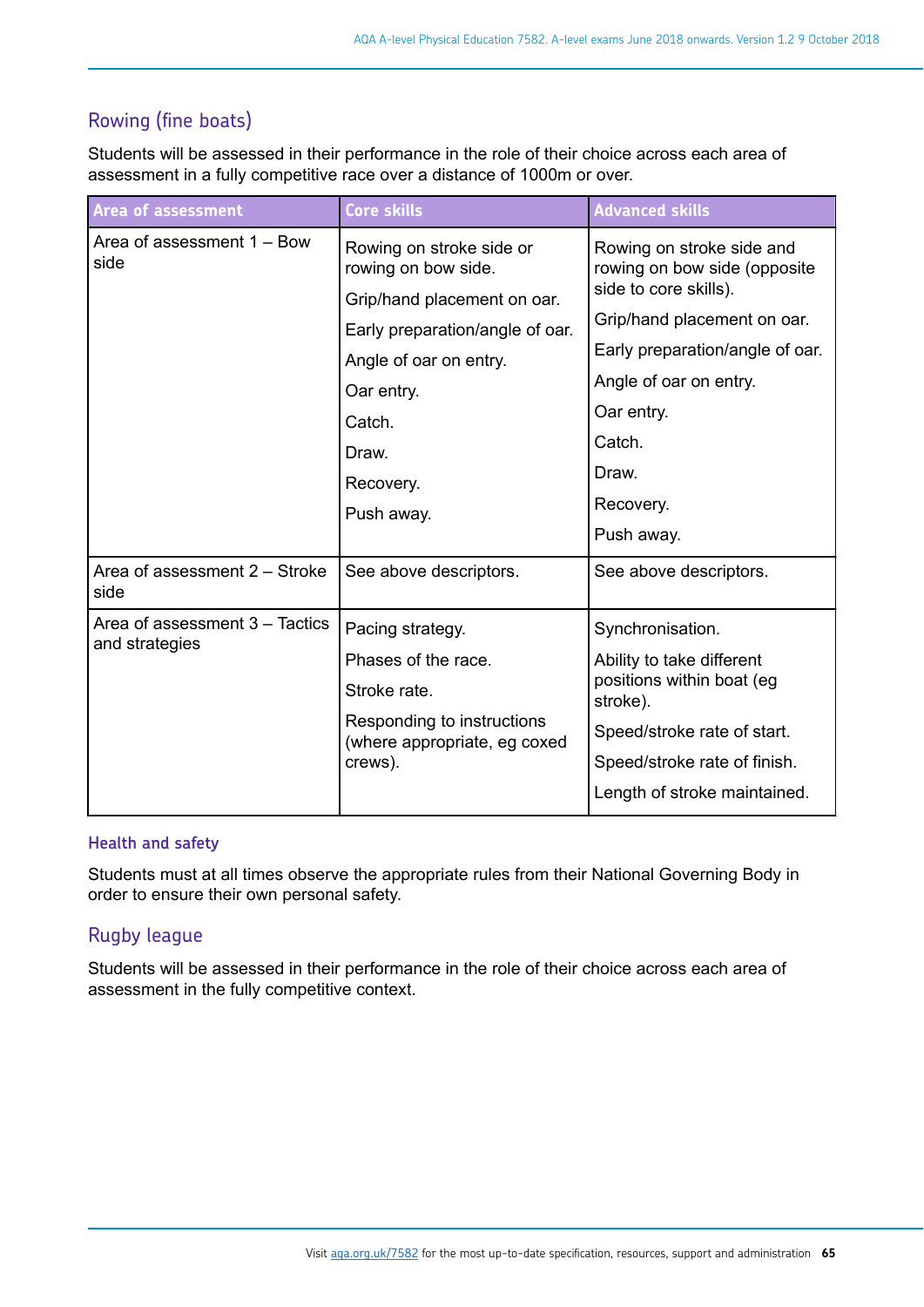| <b>Area of assessment</b>                         | Core skills                                                                                               | <b>Advanced skills</b>                                                                                                                                  |
|---------------------------------------------------|-----------------------------------------------------------------------------------------------------------|---------------------------------------------------------------------------------------------------------------------------------------------------------|
| Area of assessment 1 -<br><b>Attacking skills</b> | Passing – short (both hands),<br>long pass (dominant hand).                                               | Passing – long passing (both<br>hands), offload in contact,<br>dummy.                                                                                   |
|                                                   | Receiving the ball stationary<br>and on the move (from both<br>sides), two handed pick up<br>from ground. | Receiving the ball at speed<br>from a range of passes, one<br>handed pick up from the                                                                   |
|                                                   | Evading contact or maintaining<br>possession through contact                                              | ground, sliding pick up from<br>ball on ground.                                                                                                         |
|                                                   | (footwork to maintain<br>possession/hand off to<br>maintain possession/playing<br>the ball).              | Evading contact or maintaining<br>possession through contact<br>(footwork to evade an<br>opponent/hand off to evade an<br>opponent/offload in contact). |
|                                                   | Kicking (if appropriate to<br>position) goal kicking, drop<br>goal, grubber, drop out,<br>clearance.      | Kicking (if appropriate to<br>position), 40–20, up and under,<br>chip, cross field.                                                                     |
|                                                   | Scrum - body position and ball<br>distribution.                                                           | Scrum – support play once ball<br>is out.                                                                                                               |
| Area of assessment 2 -<br>Defensive skills        | Tackling to stop an opponent -<br>front, side, behind. Supporting                                         | Tackling to win possession -<br>smother, one on one steal/rip.                                                                                          |
|                                                   | tackler.<br>Catching a kicked ball (if<br>appropriate to position) not<br>under pressure.                 | Catching a kicked ball (if<br>appropriate to position), when<br>under pressure, contesting for<br>the ball.                                             |
| Area of assessment 3 - Tactics<br>and strategies  | Getting on side.                                                                                          | Effectiveness in crossing gain<br>line.                                                                                                                 |
|                                                   | Individual positional skills in<br>open play (attack and<br>defensive) - eg lines of                      | Positioning and effectiveness<br>at set plays.                                                                                                          |
|                                                   | running, last tackle options,<br>line speed, when to come up/<br>drop back/drift out/step in.             | Making themselves available<br>for the ball.                                                                                                            |
|                                                   | Pass/Run/Kick/Tackle decision<br>making.                                                                  | Ability to play in two or more<br>formations.                                                                                                           |
|                                                   | Role in formation.                                                                                        |                                                                                                                                                         |

Students must at all times observe the appropriate rules from their National Governing Body (NGB). They must follow guidance from the NGB with regard to the use of protective equipment in order to ensure their own personal safety.

## Rugby union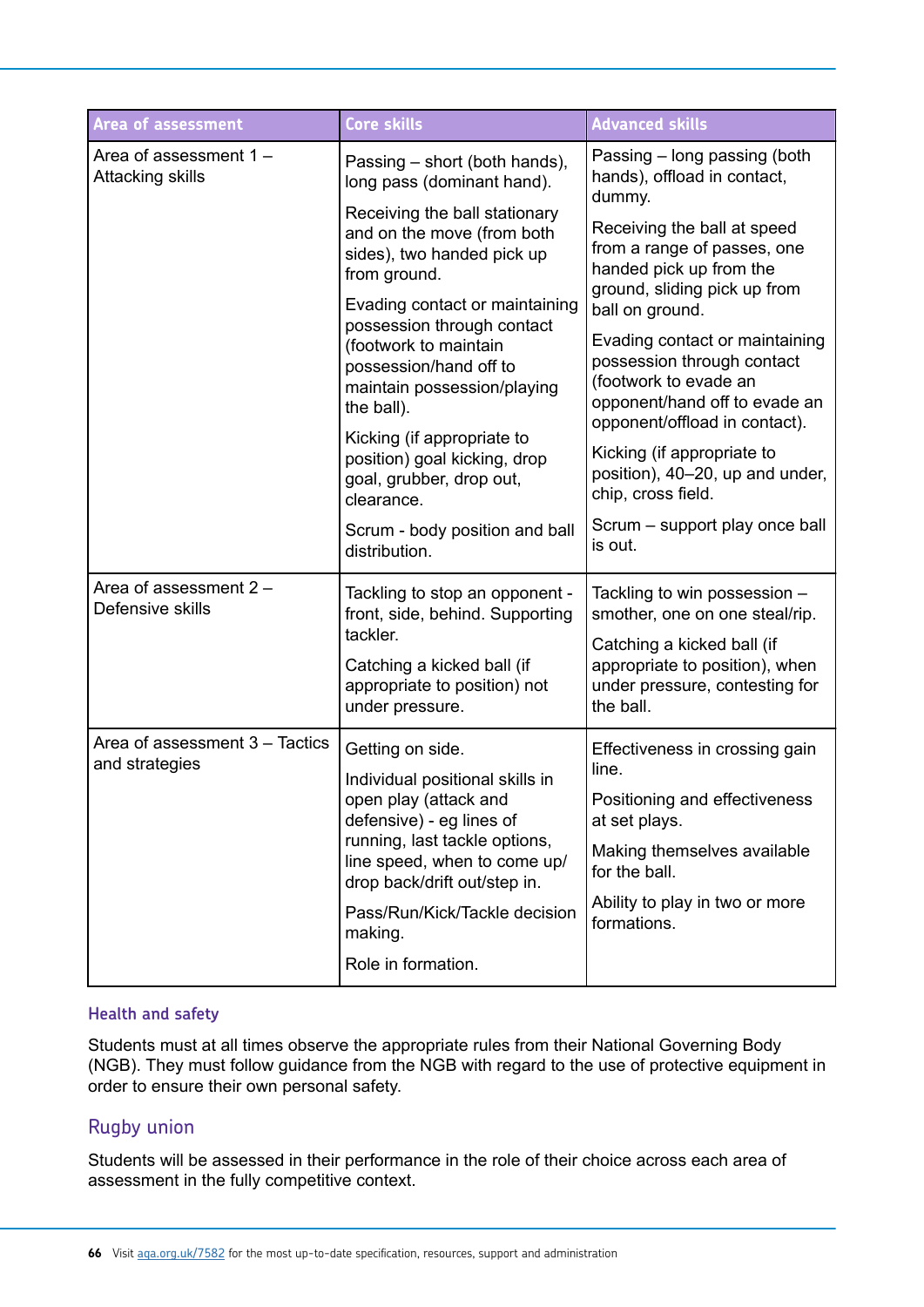| <b>Area of assessment</b>                         | Core skills                                                                                                                                                                                                                     | <b>Advanced skills</b>                                                                                                                                                                                                                                                                                                                |
|---------------------------------------------------|---------------------------------------------------------------------------------------------------------------------------------------------------------------------------------------------------------------------------------|---------------------------------------------------------------------------------------------------------------------------------------------------------------------------------------------------------------------------------------------------------------------------------------------------------------------------------------|
| Area of assessment 1 -<br><b>Attacking skills</b> | <b>All players</b><br>Passing – short (both hands),<br>long pass (dominant hand).                                                                                                                                               | All players: Passing - long<br>passing (both hands), off-load in<br>contact, dummy.                                                                                                                                                                                                                                                   |
|                                                   | Receiving the ball stationary<br>and on the move (from both<br>sides), two handed pick up<br>from ground.                                                                                                                       | Receiving the ball at speed from<br>range of passes, on handed pick<br>up from the ground, sliding pick<br>up from ball on ground.                                                                                                                                                                                                    |
|                                                   | Evading contact or<br>maintaining possession<br>through contact (footwork to<br>maintain possession/hand off<br>to maintain possession/ball                                                                                     | Evading contact or maintaining<br>possession through contact<br>(footwork to evade an opponent/<br>hand off to evade an opponent/<br>offload).                                                                                                                                                                                        |
|                                                   | presentation).<br>Rucking - body position, ball<br>presentation, support roles.                                                                                                                                                 | Rucking - Adapting technique to<br>the situation to maintain<br>possession.                                                                                                                                                                                                                                                           |
|                                                   | Mauling – body position as<br>ball carrier, support roles (if<br>appropriate to position).                                                                                                                                      | Mauling - Ability to maintain<br>forward momentum (changing<br>point of attack, rolling out etc).                                                                                                                                                                                                                                     |
|                                                   | Kicking (if appropriate to<br>position) - box kick, goal<br>kicking, drop goal, grubber,                                                                                                                                        | Kicking (if appropriate to<br>position), clearance, up and<br>under, chip, cross field.                                                                                                                                                                                                                                               |
|                                                   | clearance.                                                                                                                                                                                                                      | Forwards only:                                                                                                                                                                                                                                                                                                                        |
|                                                   | Forwards only:                                                                                                                                                                                                                  | Scrum - contributing to forward                                                                                                                                                                                                                                                                                                       |
|                                                   | Scrum - body position on<br>set, body position on drive.                                                                                                                                                                        | momentum on scrum.<br>Lineout:                                                                                                                                                                                                                                                                                                        |
|                                                   | Lineout – throw, jump and/or<br>lifting to maintain possession.                                                                                                                                                                 | Hooker - throwing to range<br>of jumpers, accuracy.<br>Lifting - with movement in<br>the line.<br>Jumper - from two or more<br>positions and with<br>movement securing<br>possession.                                                                                                                                                 |
| Area of assessment 2 -<br>Defensive skills        | Tackling to stop an opponent<br>- front, side on, chop tackle.<br>Rucking - body position<br>when counter rucking.<br>Mauling - body position.<br>Catching a kicked ball (if<br>appropriate to position) not<br>under pressure. | Tackling to win possession -<br>smother, choke, one on one<br>steal/rip, hold player up to win<br>turnover.<br>Mauling - ability to counter the<br>opposition maul (counter drive/<br>working through/holding ball up).<br>Catching a kicked ball (if<br>appropriate to position) when<br>under pressure, contesting for<br>the ball. |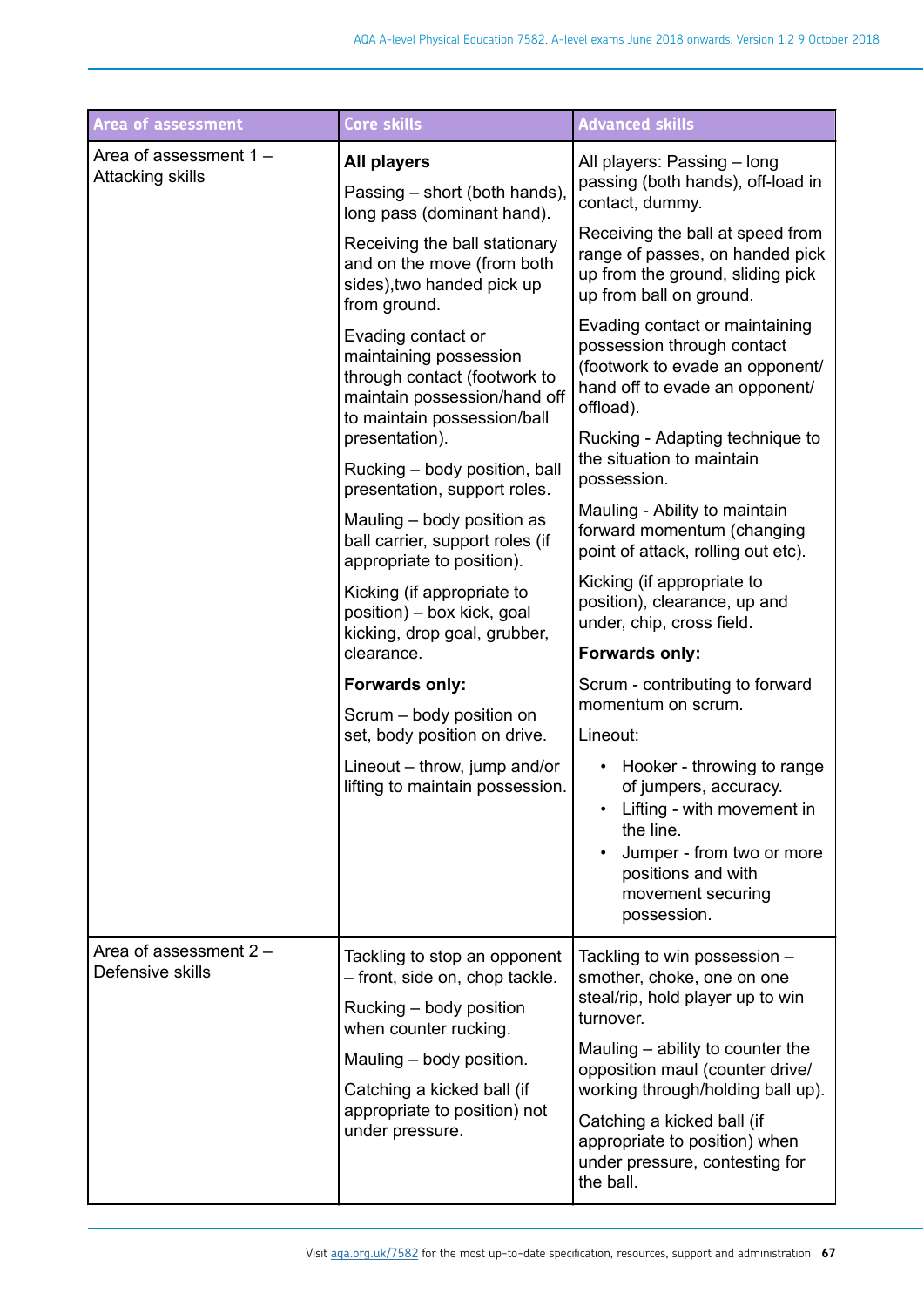| <b>Area of assessment</b>                        | Core skills                                                                                                                                                                                                                                                                   | <b>Advanced skills</b>                                                                                                                                                                     |
|--------------------------------------------------|-------------------------------------------------------------------------------------------------------------------------------------------------------------------------------------------------------------------------------------------------------------------------------|--------------------------------------------------------------------------------------------------------------------------------------------------------------------------------------------|
| Area of assessment 3 - Tactics<br>and strategies | Getting on side.<br>Individual positional skills in<br>open play (attack and<br>$defensive) - eg lines of$<br>running, last tackle options,<br>line speed, when to come up/<br>drop back/drift out/step in.<br>Pass/run/kick/tackle decision<br>making.<br>Role in formation. | Effectiveness in crossing gain<br>line.<br>Positioning and effectiveness at<br>set plays.<br>Making themselves available for<br>the ball.<br>Ability to play in two or more<br>formations. |

Students must at all times observe the appropriate rules from their National Governing Body (NGB). They must follow guidance from the NGB with regard to the use of protective equipment in order to ensure their own personal safety.

## Sculling (fine boats)

Students will be assessed in their performance in the role of their choice across each area of assessment in the fully competitive situation throughout 2,000m (or other approved distance according to British Rowing) races.

| <b>Area of assessment</b>      | Core skills                                   | <b>Advanced skills</b>            |
|--------------------------------|-----------------------------------------------|-----------------------------------|
| Area of assessment 1 - Race 1  | Catch.                                        | Steering.                         |
|                                | Leg drive.                                    | Balancing the boat.               |
|                                | Draw.                                         | Timing of leg drive and arm       |
|                                | Arm action.                                   | pull.                             |
|                                | The slide.                                    | Length of stroke maintained.      |
|                                | Finish.                                       |                                   |
|                                | Recovery squaring or rolling<br>up the blade. |                                   |
| Area of assessment 2 - Race 2  | See above descriptors.                        | See above descriptors.            |
| Area of assessment 3 - Tactics | Pacing strategy.                              | Synchronisation.                  |
| and strategies                 | Phases of the race.                           | Ability to take different         |
|                                | Stroke rate.                                  | positions within boat, eg stroke. |
|                                | Responding to instructions                    | Speed/stroke rate of start.       |
|                                | (where appropriate, eg coxed                  | Speed/stroke rate of finish.      |
|                                | crews).                                       | Length of stroke maintained.      |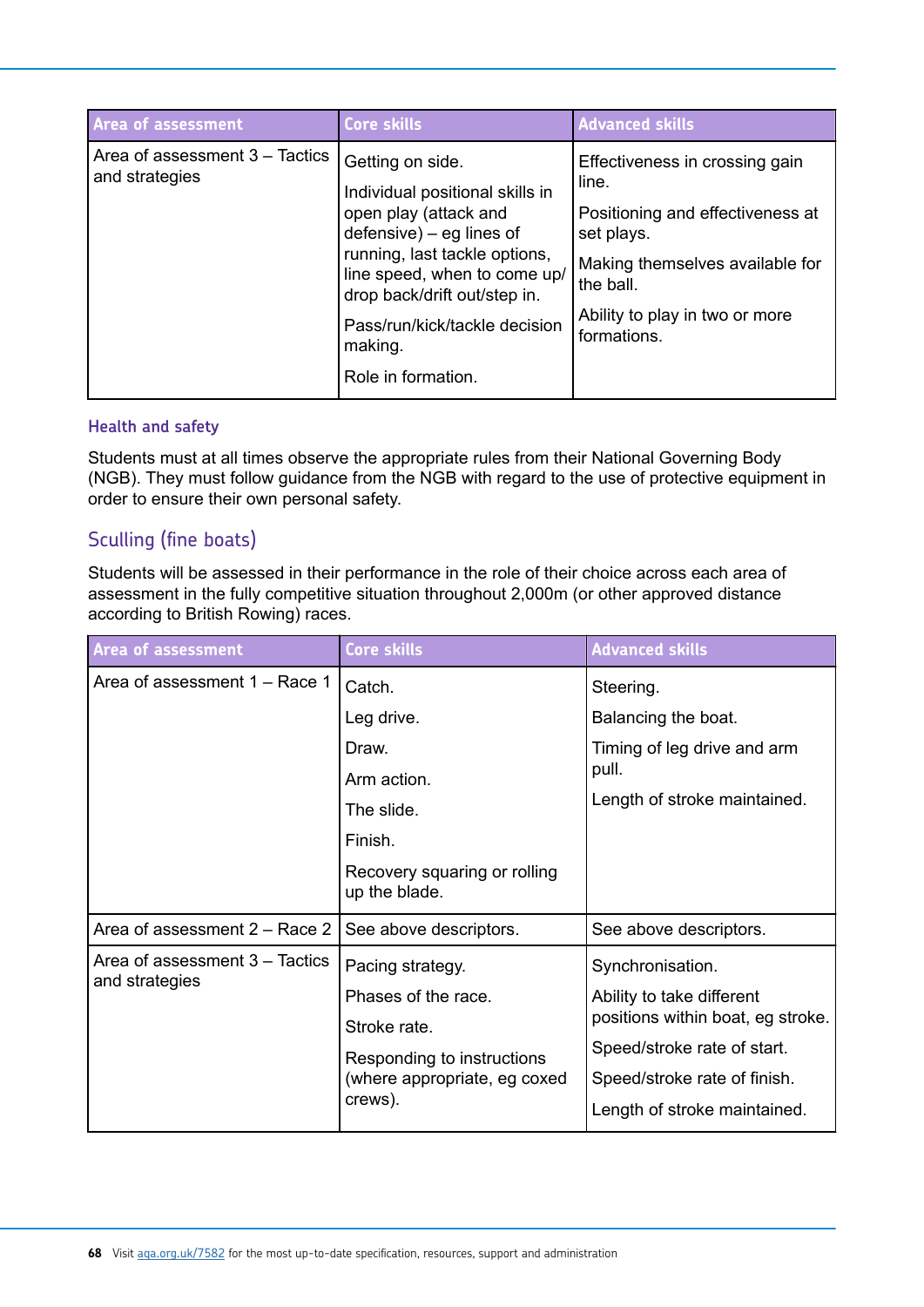Students must at all times observe the appropriate rules from their National Governing Body in order to ensure their own personal safety.

## **Skiing**

Students will be assessed in their performance in the role of their choice across each area of assessment in the fully competitive context (indoor/outdoor on snow, not dry slope).

Students will be assessed in two races in different disciplines (slalom, giant slalom, super giant slalom, downhill or skier cross).

| Area of assessment                               | Core skills (where appropriate<br>to discipline)                                                                                                                                    | <b>Advanced skills</b>                                                                                                                                                |
|--------------------------------------------------|-------------------------------------------------------------------------------------------------------------------------------------------------------------------------------------|-----------------------------------------------------------------------------------------------------------------------------------------------------------------------|
| Area of assessment 1 – Race 1                    | Drive out the start.<br>Glide/schuss.                                                                                                                                               | Jumps.<br>Glide/schuss.                                                                                                                                               |
|                                                  | Jumps.<br>Turn shape, turn radius, body<br>angle through gates, pole                                                                                                                | Turn shape, turn radius, body<br>angle through gates, pole<br>placement.                                                                                              |
|                                                  | placement.<br>Body shape in flight.<br>Control of landing.<br>Maintaining momentum<br>through turns.<br>Movement across the fall line.<br>Use of sidecut to control turn<br>radius. | Body shape in flight.<br>Control of landing.<br>Maintaining momentum<br>through turns.<br>Movement across the fall line.<br>Use of sidecut to control turn<br>radius. |
| Area of assessment 2 - Race 2                    | See above descriptors.                                                                                                                                                              | See above descriptors.                                                                                                                                                |
| Area of assessment 3 - Tactics<br>and strategies | Line selection.<br>When to attack.<br>Maintaining tempo of turns.                                                                                                                   | Maintenance of aerodynamics<br>(on the snow and through the<br>air).<br>Line selection.<br>When to attack.<br>Maintaining tempo of turns.                             |

At A-level at least one race should be on the steeper terrain.

### **Health and safety**

Students must at all times observe the appropriate rules from their National Governing Body (NGB). They must follow guidance from the NGB with regard to the use of protective equipment in order to ensure their own personal safety.

## Snowboarding

Students will be assessed in their performance in the role of their choice across each area of assessment in the fully competitive context (indoor/outdoor on snow, not dry slope).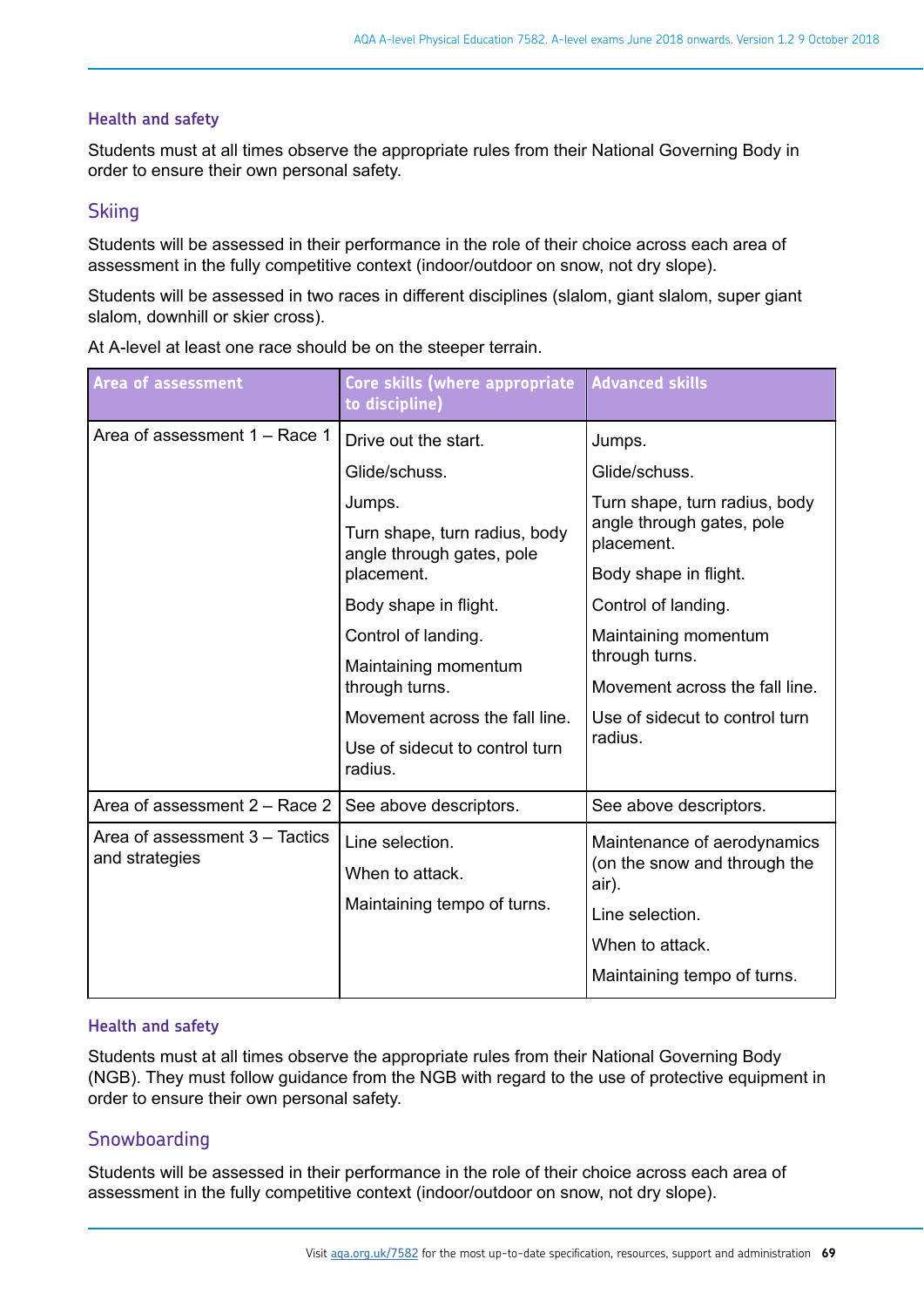Students will be assessed in two races in different disciplines (slalom, giant slalom, super giant slalom, downhill or border cross).

| <b>Area of assessment</b>                        | Core skills (where appropriate<br>to discipline) up to Red slope                                                                                                                          | <b>Advanced skills on steeper</b><br>terrain                                                                                                                                                                                                                                                                        |
|--------------------------------------------------|-------------------------------------------------------------------------------------------------------------------------------------------------------------------------------------------|---------------------------------------------------------------------------------------------------------------------------------------------------------------------------------------------------------------------------------------------------------------------------------------------------------------------|
| Area of assessment 1 – Race 1                    | Drive out the start, turns, glide,<br>jumps, turn shape, turn radius,<br>body angle through gates,<br>body shape in flight, control of<br>landing, maintaining<br>momentum through turns. | Jumps, turn shape, body angle<br>through gates, pole placement,<br>body shape in flight, control of<br>landing, maintaining<br>momentum through turns,<br>movement across the full line,<br>use of arms to maintain<br>balance, linked turns with<br>minimal skid, use of the side-<br>cut to maintain turn radius. |
| Area of assessment 2 – Race 2                    | See above descriptors.                                                                                                                                                                    | See above descriptors.                                                                                                                                                                                                                                                                                              |
| Area of assessment 3 – Tactics<br>and strategies | Line selection.<br>When to attack.<br>Maintaining tempo of turns.                                                                                                                         | Maintenance of aerodynamics<br>(on the snow and through the<br>air).<br>Line selection.<br>When to attack.<br>Maintaining tempo of turns.                                                                                                                                                                           |

At A-level at least one race should be on the steeper terrain.

### **Health and safety**

Students must at all times observe the appropriate rules from their National Governing Body (NGB). They must follow guidance from the NGB with regard to the use of protective equipment in order to ensure their own personal safety.

## Squash

| <b>Area of assessment</b>                    | Core skills                                                                                                                                                 | <b>Advanced skills</b>                                                                                                                                                                                  |
|----------------------------------------------|-------------------------------------------------------------------------------------------------------------------------------------------------------------|---------------------------------------------------------------------------------------------------------------------------------------------------------------------------------------------------------|
| Area of assessment $1 -$<br>Attacking skills | Service - high/low, forehand/<br>backhand.                                                                                                                  | Service - lob (forehand and<br>backhand).                                                                                                                                                               |
|                                              | Forehand strokes - wall drive<br>boasts, volleys, drop shot,<br>volley drive (straight and cross<br>court).<br>Backhand strokes - wall drive,<br>drop shot. | Forehand strokes - cross court<br>drive, cross court drop shot,<br>kill, trickle boast, volley boast.<br>Backhand strokes - boasts,<br>cross court drive, cross court<br>drop shot, kill, volley drive. |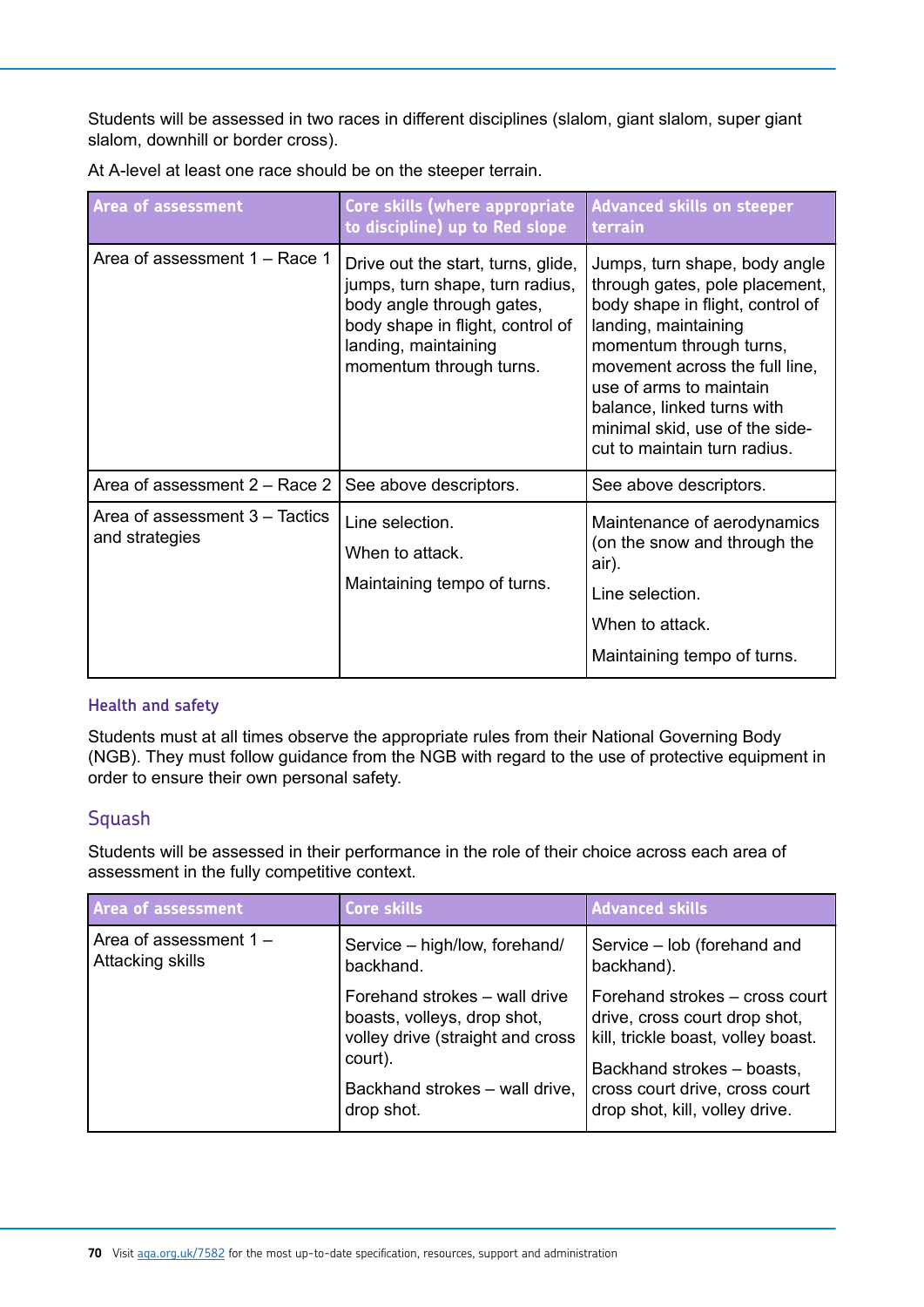| <b>Area of assessment</b>                        | Core skills                                                                                                                                          | <b>Advanced skills</b>                                                                                      |
|--------------------------------------------------|------------------------------------------------------------------------------------------------------------------------------------------------------|-------------------------------------------------------------------------------------------------------------|
| Area of assessment 2 -<br>Defensive skills       | Return of serve – forehand<br>and backhand from high serve,<br>drive serve.                                                                          | Return of serve – after ball<br>touches the back wall, return<br>(forehand and backhand).                   |
|                                                  | Straight and cross court return.                                                                                                                     | Forehand - back wall boast.                                                                                 |
|                                                  | Forehand lob, cross court lob,<br>nick.<br>Backhand – lob.                                                                                           | Backhand – cross court lob,<br>back wall boast, nick, trickle<br>boast.                                     |
| Area of assessment 3 - Tactics<br>and strategies | Variation of service, moving<br>from attack to defence (and<br>vice versa), command of the 't'<br>position, variation of shot, use<br>of side walls. | Change of rally length,<br>awareness of interference and<br>obstruction, use of feint to<br>disguise shots. |

Students must at all times observe the appropriate rules from their National Governing Body (NGB). They must follow guidance from the NGB with regard to the use of protective equipment in order to ensure their own personal safety.

### Swimming

Students will be assessed in their performance in the role of their choice across each area of assessment in the fully competitive context.

Students can choose to use the same stroke but over different distances for Area of assessment 1 and 2, eg Area of assessment 1 100m freestyle and Area of assessment 2 400m freestyle, or different strokes for Area of assessment 1 and 2, eg Area of assessment 1 100m freestyle and Area of assessment 2 100m breaststroke.

| <b>Area of assessment</b>                              | <b>Core skills</b>                                                                             | <b>Advanced skills</b>                                                                                          |
|--------------------------------------------------------|------------------------------------------------------------------------------------------------|-----------------------------------------------------------------------------------------------------------------|
| Area of assessment 1 - Race 1                          | Entry position and drive from<br>wall/blocks when: starting,<br>turns, finish.<br>Head action. | Use of underwater leg action<br>on start, eg fly kick.<br>Use of underwater arm action<br>on start.             |
|                                                        | Breathing action.<br>Body position.<br>Arm action.<br>Leg action.                              | Use of underwater leg action<br>on turn.<br>Use of underwater arm action<br>on turn.<br>Maintain hydrodynamics. |
| Area of assessment 2 – Race 2   See above descriptors. |                                                                                                | See above descriptors.                                                                                          |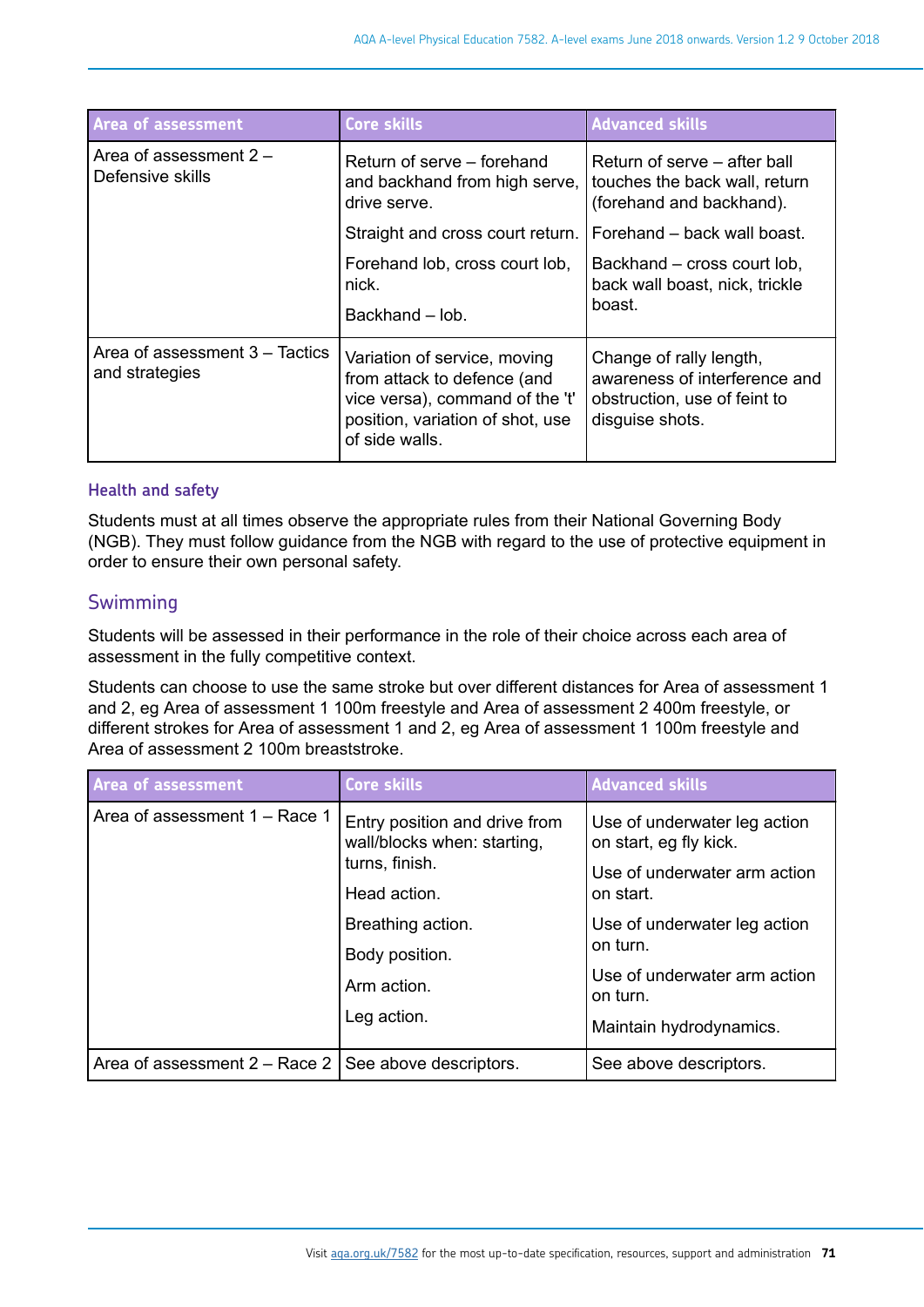| <b>Area of assessment</b>                        | Core skills                                                              | <b>Advanced skills</b>                                                                                                                                                                                                        |
|--------------------------------------------------|--------------------------------------------------------------------------|-------------------------------------------------------------------------------------------------------------------------------------------------------------------------------------------------------------------------------|
| Area of assessment 3 - Tactics<br>and strategies | Pacing.<br>Breathing pattern.<br>Maintaining arm speed and leg<br>speed. | Optimal distance underwater<br>on start.<br>Optimal distance underwater in<br>turns.<br>Optimum distance from wall on<br>turn.<br>Timing of the finish stroke $-$<br>finish on extension of arm/leg<br>action as appropriate. |

Students must at all times observe the appropriate rules from their National Governing Body in order to ensure their own personal safety.

## Table tennis

|                                                                         | Core skills                                                                                                                                                                                                | <b>Advanced skills</b>                                                                                                                                                                                                       |
|-------------------------------------------------------------------------|------------------------------------------------------------------------------------------------------------------------------------------------------------------------------------------------------------|------------------------------------------------------------------------------------------------------------------------------------------------------------------------------------------------------------------------------|
| <b>Area of assessment</b><br>Area of assessment 1 -<br>Attacking skills | Service.<br>Forehand – push, slice top<br>spin.<br>Backhand - push, slice.<br>Rally – forehand strokes –<br>push, straight drive cross court<br>drive top spin straight drive.<br>Backhand strokes - push, | Service – use of spin.<br>Forehand – side spin, high<br>toss, cork screw.<br>Backhand – slice/slide spin,<br>high toss.<br>Rally – ability to sustain rally.<br>Forehand strokes - topspin<br>cross court, drop shot, smash. |
|                                                                         | slice, cross court slice.<br>Return of serve.                                                                                                                                                              | Backhand strokes - topspin<br>drive, topspin cross court, drop<br>shot.<br>Return of serve.                                                                                                                                  |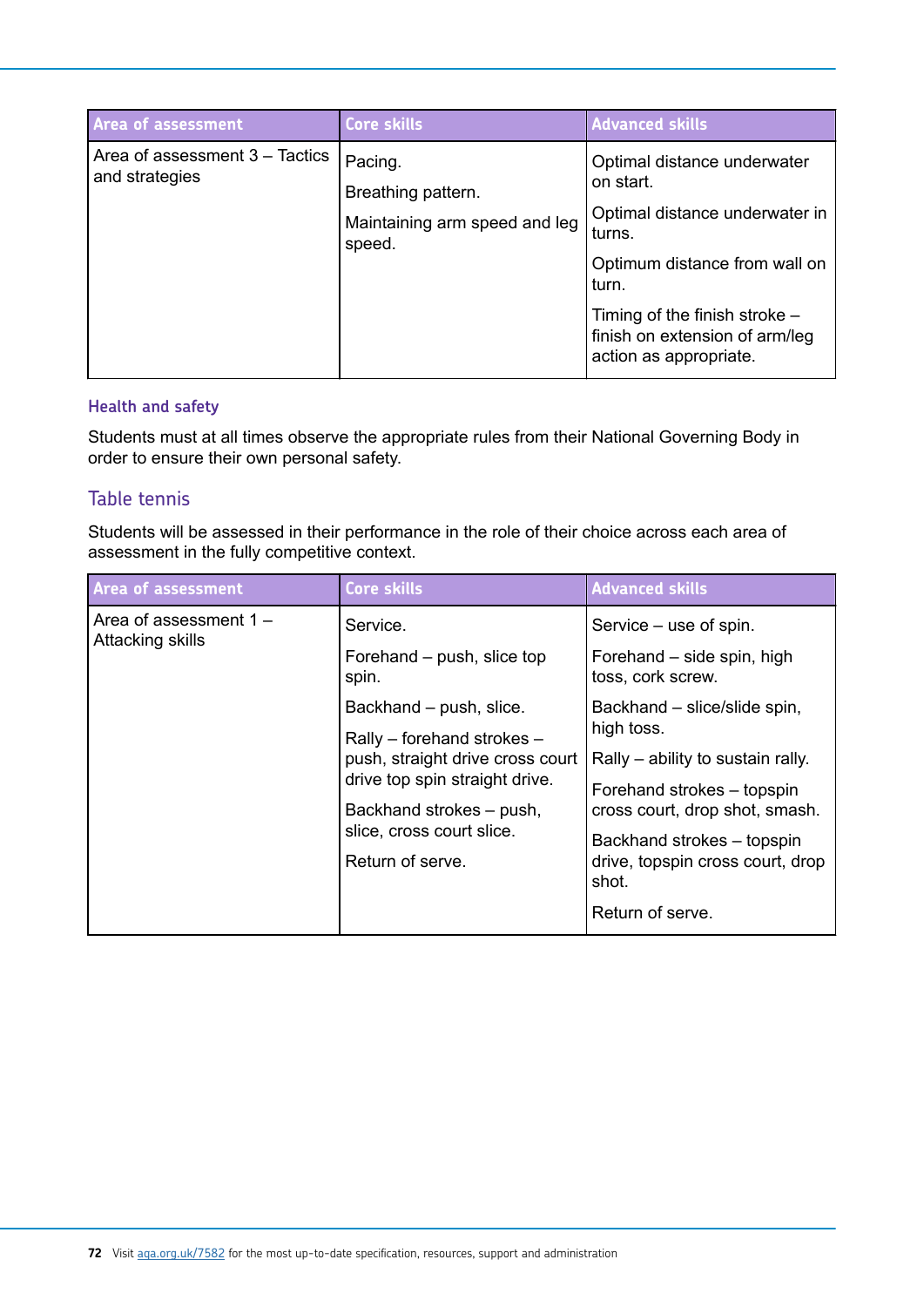| <b>Area of assessment</b>      | Core skills                                                  | <b>Advanced skills</b>                                               |
|--------------------------------|--------------------------------------------------------------|----------------------------------------------------------------------|
| Area of assessment 2 -         | Return of serve.                                             | Return of serve.                                                     |
| Defensive skills               | Forehand – block, push, drive<br>return, cross court return. | Forehand slice return, return of<br>cork spin.                       |
|                                | Backhand block - push, slice<br>return.                      | Backhand topspin return, cross<br>court return, return of cork spin. |
|                                | Rally.                                                       | Rally - ability to sustain rally.                                    |
|                                | Forehand slice, chop.                                        | Forehand strokes - lob, block                                        |
|                                | Backhand slice, chop.                                        | of smash.                                                            |
|                                |                                                              | Backhand strokes - lob, block<br>of smash.                           |
| Area of assessment 3 - Tactics | Variation of service.                                        | Depth of rally.                                                      |
| and strategies                 | Moving from attack to defence                                | Change in depth.                                                     |
|                                | (and vice versa).                                            | Use of advanced spin on                                              |
|                                | Variation of shot.                                           | service.                                                             |
|                                | Use of slice and backspin.                                   | Change of tactics during rally.                                      |
|                                | Depth of service.                                            | Use of feint/disguise.                                               |
|                                |                                                              | Reaction to feint/disguise.                                          |

Students must at all times observe the appropriate rules from their National Governing Body in order to ensure their own personal safety.

#### **Tennis**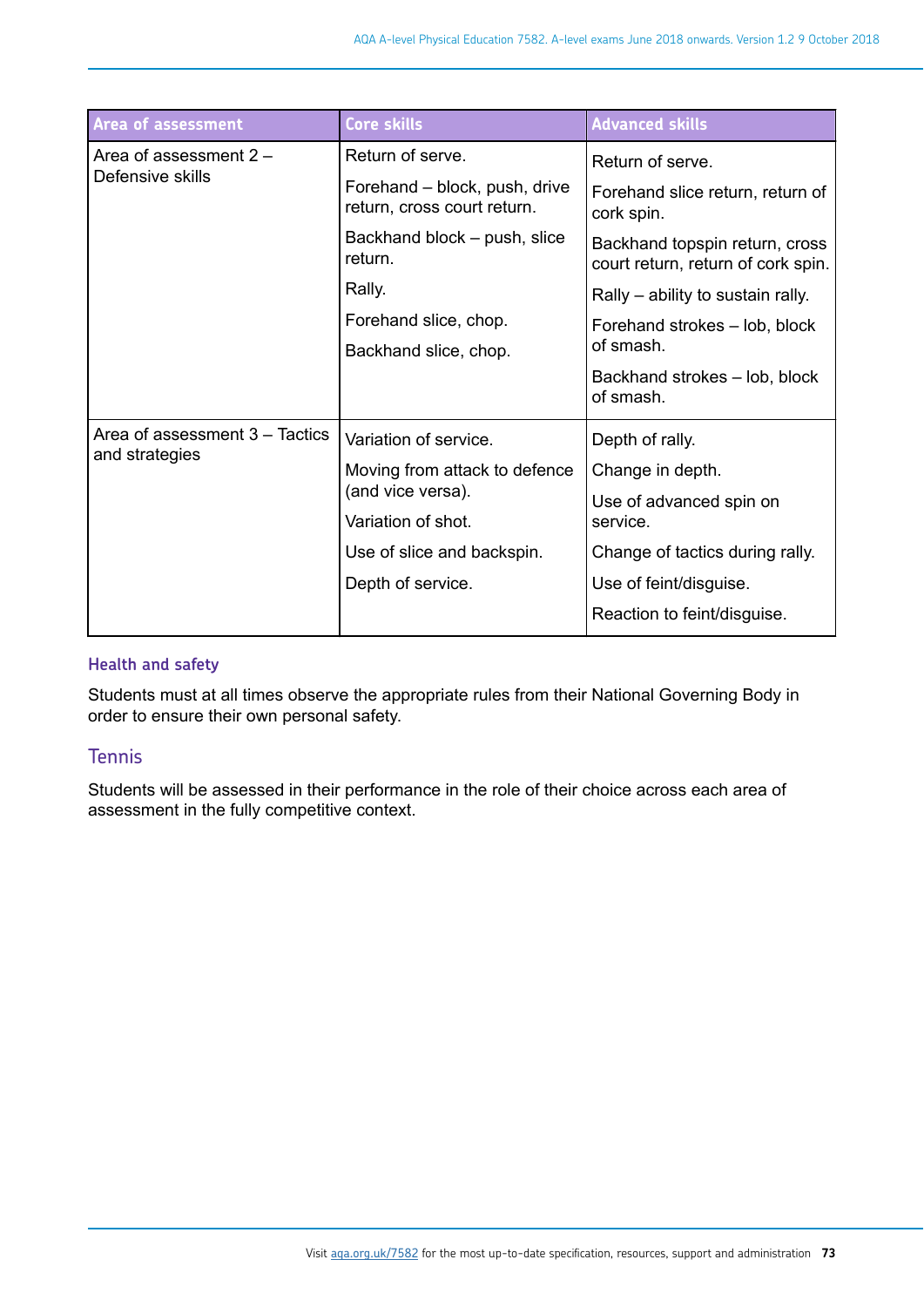| <b>Area of assessment</b>                         | Core skills                                                                                                                                                                                                                           | <b>Advanced skills</b>                                                                                                                                                                                                                                   |
|---------------------------------------------------|---------------------------------------------------------------------------------------------------------------------------------------------------------------------------------------------------------------------------------------|----------------------------------------------------------------------------------------------------------------------------------------------------------------------------------------------------------------------------------------------------------|
| Area of assessment 1 -<br><b>Attacking skills</b> | Service – height of toss,<br>footwork.<br>1st serve – depth, use of<br>topspin, two different variations                                                                                                                              | Service – use of spin.<br>1st serve – higher speed of<br>delivery, ability to hit corners,<br>body serve, slice.                                                                                                                                         |
|                                                   | shown.<br>2nd serve – depth, ability to hit<br>corners.<br>Rally.<br>Forehand – drive (down the<br>line and cross court), net drop                                                                                                    | 2nd serve, higher speed of<br>delivery, use of topspin, slice.<br>Rally.<br>Forehand - drop volley, drive<br>volley, back court drop shot,<br>smash.                                                                                                     |
|                                                   | shot.<br>Backhand – drive down the<br>line, slice (down the line and<br>cross court), net drop shot.<br>Return of serve.                                                                                                              | Backhand – drive down the<br>line, slice (down the line and<br>cross court), volley, smash.<br>Return of serve.                                                                                                                                          |
| Area of assessment 2 -<br>Defensive skills        | Return of service.<br>Forehand - blocked return,<br>drive down the line, topspin<br>drive.<br>Backhand - blocked return,<br>slice return down the line.<br>Rally.<br>Forehand - loop recovery, lob.<br>Backhand - loop recovery, lob. | Return of service.<br>Forehand – slice, cross court<br>returns (drive/topspin/slice).<br>Backhand - topspin, cross<br>court returns (drive/slice).<br>Rally.<br>Forehand – topspin lob, $\frac{1}{2}$<br>volley.<br>Backhand $-$ 1/ <sub>2</sub> volley. |
| Area of assessment 3 - Tactics<br>and strategies  | Variation of service, position<br>on court, moving from attack to<br>defence (and vice versa),<br>baseline play, net play, and<br>variation of shot.<br>Accuracy of 1st serve.                                                        | Accuracy and variation of 1st<br>and second serve, attacking<br>opponents second serve, use<br>of serve and volley, chip and<br>charge.<br>Ability to maintain sustained<br>baseline rally, use of feint/<br>disguise.                                   |

Students must at all times observe the appropriate rules from their National Governing Body in order to ensure their own personal safety.

#### **Trampolining**

Students will be assessed in their performance in the role of their choice across each area of assessment in the fully competitive context. There must be an element of judging evident to meet this criteria.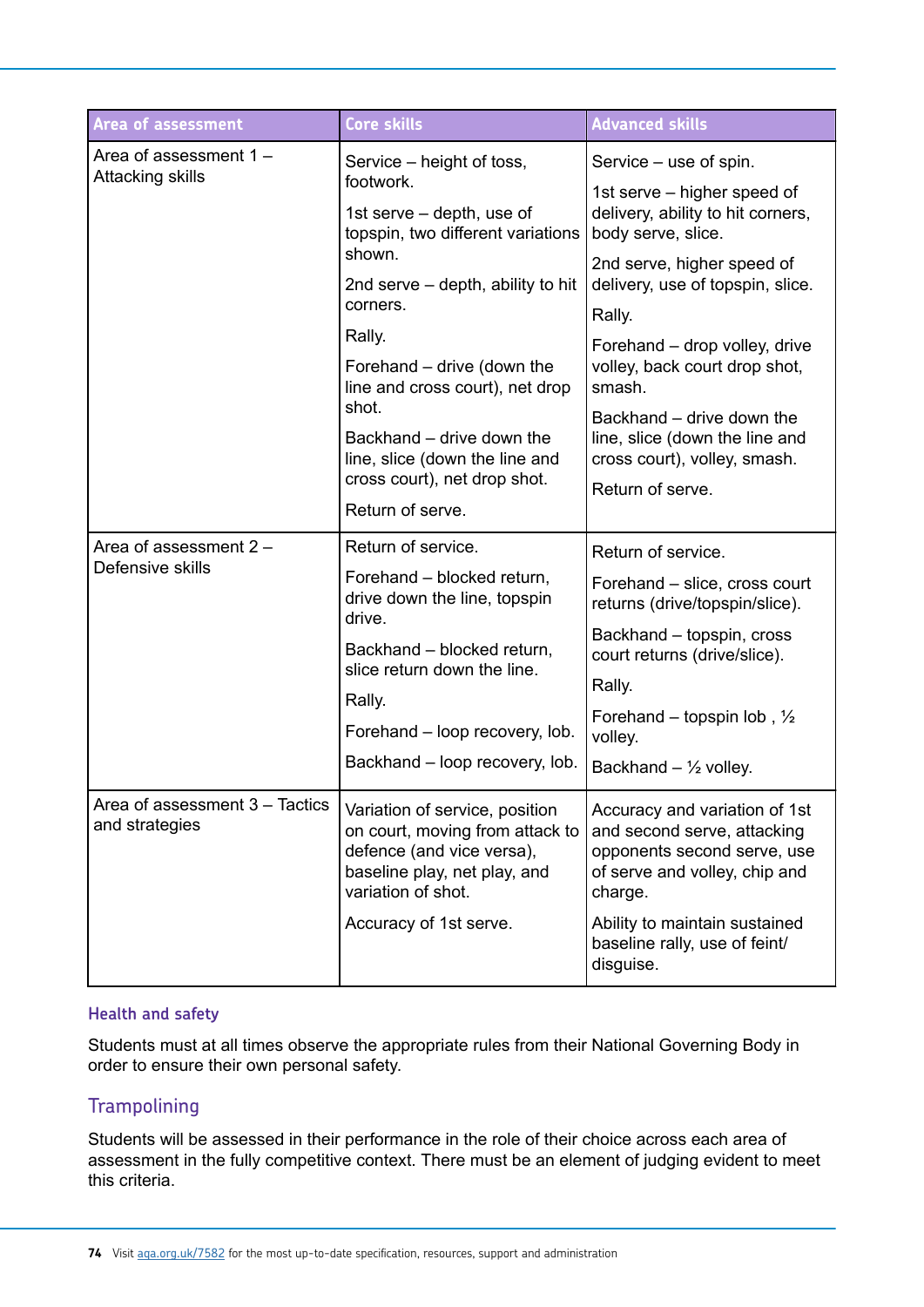Students are assessed on their performance in two separate 10 bounce routines. Tariff details should be provided along with an outline of the routine.

| <b>Area of assessment</b>           | Core skills                                                                                                                                                                                                                                                                   | <b>Advanced skills</b>                                                                             |
|-------------------------------------|-------------------------------------------------------------------------------------------------------------------------------------------------------------------------------------------------------------------------------------------------------------------------------|----------------------------------------------------------------------------------------------------|
|                                     | Half twist jump, full twist jump,<br>pike jump, straddle jump, tuck<br>jump, seat landing, front<br>landing, back landing, front<br>somersault (pike), back<br>somersault (tucked), back<br>somersault (straight), back<br>somersault to seat (tucked),<br>half twist to feet | Twisting somersaults, Barani<br>and moves of a higher tariff eg<br>rudi, full in-full out (tucked) |
| Area of assessment 1 -<br>Routine 1 | Technical quality of routine – tariff score will need to be seen as<br>it will be a differentiator between levels.                                                                                                                                                            |                                                                                                    |
|                                     | If no somersault shown then mark as Limited (up to 3 marks).<br>A routine of just one somersault will be Level 2 at best (up to 6<br>marks).                                                                                                                                  |                                                                                                    |
|                                     |                                                                                                                                                                                                                                                                               |                                                                                                    |
|                                     | A routine of two somersaults or tucked Barani will access Level<br>3 at best (up to 9 marks).                                                                                                                                                                                 |                                                                                                    |
|                                     | To access the full range of marks the routine should include<br>three advanced skills as a minimum (up to 15 marks).                                                                                                                                                          |                                                                                                    |
| Area of assessment 2 -<br>Routine 2 | See descriptors above                                                                                                                                                                                                                                                         |                                                                                                    |
| Area of assessment 3 - Tactics      | Tariff selection in both routines.                                                                                                                                                                                                                                            |                                                                                                    |
| and strategies                      | Placement of moves in both routines.                                                                                                                                                                                                                                          |                                                                                                    |
|                                     | Maintenance of height.                                                                                                                                                                                                                                                        |                                                                                                    |
|                                     | Acceleration off the bed.                                                                                                                                                                                                                                                     |                                                                                                    |
|                                     | Control of landings.                                                                                                                                                                                                                                                          |                                                                                                    |

#### **Health and safety**

Students are expected to perform and use the trampolines in a safe manner at all times. As a minimum, a standard size trampoline is required with appropriate spotters/safety mats and head clearance.

Participants may perform a 10 bounce routine of unlimited tariff (provided they are accompanied by a suitably qualified coach to supervise the routine).

#### Volleyball

Students will be assessed on their performance in the role of their choice across each area of assessment in the fully competitive context, minimum of 4-a-side (men's or ladies' net height as appropriate).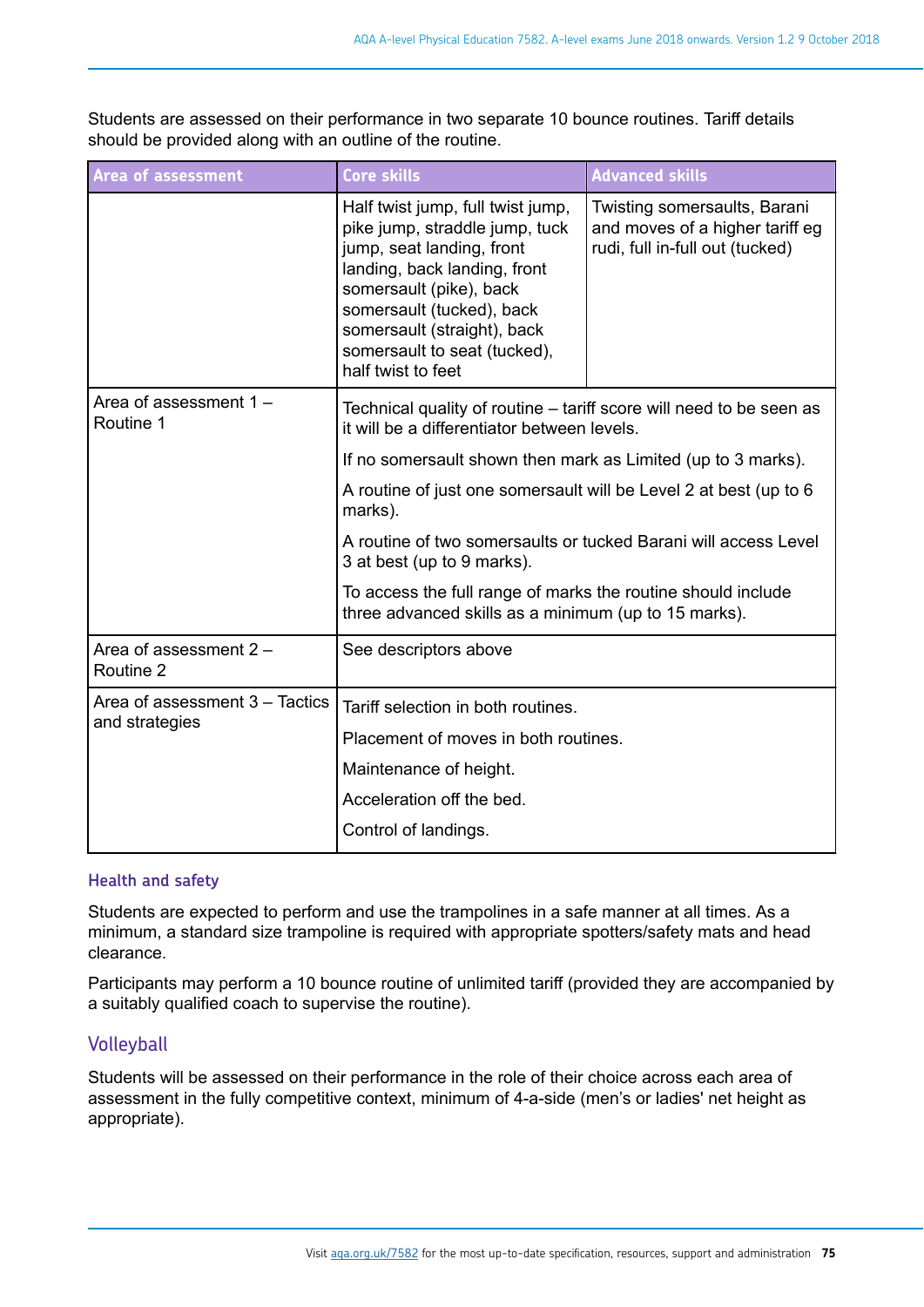| Area of assessment                               | Core skills                                     | <b>Advanced skills</b>                               |
|--------------------------------------------------|-------------------------------------------------|------------------------------------------------------|
| Area of assessment 1 -                           | Service.                                        | Service.                                             |
| Attacking skills                                 | Underarm if used.                               | Overarm – topspin, side spin,                        |
|                                                  | Overarm - float.                                | jumping.                                             |
|                                                  | $Digit - forward$ .                             | $Digit - reverse.$<br>Volley/set - reverse.          |
|                                                  | Volley/set - forward.                           |                                                      |
|                                                  | Tipping the ball.                               | Tipping the ball – non dominant<br>arm.              |
|                                                  | Spike.                                          | Spike - cross court.                                 |
|                                                  |                                                 | Use of feint/disguise.                               |
| Area of assessment 2 -<br>Defensive skills       | Dig - two handed, backcourt.                    | Dig – one handed, diving,<br>recovery (on the move). |
|                                                  | Volley - front court and back<br>court return.  | Block.                                               |
|                                                  |                                                 | Reaction to feint/disguise.                          |
| Area of assessment 3 - Tactics<br>and strategies | Maintain height above net.                      | Libero role (if appropriate).                        |
|                                                  | Shot selection.                                 | Anticipation to aid positioning.                     |
|                                                  | Court position in attack/<br>defence.           | Switching of position/<br>movement after serve into  |
|                                                  | Accuracy and effectiveness of<br>shots.         | specialist position.                                 |
|                                                  |                                                 | Timing of attacking<br>movements.                    |
|                                                  | Awareness of position in<br>rotation/formation. | Timing of defensive jumps.                           |
|                                                  | Accuracy of shot selection.                     |                                                      |

Students must at all times observe the appropriate rules from their National Governing Body (NGB) and follow guidance from the NGB with regard to the appropriate net height.

## Specialist activities

#### Blind cricket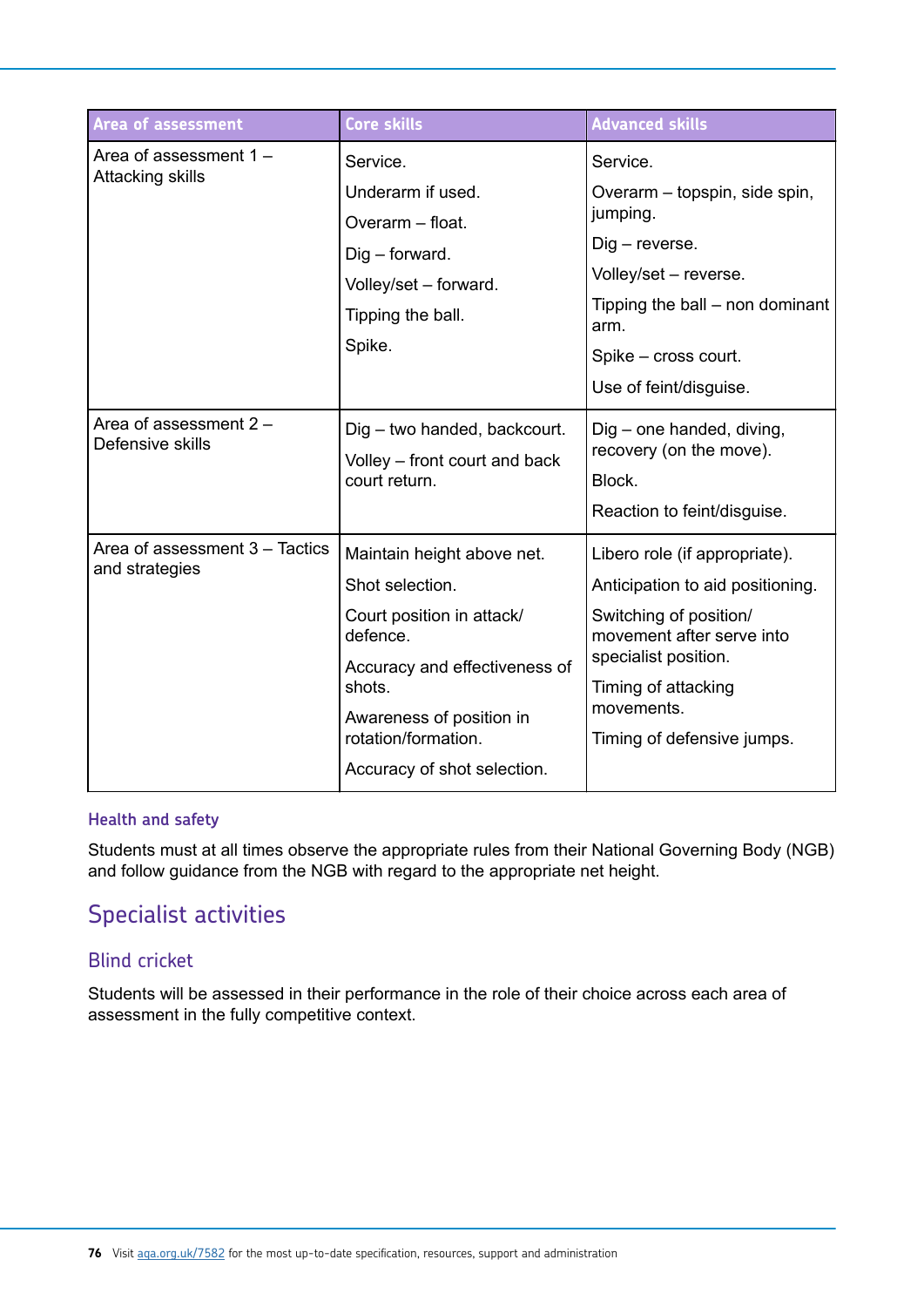| <b>Area of assessment</b>                         | Core skills                                                                                                                                                                                                                                                                                                                                                                                                                                                         | <b>Advanced skills</b>                                                                                                                                                                                                                                                                                                                                                                                                                                      |
|---------------------------------------------------|---------------------------------------------------------------------------------------------------------------------------------------------------------------------------------------------------------------------------------------------------------------------------------------------------------------------------------------------------------------------------------------------------------------------------------------------------------------------|-------------------------------------------------------------------------------------------------------------------------------------------------------------------------------------------------------------------------------------------------------------------------------------------------------------------------------------------------------------------------------------------------------------------------------------------------------------|
| Area of assessment $1 -$ Batting<br>skills        | Grip, stance, backlit.<br>Front foot – defence, cover<br>drive, off drive, on drive.<br>Back foot - defence, cut, pull,<br>glance.                                                                                                                                                                                                                                                                                                                                  | Front foot - sweep, slog<br>sweep, reverse sweep, switch<br>hitting.<br>Back foot - hook, square cut.                                                                                                                                                                                                                                                                                                                                                       |
| Area of assessment 2 -<br>Bowling/fielding skills | Bowling, control of line and<br>length, regular leg/off spin,<br>inswing/outswing (standard<br>delivery).<br>Fielding – slip fielding, high/low<br>catches, pick up and throw,<br>long barrier, receiving ball from<br>fielder (deep).<br>Wicket keeper - fast/medium/<br>spin-standing up receiving ball<br>from fielder (deep).                                                                                                                                   | Bowling – googly, reverse<br>swing, bouncer, Yorker, leg<br>cutter, off cutter, slower ball -<br>(Variety of deliveries).<br>Fielding - one handed catches,<br>accuracy of throws, run-outs<br>(where appropriate), receiving<br>ball from fielder close.<br>Wicket keeper – stumpings, leg<br>side takes/catches, one hand<br>catches (both sides), receiving<br>ball from fielder (deep).                                                                 |
| Area of assessment 3 - Tactics<br>and strategies  | In their main role.<br>Batting – shot selection,<br>running between the stumps,<br>calling.<br>Bowling – restricting score,<br>maintaining line and length to<br>different opponents, variation<br>in chosen deliveries.<br>Fielding - individual<br>positioning, backing up,<br>fielding in one or two positions<br>(wicket keeper is exempt).<br>Wicket keeper – positioning for<br>different bowling styles,<br>positioning for left and right<br>handed batter. | In two roles.<br>Batting $-$ up and down the<br>order.<br>Bowling – bowling to your field,<br>positioning of fielders, wide<br>variety of deliveries.<br>Fielding – sliding to gather the<br>ball, accuracy of long throws,<br>flight of the throw, fielding in a<br>wide variety of positions<br>(wicket keeper is exempt).<br>Wicket keeper - accuracy of<br>appeals, effectiveness when<br>standing up to medium/fast<br>pace to add pressure on batter. |

Students must at all times observe the appropriate rules from their National Governing Body (NGB). They must follow guidance from the NGB with regard to the use of protective equipment, helmets (batting/wicket keeping), in order to ensure their own personal safety.

#### Boccia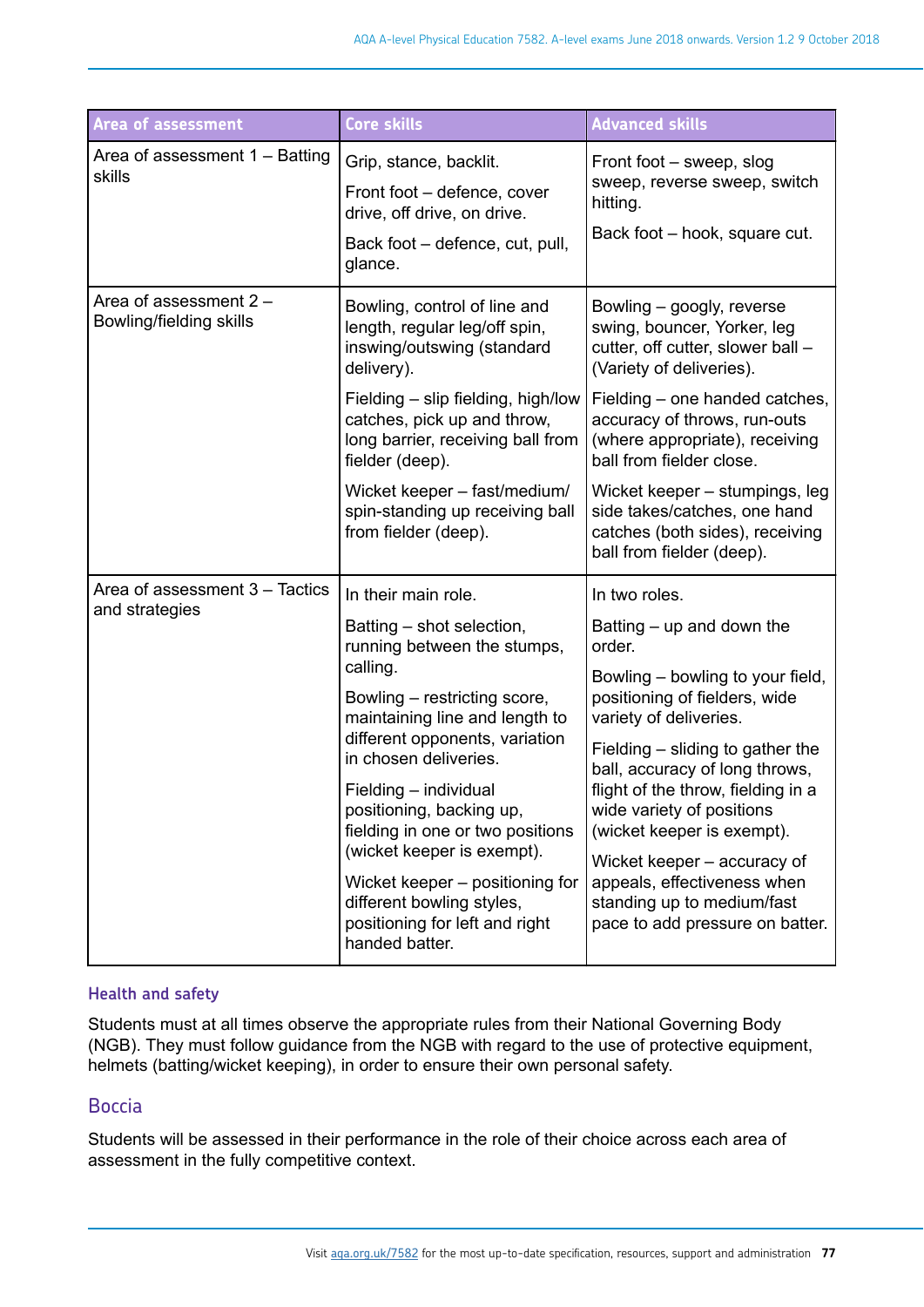| Area of assessment                                 | Core skills                                                               | <b>Advanced skills</b>                                                                                       |
|----------------------------------------------------|---------------------------------------------------------------------------|--------------------------------------------------------------------------------------------------------------|
| Area of assessment $1 -$<br>Throws at the jack     | <b>Effectiveness from Central</b><br>boxes.                               | Effectiveness from outer<br>boxes (box 1 or 2, box 5 or 6).                                                  |
|                                                    | Sending – rolling, length and<br>speed.                                   | Sending – use of spin<br>ricochet.                                                                           |
|                                                    |                                                                           | Taking out opponents ball.                                                                                   |
| Area of assessment $2 -$<br><b>Blocking throws</b> | <b>Effectiveness from Central</b><br>boxes.                               | Effectiveness from outer<br>boxes (box 1 or 2, box 5 or 6).                                                  |
|                                                    | Covering and blocking                                                     | Use of back spin to control<br>bounce and roll.                                                              |
| Area of assessment 3 - Tactics<br>and strategies   | Shot selection.<br>Jack length.<br>Consistency of propelling the<br>ball. | Variation in propelling the ball<br>- height/angle/spin.<br>Effectiveness with a variety of<br>jack lengths. |

Students must at all times observe the appropriate rules from their National Governing Body (NGB). They must follow guidance from the NGB with regard to the use of protective equipment in order to ensure their own personal safety.

#### Goal ball

| <b>Area of assessment</b>                    | Core skills                                                                                                            | <b>Advanced skills</b>                                                                                                        |
|----------------------------------------------|------------------------------------------------------------------------------------------------------------------------|-------------------------------------------------------------------------------------------------------------------------------|
| Area of assessment $1 -$<br>Attacking skills | Throws – from stationary.<br>Straight ball.<br>Side arm.<br>Curved ball.                                               | Throws – with one or more<br>strides.<br>Straight.<br>Side arm.<br>Curved 360° rotation.                                      |
| Area of assessment 2 -<br>Defensive skills   | Dominant side.<br>Blocking – forming a barrier.<br>Straight body position/firm wall.<br>Arm position.<br>Leg position. | Non-dominant side.<br>Blocking – forming a barrier.<br>Straight body position/firm<br>wall.<br>Arm position.<br>Leg position. |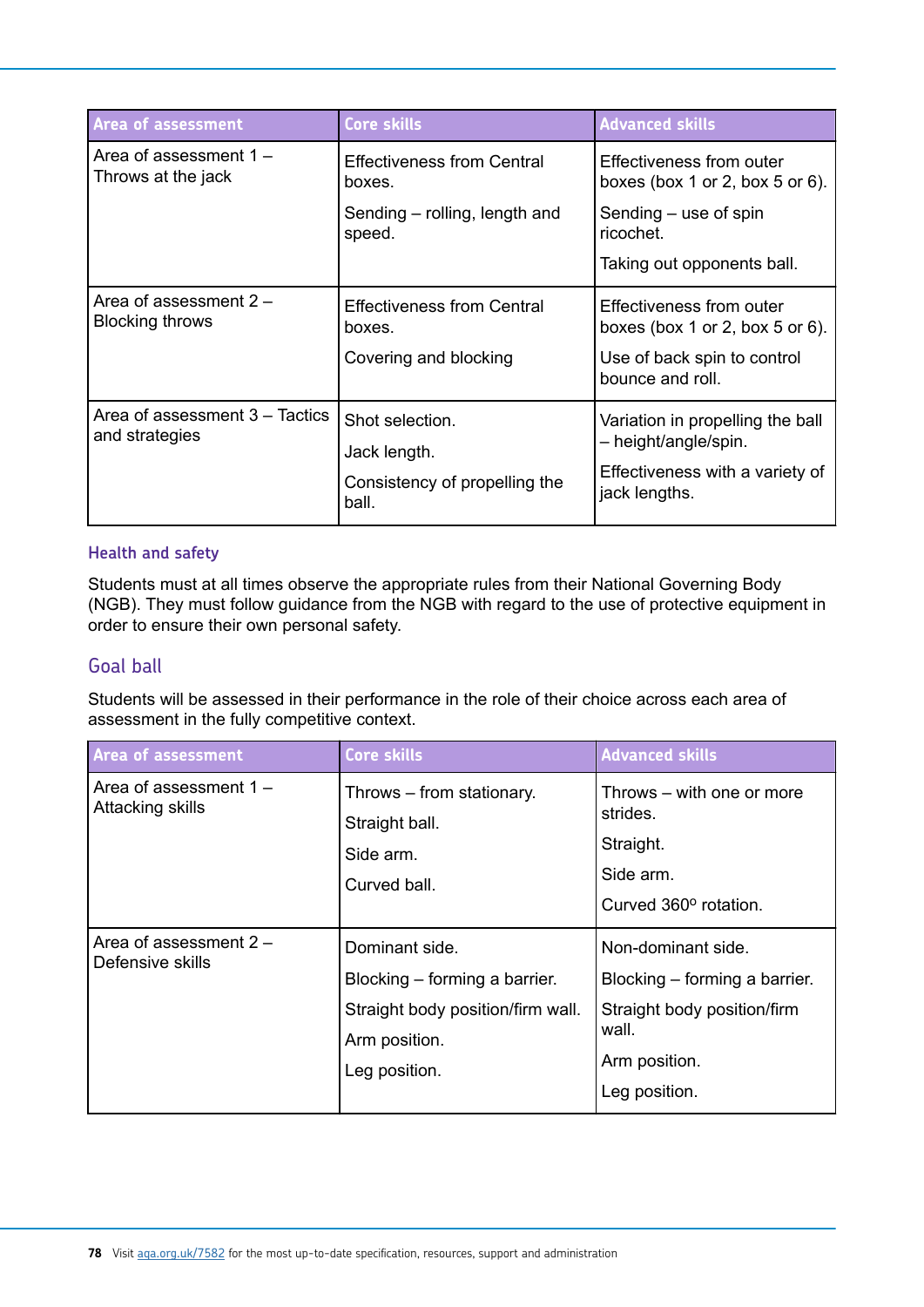| <b>Area of assessment</b>                        | Core skills                                                                                                                                                                             | <b>Advanced skills</b>                                                                       |
|--------------------------------------------------|-----------------------------------------------------------------------------------------------------------------------------------------------------------------------------------------|----------------------------------------------------------------------------------------------|
| Area of assessment 3 - Tactics<br>and strategies | Central position accuracy.<br>Selection of throw (based on<br>coach guidance about target).<br>Court coverage in defence.<br>Timing of defensive movements.<br>Communication with team. | Use of spin to reduce noise of<br>the ball.<br>Accuracy when throwing from<br>wing position. |

Students must at all times observe the appropriate rules from their National Governing Body (NGB). They must follow guidance from the NGB with regard to the use of protective equipment in order to ensure their own personal safety.

#### Powerchair football

| <b>Area of assessment</b>                    | Core skills                                         | <b>Advanced skills</b>                             |
|----------------------------------------------|-----------------------------------------------------|----------------------------------------------------|
| Area of assessment $1 -$<br>Attacking skills | Receiving the ball - stationary<br>and on the move. | Dribbling – use of all parts of<br>the chair.      |
|                                              | Dribbling $-$ in front of the chair.                | Passing.                                           |
|                                              | Passing/Goal kicks                                  | $180^\circ$ spin.                                  |
|                                              | (goalkeeper only).                                  | 360° spin.                                         |
|                                              | Short pass.                                         | Free kicks.                                        |
|                                              | Long.                                               | Kick ins.                                          |
|                                              | $180^{\circ}$ spin.                                 | Use of both sides of the chair.                    |
|                                              | Kick ins.                                           | Shooting.                                          |
|                                              | Use of one side of the chair.                       | Long range.                                        |
|                                              | Shooting.                                           |                                                    |
|                                              | Close distance.                                     |                                                    |
| Area of assessment 2 -<br>Defensive skills   | Tackling – both sides of the<br>chair.              | Tackling – both sides of the<br>chair when moving. |
|                                              | Blocking – one side of the                          | Intercepting.                                      |
|                                              | chair.                                              | Blocking - with both sides of                      |
|                                              | Goalkeeper.                                         | the chair.                                         |
|                                              | From long range shots.                              | Goalkeeper.                                        |
|                                              | Short range shots.                                  | Saves from wider angles/<br>penalty kicks.         |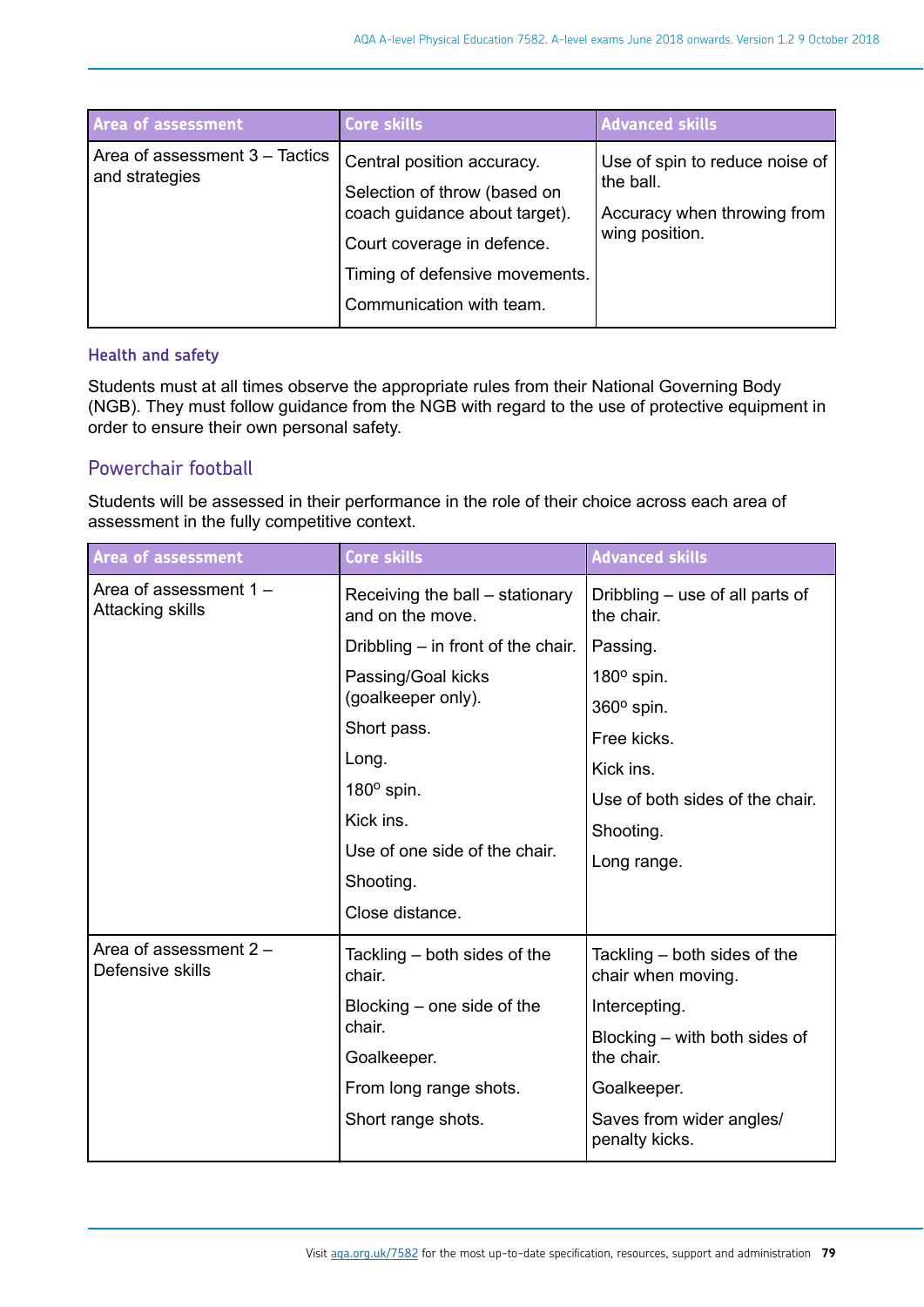| <b>Area of assessment</b>      | Core skills                                                                                  | <b>Advanced skills</b>              |
|--------------------------------|----------------------------------------------------------------------------------------------|-------------------------------------|
| Area of assessment 3 - Tactics | Role at corners/set play.                                                                    | Jockeying.                          |
| and strategies                 | Tracking back.                                                                               | Interception of pass.               |
|                                | Man-to-man marking.                                                                          | Zonal marking.                      |
|                                | Range of passing.                                                                            | Use of feint/disguise.              |
|                                | Decision making – when to<br>pass/dribble/shoot or decision<br>making when to tackle/jockey. | Reaction to feints/disguise.        |
|                                |                                                                                              | Goalkeeper.                         |
|                                | Goalkeeper.                                                                                  | Organisation of team at<br>corners. |
|                                | Positioning during open play.                                                                | Organisation at free kicks          |
|                                | Positioning at corners.                                                                      | (communication to create wall).     |
|                                | Decision making - when to<br>come out.                                                       | Reaction to feints/disguise.        |

Students must at all times observe the appropriate rules from their National Governing Body (NGB). They must follow guidance from the NGB with regard to the use of protective equipment in order to ensure their own personal safety.

#### Polybat

| <b>Area of assessment</b>                           | Core skills                                                                                                   | <b>Advanced skills</b>                                                                          |
|-----------------------------------------------------|---------------------------------------------------------------------------------------------------------------|-------------------------------------------------------------------------------------------------|
| Area of assessment $1 -$<br><b>Attacking skills</b> | Service.<br>Return of service.<br>Push.<br>Hit.                                                               | Varied angle of strike.<br>Varied angle of the ball<br>(accelerating/decelerating the<br>ball). |
| Area of assessment $2 -$<br>Defensive skills        | Service.<br>Return of service.<br>Push.<br>Hit.                                                               | Varied angle of strike.<br>Varied pace of the ball<br>(accelerating/decelerating the<br>ball).  |
| Area of assessment 3 - Tactics<br>and strategies    | Forehand/backhand selection<br>forcing opponent to lift the ball.<br>Bat placement.<br>Use of the sideboards. | Shot variety, use of angle.                                                                     |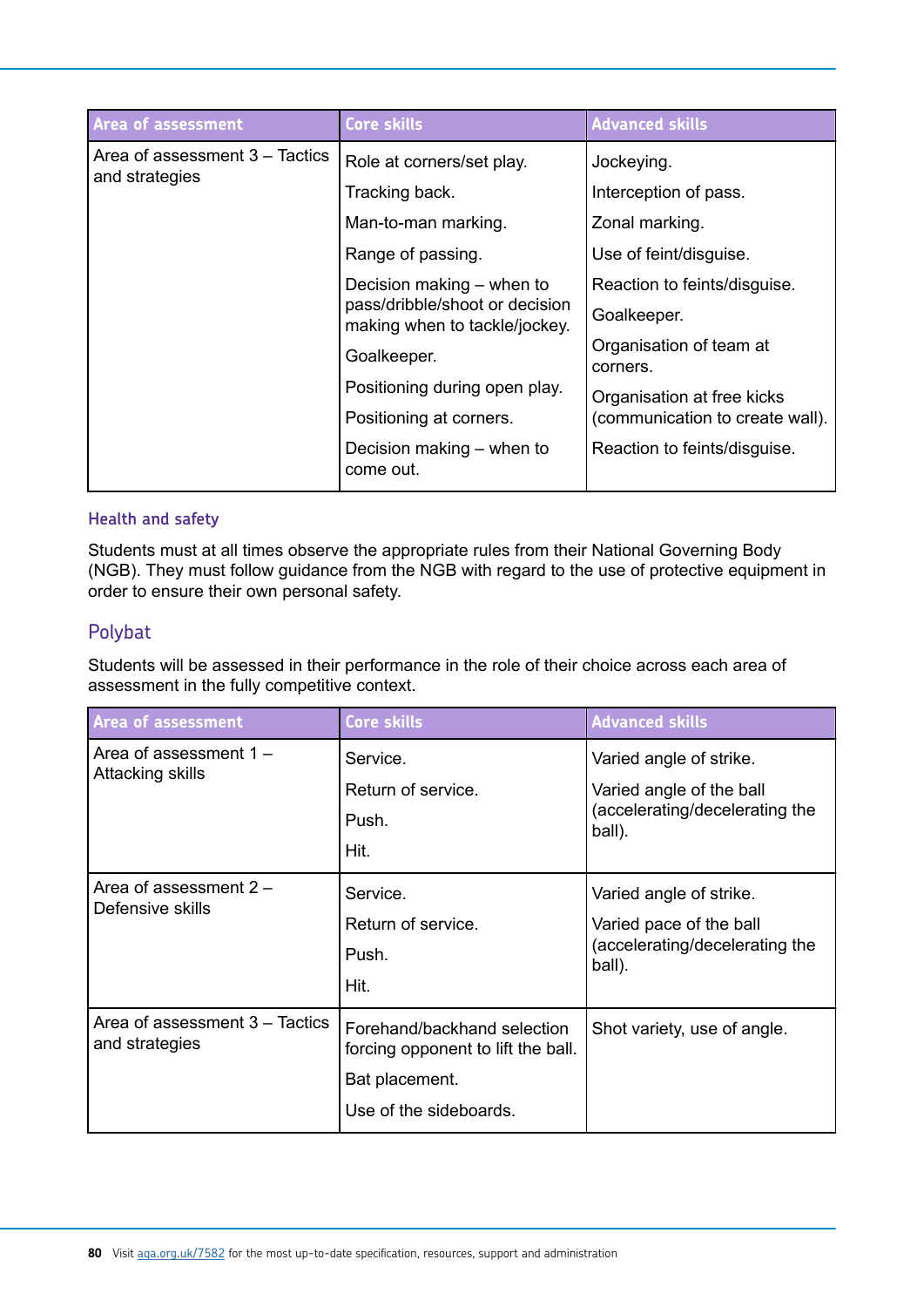Students must at all times observe the appropriate rules from their National Governing Body (NGB). They must follow guidance from the NGB with regard to the use of protective equipment in order to ensure their own personal safety.

#### Table cricket

Students will be assessed in their performance in the role of their choice across each area of assessment in the fully competitive context.

Core skills – hitting the ball (generally straight), keeping the ball on the table.

Advanced skills – use of angle when hitting the ball – effective with a variety of delivery speeds and types of delivery.

| <b>Area of assessment</b>                        | Core skills                                                                        | <b>Advanced skills</b>                                                                   |
|--------------------------------------------------|------------------------------------------------------------------------------------|------------------------------------------------------------------------------------------|
| Area of assessment $1 -$ Batting<br>skills       | Batting – keeping the ball on<br>the table, hitting the ball.                      | Batting – ability to vary shot to<br>hit the scoring areas.                              |
| Area of assessment $2 -$ Fielding<br>skills      | Bowling – speed of push,<br>accuracy of standard delivery -<br>moving the fielder. | Bowling – use of the swing<br>ball, adjusting angle of the<br>ramp, variety of delivery. |
|                                                  | Fielding – slow to medium<br>reaction to the shot.                                 | Fielding – fast reactions to the<br>shot, catching.                                      |
| Area of assessment 3 – Tactics<br>and strategies | Shot angle variety, bowling<br>accuracy, positioning of<br>fielding boards.        | Variation of batting angles to<br>avoid fielding boards.                                 |
|                                                  | Selection of appropriate shot/                                                     | Variation of bowling styles to<br>defeat batsman.                                        |
|                                                  | delivery.                                                                          | Effective fielding board<br>placement.                                                   |

#### **Health and safety**

Students must at all times observe the appropriate rules from their National Governing Body (NGB). They must follow guidance from the NGB with regard to the use of protective equipment in order to ensure their own personal safety.

#### Wheelchair basketball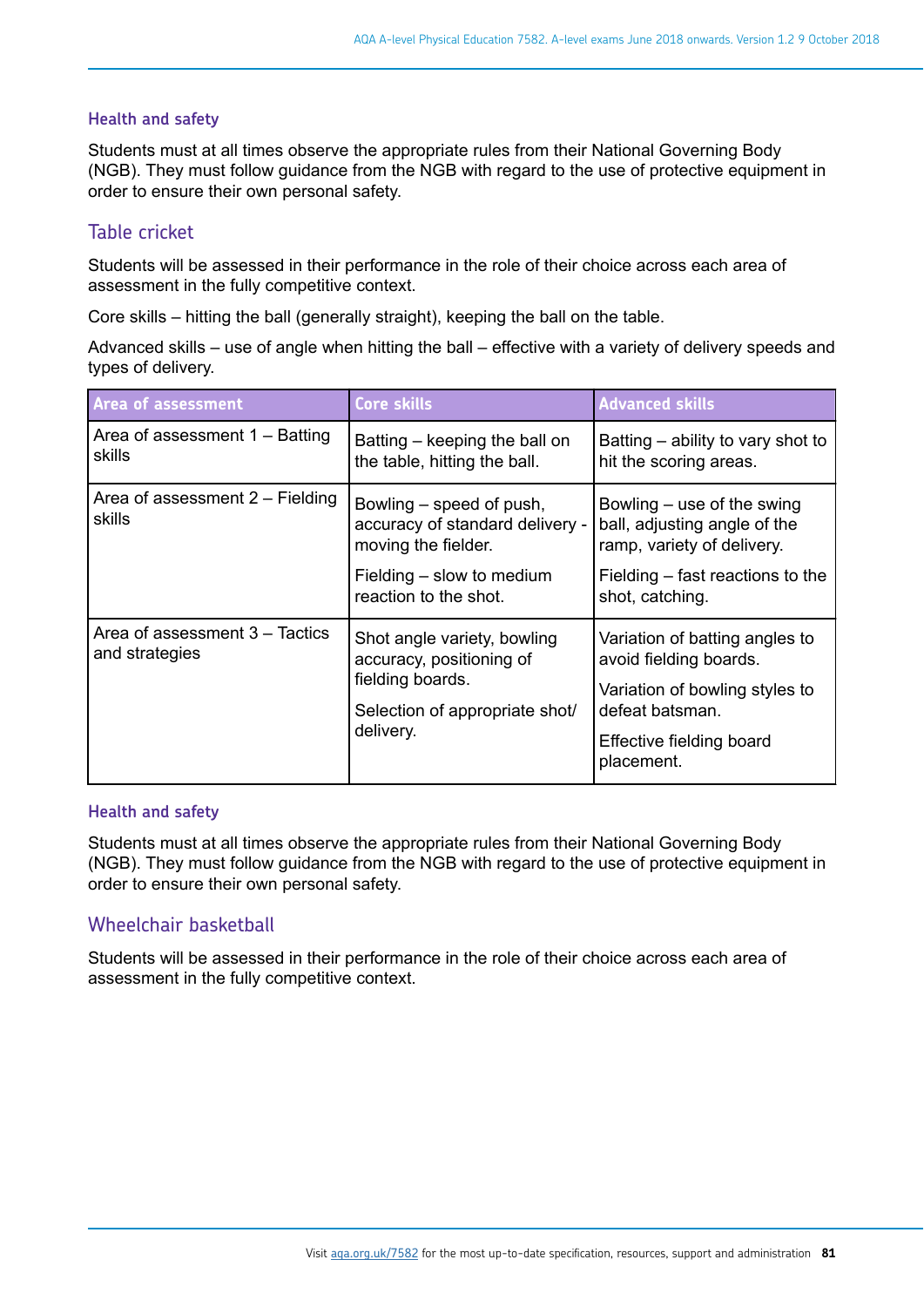| <b>Area</b> of assessment                        | Core skills                                                                                                                                                                   | <b>Advanced skills</b>                                                                                                                                              |
|--------------------------------------------------|-------------------------------------------------------------------------------------------------------------------------------------------------------------------------------|---------------------------------------------------------------------------------------------------------------------------------------------------------------------|
| Area of assessment 1 -<br>Attacking skills       | Catching the ball - stationary,<br>two handed on the move (where<br>able) pick up from floor.                                                                                 | Catching the ball – one<br>handed stationary, one<br>handed moving.                                                                                                 |
|                                                  | Passing – two handed toss, flip<br>pass, chest pass, overhead (two<br>handed), bounce pass.                                                                                   | Passing - one handed<br>passes, flip pass, hook, lob<br>pass, bump.                                                                                                 |
|                                                  | Moving with the ball $-$ two<br>handed dribble, front dribble.                                                                                                                | Moving with the ball – bump<br>and roll, spin, one handed<br>dribble.                                                                                               |
|                                                  | Chair control - starting,<br>stopping, change of direction,<br>change of pace.                                                                                                | Shooting – lay ups, hook<br>shots, set shots outside the                                                                                                            |
|                                                  | Shooting - free shots, set shots<br>(inside the key).                                                                                                                         | key.                                                                                                                                                                |
| Area of assessment 2 -<br>Defensive skills       | Chair positioning.<br>Chair control - starting,<br>stopping, change of direction,<br>change of pace.                                                                          | Intercepting the ball,<br>rebounds.                                                                                                                                 |
| Area of assessment 3 - Tactics<br>and strategies | Pass and dribble selection,<br>variety of pass, accuracy of<br>pass, shot selection, tracking<br>player, chair positioning<br>(blocking).<br>Line of attack, moving into open | High speed moving with the<br>ball, tandem defence, ability<br>in zone defence, ability to<br>beat defender, ability to<br>prevent attacker moving<br>towards hoop. |
|                                                  | space, defensive positioning.<br>Pivot.                                                                                                                                       | Man to man marking,<br>effectiveness in team<br>strategy.                                                                                                           |

Students must at all times observe the appropriate rules from their National Governing Body (NGB). They must follow guidance from the NGB with regard to the use of protective equipment in order to ensure their own personal safety.

#### Wheelchair rugby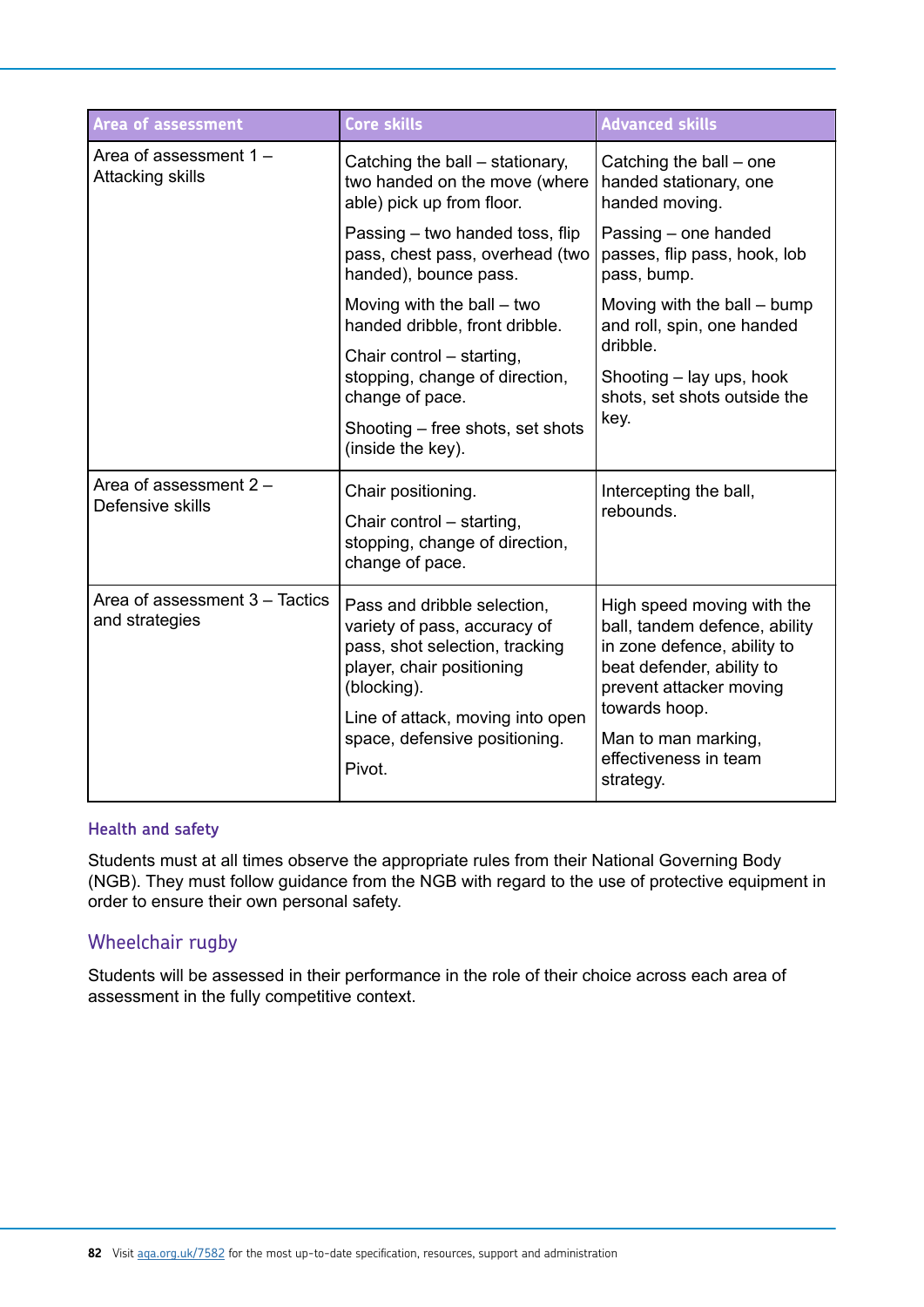| <b>Area of assessment</b>                        | Core skills                                                                                                                                                                                                                                                                                                                                      | <b>Advanced skills</b>                                                                                                                                                                                           |
|--------------------------------------------------|--------------------------------------------------------------------------------------------------------------------------------------------------------------------------------------------------------------------------------------------------------------------------------------------------------------------------------------------------|------------------------------------------------------------------------------------------------------------------------------------------------------------------------------------------------------------------|
| Area of assessment 1 -<br>Attacking skills       | Catching the ball – stationary,<br>two handed on the move<br>(where able) pick up from floor.<br>Passing – two handed toss, flip<br>pass, chest pass, overhead<br>(two handed), bounce pass.<br>Moving with the ball $-$ two<br>handed dribble, front dribble.<br>Chair control – starting,<br>stopping, change of direction,<br>change of pace. | Catching the ball – one handed<br>stationary, one handed moving.<br>Passing - one handed passes,<br>flip pass, hook, lob pass,<br>bump.<br>Moving with the ball – bump<br>and roll, spin, one handed<br>dribble. |
| Area of assessment $2 -$<br>Defensive skills     | Tackling – from the front, back.                                                                                                                                                                                                                                                                                                                 | High speed tackle.                                                                                                                                                                                               |
| Area of assessment 3 – Tactics<br>and strategies | Pass and dribble selection,<br>variety of pass, accuracy of<br>pass, tracking player, chair<br>positioning (blocking).<br>Line of attack, moving into<br>open space, defensive<br>positioning.<br>Pivot.                                                                                                                                         | High speed moving with the<br>ball, tandem defence, ability in<br>zone defence, ability to beat<br>defender, ability to prevent<br>attacker moving towards score<br>zone.                                        |

Students must at all times observe the appropriate rules from their National Governing Body (NGB). They must follow guidance from the NGB with regard to the use of protective equipment in order to ensure their own personal safety.

## Levels of response grids

#### Levels of response grid for performer

All activities must be undertaken and assessed in full versions of a sport which in a fully competitive context apart from the following activities where it may be more appropriate to undertake and assess them in a 'performance context'.

- Climbing a mountain climb involving challenge against the natural environment appropriate to the capabilities of the student.
- Dance a formal dance show/production performing in front of an audience.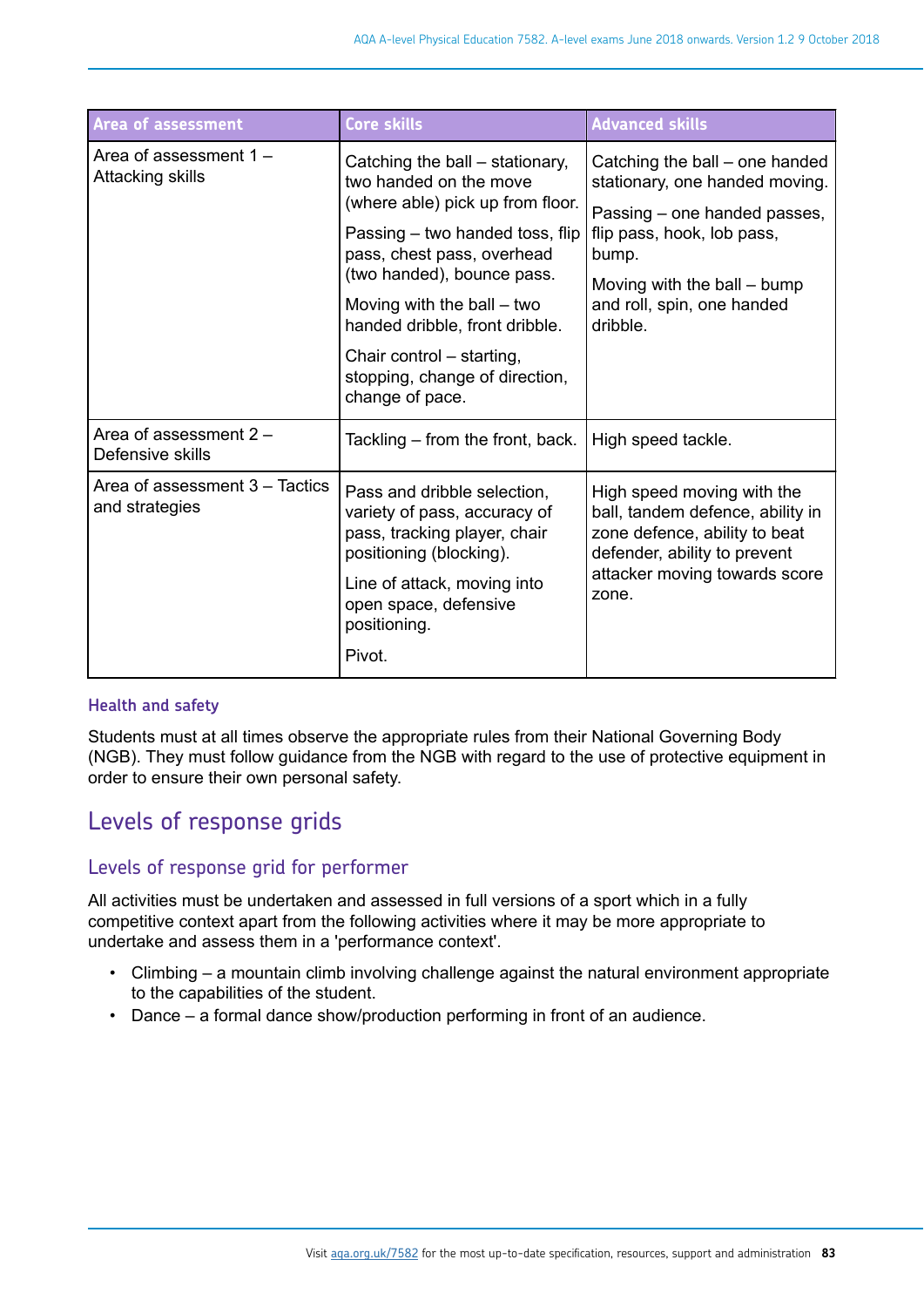#### **Area of assessments 1 and 2**

| <b>Level</b>   | <b>Mark</b> | <b>Description</b>                                                                                                                                                                                                                                                               |
|----------------|-------------|----------------------------------------------------------------------------------------------------------------------------------------------------------------------------------------------------------------------------------------------------------------------------------|
| 5              | $13 - 15$   | Clear demonstration of an excellent level of core and a very good<br>level of advanced skills/techniques in a fully competitive/performance<br>context. Skills/techniques are applied with excellent accuracy/<br>success. Advanced skills are frequently used successfully.     |
|                |             | Maintains excellent levels of technical competence even at the<br>highest levels of competition in a fully competitive situation, or in a<br>very high level performance context.                                                                                                |
|                |             | Excellent levels of physical fitness and/or psychological focus are<br>clearly evident throughout almost the entire duration of performance.                                                                                                                                     |
| $\overline{4}$ | $10 - 12$   | Clear demonstration of a very good level of core and a good level of<br>advanced skills/techniques in a fully competitive/performance context.<br>Skills/techniques are applied with very good accuracy/success.<br>Advanced skills are used frequently, often and successfully. |
|                |             | Maintains very good levels of technical competence at high levels of<br>competition in a fully competitive situation, or in a high level<br>performance context, but may make errors in the most challenging<br>situations.                                                      |
|                |             | Very good levels of physical fitness and/or psychological focus are<br>clearly evident throughout most of the performance.                                                                                                                                                       |
| 3              | $7 - 9$     | Clear demonstration of a good level of core and moderate level of<br>advanced skills/techniques in a fully competitive/performance context.<br>Skills/techniques are applied with good accuracy/success. Advanced<br>skills are used but these are applied inconsistently.       |
|                |             | Maintains good levels of technical competence at high levels of<br>competition in a fully competitive situation, or in a high level<br>performance context, but sometimes makes errors in the more<br>challenging situations.                                                    |
|                |             | Good levels of physical fitness and/or psychological focus are<br>frequently evident during the performance, although there may also<br>be some deficiencies.                                                                                                                    |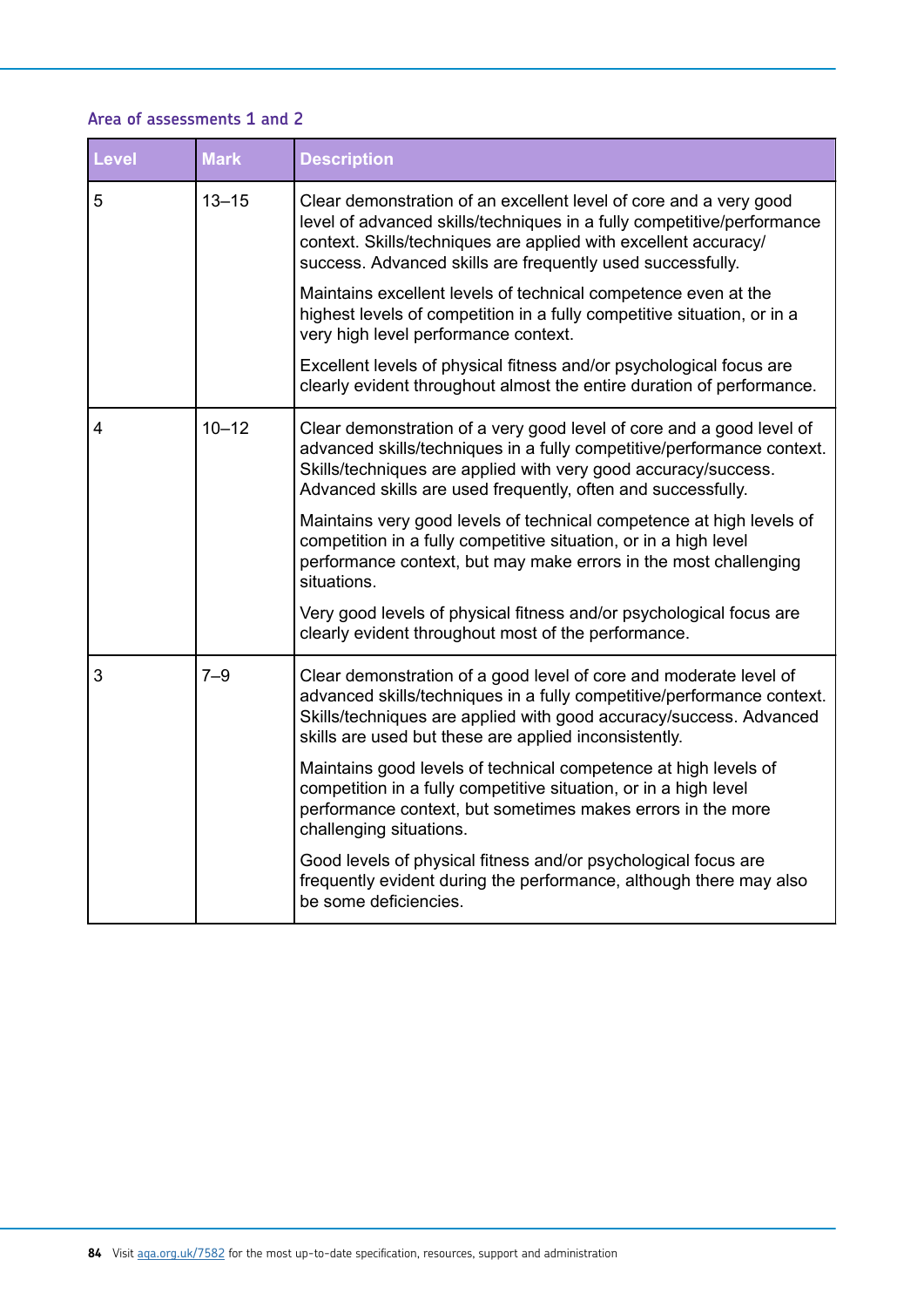| Level          | <b>Mark</b> | <b>Description</b>                                                                                                                                                                                                                                                                                                          |
|----------------|-------------|-----------------------------------------------------------------------------------------------------------------------------------------------------------------------------------------------------------------------------------------------------------------------------------------------------------------------------|
| $\overline{2}$ | $4 - 6$     | Clear demonstration of a moderate level of core and limited level of<br>advanced skills/techniques in a fully competitive/performance context.<br>Skills/techniques are applied with moderate accuracy/success but<br>student is not always consistent. Advanced skills are occasionally<br>used but are rarely successful. |
|                |             | Maintains moderate levels of technical competence in a fully<br>competitive situation but often makes errors in the more challenging<br>situations. As the challenge increases the level of competence lowers<br>significantly.                                                                                             |
|                |             | Moderate levels of physical fitness and/or psychological focus are<br>sometimes evident during the performance, though there are some<br>deficiencies.                                                                                                                                                                      |
|                | $1 - 3$     | Clear demonstration of only a limited level of core and no advanced<br>skills/techniques in a fully competitive/performance context. Skills/<br>techniques are applied with limited accuracy/success and with a clear<br>lack of consistency. Student cannot or does not demonstrate any<br>advanced skills.                |
|                |             | Shows a limited level of technical competence in a fully competitive<br>situation and nearly always makes errors in the more challenging<br>situations.                                                                                                                                                                     |
|                |             | Physical fitness and/or psychological focus are rarely evident during<br>the performance.                                                                                                                                                                                                                                   |
| 0              | $\mathbf 0$ | Nothing worthy of credit.                                                                                                                                                                                                                                                                                                   |

#### **Area of assessment 3**

| Level | <b>Mark</b> | <b>Description</b>                                                                                                                                                                                         |
|-------|-------------|------------------------------------------------------------------------------------------------------------------------------------------------------------------------------------------------------------|
| 5     | $13 - 15$   | Clear demonstration of an excellent level of motivation/commitment.                                                                                                                                        |
|       |             | Consistently demonstrates an excellent understanding and application<br>of rules in a fully competitive/performance context.                                                                               |
|       |             | Excellent application of strategies/tactics or the ability to compose/<br>choreograph routines enables the student to maintain an excellent<br>level of success even at the highest levels of competition. |
|       |             | Very few errors in performance are evident even in the application of<br>advanced tactics and strategies.                                                                                                  |
|       |             | A very wide range of both core and advanced skills/techniques is<br>evident in the delivery and planning of tactics/strategies or<br>choreography.                                                         |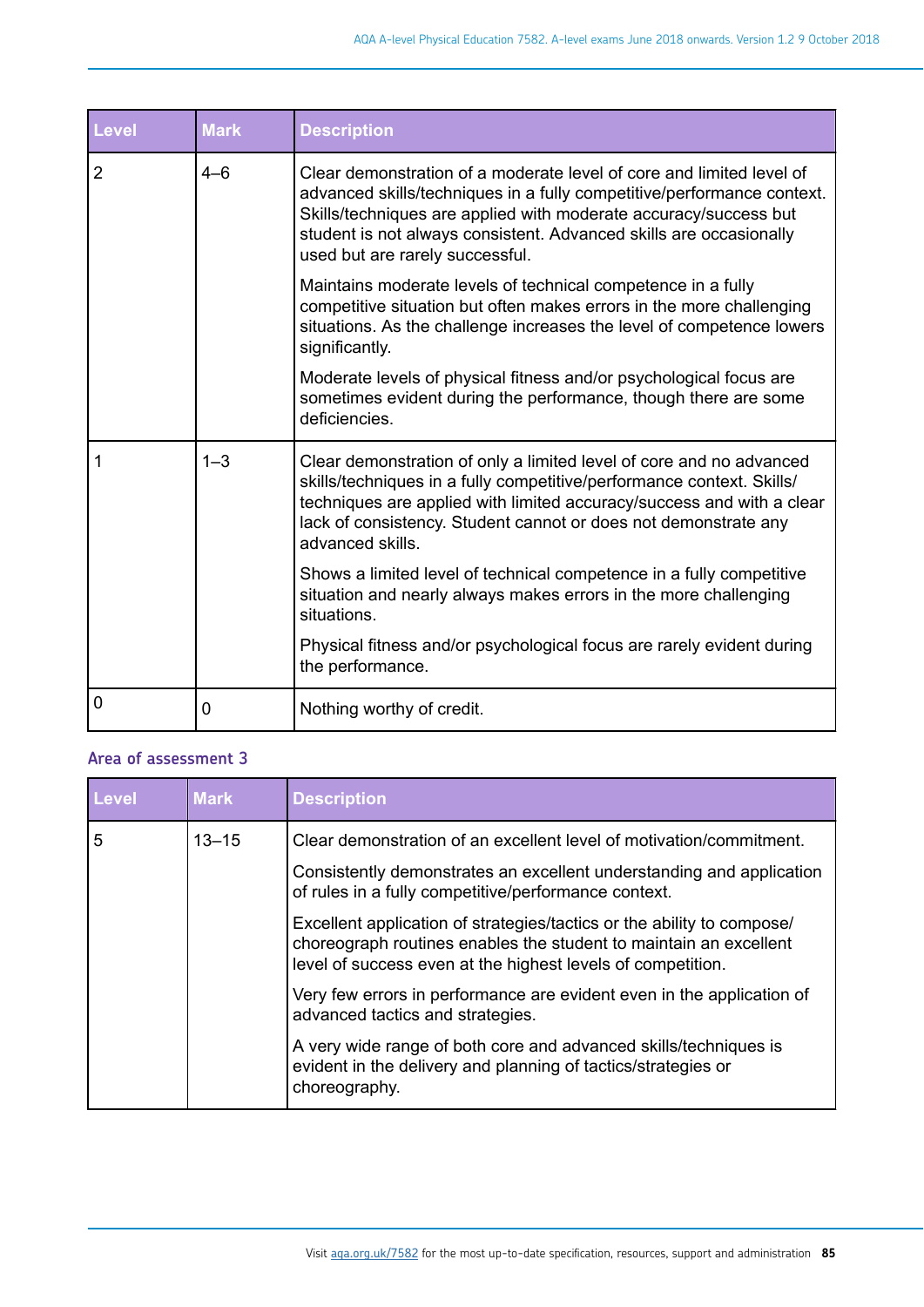| Level          | <b>Mark</b> | <b>Description</b>                                                                                                                                                                                                                  |
|----------------|-------------|-------------------------------------------------------------------------------------------------------------------------------------------------------------------------------------------------------------------------------------|
| $\overline{4}$ | $10 - 12$   | Clear demonstration of a very good level of motivation/commitment.                                                                                                                                                                  |
|                |             | Demonstrates a very good understanding and application of rules in a<br>fully competitive/performance context with very little inconsistency<br>when applying advanced tactics/strategies/choreography.                             |
|                |             | Very good application of strategies/tactics or of the ability to compose/<br>choreograph routines enables the student to maintain a very good level<br>of success, but may make occasional errors at high levels of<br>competition. |
|                |             | Some errors in performance are evident especially in the application of<br>advanced tactics and strategies.                                                                                                                         |
|                |             | A wide range of core skills/techniques and some advanced skills/<br>techniques are evident in the delivery and planning of tactics/strategies<br>or choreography.                                                                   |
| 3              | $7 - 9$     | Clear demonstration of a good level of motivation/commitment.                                                                                                                                                                       |
|                |             | Generally demonstrates a good understanding and application of rules<br>in a fully competitive/performance context but with some inconsistency<br>when applying advanced tactics/strategies/choreography.                           |
|                |             | Good application of strategies/tactics or the ability to compose/<br>choreograph routines enables the student to maintain a good level of<br>success, but with some tactical errors at high levels of competition.                  |
|                |             | Errors in performance are frequently evident especially in the<br>application of advanced tactics and strategies. Performance is<br>frequently consistent when applying tactics/strategies.                                         |
|                |             | A modest range of core skills/techniques is evident in the delivery and<br>planning of tactics/strategies or choreography.                                                                                                          |
| $\overline{2}$ | $4 - 6$     | Clear demonstration of a moderate level of motivation/commitment.                                                                                                                                                                   |
|                |             | Demonstrates a moderate understanding and application of rules in a<br>fully competitive/performance context.                                                                                                                       |
|                |             | Moderate application of strategies/tactics or the ability to compose/<br>choreograph routines enables the student to achieve some success,<br>but makes frequent errors at high levels of competition.                              |
|                |             | Errors in performance are occasionally evident in the application of<br>tactics and strategies.                                                                                                                                     |
|                |             | A limited range of core skills/techniques is evident in the delivery and<br>planning of tactics/strategies or choreography.                                                                                                         |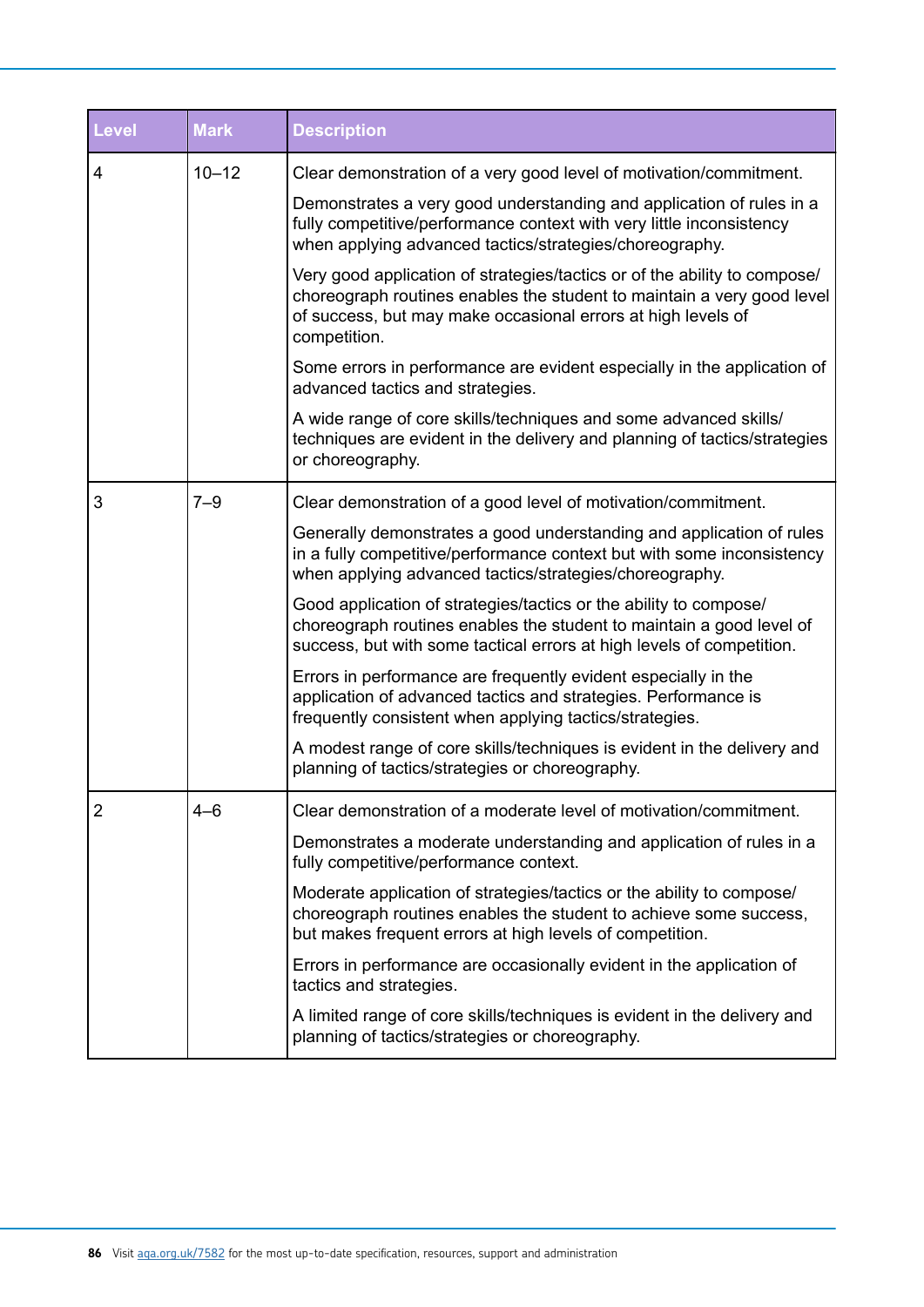| Level | <b>Mark</b> | <b>Description</b>                                                                                                                                                                                                                                                                                                                                                                                                                     |
|-------|-------------|----------------------------------------------------------------------------------------------------------------------------------------------------------------------------------------------------------------------------------------------------------------------------------------------------------------------------------------------------------------------------------------------------------------------------------------|
|       | $1 - 3$     | Clear demonstration of only a limited level of motivation/commitment.<br>Limited understanding and application of rules in a fully competitive/<br>performance context. Limited application of strategies/tactics or the<br>ability to compose/choreograph routines.<br>There are frequent errors in performance when applying tactics and<br>strategies.<br>A very limited range of core skills/techniques is evident in the delivery |
|       |             | and planning of tactics/strategies or choreography.                                                                                                                                                                                                                                                                                                                                                                                    |
| l O   | 0           | Nothing worthy of credit.                                                                                                                                                                                                                                                                                                                                                                                                              |

#### Levels of response grid for coach

All coaching of activities must be undertaken and assessed in full versions of a sport which in a fully competitive context in the analysis and refinement stages, apart from the following activities where it may be more appropriate to undertake and assess them in a 'performance context'.

- Climbing a mountain climb involving challenge against the natural environment appropriate to the capabilities of the student (At A-level it is expected that students should be working at level HVS 5A/5B and working towards level E1/5B).
- Dance a formal dance show/production performing in front of an audience (minimum of 10 people in the audience).

| <b>Level</b> | <b>Mark</b> | <b>Description</b>                                                                                                                                                                                                                        |
|--------------|-------------|-------------------------------------------------------------------------------------------------------------------------------------------------------------------------------------------------------------------------------------------|
| 5            | $13 - 15$   | Clear demonstration of an excellent level of core and a very good<br>level of advanced skills in coaching when analysing skills/techniques<br>in a fully competitive/performance context.                                                 |
|              |             | Excellent levels of consistency, accuracy and success are clearly<br>evident when analysing, modifying and refining skills/techniques to<br>progress and modify performance.                                                              |
|              |             | Maintains excellent levels of coaching competency when refining and<br>modifying core skills and techniques. Maintains very good levels of<br>coaching competency even when refining and modifying advanced<br>skills and techniques.     |
|              |             | Excellent communication skills are clearly evident, normally using the<br>relevant technical terminology and consistently demonstrates the<br>ability to adapt this language to ensure the performer understands the<br>coach's comments. |
|              |             | Exercises/activities designed to modify and refine performance are<br>normally suitably designed and delivered with an excellent level of<br>success, even when working with students using advanced skills.                              |

#### **Area of assessments 1 and 2**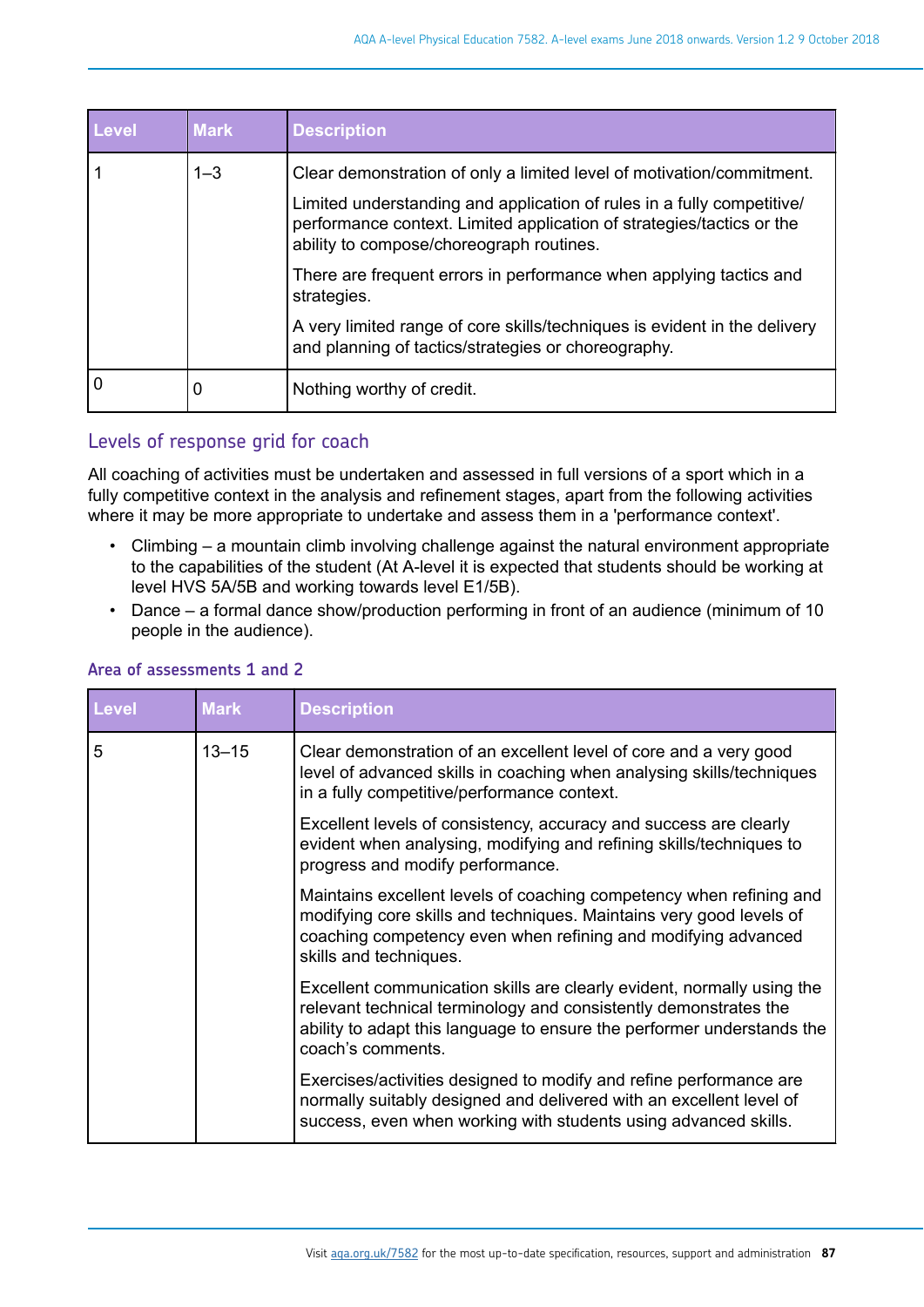| Level          | <b>Mark</b> | <b>Description</b>                                                                                                                                                                                                                             |
|----------------|-------------|------------------------------------------------------------------------------------------------------------------------------------------------------------------------------------------------------------------------------------------------|
| $\overline{4}$ | $10 - 12$   | Clear demonstration of a very good level of core and a good level of<br>advanced skills in coaching when analysing skills/techniques in a fully<br>competitive/performance context.                                                            |
|                |             | Very good levels of consistency, accuracy and success are clearly<br>evident when analysing, modifying and refining skills/techniques to<br>progress and appropriately modify performance.                                                     |
|                |             | Maintains very good levels of coaching competency even when<br>refining and modifying core skills and techniques. Maintains good<br>levels of coaching competency even when refining and modifying<br>advanced skills and techniques.          |
|                |             | Very good communication skills are clearly evident, usually using the<br>relevant technical terminology and usually demonstrates the ability to<br>adapt this language to ensure the performer understands the coach's<br>comments.            |
|                |             | Exercises/activities designed to modify and refine performance are<br>usually suitably designed and delivered with a very good level of<br>success. Usually makes errors in the most challenging situations.                                   |
| 3              | $7 - 9$     | Clear demonstration of a good level of core skills and satisfactory<br>advanced skills in coaching when analysing skills/techniques in a fully<br>competitive/performance context.                                                             |
|                |             | Good levels of consistency, accuracy and success are clearly evident<br>when analysing, modifying and refining a range of skills/techniques to<br>logically progress and appropriately modify performance.                                     |
|                |             | Frequently fails to maintain competence when refining more<br>advanced skills and techniques.                                                                                                                                                  |
|                |             | Good communication skills are clearly evident, frequently using more<br>advanced relevant technical terminology and frequently demonstrates<br>the ability to adapt this language to ensure the performer understands<br>the coach's comments. |
|                |             | Exercises/activities designed to modify and refine performance are<br>suitably designed and delivered with a good degree of success.<br>Frequently fails to maintain competence when working with students<br>using advanced skills.           |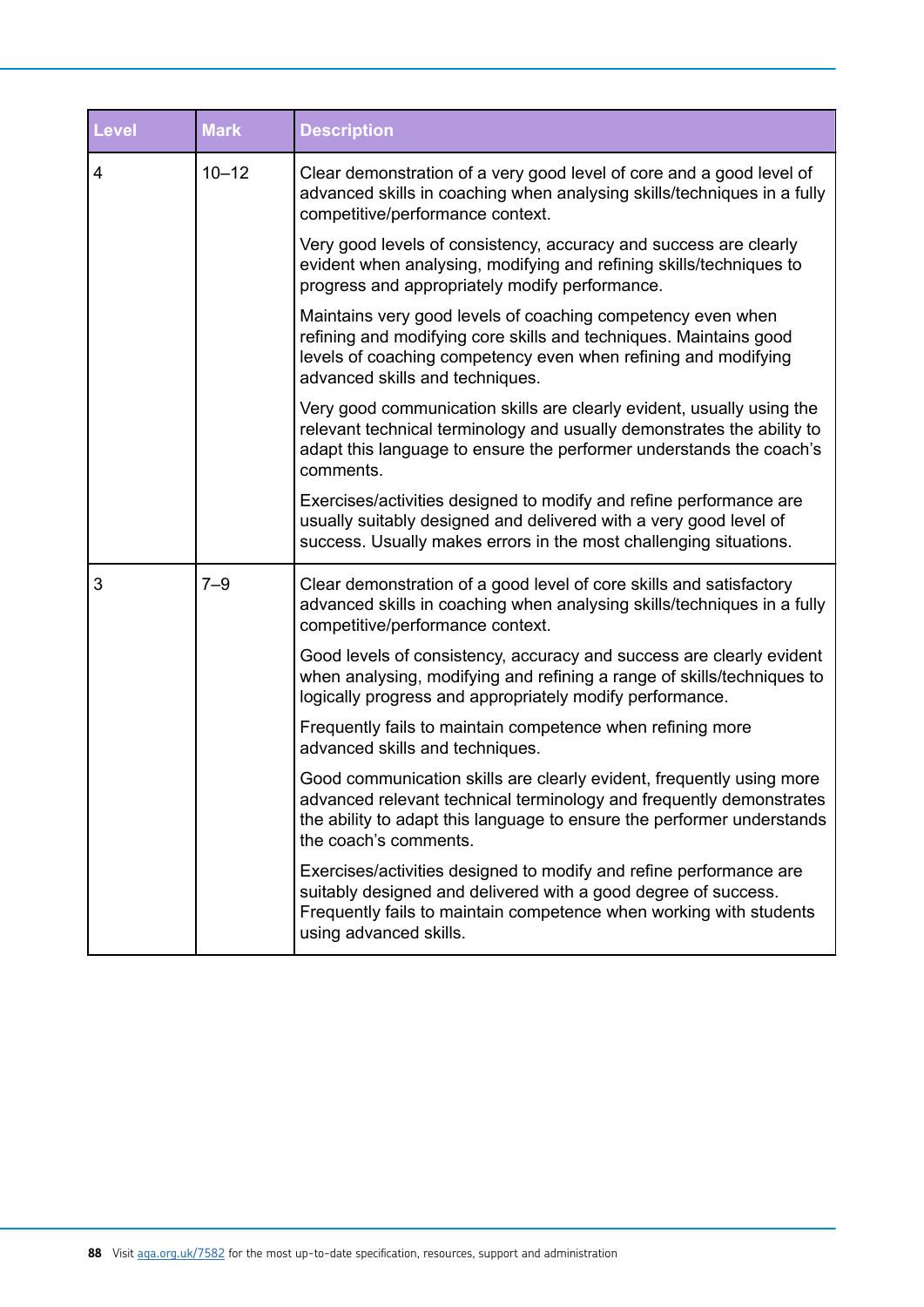| Level          | <b>Mark</b> | <b>Description</b>                                                                                                                                                                                                                    |
|----------------|-------------|---------------------------------------------------------------------------------------------------------------------------------------------------------------------------------------------------------------------------------------|
| $\overline{2}$ | $4 - 6$     | Clear demonstration of a moderate level of core skills and limited level<br>of advanced skills in coaching when analysing skills/techniques in a<br>fully competitive/performance context.                                            |
|                |             | A moderate level of consistency, accuracy and success is evident<br>when analysing, modifying and refining a range of skills/techniques to<br>progress and appropriately modify performance.                                          |
|                |             | Moderate communication skills are evident – occasionally using more<br>advanced technical terminology. The performer may misunderstand<br>the coach's comments and directions.                                                        |
|                |             | Exercises/activities designed to modify and refine performance are<br>occasionally designed and delivered successfully. The student's<br>competence is significantly affected by the level of the performer they<br>are working with. |
| 1              | $1 - 3$     | Clear demonstration of a limited level of core skills and no advanced<br>skills in coaching when analysing skills/techniques in a fully<br>competitive/performance context.                                                           |
|                |             | Limited levels of consistency, accuracy and success when analysing,<br>modifying and refining skills/techniques to modify performance.                                                                                                |
|                |             | Limited communication skills are rarely used - technical terminology<br>is basic and lacks explanation.                                                                                                                               |
|                |             | Exercises/activities designed to modify and refine performance are<br>rarely designed and delivered successfully. The student's competence<br>is significantly affected by the level of the performer they are working<br>with.       |
| 0              | 0           | Nothing worthy of credit.                                                                                                                                                                                                             |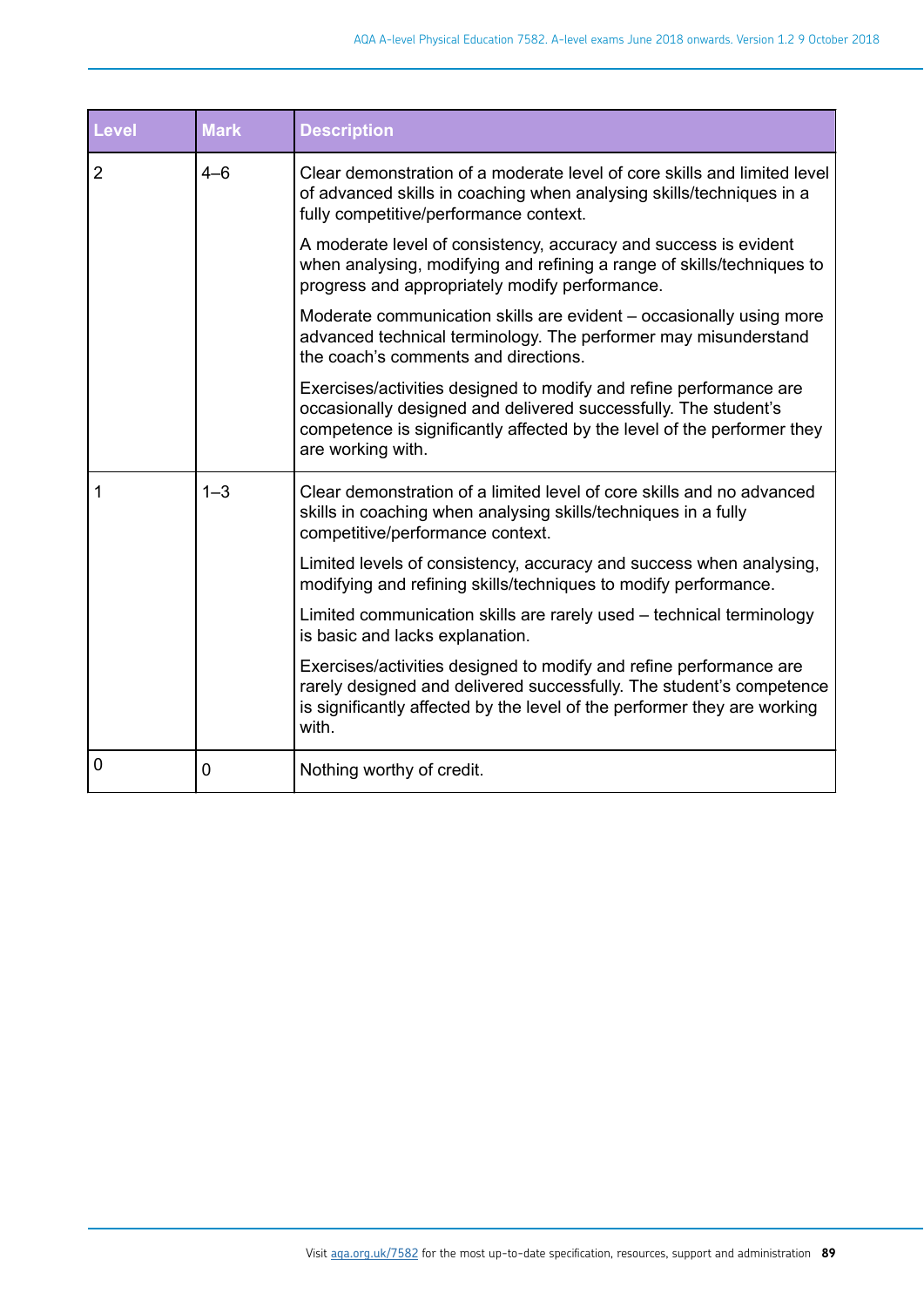#### **Area of assessment 3**

| Level | <b>Mark</b> | <b>Description</b>                                                                                                                                                                                                                                                                                          |
|-------|-------------|-------------------------------------------------------------------------------------------------------------------------------------------------------------------------------------------------------------------------------------------------------------------------------------------------------------|
| 5     | $13 - 15$   | Clear demonstration of an excellent level of motivation/commitment.                                                                                                                                                                                                                                         |
|       |             | Excellent levels of consistency, accuracy and success are clearly<br>evident when analysing, modifying and refining tactics/strategy/<br>choreography.                                                                                                                                                      |
|       |             | Maintains an excellent level of coaching competency even when<br>refining and modifying advanced tactics/strategy/choreography.                                                                                                                                                                             |
|       |             | Excellent communication skills are clearly evident, normally using the<br>relevant technical terminology and consistently demonstrates the<br>ability to adapt this language to ensure the performer understands the<br>coach's comments.                                                                   |
|       |             | Exercises/activities designed to modify and refine performance are<br>normally suitably designed and delivered with an excellent level of<br>success, even when working with students using advanced tactics/<br>strategy/choreography.                                                                     |
|       |             | Performers are able to accurately apply the refined advanced tactics/<br>strategy/choreography with few errors. Performers make excellent<br>progress, thus demonstrating excellent analysis and modification from<br>the coach.                                                                            |
| 4     | $10 - 12$   | Clear demonstration of very good levels of motivation/commitment.                                                                                                                                                                                                                                           |
|       |             | Very good levels of consistency, accuracy and success are clearly<br>evident when analysing, modifying and refining tactics/strategy/<br>choreography.                                                                                                                                                      |
|       |             | Maintains very good levels of coaching competency even when<br>refining and modifying advanced tactics/strategy/choreography.                                                                                                                                                                               |
|       |             | Very good communication skills are clearly evident, usually using the<br>relevant technical terminology and usually demonstrates the ability to<br>adapt this language to ensure the performer understands the coach's<br>comments.                                                                         |
|       |             | Exercises/activities designed to modify and refine performance are<br>sometimes suitably designed and delivered with a very good level of<br>success. Sometimes makes errors when developing advanced tactics/<br>strategy/choreography.                                                                    |
|       |             | Performers are able to accurately apply the refined tactics/strategy/<br>choreography but with some errors evident when attempting to apply<br>advanced tactics/strategy/choreography. Performers often show very<br>good improvement, demonstrating very good analysis and modification<br>from the coach. |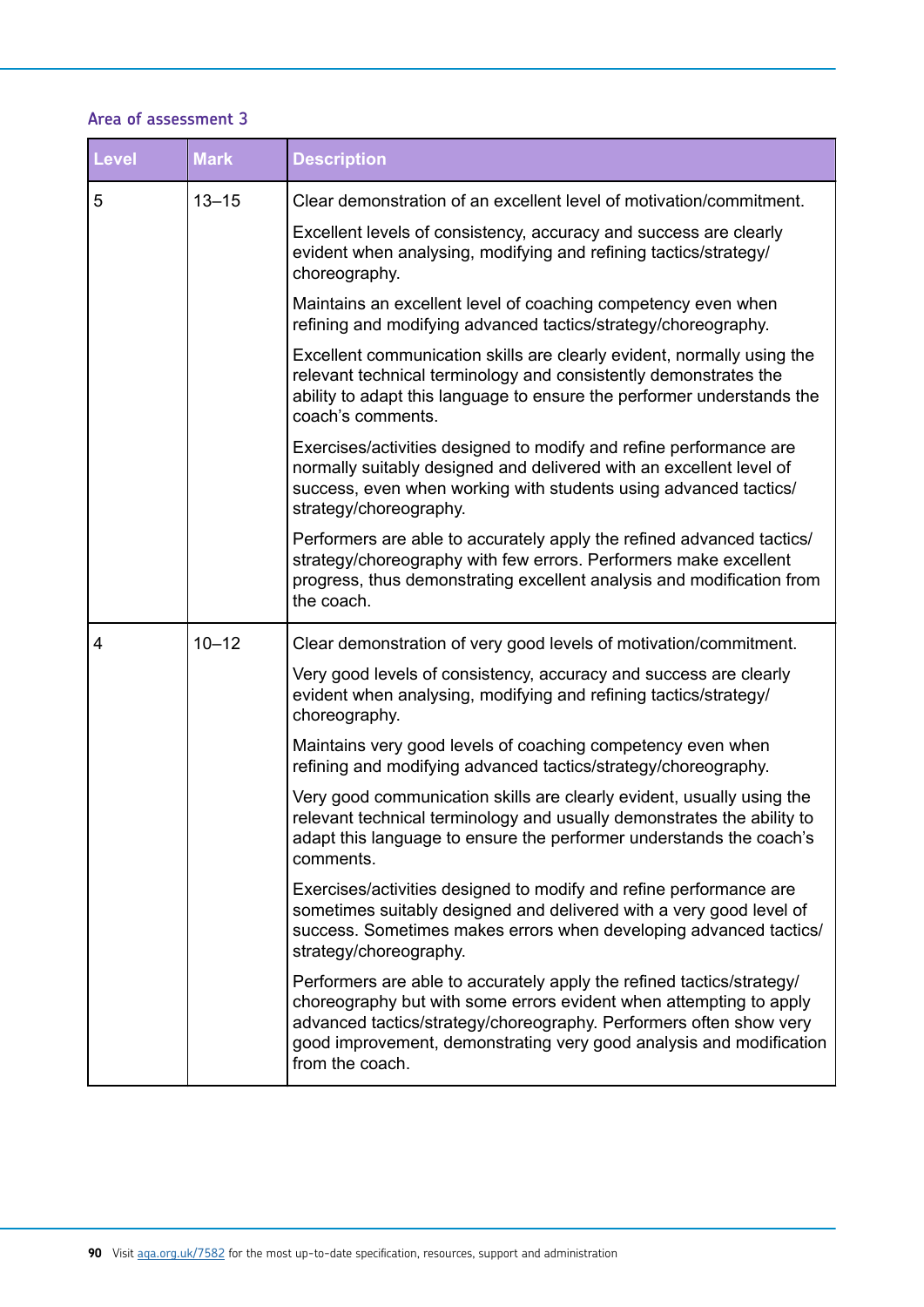| Level          | <b>Mark</b> | <b>Description</b>                                                                                                                                                                                                                                                                                             |
|----------------|-------------|----------------------------------------------------------------------------------------------------------------------------------------------------------------------------------------------------------------------------------------------------------------------------------------------------------------|
| 3              | $7 - 9$     | Clear demonstration of good levels of motivation/commitment.                                                                                                                                                                                                                                                   |
|                |             | Good levels of consistency, accuracy and success are clearly evident<br>when analysing, modifying and refining tactics/strategy/choreography.                                                                                                                                                                  |
|                |             | Often fails to maintain competence when refining more advanced<br>tactics/strategy/choreography.                                                                                                                                                                                                               |
|                |             | Good communication skills are clearly evident, frequently using more<br>advanced relevant technical terminology and frequently demonstrates<br>the ability to adapt this language to ensure the performer understands<br>the coach's comments.                                                                 |
|                |             | Exercises/activities designed to modify and refine performance are<br>frequently suitably designed and delivered with a good degree of<br>success. Frequently fails to maintain competence when working with<br>students using advanced tactics/strategy/choreography.                                         |
|                |             | Performers are frequently able to accurately apply the refined tactics/<br>strategy/choreography but with errors evident when attempting to apply<br>advanced tactics/strategy/choreography. Performances frequently<br>show good improvement, demonstrating good analysis and<br>modification from the coach. |
| $\overline{2}$ | $4 - 6$     | Clear demonstration of moderate levels of motivation/commitment.                                                                                                                                                                                                                                               |
|                |             | A moderate level of consistency, accuracy and success is evident<br>when analysing, modifying and refining tactics/strategy/choreography.                                                                                                                                                                      |
|                |             | Moderate communication skills are evident – occasionally using more<br>advanced technical terminology. The performer may misunderstand<br>the coach's comments and directions.                                                                                                                                 |
|                |             | Exercises/activities designed to modify and refine a basic level of<br>performance are occasionally designed and delivered successfully.                                                                                                                                                                       |
|                |             | Performers are able to occasionally apply some of the refined tactics/<br>strategy/choreography but with errors occasionally evident. Performers<br>occasionally show good improvement, demonstrating good analysis<br>and modification from the coach.                                                        |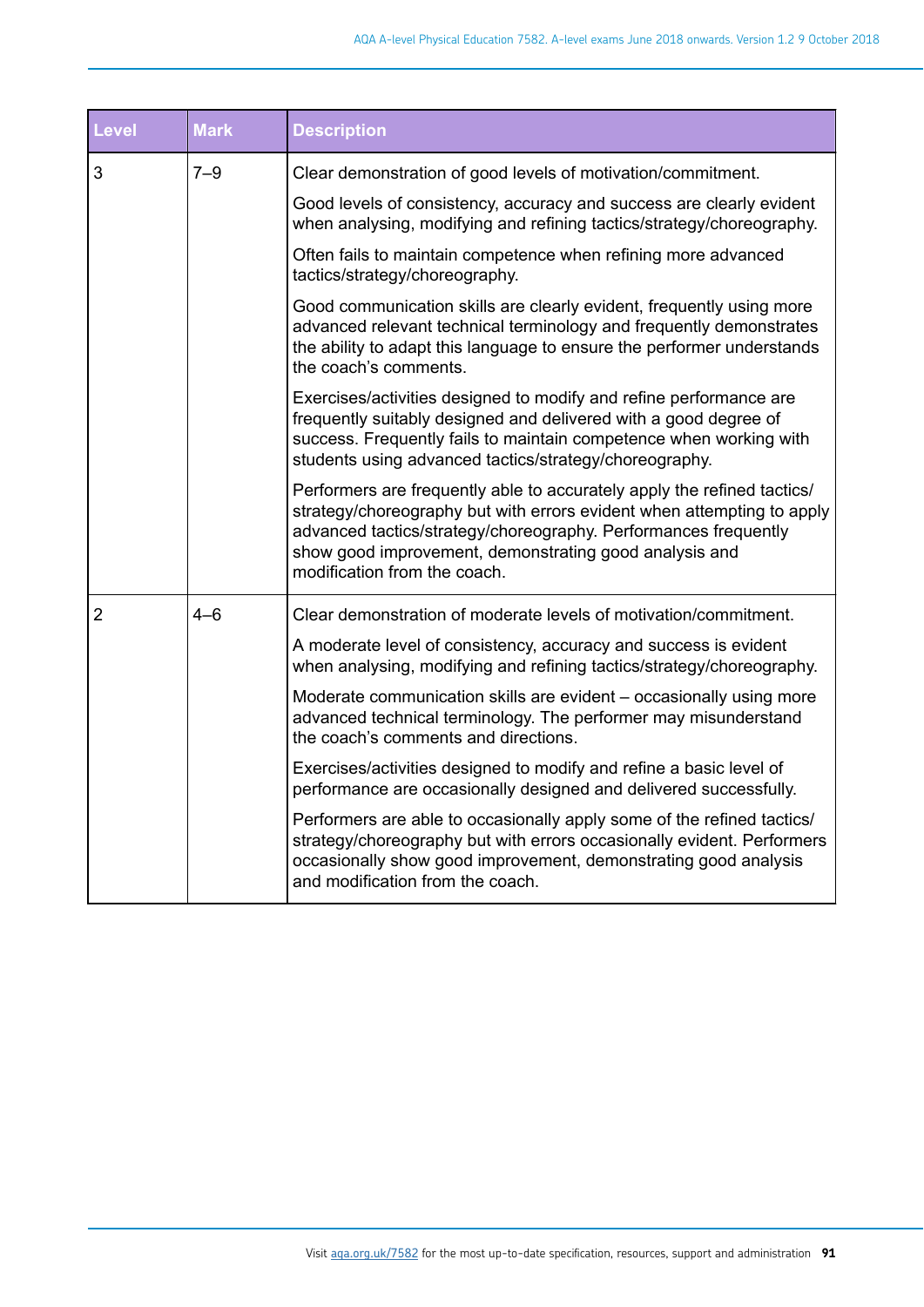| Level | <b>Mark</b> | <b>Description</b>                                                                                                                                                                                                                             |
|-------|-------------|------------------------------------------------------------------------------------------------------------------------------------------------------------------------------------------------------------------------------------------------|
| 1     | $1 - 3$     | Clear demonstration of limited levels of motivation/commitment.                                                                                                                                                                                |
|       |             | Limited levels of consistency, accuracy and success when analysing,<br>modifying and refining tactics/strategy/choreography.                                                                                                                   |
|       |             | Limited communication skills are used – technical terminology is rare,<br>basic and lacks explanation.                                                                                                                                         |
|       |             | Exercises/activities designed to modify and refine performance<br>demonstrated are rarely designed and delivered successfully. Rarely<br>fails to maintain competence when working with students using basic<br>tactics/strategy/choreography. |
|       |             | Performers are able to apply some of the refined tactics/strategy/<br>choreography but with errors highly evident. Performance shows<br>limited improvement demonstrating moderate analysis and<br>modification from the coach.                |
| l 0   | 0           | Nothing worthy of credit.                                                                                                                                                                                                                      |

## Performance analysis assessment (analysis and evaluation)

Students are required to analyse and evaluate, using appropriate theoretical content included in the specification, a performance as either player/performer or coach, in one activity from the specification. Students can analyse and evaluate their own performance or the performance of another, as long as it is in an activity that is from the specification.

This can be completed either:

- in a purely written format, or
- via a combination of a written format (eg continuous prose/PowerPoint slides etc) and additional verbal explanation (eg expanding on PowerPoint presentation/interview).

Students will be assessed on their performance analysis assessment in the following two skills:

- Analysis (20 marks)
- Evaluation (25 marks)

Students will be assessed against the levels of response grids.

#### Analysis

Students should identify and explain two weaknesses: one from Area of assessment 2 and one from Area of assessment 3. The weaknesses can be in their own performance or the performance of another.

For each area of assessment, students may choose just one weakness (to show depth of knowledge) or more than one weakness (to show breadth of knowledge), but students must analyse weaknesses consistently in order to meet the bands in the assessment criteria.

Weaknesses must:

- link to either the core or advanced skills/tactics at A-level
- be from a competitive context
- be analysed in relation to the desired outcome (this may be a comparison to an elite performer, correct technical model or own/others' successful performance).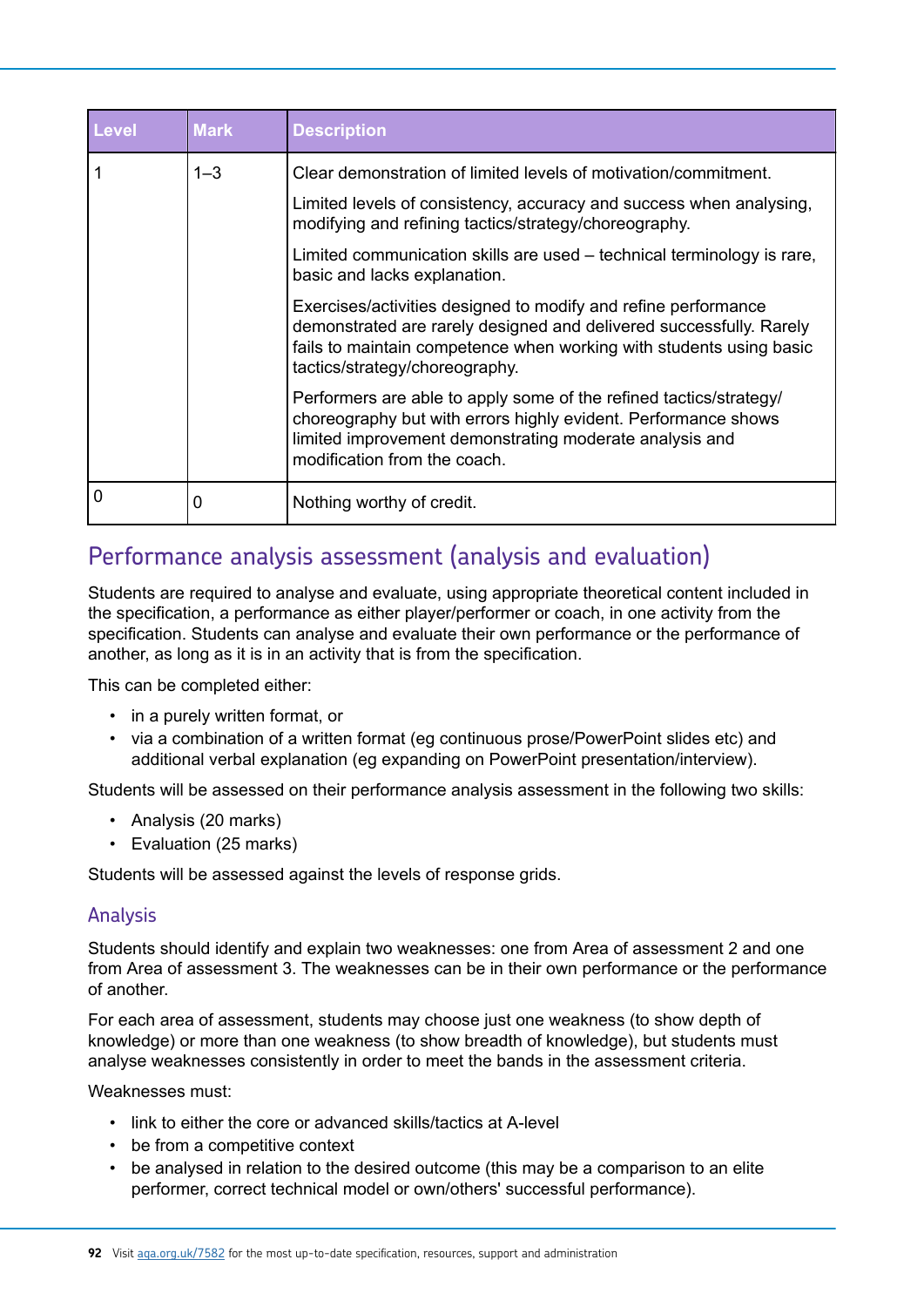In the role of coach, the student will analyse others' performances within a fully competitive game/ formal conditions and discuss the impact that their weakness(es) have on the performance being analysed.

#### Evaluation

Students must demonstrate their knowledge of theoretical cause(s) and correction(s) for each of the weaknesses identified, ie the weakness(es) from Area of assessment 2 and the weakness(es) from Area of assessment 3. They must demonstrate depth of theoretical understanding across both weaknesses.

All causes and corrective measures used by the students must be from the theoretical content within the specification.

#### Levels of response grids for both performer and coach

#### **Analysis of performance**

| Level | <b>Mark</b> | <b>Description</b>                                                                                                                                                                                                                                |
|-------|-------------|---------------------------------------------------------------------------------------------------------------------------------------------------------------------------------------------------------------------------------------------------|
| 5     | $17 - 20$   | Student is able to identify and explain weakness(es), illustrating an<br>excellent level of awareness.                                                                                                                                            |
|       |             | Student demonstrates excellent levels of depth and/or breadth of<br>analysis when analysing weaknesses, consistently highlighting the effect<br>of prominent technical/tactical/strategic errors upon overall skill<br>execution and performance. |
|       |             | Student shows excellent knowledge and understanding of the different<br>techniques/tactics/strategies used in the analysis.                                                                                                                       |
|       |             | Student uses appropriate and correct technical terminology consistently.                                                                                                                                                                          |
| 4     | $13 - 16$   | Student is usually able to identify and explain the weakness(es),<br>illustrating a very good level of awareness.                                                                                                                                 |
|       |             | Student demonstrates very good levels of depth and/or breadth of<br>analysis when analysing weaknesses, usually highlighting the effect of<br>technical/tactical/strategic errors upon overall skill execution and<br>performance.                |
|       |             | Student shows very good knowledge and understanding of the different<br>techniques/tactics/strategies used in the analysis.                                                                                                                       |
|       |             | Student usually uses appropriate and correct technical terminology but<br>the use of this terminology may occasionally be inconsistent.                                                                                                           |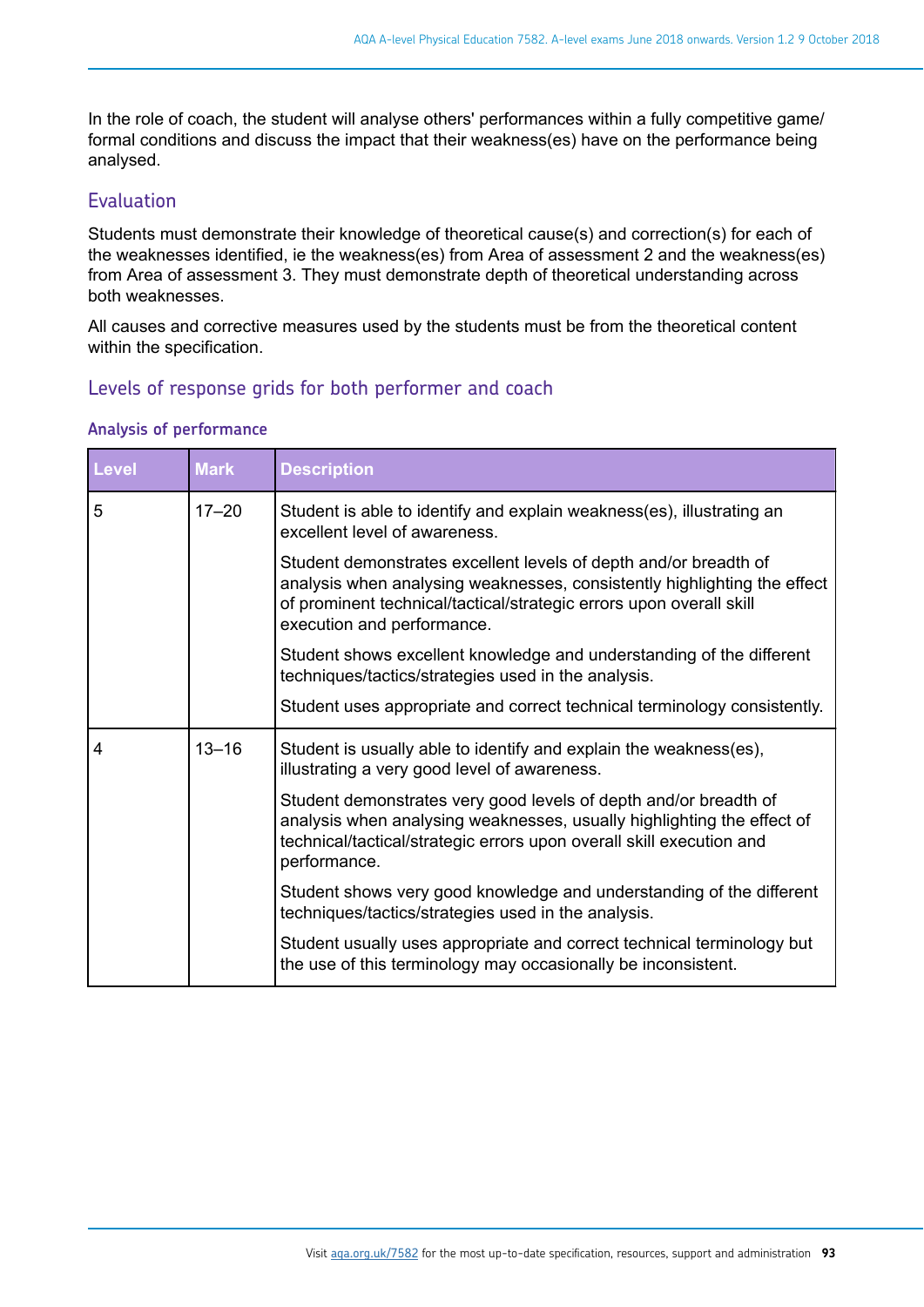| Level          | <b>Mark</b> | <b>Description</b>                                                                                                                                                                                                                                                                                                            |
|----------------|-------------|-------------------------------------------------------------------------------------------------------------------------------------------------------------------------------------------------------------------------------------------------------------------------------------------------------------------------------|
| 3              | $9 - 12$    | Student is sometimes able to identify and explain the weakness(es),<br>illustrating a good level of awareness.                                                                                                                                                                                                                |
|                |             | Student demonstrates good levels of depth and breadth of analysis<br>when analysing weaknesses, sometimes highlighting the effect of<br>relevant technical/tactical/strategic errors upon overall skill execution<br>and performance. There may be some inaccuracy when analysing<br>advanced skills/tactics/choreography.    |
|                |             | Student shows good knowledge and understanding of the different<br>techniques/tactics/strategies used in the analysis.                                                                                                                                                                                                        |
|                |             | Student sometimes uses appropriate and correct technical terminology<br>but the use of this terminology may sometimes be inconsistent.                                                                                                                                                                                        |
| $\overline{2}$ | $5 - 8$     | Student is occasionally able to identify and explain weakness(es),<br>illustrating a moderate level of awareness.                                                                                                                                                                                                             |
|                |             | Student demonstrates moderate levels of depth and breadth of analysis<br>when analysing weaknesses, occasionally highlighting the effect of<br>relevant technical/tactical/strategic errors upon overall skill execution<br>and performance. There may be some inaccuracy when analysing core<br>skills/tactics/choreography. |
|                |             | Student shows moderate knowledge and understanding of the different<br>techniques/tactics/strategies used in the analysis.                                                                                                                                                                                                    |
|                |             | Student occasionally uses appropriate and correct technical terminology<br>but the use of this terminology is often inconsistent.                                                                                                                                                                                             |
| 1              | $1 - 4$     | Student is rarely able to identify and explain weakness(es), illustrating a<br>limited level of awareness.                                                                                                                                                                                                                    |
|                |             | Student demonstrates limited levels of depth and breadth of analysis<br>when analysing weaknesses, rarely highlighting the effect of technical/<br>tactical/strategic errors upon overall skill execution and performance.                                                                                                    |
|                |             | Student shows limited knowledge and understanding of the different<br>techniques/tactics/strategies used in the analysis.                                                                                                                                                                                                     |
|                |             | Student rarely uses appropriate and correct technical terminology.                                                                                                                                                                                                                                                            |
| 0              | 0           | Nothing worthy of credit.                                                                                                                                                                                                                                                                                                     |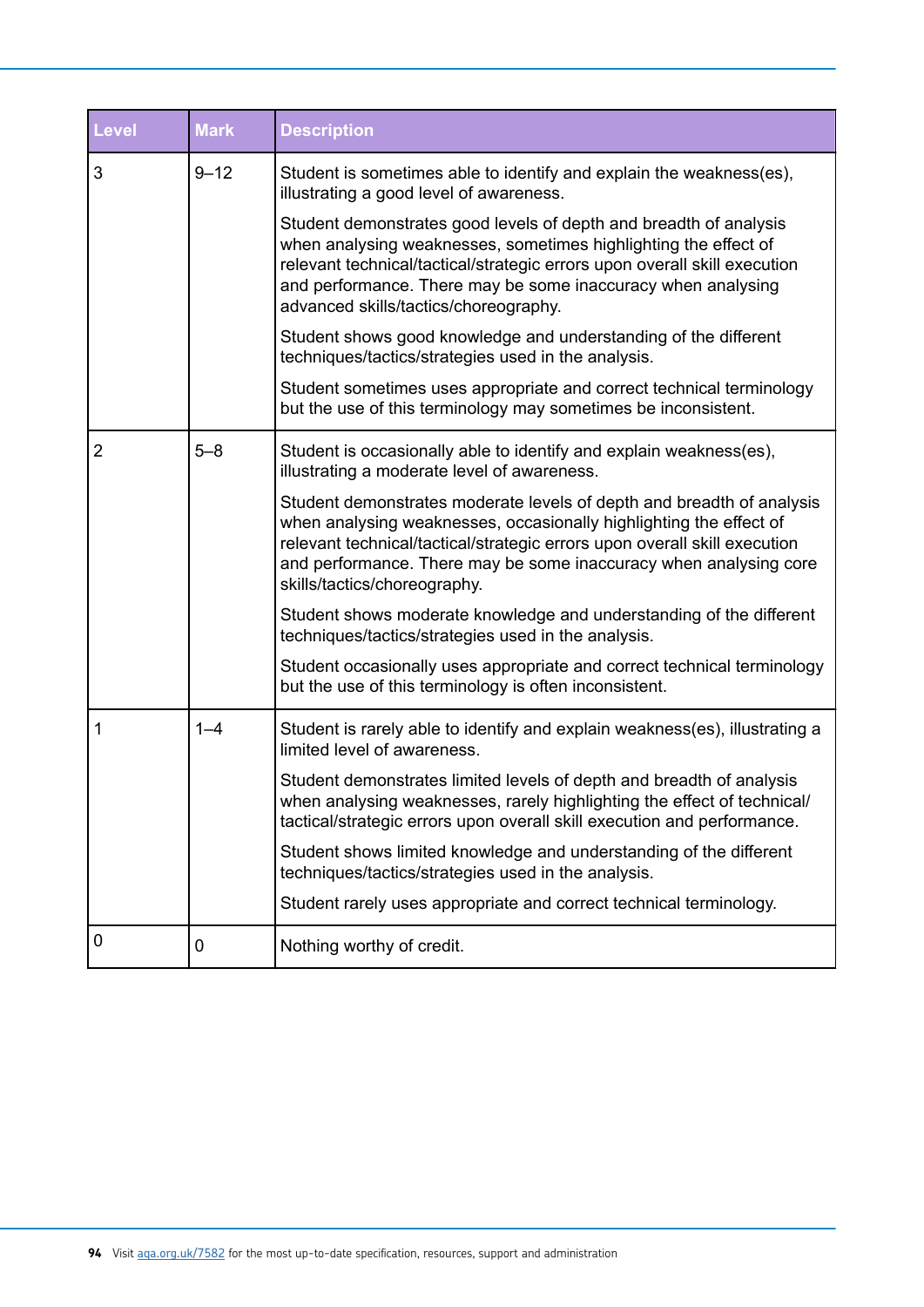| <b>Evaluation of performance</b> |  |
|----------------------------------|--|
|----------------------------------|--|

| Level | <b>Mark</b> | <b>Description</b>                                                                                                                                                           |
|-------|-------------|------------------------------------------------------------------------------------------------------------------------------------------------------------------------------|
| 5     | $21 - 25$   | Student demonstrates excellent depth of knowledge of relevant<br>theoretical causes and corrections in line with the detail required in the<br>specification for that topic. |
|       |             | The cause(s) are developed and directly linked back to the<br>weakness(es) with a detailed explanation which contains few if any<br>inaccuracies.                            |
|       |             | Relevant corrective measures for weaknesses are identified and linked<br>back to the cause(s) using theory from the specification with almost no<br>inaccuracies.            |
|       |             | Student almost always uses an excellent level of technical language<br>throughout this section of work.                                                                      |
| 4     | $16 - 20$   | Student demonstrates very good depth of knowledge of relevant<br>theoretical causes and corrections in line with the detail required in the<br>specification for that topic. |
|       |             | The cause(s) are usually developed and directly linked back to the<br>weakness(es) with a clear explanation which contains only occasional<br>inaccuracies.                  |
|       |             | Relevant corrective measures for weaknesses are usually identified and<br>linked back to the cause(s) using theory from the specification with few<br>inaccuracies.          |
|       |             | Student uses a very good level of technical language throughout this<br>section of work although there may be occasional inconsistency.                                      |
| 3     | $11 - 15$   | Student demonstrates good depth of knowledge of relevant theoretical<br>causes and corrections in line with the detail required in the specification<br>for that topic.      |
|       |             | The cause(s) are sometimes developed and directly linked back to the<br>weakness(es) with an explanation which may be lacking in depth with<br>some inaccuracies.            |
|       |             | Relevant corrective measures for weaknesses are sometimes identified<br>and linked back to the cause(s) with theory from the specification but<br>with some inaccuracies.    |
|       |             | Student uses a good level of technical language throughout this section<br>of work, although there are likely to be some inconsistencies.                                    |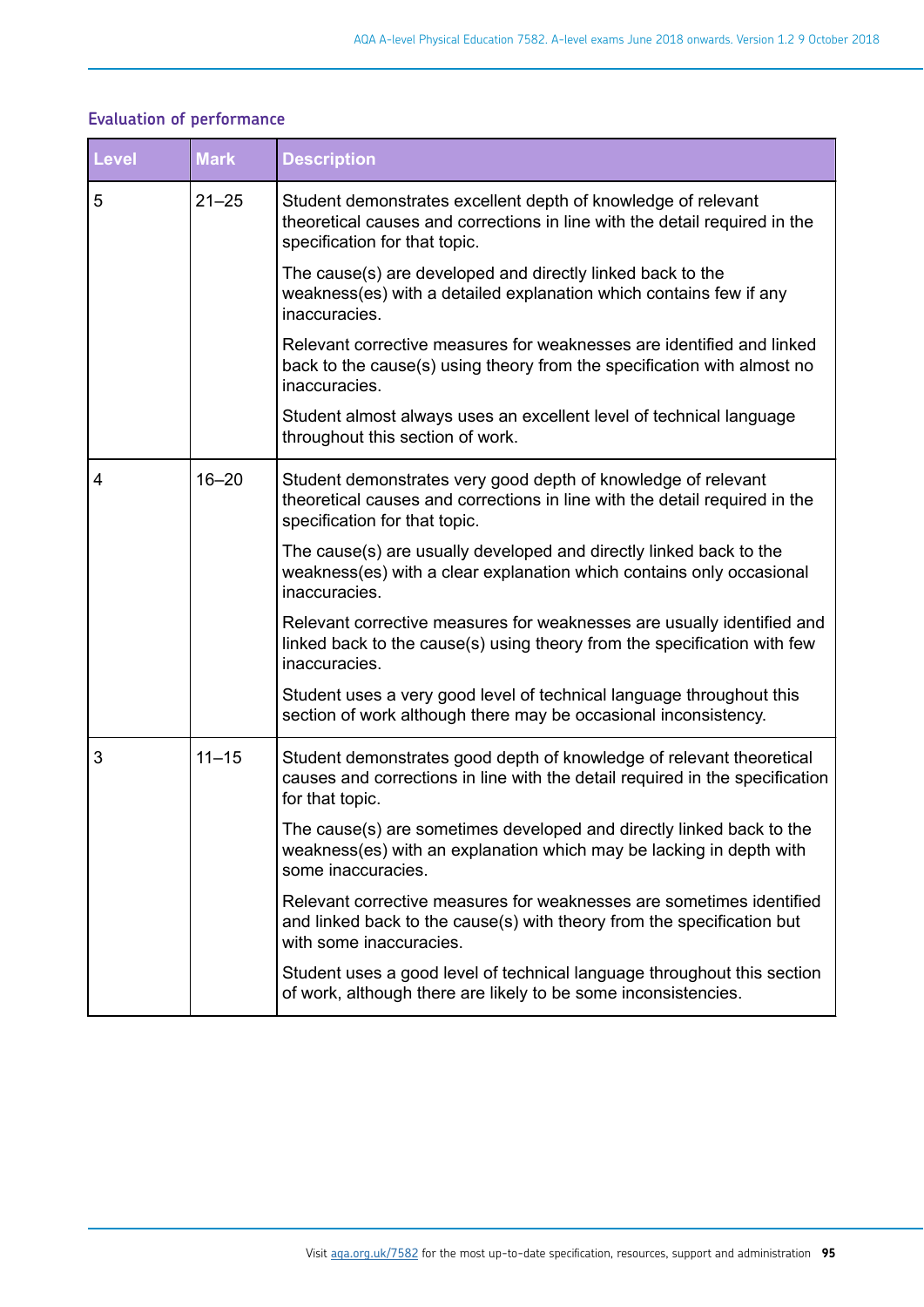| Level          | <b>Mark</b> | <b>Description</b>                                                                                                                                                                      |
|----------------|-------------|-----------------------------------------------------------------------------------------------------------------------------------------------------------------------------------------|
| $\overline{2}$ | $6 - 10$    | Student demonstrates a moderate depth of knowledge of relevant<br>theoretical causes and corrections in line with the detail required in the<br>specification for that topic.           |
|                |             | The cause(s) are occasionally developed to a basic level and may be<br>linked back to the weakness(es) with an explanation which is likely to be<br>lacking in depth with inaccuracies. |
|                |             | Relevant corrective measures for weaknesses are occasionally<br>identified and linked back to the cause(s) with theory from the<br>specification but with inaccuracies.                 |
|                |             | Student uses a reasonable level of technical language throughout this<br>section of work, but with inconsistencies.                                                                     |
| 1              | $1 - 5$     | Student demonstrates a limited depth of knowledge in all of the relevant<br>theoretical causes and corrections in line with the detail required in the<br>specification for that topic. |
|                |             | The causes are rarely developed or linked back to the weaknesses.                                                                                                                       |
|                |             | Relevant corrective measures for weaknesses may be occasionally<br>identified but are rarely linked back to the cause(s) with theory from the<br>specification.                         |
|                |             | Student uses a limited level of technical language throughout this<br>section of work and there are inconsistencies.                                                                    |
| l 0            | 0           | Nothing worthy of credit.                                                                                                                                                               |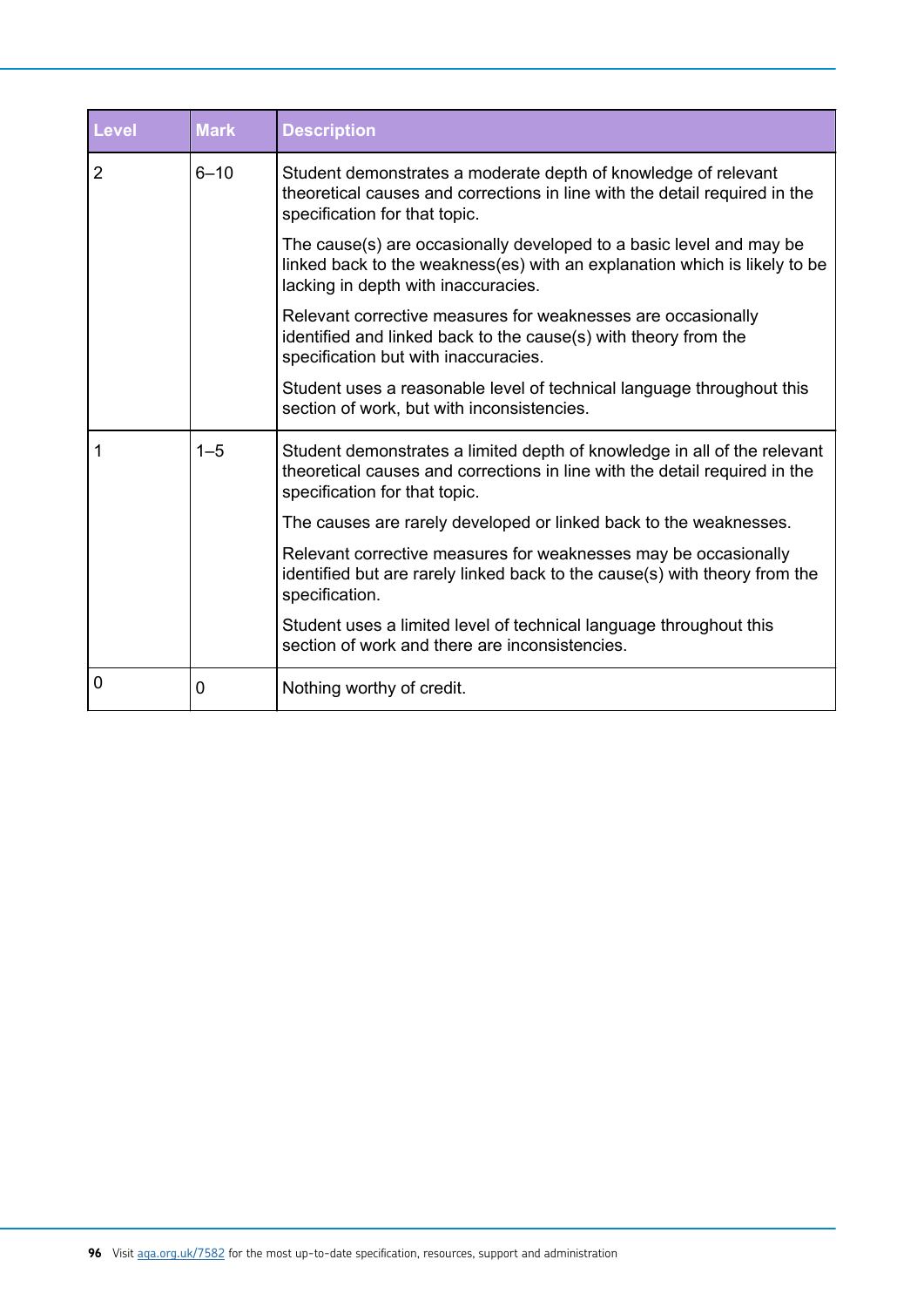# 5 Non-exam assessment administration

The non-exam assessment (NEA) for this specification is split into two strands: a practical performance, and an analysis and evaluation of a performance.

Visit [aqa.org.uk/7582](http://www.aqa.org.uk/7582) for detailed information about all aspects of NEA administration.

The head of the school or college is responsible for making sure that NEA is conducted in line with our instructions and Joint Council for Qualifications (JCQ) instructions.

# 5.1 Supervising and authenticating

To meet Ofqual's qualification level conditions and requirements:

- **students** must sign the *Candidate record form* (CRF) to confirm that the work submitted is their own
- all **teachers** who have marked a student's work must sign the declaration of authentication on the CRF. This is to confirm that the work is solely that of the student concerned and was conducted under the conditions laid down by this specification
- teachers must ensure that a CRF is provided with each student's work.

Teachers must ensure there is sufficient direct supervision so the work submitted can be confidently authenticated as belonging to the student concerned. Further guidance on supervising and authenticating student work for the performance assessment (practical performance) and the performance analysis assessment (analysis and evaluation) aspects of NEA is provided below.

If a student receives additional assistance which is acceptable within the guidelines for this specification, you should award a mark that represents the student's unaided achievement. You must record the support the student received on the CRF and sign the authentication statement. If the statement is not signed, there is no evidence that the work has been properly authenticated and AQA will set the associated marks to zero.

## Performance assessment

Where practical performances have been carried out within the school/college, students must be under direct supervision and the work must be marked by the teacher. The teacher can then be confident the performances are authentic.

Work may be completed outside of school/college without direct supervision for offsite activities and/or activities that cannot be replicated live at moderation. Where an assessed activity has been performed outside of school/college (see [Moderation](#page-100-0) (page 101) for more detail) an audiovisual recording of that performance must be made. To identify the performance, the student must provide the following information at the start of the recording:

- five digit centre number
- candidate number
- candidate name
- component code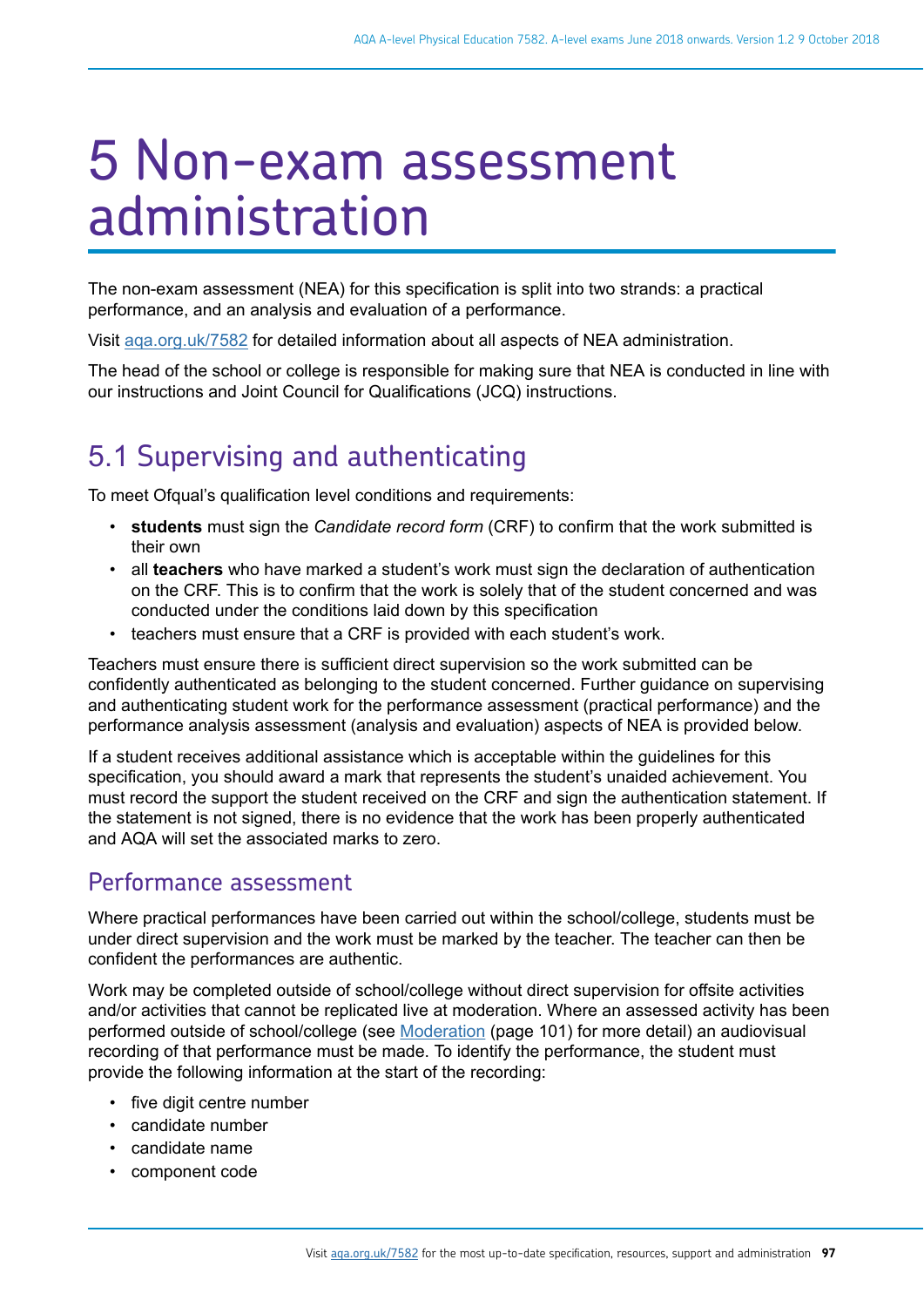- activity
- role.

To ensure the authenticity of the performance, the student's face must be clearly visible at the start of the recording. If the activity involves multiple competitors, eg team games, the student must stipulate how they can be identified on the recording, eg by a coloured bib or a shirt number. This ensures the teacher can be confident the performance on the recording is authentic and is by the student. The teacher must use this evidence to mark the student in that activity.

## Performance analysis assessment (analysis and evaluation)

Students don't need to be supervised at all times when completing this work. Work may be completed outside of school/college without direct supervision, provided the teacher is confident the work produced is the student's own and marks the student's work. Teachers must be sufficiently familiar with the student's general standard to judge whether the piece of work submitted is within his/her capabilities. Familiarity with the student's general standard will be obtained over the duration of the course of study.

Where this work has been carried out in written format, students must insert the following details on each page of work as a header or footer:

- five digit centre number
- candidate number
- component code.

Where this work has been carried out in verbal format and been evidenced via an audiovisual recording (see [Moderation](#page-100-0) (page 101) for more detail), the student must provide the following information at the start of the recording:

- five digit centre number
- candidate number
- candidate name
- component code
- **activity**
- role.

To ensure authenticity of the work, the student's face must be clearly visible throughout the recording. This is to ensure the teacher can be confident the performance on the recording is authentic and that of the student.

## 5.2 Avoiding malpractice

Please inform your students of the AQA regulations concerning malpractice. They must not:

- submit work that is not their own
- lend work to other students
- allow other students access to, or use of, their own independently-sourced source material
- include work copied directly from books, the internet or other sources without acknowledgement
- submit work that is word-processed by a third person without acknowledgement
- include inappropriate, offensive or obscene material.

These actions constitute malpractice and a penalty will be given (for example, disqualification).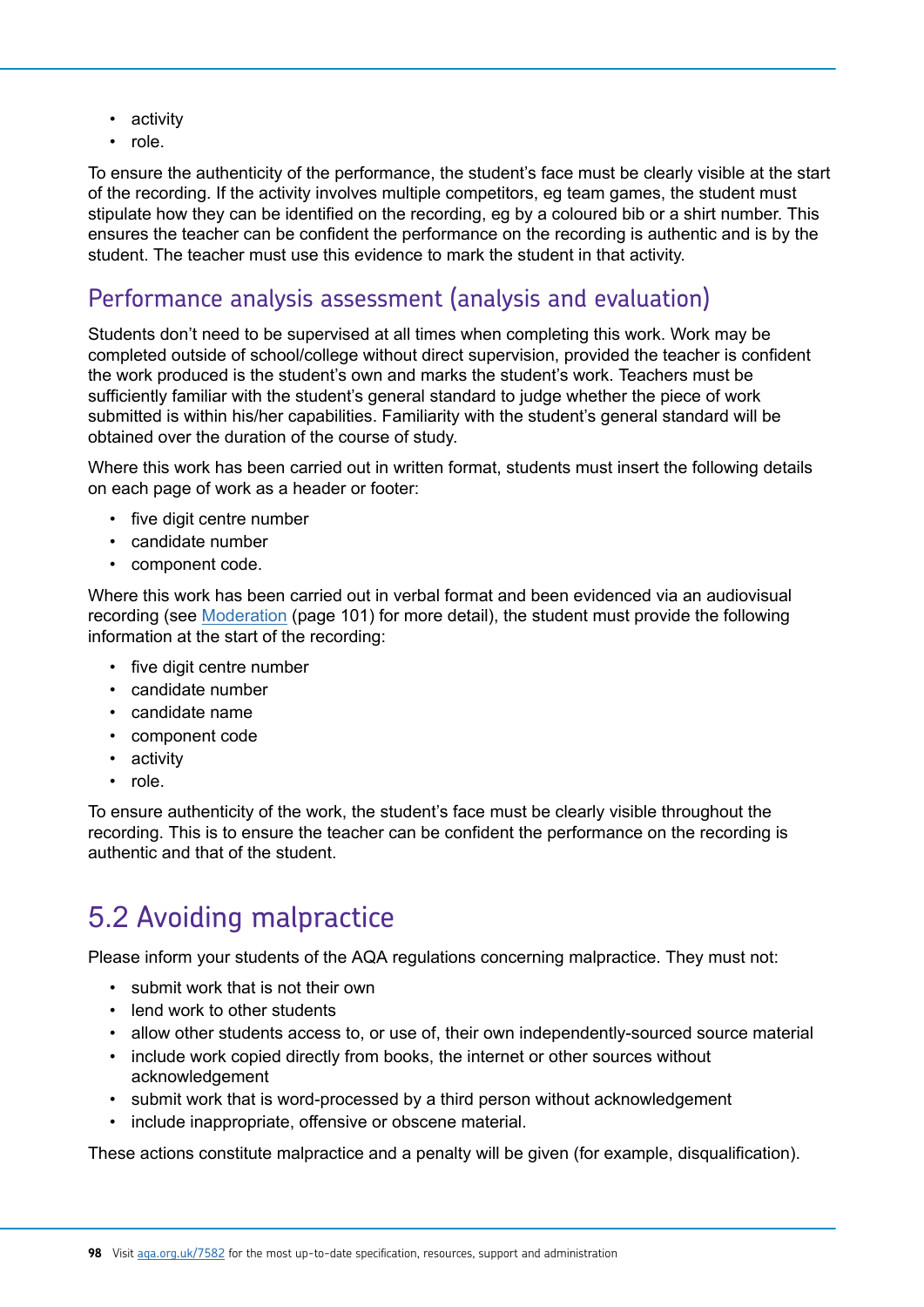If you identify malpractice **before** the student signs the declaration of authentication, you don't need to report it to us. Please deal with it in accordance with your school or college's internal procedures. We expect schools and colleges to treat such cases very seriously.

If you identify malpractice **after** the student has signed the declaration of authentication, the head of your school or college must submit full details of the case to us at the earliest opportunity. Please complete the form *JCQ/M1*, available from the JCQ website at [jcq.org.uk](http://www.jcq.org.uk/)

You must record details of any work which is not the student's own on the front of the (CRF).

You should consult your exams officer about these procedures.

## 5.3 Teacher standardisation

We will provide support for using the marking criteria and developing appropriate tasks through teacher standardisation.

For further information about teacher standardisation visit our website at [aqa.org.uk/7582](http://www.aqa.org.uk/7582)

In the following situations teacher standardisation is essential. We will send you an invitation to complete teacher standardisation if:

- moderation from the previous year indicates a serious misinterpretation of the requirements
- a significant adjustment was made to the marks in the previous year
- your school or college is new to this specification.

For further support and advice please speak to your adviser. Email your subject team at [pe@aqa.org.uk](mailto:pe@aqa.org.uk) for details of your adviser.

## 5.4 Internal standardisation

You must ensure that you have consistent marking standards for all students. One person must manage this process and they must sign the *Centre declaration sheet* to confirm that internal standardisation has taken place.

Internal standardisation may involve:

- all teachers marking some sample pieces of work to identify differences in marking standards
- discussing any differences in marking at a training meeting for all teachers involved
- referring to reference and archive material, such as previous work or examples from our teacher standardisation.

## 5.5 Commenting

To meet Ofqual's qualification and subject criteria, you must show clearly how marks have been awarded against the assessment criteria in this specification.

Your comments will help the moderator see, as precisely as possible, where you think the students have met the assessment criteria.

You must record your comments on the *Candidate record form*.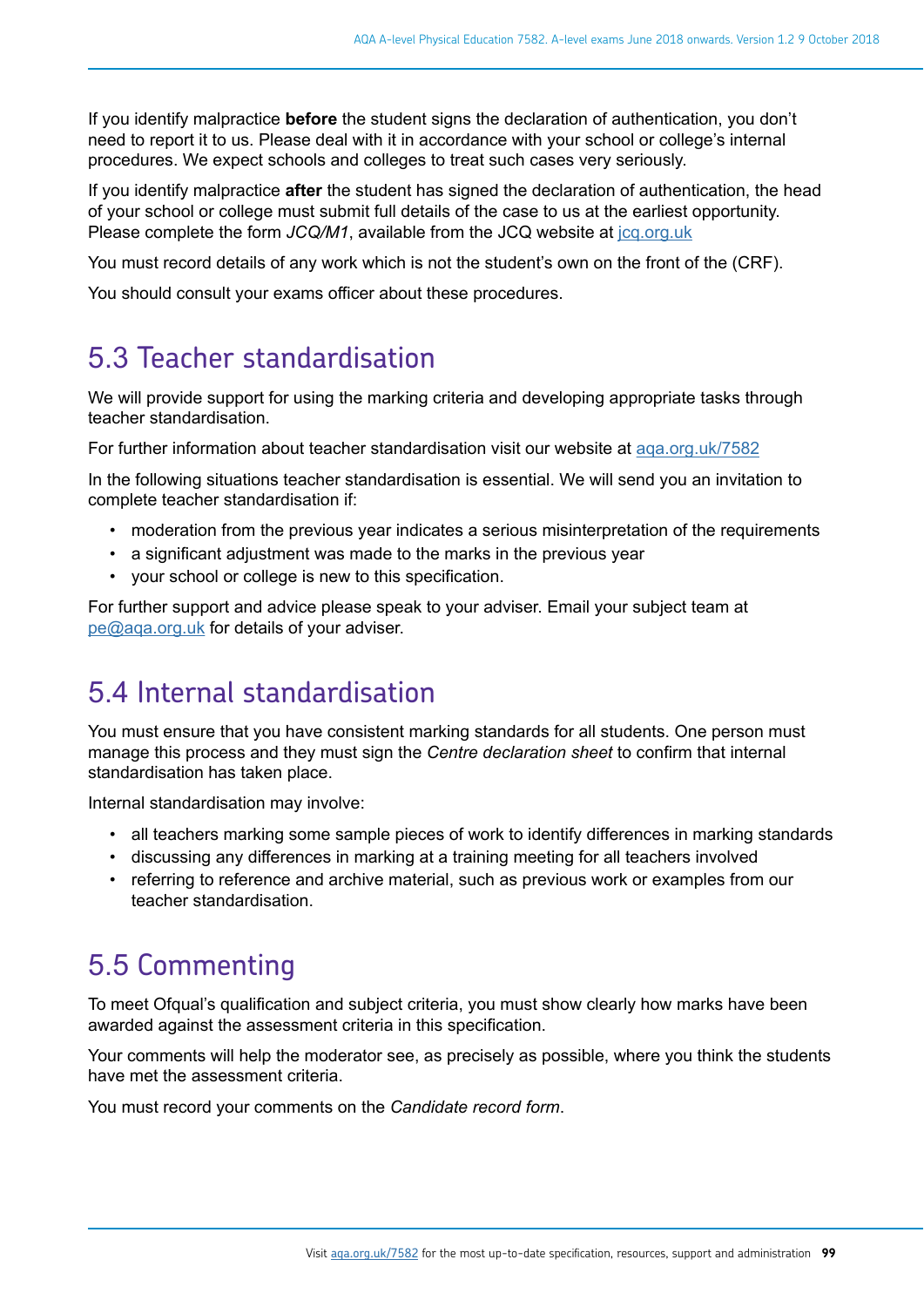# 5.6 Submitting marks

You must check that the correct marks are written on the *Candidate record form* and that the total is correct.

The deadline for submitting the total mark for each student is given at [aqa.org.uk/keydates](http://www.aqa.org.uk/keydates)

# 5.7 Factors affecting individual students

**Occasional absence:** you should be able to accept the occasional absence of students by making sure that they have the chance to make up what they have missed. You may organise an alternative supervised session for students who were absent at the time you originally arranged.

**Students not available for moderation:** where a student that has been requested to form part of the moderation sample is unavailable for the moderation visit, then the moderator will select an alternative student to make up the sample. The school/college must ensure that the replacement student is available for moderation. This will be in the form of a live performance as part of the visit or through audiovisual evidence. If it is via audiovisual evidence, the school/college must ensure that this evidence is available on the moderation day. The replacement student must have the same mark (or a mark as close as possible to the same mark), as the student originally selected in the sample.

**Short term and long term injury:** where students are injured for a short period of time, then after they have recovered they should make up what they have missed. If the student is suffering a long term injury, then either audiovisual evidence for the performance can be provided, if available and if it meets the authenticity requirements OR the student can be assessed as a coach in their chosen activity. If there is no audiovisual evidence available, the school can apply for special consideration through AQA. In these circumstances students must complete a minimum of 50% of the overall assessment for the qualification and all of the assessment objectives in the NEA must be covered.

**Lost work:** if work is lost you must tell us how and when it was lost and who was responsible, using our special consideration online service at [aqa.org.uk/eaqa](http://www.aqa.org.uk/eaqa)

**Special help:** where students need special help which goes beyond normal learning support, please use the CRF to tell us so that this help can be taken into account during moderation.

**Students who move schools:** students who move from one school or college to another during the course sometimes need additional help to meet the requirements. How you deal with this depends on when the move takes place. If it happens early in the course, the new school or college should be responsible for the work. If it happens late in the course, it may be possible to arrange for the moderator to assess the work as a student who was 'Educated Elsewhere'.

For advice and guidance about arrangements for any of your students, please email us as early as possible at [eos@aqa.org.uk](mailto:eos@aqa.org.uk)

## 5.8 Keeping students' work

Students' work must be kept under secure conditions from the time that it is marked, with completed CRF. After the moderation period and the deadline for Enquiries about Results (or once any enquiry is resolved) you may return the work to students.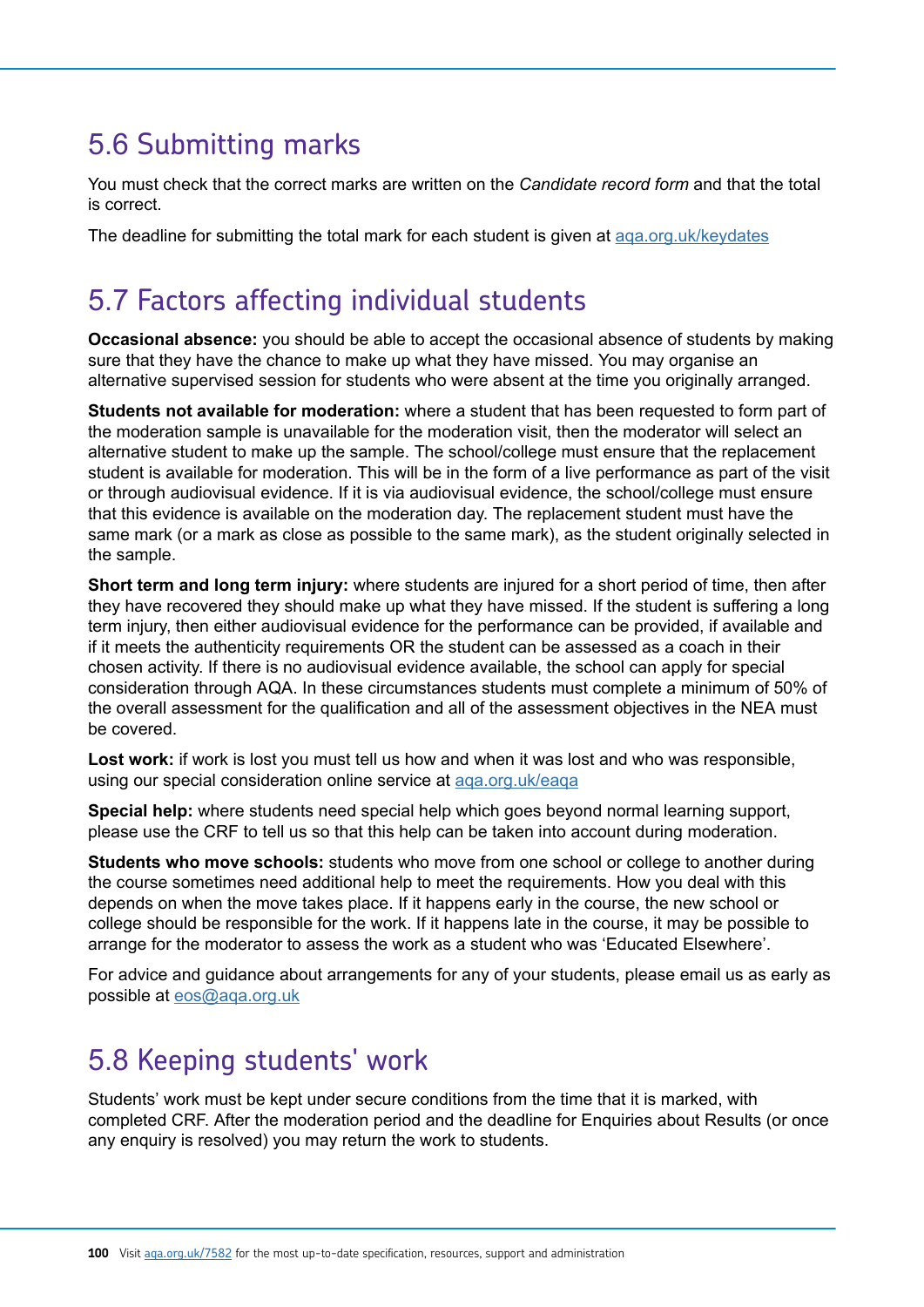# <span id="page-100-0"></span>5.9 Moderation

Performance assessment (practical performance) will be moderated by visiting moderation. The performance analysis assessment will be moderated by post. This will be after the deadline date for submission of marks for all assessments. An indication of the timeline for moderation can be found at [aqa.org.uk](http://www.aqa.org.uk) in a document entitled *Non-exam assessment guide: Moderation*.

#### **Performance assessment (practical performance)**

At the moderation visit, the moderator will see a sample of student performances. The sample will be made up of students across a range of marks and across a range of activities offered within a school/college and will be selected by the moderator. Schools will send the marks for all of their students, to the moderator no later than two weeks prior to the arranged visit. This can be done electronically via email or in hard copy through the post. The moderator will use these marks to select a representative sample. The criteria that the moderator will apply when selecting the sample are:

- the top scoring student overall
- the lowest (non-zero) scoring student overall, in their best area of assessment
- a number of students across a range of marks in between
- in the roles offered
- and across a range of activities.

Moderators will only see students that form part of the sample in one area of assessment for the purposes of moderation. Ensuring this spread of marks within the sample, across a range of activities, will be the driver behind sampling decisions.

It is the responsibility of the school/college to ensure that the visit is appropriately organised in such a way that students have every opportunity to replicate the level of performance at the time when the mark was awarded by the teacher (students' performances should be marked at a level at which they can perform consistently, so that replication of that level of performance at moderation is realistic). Performances at moderation must clearly show how the student gained the marks awarded by the teacher.

It is the responsibility of the school/college to ensure that an audiovisual recording is made of the performances evidenced at the moderation visit. They must ensure that the footage is clear and of sufficient quality to be adequately reviewed.

For any activities that cannot be replicated live at moderation, schools/colleges must ensure that audiovisual evidence is available. This is to ensure that this work can be moderated if chosen as part of the sample and as a way of authenticating the evidence generated by the student. It is the responsibility of the school/college to ensure that the footage is clear and of sufficient quality to be moderated. It needs to be of sufficient length to show how the student has gained the marks awarded by the teacher. It is the responsibility of the school to ensure that facilities are available at the visit to view any activities that have been evidenced by audiovisual footage and form part of the moderation sample. Where audiovisual evidence is not available for a student assessment in an activity that has been included in the moderation sample, and the activity cannot be replicated live at moderation, the student will receive a mark of zero for their assessment in that activity. Further instructions about filming moderation and activities that cannot be replicated at moderation can be found at [aqa.org.uk](http://www.aqa.org.uk) in a document entitled *Non-exam assessment guide: Moderation*.

At no time during the visit will the moderator discuss marks with teachers/students or give feedback on the accuracy of marking within a school/college. Schools/colleges will only find out the outcome of moderation on results day.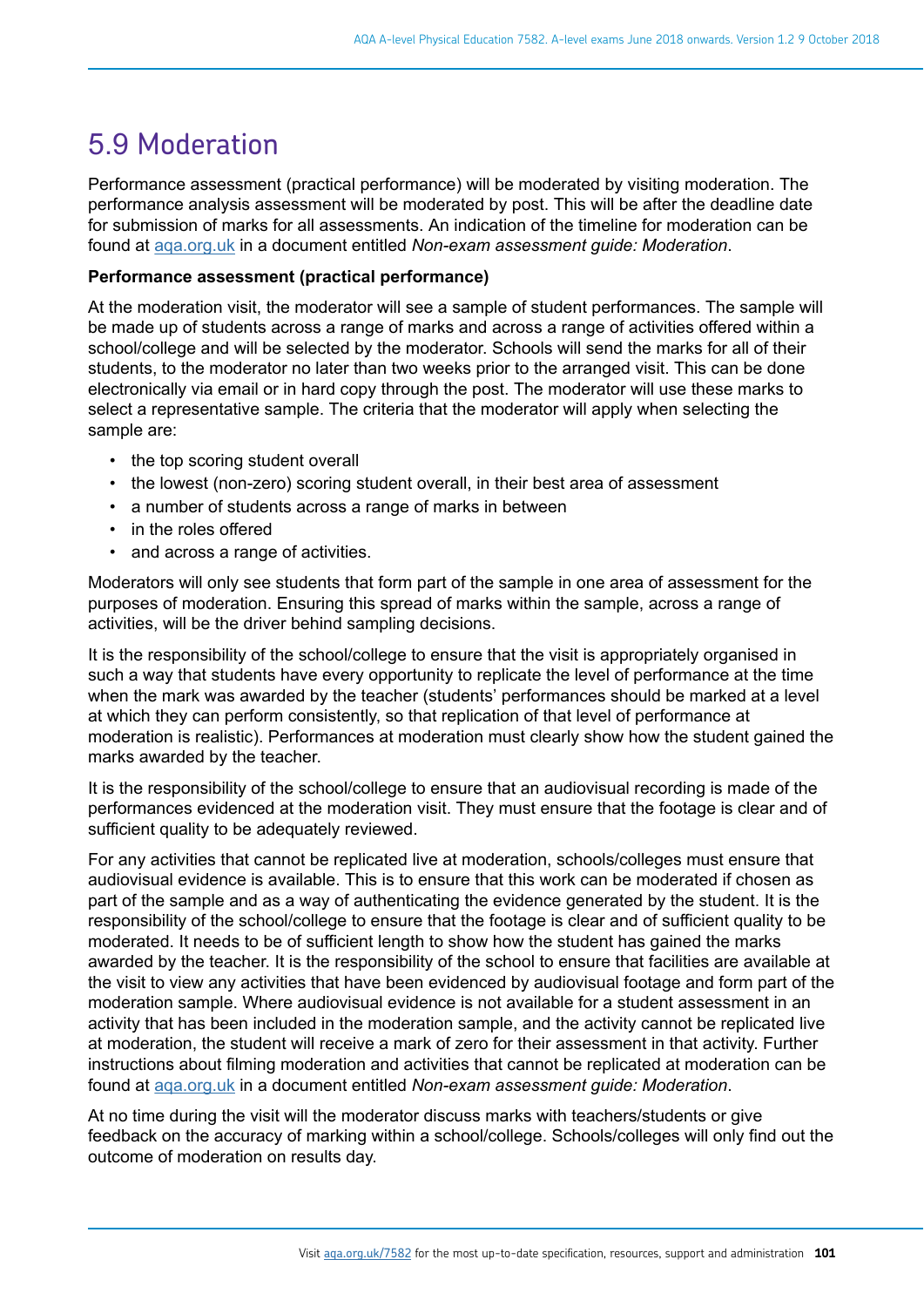At the end of the visit, the school will provide the moderator with a copy of the audiovisual evidence from the moderation visit and any other audiovisual evidence of activities that formed part of the sample. This is to allow for the completion of all relevant enquiries about results and appeals. If the footage is not clear and of sufficient quality to be adequately reviewed, then a re-moderation will not be possible and the outcome of the original moderation will be upheld.

Before students embark on an activity, which will in due course be assessed, schools/colleges must ensure that there will be no obstacles to the filming of that activity, for example if a swimming pool prohibits filming for child protection reasons or if it is impossible to obtain footage of sufficient quality when filming a student climbing a rock face. If it is not possible to appropriately film an activity for any reason, then students cannot use it as part of their assessment. Students must select a different activity to use as part of their assessment.

#### **Performance analysis assessment (analysis and evaluation)**

The moderator sees a sample of student work. The sample will be made up of work from the same sample of students seen for the performance assessment (practical performance).

The performance analysis assessment (analysis and evaluation) can be completed in either written or verbal format. This work must be evidenced, regardless of the format chosen. If it has been carried out in written format, then written evidence of the work must be available. If it has been carried out in verbal format, then an audiovisual recording of the student completing the task must be made. It is the responsibility of the school/college to ensure that the footage is clear and audible. If it is not, you may jeopardise the moderation process and are liable to have an adverse effect on the marks of some or all students. It is also the responsibility of the school to ensure that all student work is evidenced. If a student's work is not evidenced and available for moderation, the student will receive a mark of zero for this aspect of the NEA. Further instructions about filming the performance analysis assessment (analysis and evaluation) can be found at [aqa.org.uk](http://www.aqa.org.uk) in a document entitled *Non-exam assessment guide: Moderation*. If the work is not available for a student that has formed part of the sample, either in written format or in audiovisual format where the work has been undertaken verbally, the student will receive a mark of zero for this aspect of NEA.

## School and college consortia

If you are in a consortium of schools or colleges with joint teaching arrangements (where students from different schools and colleges have been taught together but entered through the school or college at which they are on roll), you must let us know by:

- filling in the *Application for Centre Consortium Arrangements for centre-assessed work*, which is available from the JCQ website [jcq.org.uk](http://www.jcq.org.uk/)
- appointing a consortium co-ordinator who can speak to us on behalf of all schools and colleges in the consortium. If there are different co-ordinators for different specifications, a copy of the form must be sent in for each specification.

We will allocate the same moderator to all schools and colleges in the consortium and treat the students as a single group for moderation.

All the work must be available at the lead school or college.

# 5.10 After moderation

We will return your students' performance analysis assessment (analysis and evaluation) work to you after the exams. You will also receive a report when the results are issued, which will give feedback on the appropriateness of the tasks set, interpretation of the marking criteria and how students performed in general. Schools/colleges will need to make written performance analysis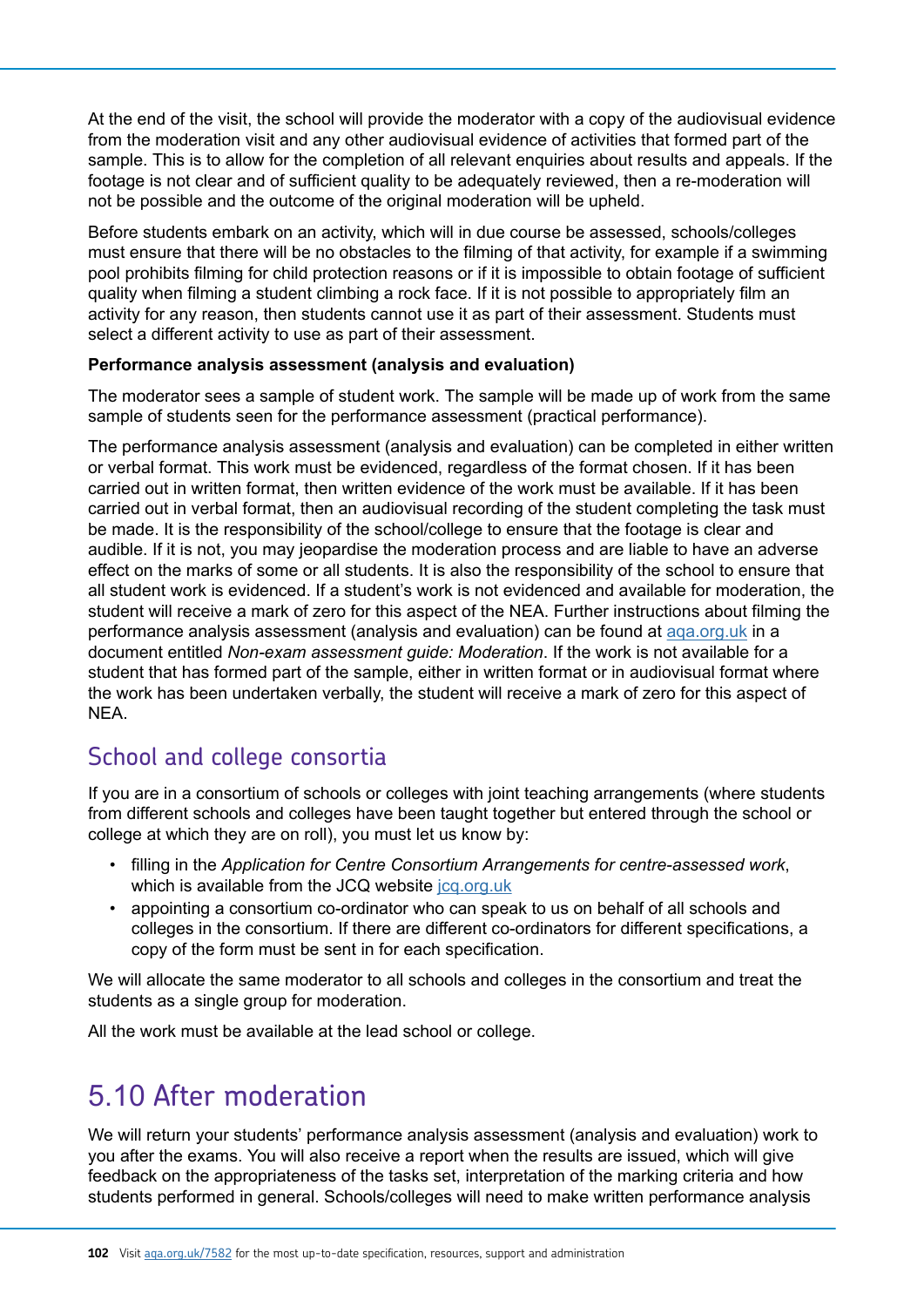assessment (analysis and evaluation) work available to AQA in the event of requesting a remoderation.

We will retain the audio visual recording of the performances seen at moderation, along with any audiovisual evidence for activities that could not be replicated live at moderation but formed part of the sample. This will be for a sufficient period of time to allow for the completion of all relevant enquiries about results and appeals.

To meet Ofqual requirements, as well as for awarding, archiving or standardisation purposes, we may need to keep some of your students' work. We will let you know if we need to do this.

Schools/colleges will only find out the outcome of moderation on results day. Where marking is deemed to be too lenient/severe at moderation, an adjustment to all student marks will be made by AQA. This will be across the performance assessment (practical performance) and the performance analysis assessment (analysis and evaluation).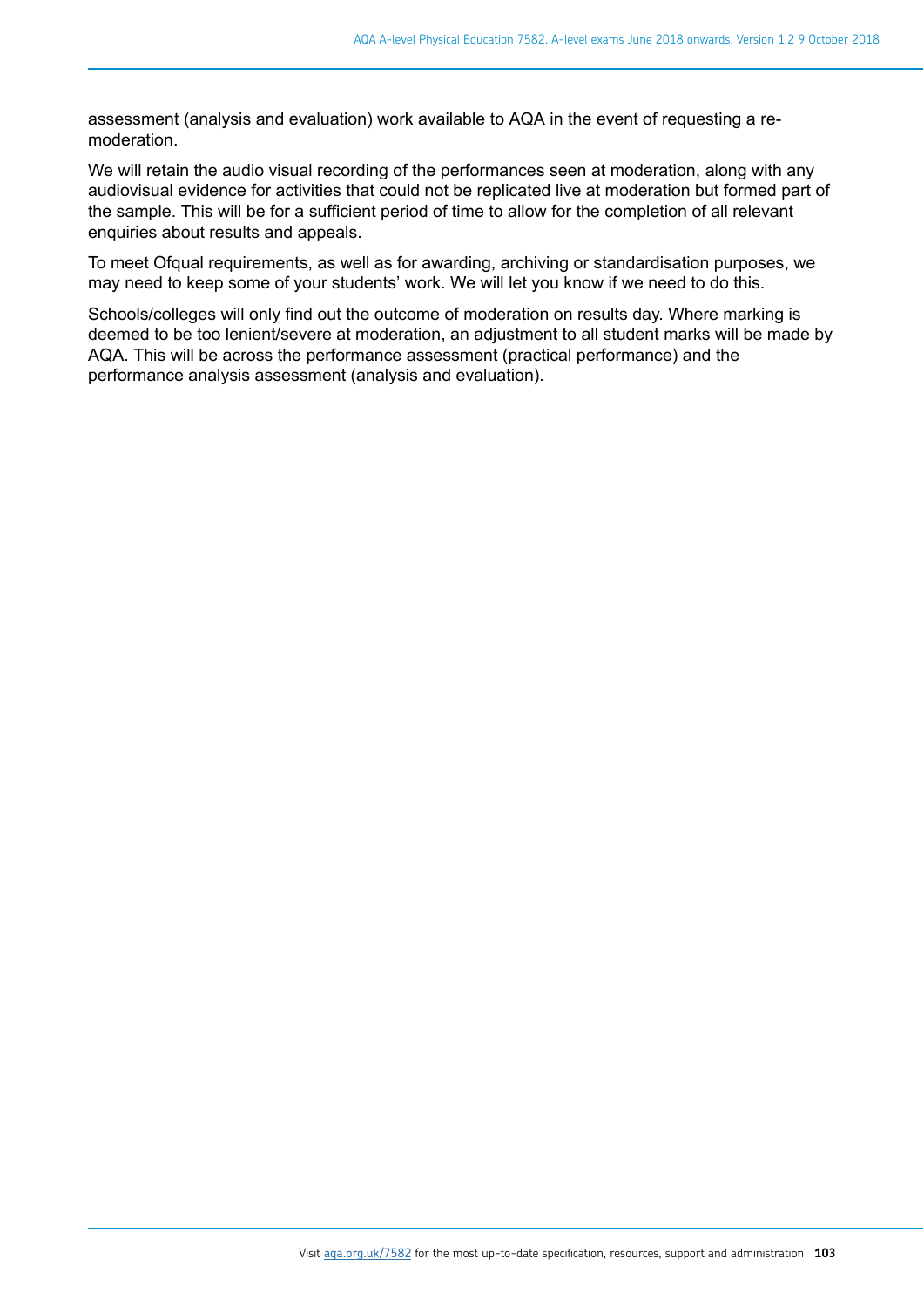Visit [aqa.org.uk/7582](http://aqa.org.uk/7582) for the most up-to-date specification, resources, support and administration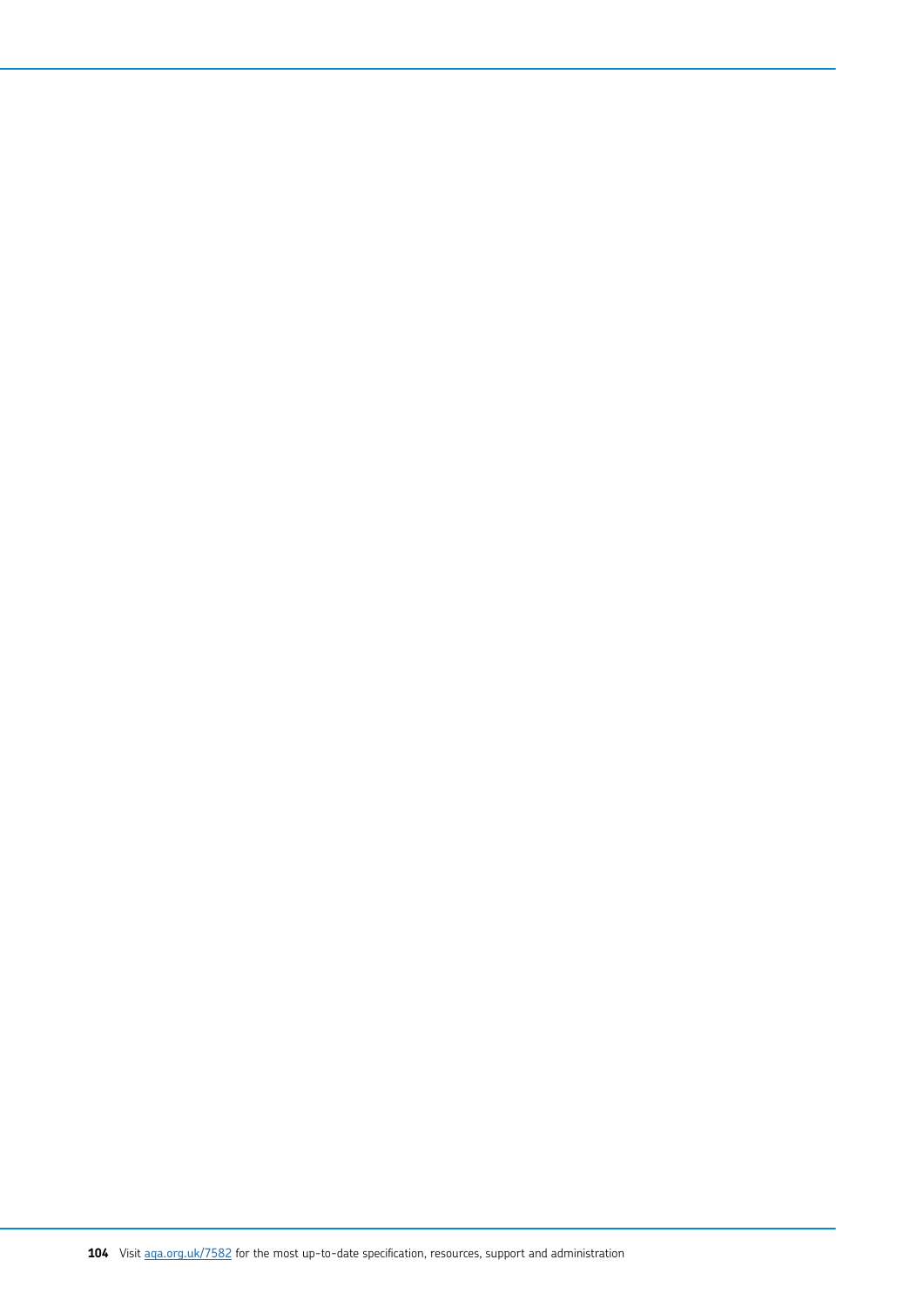# 6 General administration

You can find information about all aspects of administration, as well as all the forms you need, at [aqa.org.uk/examsadmin](http://aqa.org.uk/examsadmin)

## 6.1 Entries and codes

You only need to make one entry for each qualification – this will cover all the question papers, non-exam assessment and certification.

Every specification is given a national discount (classification) code by the Department for Education (DfE), which indicates its subject area.

If a student takes two specifications with the same discount code, further and higher education providers are likely to take the view that they have only achieved one of the two qualifications. Please check this before your students start their course.

| <b>Qualification title</b>                   |      | AQA entry code DfE discount code |
|----------------------------------------------|------|----------------------------------|
| AQA Advanced Level GCE in Physical Education | 7582 | TBC                              |

This specification complies with:

- Ofqual *General conditions of recognition* that apply to all regulated qualifications
- Ofqual GCE qualification level conditions that apply to all GCEs
- Ofqual GCE subject level conditions that apply to all GCEs in this subject
- all other relevant regulatory documents.

The Ofqual qualification accreditation number (QAN) is 601/8633/1.

## 6.2 Overlaps with other qualifications

There is overlapping content in the AS and A-level Physical Education specifications. This helps you teach the AS and A-level together.

## 6.3 Awarding grades and reporting results

The A-level qualification will be graded on a six-point scale: A\*, A, B, C, D and E.

Students who fail to reach the minimum standard for grade E will be recorded as U (unclassified) and will not receive a qualification certificate.

## 6.4 Re-sits and shelf life

Students can re-sit the qualification as many times as they wish, within the shelf life of the qualification.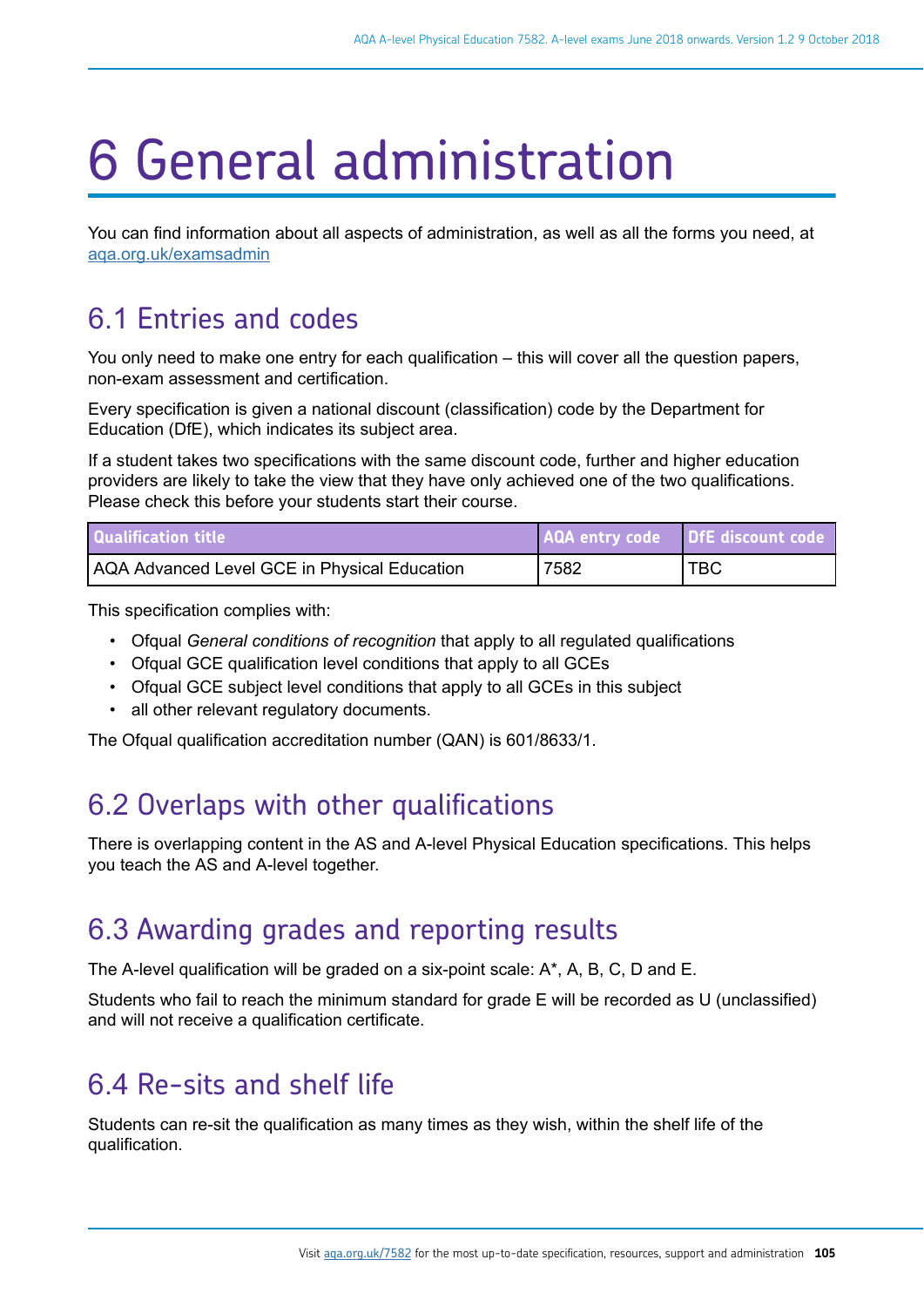# 6.5 Previous learning and prerequisites

There are no previous learning requirements. Any requirements for entry to a course based on this specification are at the discretion of schools and colleges.

However, we recommend that students should have the skills and knowledge associated with a GCSE Physical Education course or equivalent.

## 6.6 Access to assessment: diversity and inclusion

General qualifications are designed to prepare students for a wide range of occupations and further study. Therefore our qualifications must assess a wide range of competences.

The subject criteria have been assessed to see if any of the skills or knowledge required present any possible difficulty to any students, whatever their ethnic background, religion, sex, age, disability or sexuality. If any difficulties were encountered, the criteria were reviewed again to make sure that tests of specific competences were only included if they were important to the subject.

As members of the Joint Council for Qualifications (JCQ) we participate in the production of the JCQ document *Access Arrangements and Reasonable Adjustments: General and Vocational qualifications*. We follow these guidelines when assessing the needs of individual students who may require an access arrangement or reasonable adjustment. This document is published on the JCQ website at [jcq.org.uk](http://www.jcq.org.uk/)

## 6.6.1 Students with disabilities and special needs

We can make arrangements for disabled students and students with special needs to help them access the assessments, as long as the competences being tested are not changed. Access arrangements must be agreed **before** the assessment. For example, a Braille paper would be a reasonable adjustment for a Braille reader but not for a student who does not read Braille. This is also applicable to the practical activities criteria. See [Disability/specialist activities](#page-34-0) (page 35) for further information on how to go about this.

We are required by the Equality Act 2010 to make reasonable adjustments to remove or lessen any disadvantage that affects a disabled student.

If you have students who need access arrangements or reasonable adjustments, you can apply using the Access arrangements online service at [aqa.org.uk/eaqa](http://www.aqa.org.uk/eaqa)

## 6.6.2 Special consideration

We can give special consideration to students who have been disadvantaged at the time of the assessment through no fault of their own – for example a temporary illness, injury or serious problem such as the death of a relative. We can only do this **after** the assessment.

Your exams officer should apply online for special consideration at [aqa.org.uk/eaqa](http://www.aqa.org.uk/eaqa)

For more information and advice about access arrangements, reasonable adjustments and special consideration please see [aqa.org.uk/access](http://www.aqa.org.uk/access) or email [accessarrangementsqueries@aqa.org.uk](mailto:accessarrangementsqueries@aqa.org.uk)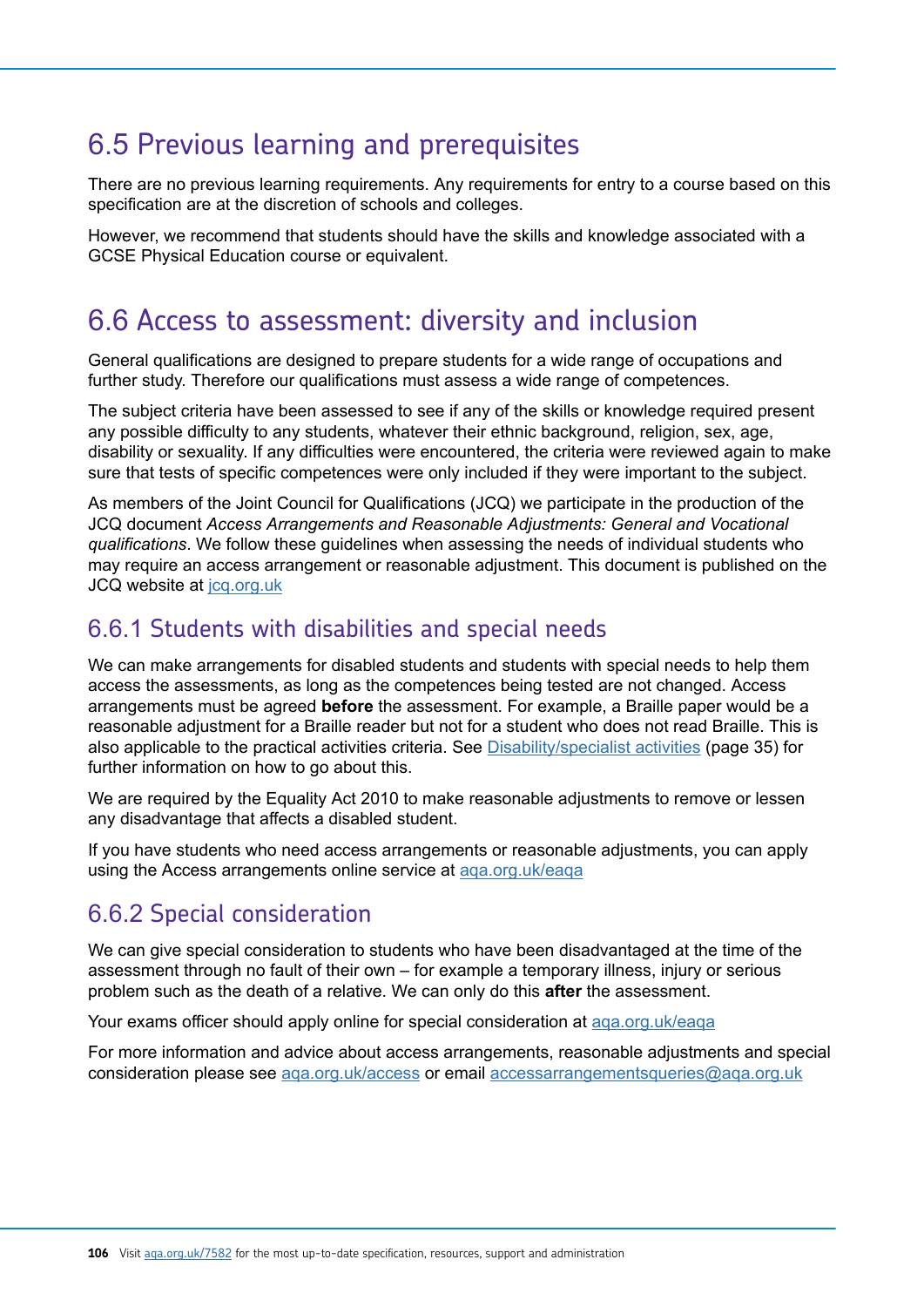# 6.7 Working with AQA for the first time

If your school or college has not previously offered any AQA specification, you need to register as an AQA centre to offer our specifications to your students. Find out how at [aqa.org.uk/](http://www.aqa.org.uk/becomeacentre) [becomeacentre](http://www.aqa.org.uk/becomeacentre)

# 6.8 Private candidates

This specification is not available to private candidates.